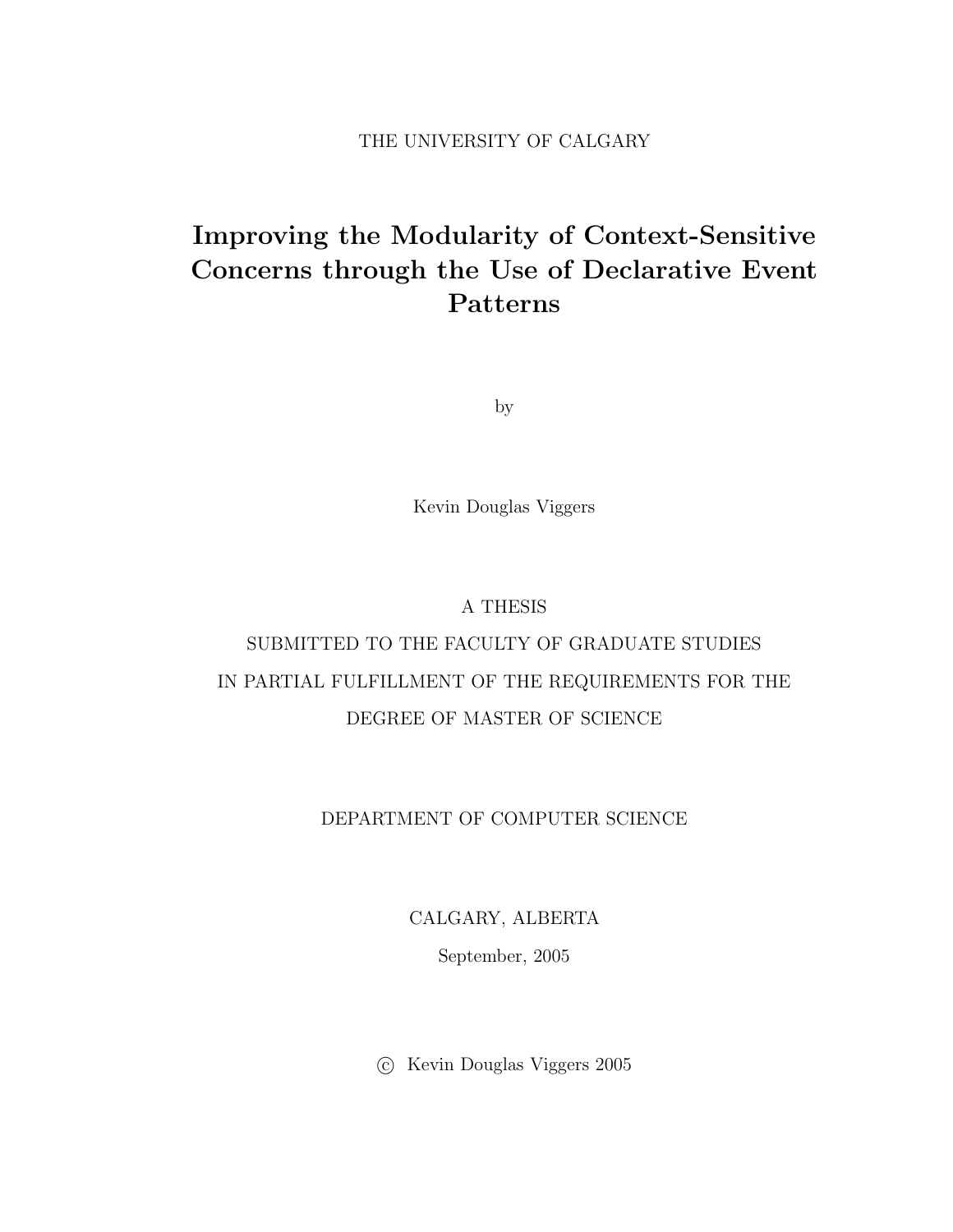### THE UNIVERSITY OF CALGARY FACULTY OF GRADUATE STUDIES

<span id="page-1-0"></span>The undersigned certify that they have read, and recommend to the Faculty of Graduate Studies for acceptance, a thesis entitled "Improving the Modularity of Context-Sensitive Concerns through the Use of Declarative Event Patterns" submitted by Kevin Douglas Viggers in partial fulfillment of the requirements for the degree of Master of Science.

> Dr. Robert J. Walker, Supervisor Department of Computer Science

Dr. John Aycock, Department Member Department of Computer Science

Dr. Wessam M. Hassanein, Outside Member Department of Electrical and Computer Engineering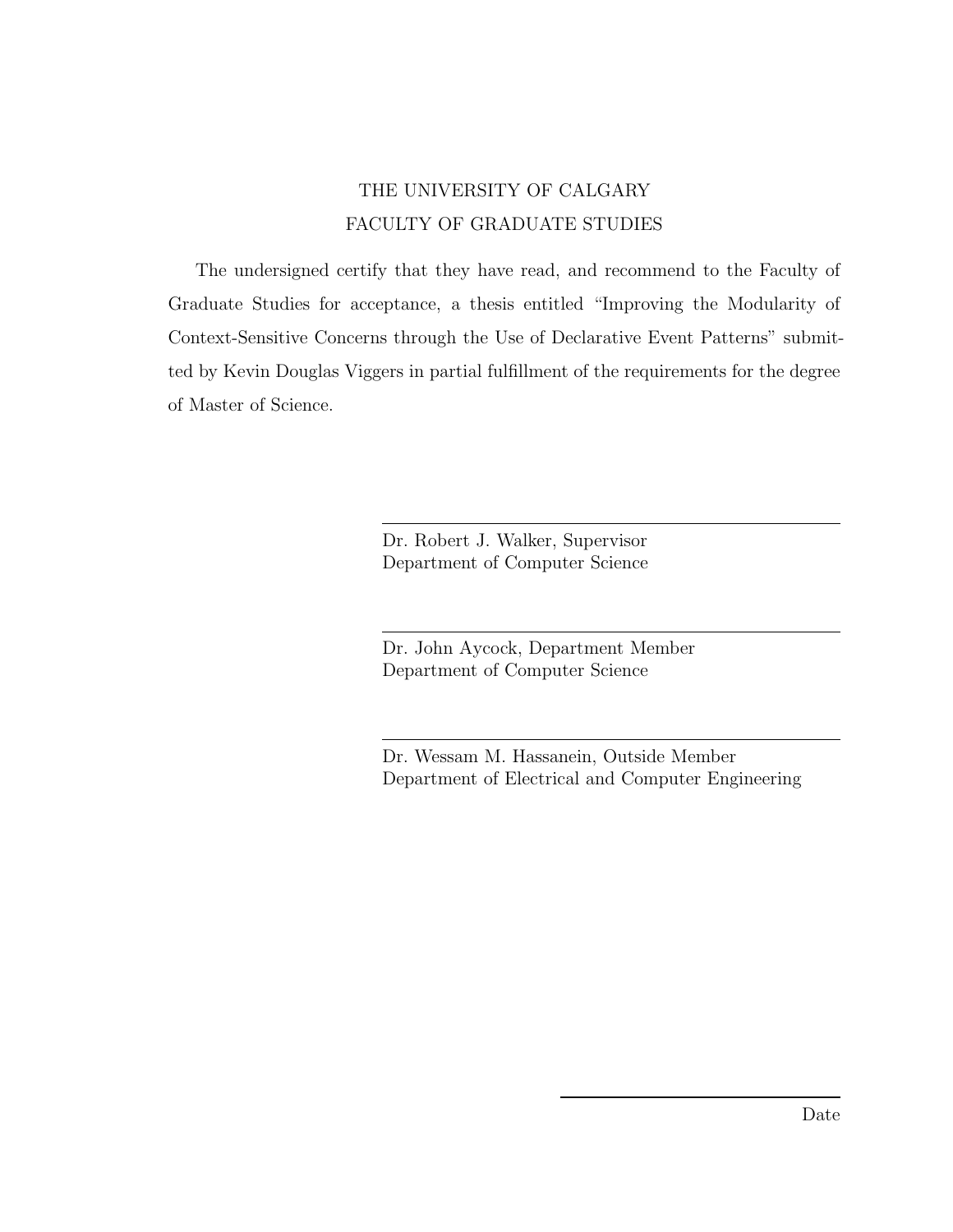Supervisor: Dr. R.J. Walker

#### ABSTRACT

Software modules communicate with one another to form coherent software systems. In order to facilitate this interaction, knowledge of the *communication protocol* is split up and embedded in each participating module, making local reasoning about the protocol difficult. Modules themselves become collectively responsible for seeing that the appropriate sequence of messages transpires. With protocols scattered in this way, and tangled amongst the details that intrinsically belong inside modules, the traceability, comprehensibility, and maintainability of the *concern* they represent, and of the system as a whole, tend to suffer.

Declarative event patterns (DEPs) are a means to implement communication protocols between modules in a localized manner. DEPs describe sequences of events in the execution of a system and include the ability to recognize properly nested structures. They allow a developer to describe a protocol at a high level, without the need to express extraneous details. A developer can indicate that specific actions be taken when a given pattern occurs. Protocol patterns are automatically translated into the appropriate source code instrumentation and automaton for recognizing a given pattern.

Using a proof-of-concept extension to the AspectJ language that we developed, two case studies were conducted. Each compares the use of DEPs with other approaches when implementing protocols involving path specific customization and authentication policies. DEPs were found to improve the modularity of such concerns, making it easier for software developers to develop and change context-sensitive crosscutting concerns.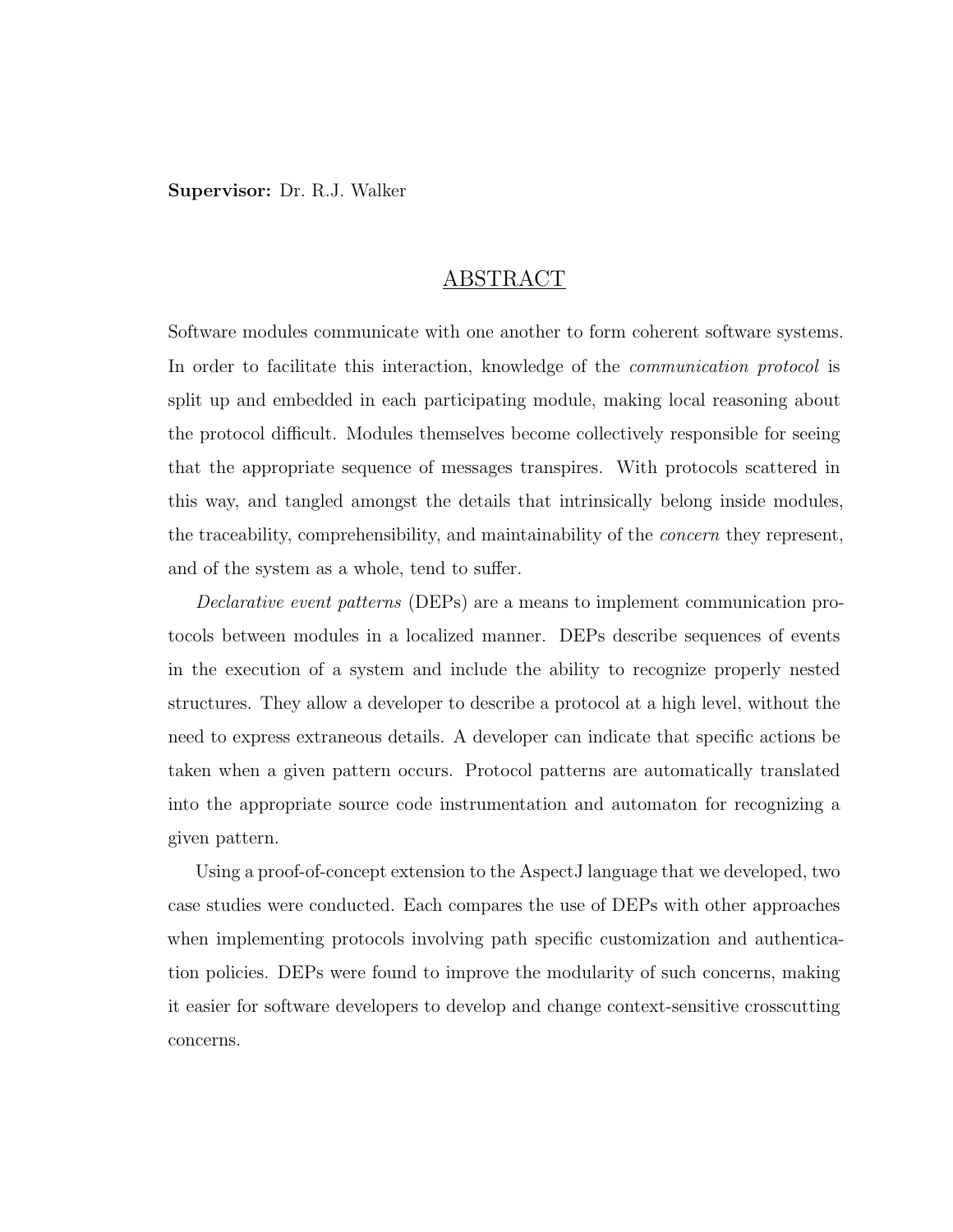# Table of Contents

|                |                   | <b>Approval page</b>   |                                         | ii             |
|----------------|-------------------|------------------------|-----------------------------------------|----------------|
|                | <b>Abstract</b>   |                        |                                         | iii            |
|                |                   | <b>List of Tables</b>  |                                         | viii           |
|                |                   | <b>List of Figures</b> |                                         | ix             |
|                |                   | <b>Acknowledgement</b> |                                         | xi             |
|                | <b>Dedication</b> |                        |                                         | xii            |
| 1              |                   | <b>Introduction</b>    |                                         | $\mathbf{1}$   |
|                | 1.1               |                        |                                         | 3              |
|                |                   | 1.1.1                  |                                         | 4              |
|                |                   | 1.1.2                  | The Dominant Decomposition              | $\overline{7}$ |
|                |                   | 1.1.3                  | The Aspect-oriented Decomposition       | $8\,$          |
|                |                   | 1.1.4                  | Context-Sensitive Crosscutting Concerns | 9              |
|                |                   | 1.1.5                  |                                         | 10             |
|                |                   | 1.1.6                  | Communication History                   | 11             |
|                | 1.2               |                        |                                         | 12             |
|                | 1.3               |                        | Thesis Statement                        | 13             |
|                | 1.4               |                        | Overview of Thesis                      | 13             |
| $\overline{2}$ |                   | <b>Motivation</b>      |                                         | 14             |
|                | 2.1               |                        |                                         | 15             |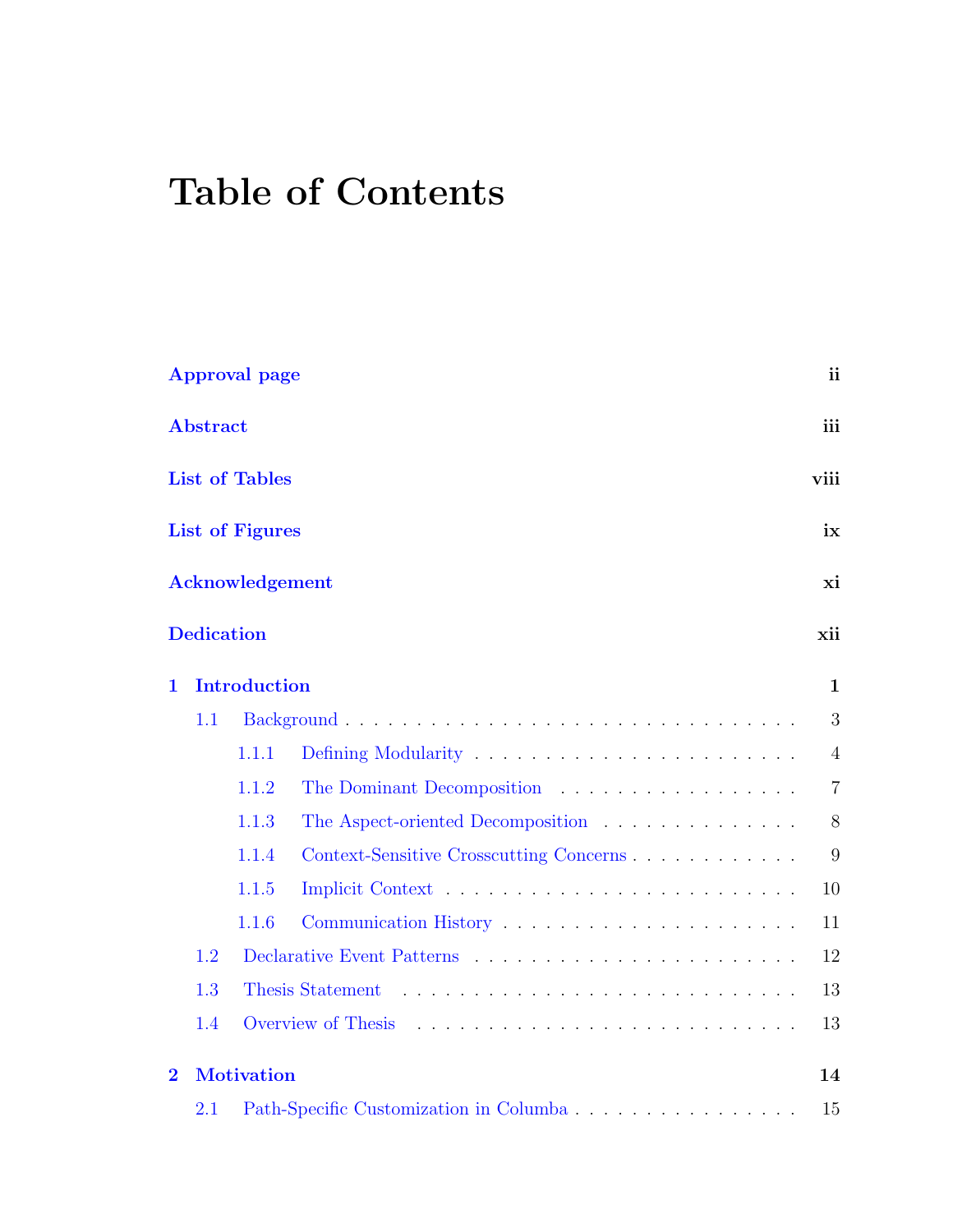|                         |     | 2.1.1 |                                         | 15 |
|-------------------------|-----|-------|-----------------------------------------|----|
|                         |     | 2.1.2 | Customization and Communicative Context | 17 |
|                         | 2.2 |       |                                         | 20 |
|                         |     | 2.2.1 |                                         | 20 |
|                         |     | 2.2.2 | Critique                                | 22 |
|                         | 2.3 |       |                                         | 25 |
|                         |     | 2.3.1 | AspectJ                                 | 25 |
|                         |     |       | 2.3.1.1                                 | 26 |
|                         |     |       | Advice and Pointcuts<br>2.3.1.2         | 26 |
|                         |     |       | 2.3.1.3                                 | 27 |
|                         |     | 2.3.2 |                                         | 28 |
|                         |     | 2.3.3 |                                         | 30 |
|                         | 2.4 |       |                                         | 33 |
|                         |     |       |                                         |    |
|                         |     |       |                                         |    |
| $\overline{\mathbf{3}}$ |     |       | <b>Declarative Event Patterns</b>       | 34 |
|                         | 3.1 |       |                                         | 34 |
|                         | 3.2 |       |                                         | 36 |
|                         |     | 3.2.1 |                                         | 36 |
|                         |     | 3.2.2 |                                         | 37 |
|                         |     |       | 3.2.2.1                                 | 38 |
|                         |     | 3.2.3 |                                         | 39 |
|                         |     |       | 3.2.3.1                                 | 41 |
|                         |     | 3.2.4 |                                         | 42 |
|                         |     | 3.2.5 |                                         | 43 |
|                         |     | 3.2.6 | Constraining and Altering Context       | 44 |
|                         |     |       | Semantic Code Declarations<br>3.2.6.1   | 45 |
|                         |     |       | 3.2.6.2                                 | 46 |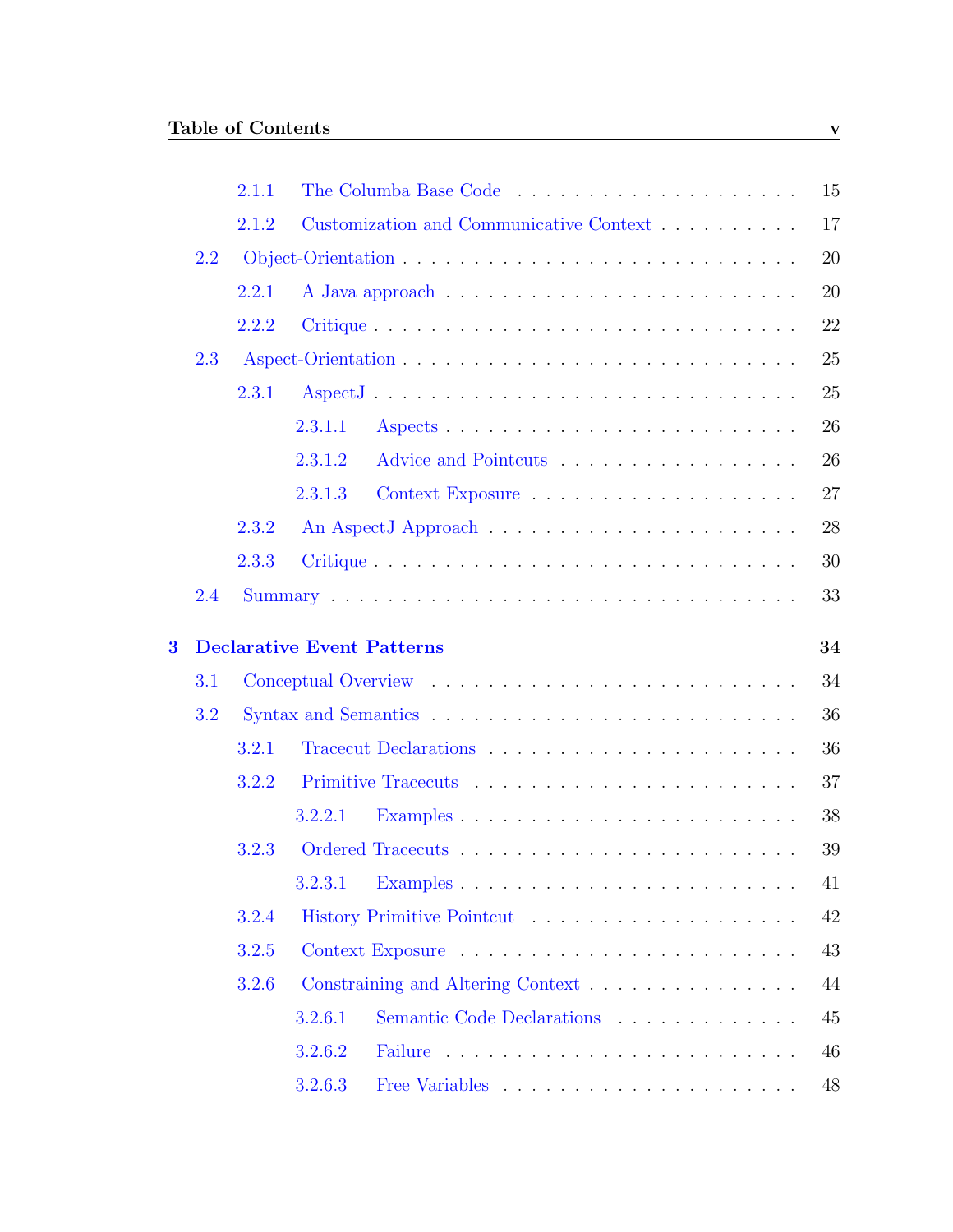|                  | 3.3 | DEP solution to Columba customization           | 49  |
|------------------|-----|-------------------------------------------------|-----|
|                  | 3.4 |                                                 | 51  |
| $\overline{4}$   |     | An Implementation of Declarative Event Patterns | 53  |
|                  | 4.1 |                                                 | 54  |
|                  | 4.2 |                                                 | 54  |
|                  | 4.3 |                                                 | 57  |
|                  |     | 4.3.1                                           | 58  |
|                  |     | 4.3.2                                           | 62  |
|                  |     | Transformations for Ordered Tracecuts<br>4.3.3  | 64  |
|                  | 4.4 |                                                 | 68  |
|                  |     | 4.4.1                                           | 68  |
|                  |     | 4.4.2<br>The URD Runtime                        | 76  |
|                  | 4.5 |                                                 | 79  |
| $\bf{5}$         |     | <b>Validating Declarative Event Patterns</b>    | 81  |
|                  | 5.1 |                                                 | 82  |
|                  | 5.2 |                                                 | 82  |
|                  |     | 5.2.1                                           | 83  |
|                  |     | 5.2.2                                           | 83  |
|                  |     | 5.2.3                                           | 88  |
|                  | 5.3 |                                                 | 90  |
|                  |     | 5.3.1                                           | 92  |
|                  |     | 5.3.2                                           | 93  |
|                  |     | 5.3.3                                           | 112 |
|                  | 5.4 |                                                 | 114 |
| $\boldsymbol{6}$ |     | <b>Related Work</b>                             | 116 |
|                  | 6.1 |                                                 | 116 |
|                  |     |                                                 |     |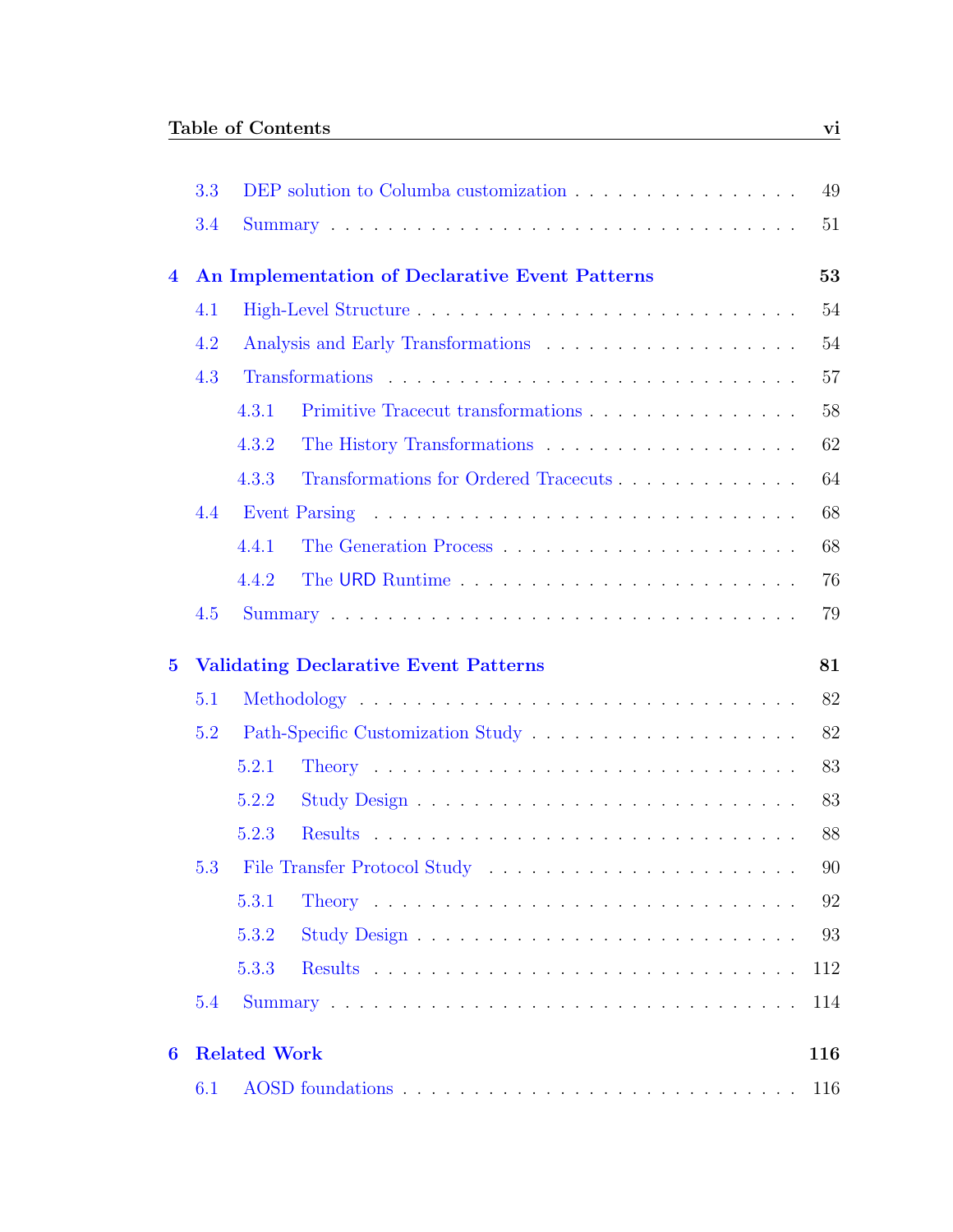|   |                            | 6.1.1              |                                  | 116 |
|---|----------------------------|--------------------|----------------------------------|-----|
|   |                            | 6.1.2              |                                  | 119 |
|   | 6.2                        |                    |                                  | 120 |
|   | 6.3                        |                    |                                  | 121 |
|   |                            | 6.3.1              |                                  | 122 |
|   | 6.4                        |                    |                                  | 126 |
| 7 |                            | <b>Discussion</b>  |                                  | 127 |
|   | 7.1                        |                    |                                  | 127 |
|   | 7.2                        |                    |                                  | 131 |
|   | 7.3                        |                    |                                  | 132 |
|   | 7.4                        |                    |                                  | 133 |
|   |                            | 7.4.1              |                                  | 134 |
|   |                            |                    | 7.4.1.1                          | 134 |
|   |                            |                    | 7.4.1.2<br>Regular approximation | 135 |
|   |                            | 7.4.2              |                                  | 135 |
| 8 |                            | <b>Conclusions</b> |                                  | 137 |
|   | 140<br><b>Bibliography</b> |                    |                                  |     |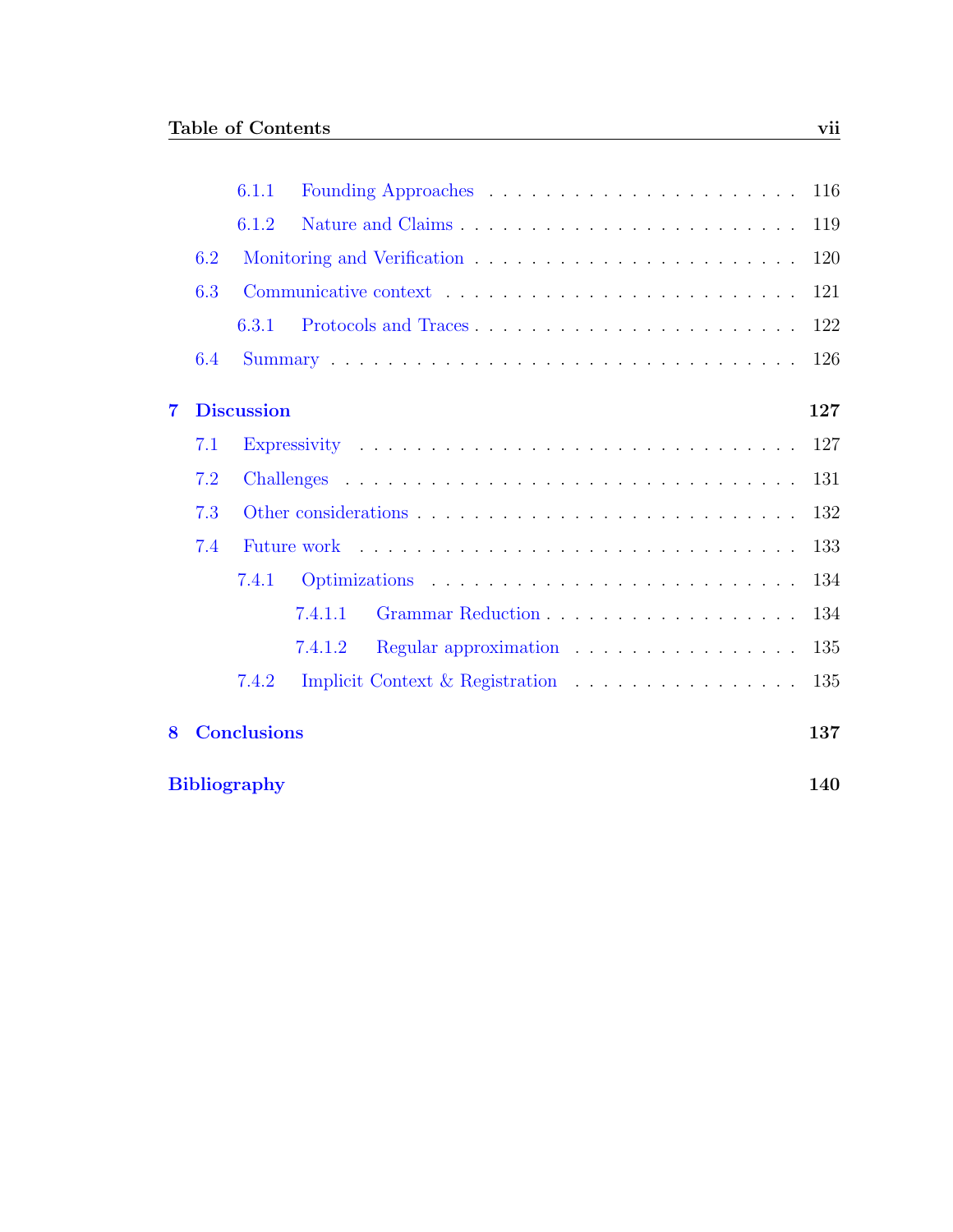# List of Tables

<span id="page-7-0"></span>

| 5.1 Comparison of different extension approaches 112 |  |
|------------------------------------------------------|--|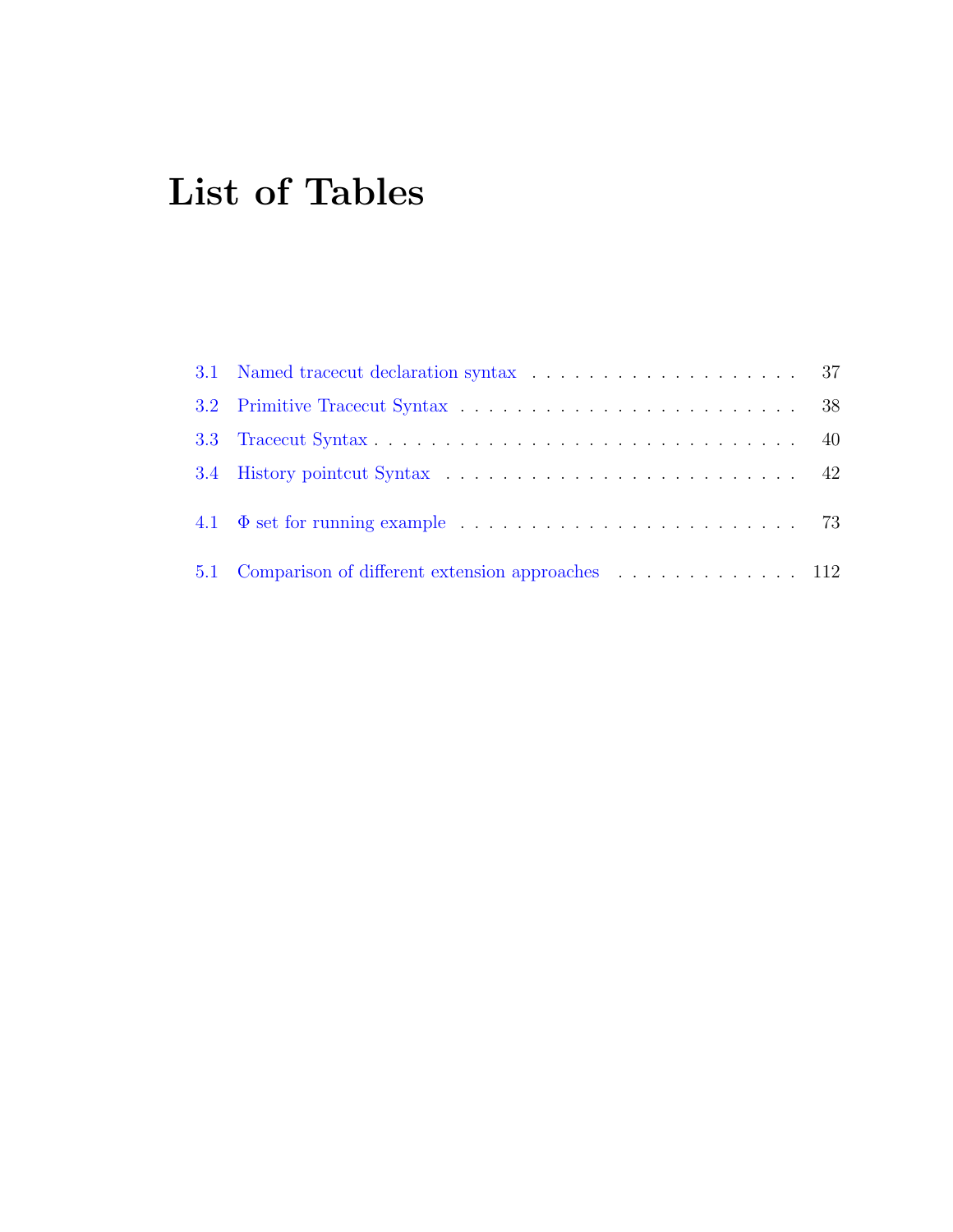# List of Figures

<span id="page-8-0"></span>

| 2.1 | AspectJ is used to monitor event occurrence                                   | 31     |
|-----|-------------------------------------------------------------------------------|--------|
| 3.1 | Tracecut equivalents to the context establishing events in the Columba        | 38     |
| 3.2 |                                                                               | 41     |
| 3.3 |                                                                               | 42     |
| 3.4 | Usage of the history primitive pointcut $\ldots \ldots \ldots \ldots \ldots$  | 43     |
| 3.5 | Forwarding exposed state from a primitive pointcut                            | 44     |
| 3.6 | Exposing state from an ordered tracecut                                       | 44     |
| 3.7 | Semantic action block for primitive tracecuts                                 | 46     |
| 3.8 | Semantic action block for ordered tracecuts                                   | 46     |
| 3.9 | Use of fail in primitive semantic block                                       | 47     |
|     |                                                                               | 47     |
|     |                                                                               | 48     |
|     |                                                                               | 49     |
|     | 3.13 Tracecut solution to the full path-specific customization in the Columba |        |
|     |                                                                               | $50\,$ |
| 4.1 | Derived grammar for running example $\dots \dots \dots \dots \dots \dots$     | 71     |
| 4.2 |                                                                               | 71     |
| 4.3 |                                                                               | 72     |
| 4.4 | Augmented Grammar for running example                                         | $72\,$ |
| 4.5 |                                                                               | 74     |
| 4.6 |                                                                               | 75     |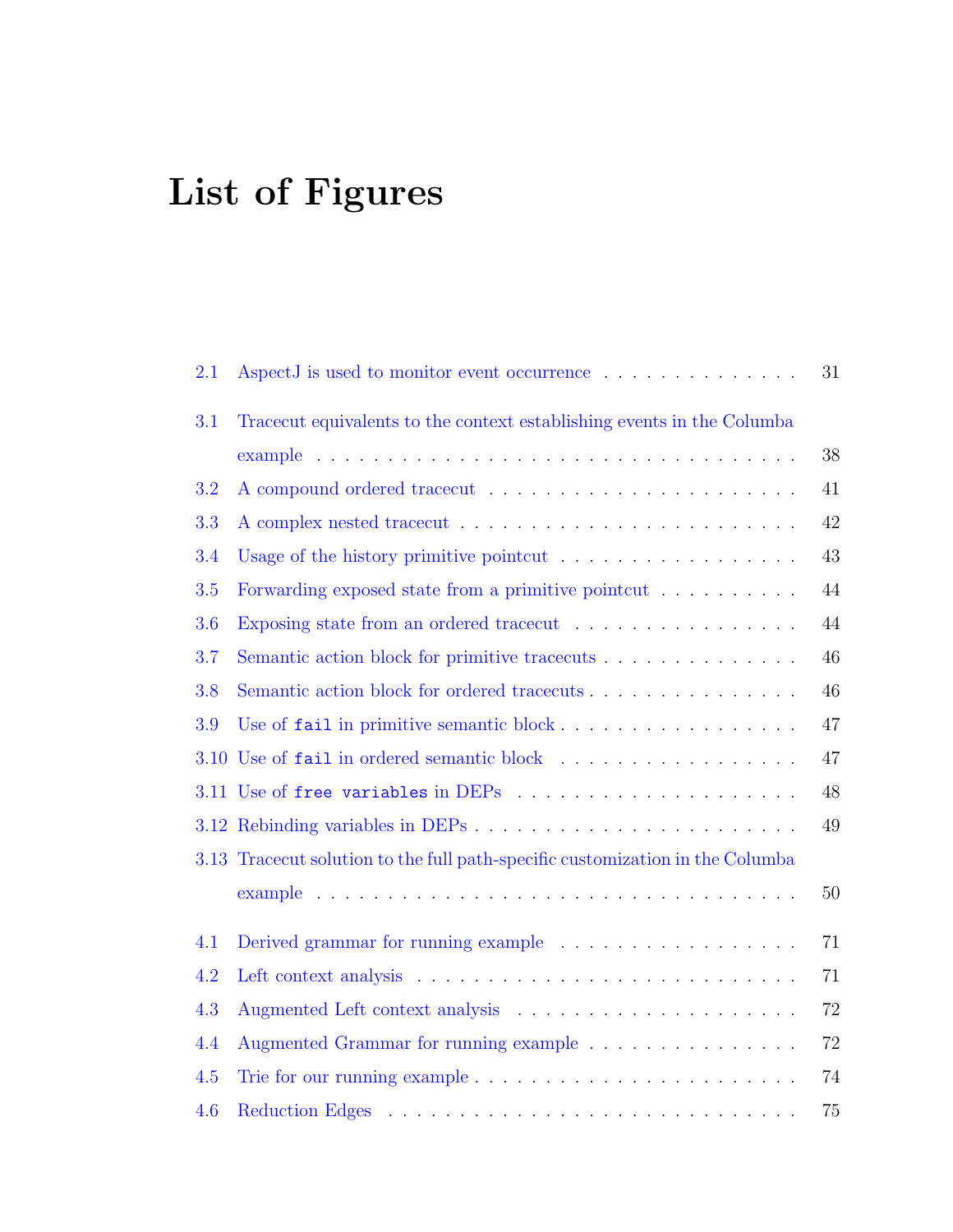| 4.7 |                                                                                                                                                                                                                                  | 75  |
|-----|----------------------------------------------------------------------------------------------------------------------------------------------------------------------------------------------------------------------------------|-----|
| 4.8 |                                                                                                                                                                                                                                  | 76  |
| 5.1 |                                                                                                                                                                                                                                  | 84  |
| 5.2 | FSM for authentication implied by RFC 959                                                                                                                                                                                        | 92  |
| 5.3 |                                                                                                                                                                                                                                  | 94  |
| 5.4 | Partial authentication extension in Java                                                                                                                                                                                         | 96  |
| 5.5 | Partial authentication extension in AspectJ<br>The Manager of Association of Aspect Allen and Aspect Allen and Aspect Allen and Aspect Allen and Allen and Allen and Allen and Allen and Allen and Allen and Allen and Allen and | 97  |
| 5.6 | Partial authentication extension in EAOP                                                                                                                                                                                         | 99  |
| 5.7 | Full authentication extension using DEPs                                                                                                                                                                                         | 101 |
| 5.8 | Finite state machines for different ACCT scenarios                                                                                                                                                                               | 104 |
| 5.9 | Evolution of FTP authentication, Configuration 1, Part 1                                                                                                                                                                         | 106 |
|     | 5.10 Evolution of FTP authentication, Configuration 1, Part 2                                                                                                                                                                    | 107 |
|     | 5.11 Evolution of FTP authentication, Configuration 2                                                                                                                                                                            | 108 |
|     | 5.12 Full authentication with ACCT extension using DEPs, Configuration 1 110                                                                                                                                                     |     |
|     | 5.13 Full authentication with ACCT extension using DEPs, Configuration 2 111                                                                                                                                                     |     |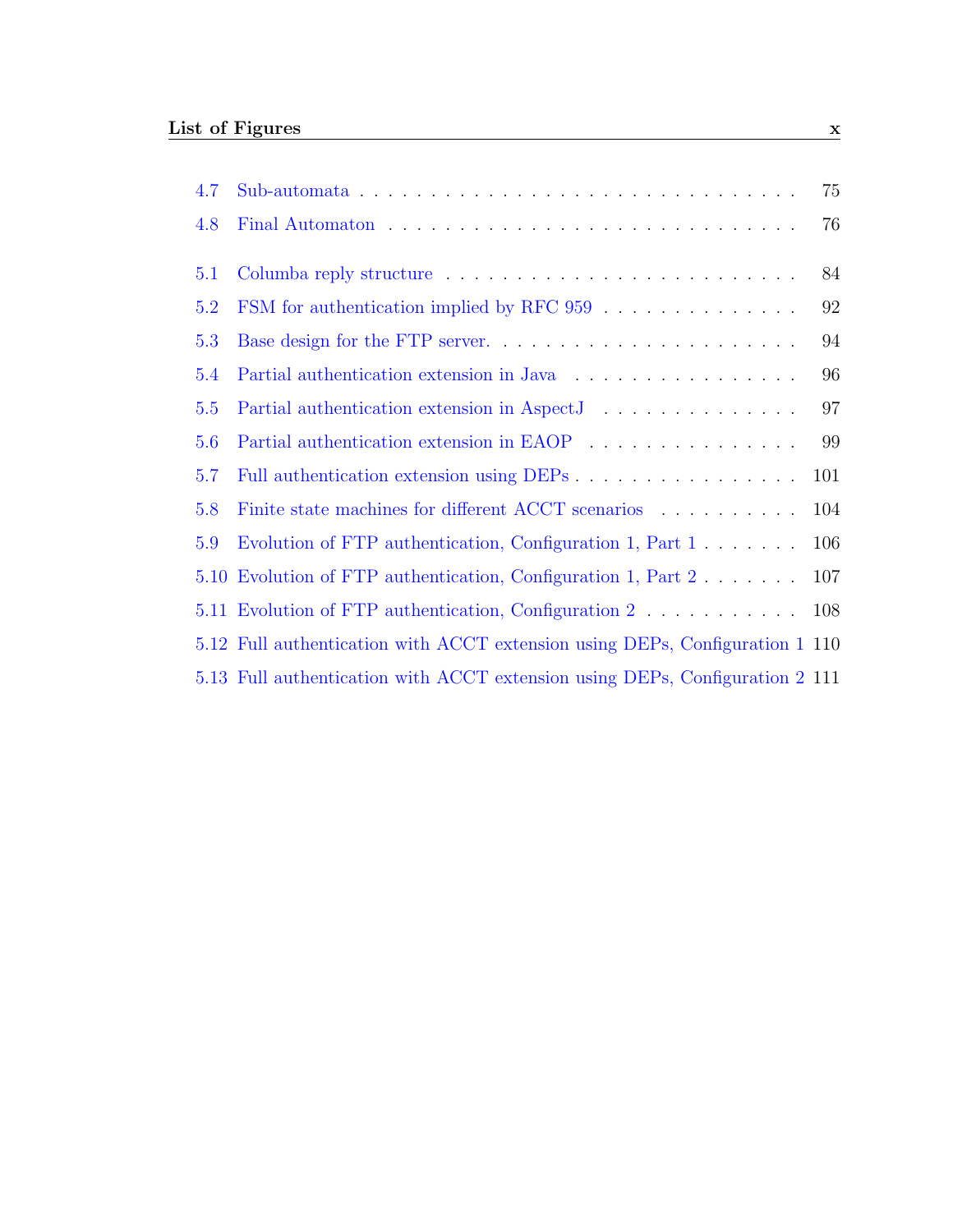### Acknowledgement

Above all, I would like to thank Rob Walker for continually steering me back towards the point of it all. Having a supervisor so genuinely concerned for passing on the craft that is research has been an joy. You have nearly infinite wells of both knowledge and patience. Thank you for letting me tap into (and drown) in both of them.

I would also like to thank the people upstairs (Petri Varsa, Dave Dembeck), the people downstairs (Shafquat Mahmud, Mark McIntyre, Reid Holmes), and others for providing a much needed human element to graduate life.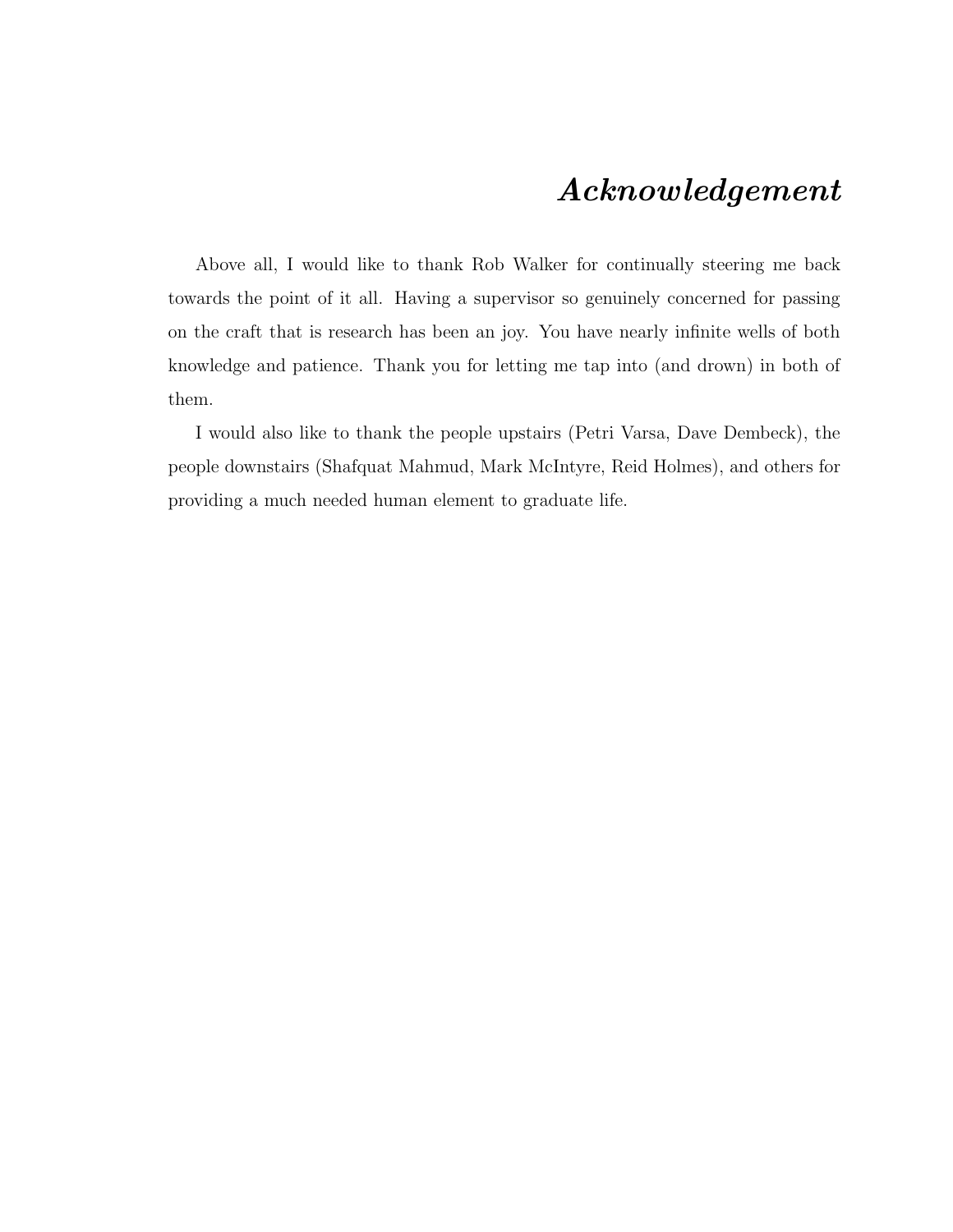## Dedication

To Daria, my love and ladybug saviour.

And in memory of Elliott.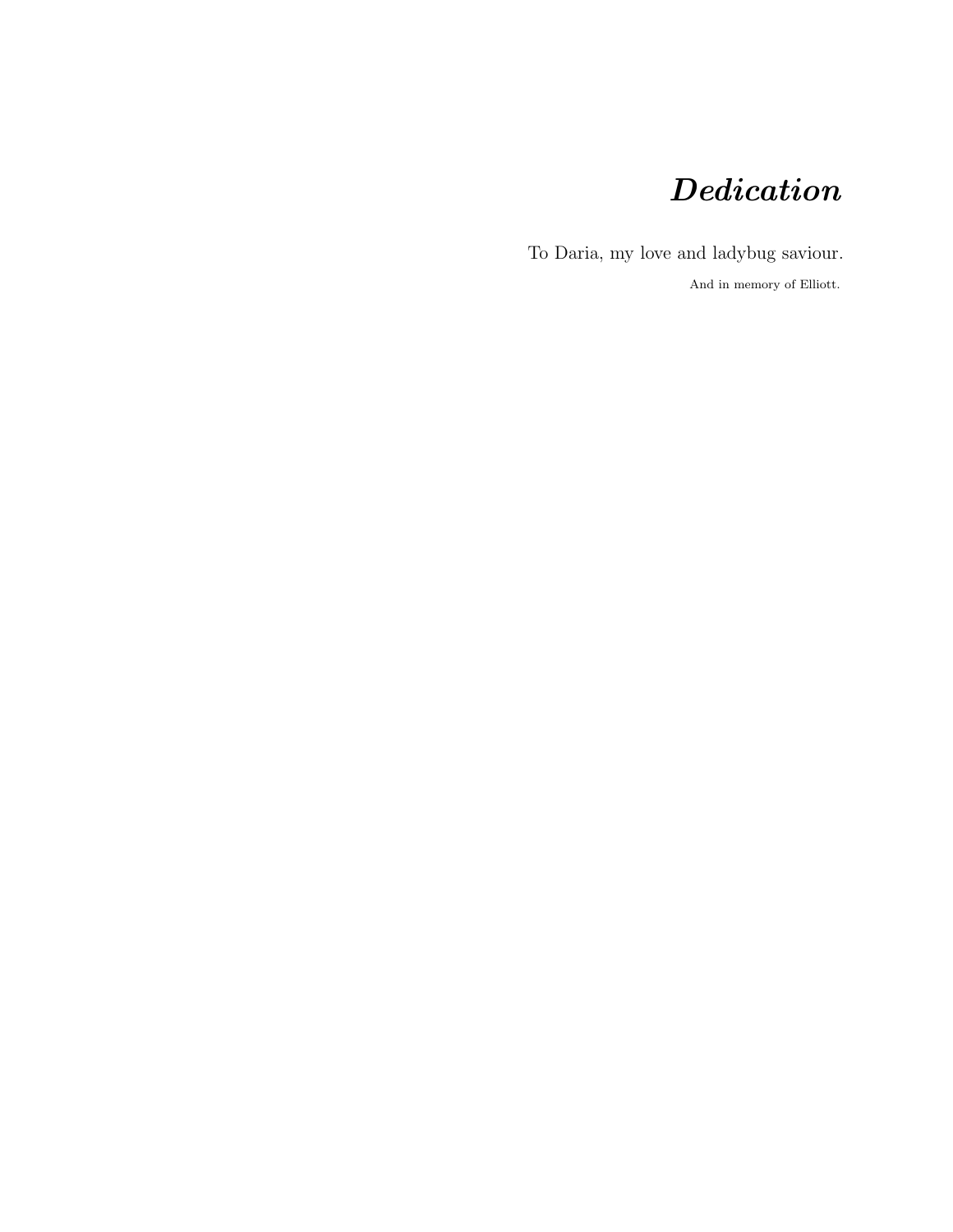## <span id="page-12-0"></span>Chapter 1

## Introduction

The Japanese have a small word –  $ma$  – for "that which is in between" – perhaps the nearest English equivalent is interstitial. The key in making great and growable systems is much more to design how its modules communicate rather than what their internal properties and behaviours should be.

—Alan Kay (on messaging, and the unintentional emphasis of objects in Smalltalk) [\[47\]](#page-155-0)

Communication is more than just the exchange of messages. Whether it be between humans or the parts of software, the act of conveying meaning is a connection between participants that takes place in sequence, a continuous expression of ideas that are shaped from the combination of lexical elements, their relative positions to one another, and their occurrence in some larger discourse. The set of facts or circumstances that surround a communication act—its context—is instrumental in determining its interpretation. For example, take the following two sentences<sup>[1](#page-12-1)</sup>:

"Please use the toilet, not the pool"

"Pool for members only"

If read individually, these sentences have quite reasonable interpretations, seemingly pertaining to pool-side signage. However, if read in sequence, the meaning of the second sentence is dramatically (and somewhat disturbingly) altered.

"Please use the toilet, not the pool. Pool for members only"

Interpreting the semantics of a communication act based on its *occurrence in con*text is inherently a part of natural languages. Unfortunately, with the programming

<span id="page-12-1"></span><sup>&</sup>lt;sup>1</sup>Credited to Charles Fillmore [\[83\]](#page-158-0)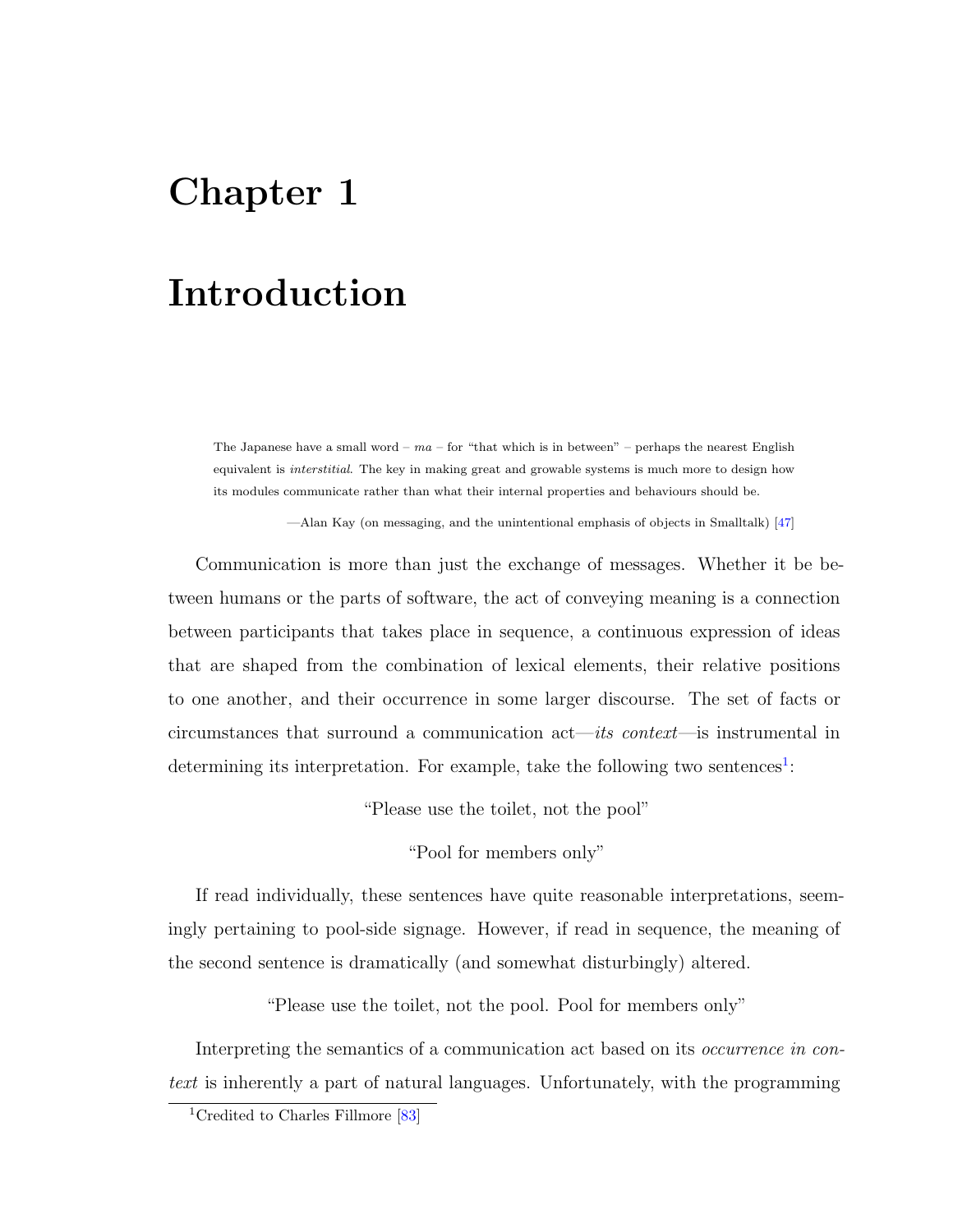#### 1. Introduction 2

languages with which we build software systems today, altering the semantics of our programs based on the historic context of execution is anything but natural.

In software systems comprised of many modular parts, the flow of communication between the modules shapes the behaviour of the system as a whole. In the absence of some automatic means of interpreting (or re-interpreting) events in the execution context as they transpire at runtime, today's software developers make use of protocols. Protocols script interactions and exist to provide a clear and indisputable interpretation of the semantics of a communication act given what has transpired up until that point. They can be explicitly acknowledged, specified, and adhered to, as is often the case with protocols such as the File Transfer Protocol (FTP [\[68\]](#page-156-0)), or implicitly assumed as is often the case with the interactions between individual classes or interfaces found in object-oriented software systems. Whether explicit or implicit, adherence to a protocol provides a kind of pre-defined semantic interpretation; if the protocol is followed, a particular context may be assumed.

A problem with realizing protocols in software systems is that each participating module becomes responsible for playing out its own part in the conversation; consequentially, partial knowledge of the larger communication is necessarily split up and dispersed amongst each participating module; this is termed scattering. This scattering of knowledge leads to the "disembodiment" of the protocol as a whole. The protocol also becomes tangled amongst the details that belong inside other modules; this is termed tangling. Scattering and tangling together make it difficult to locate, understand, and change the protocol, the affected modules, and the system overall [\[84\]](#page-158-1).

To meet the shortcomings of protocol implementation we have devised an approach that permits the recognition of program execution contexts to be specified and implemented in a localized way, separate from the details of the participating modules. Declarative event patterns (DEPs) are a means to implement context-establishing protocols between modules while retaining the ability to locate the parts of a protocol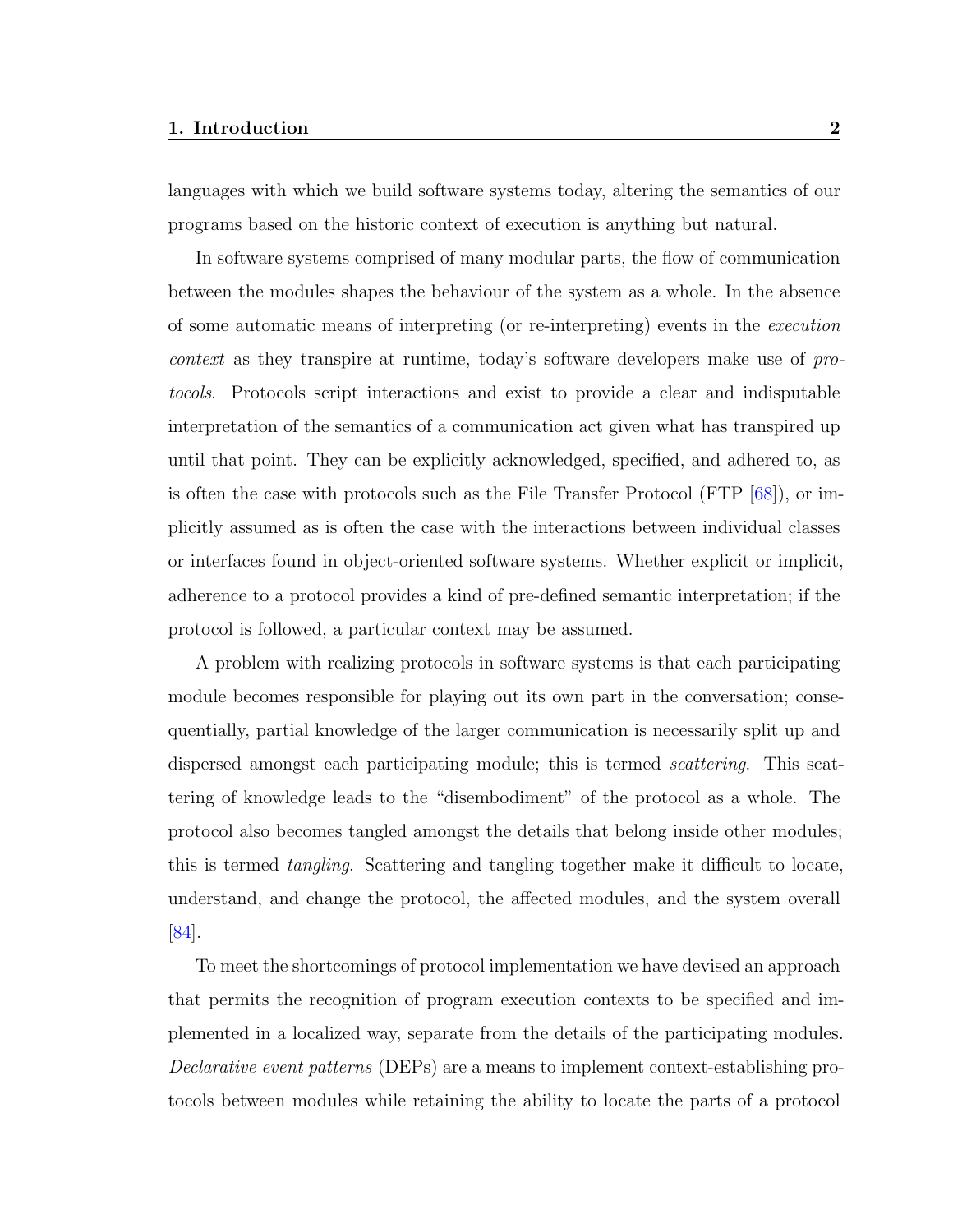realization (traceability), understand the implementation of a protocol (comprehensibility), and more easily alter the protocol and its realization (evolvability). Contained within a modular unit of their own, DEPs describe sequences of events in the execution of a system; these sequences represent execution contexts of interest—properties of the context that must hold in order to enable the specific semantic interpretation of a given communication act.

In the remainder of this chapter we lay out the general concepts supporting and impeding the modularization and implementation of communication protocols in programming languages of today. We begin with a look at modularity in Section [1.1.1,](#page-15-0) and define some important terms we use throughout this thesis. Section [1.1.2](#page-18-0) explains the ideas of *dominant decomposition* and *crosscutting concerns*—two problems seen in existing programming languages that limit our ability to evolve our software systems. The aspect-oriented decomposition, heralded as a possible solution to crosscutting concerns, is described in Section [1.1.3.](#page-19-0) There are still some types of concerns, such as protocol concerns, that cannot be made modular using aspect-orientation alone. We discuss these context-sensitive crosscutting concerns in Section [1.1.4.](#page-20-0) This missing support was first noted in an approach called *implicit context*; we describe implicit context in Section [1.1.5.](#page-21-0) In Section [1.1.6](#page-22-0) we briefly explain communication history, a first attempt at addressing this lack of support for context-sensitive crosscutting concerns. Declarative event patterns, our solution for modularizing context-sensitive crosscutting concerns, are discussed in Section [1.2.](#page-23-0) We conclude with a statement of our thesis (Section [1.3\)](#page-24-0), and an overview (Section [1.4\)](#page-24-1) of the remaining chapters.

### <span id="page-14-0"></span>1.1 Background

Separating a problem into parts more palatable to the human mind—separation of concerns—has been applied to software, and essentially all other engineering disciplines since their inception. When it comes to software engineering, explicit consideration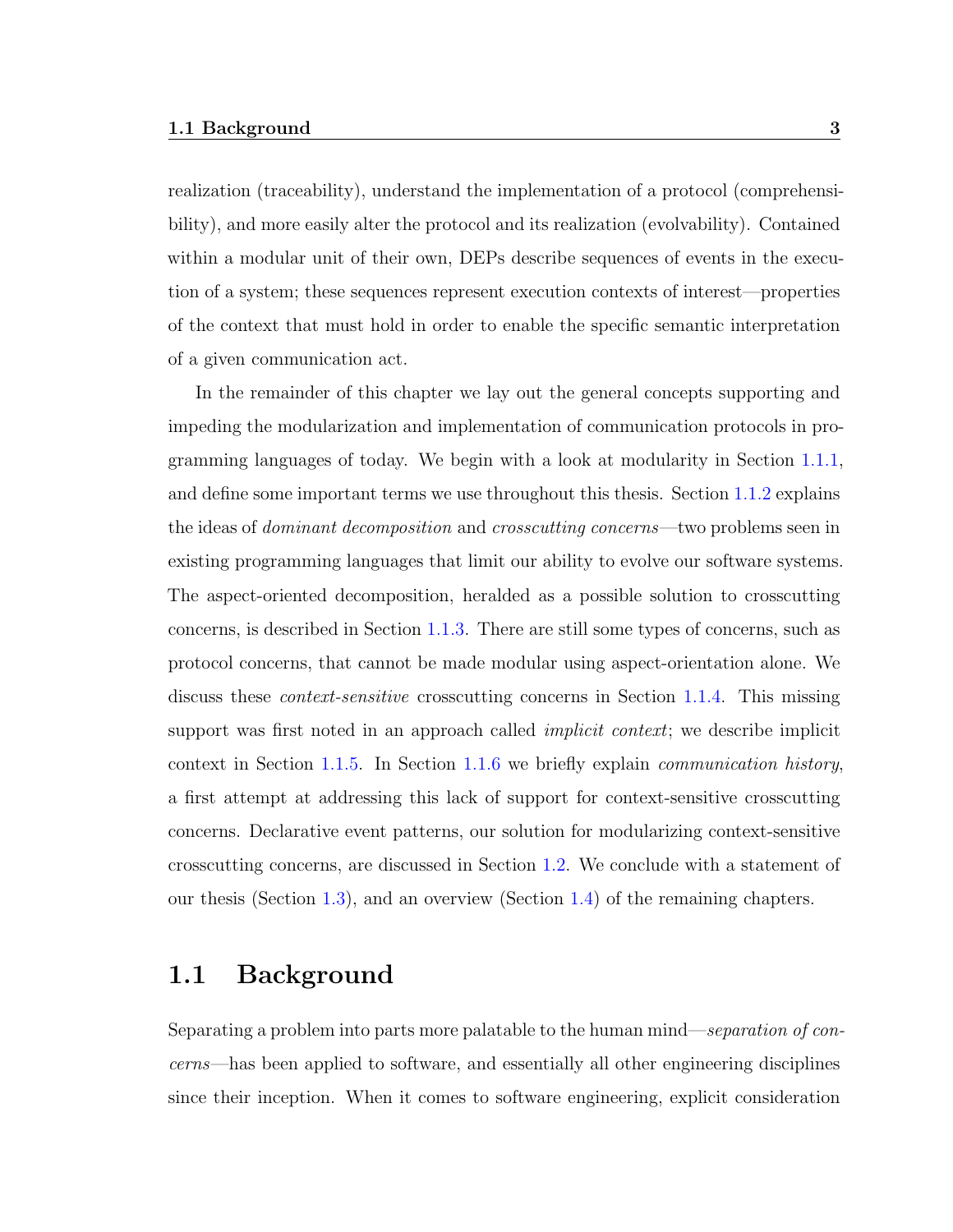of separation of concerns is usually attributed to Dijkstra [\[22,](#page-153-0) [44\]](#page-155-1). Over the years various programming language constructs and methodologies have emerged in the name of better separation of concerns. From subroutines, to structured programming, to modules, to classes, to components, programming languages are still very much evolving. The driving force behind this is the bare desire to represent ideas more abstractly, more clearly, and in a more separate manner. It is our nature as humans to decompose complex ideas into more manageable pieces. As software developers, we would prefer that each of these ideas be fully decomposed, with each subpart represented by one and only one corresponding software entity; however, we have yet to achieve this goal. Software concerns still end up intertwined and dependent on one another, discounting the malleability that one might afford of the term *software*.

#### <span id="page-15-0"></span>1.1.1 Defining Modularity

The definition of concern is intentionally vague. Software encodes mental abstractions; a narrowing of the definition would impose restrictions on the mental representation we can conceive in software. A software concern is quite literally anything relating to a software system that we deem noteworthy in isolation.

#### Definition 1 (Software Concern)

A software concern is any particular goal, concept, or matter of interest of either functional or non-functional nature.

The goal of modularity is to represent concerns in isolation, to separate them from their operating context so that they may be considered and altered on their own, in a local way. Insulating concerns from their operating contexts means hiding the internal details of the module from the greater surroundings [\[66\]](#page-156-1). The names used to identify hidden data, or private behaviours are examples of what modules aim to encapsulate.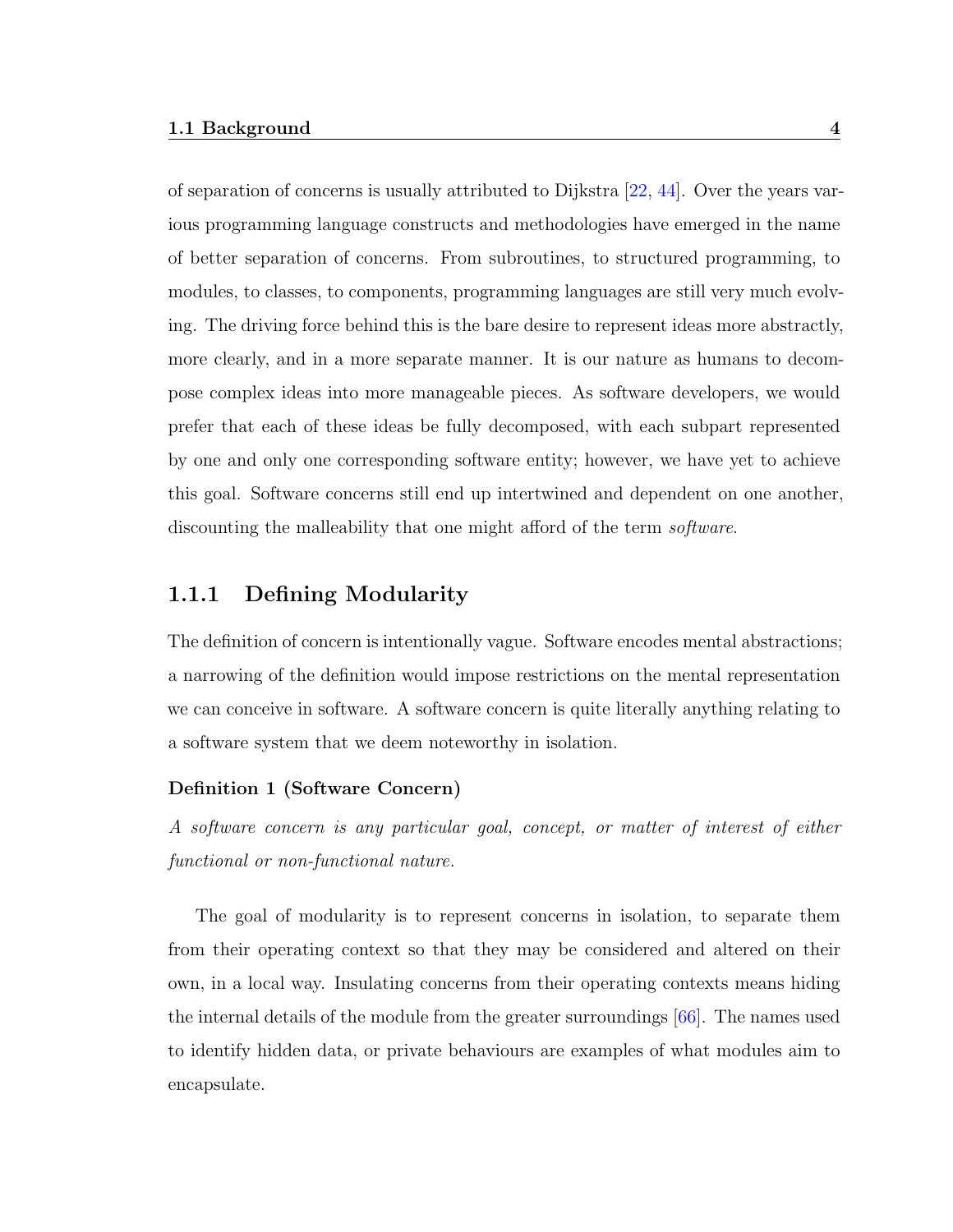Modular approaches in languages today require modules to interact in a shared concrete context of operation. Therefore modules should provide well defined and simple interfaces in order to limit the extent to which other modules may depend on them. By keeping these interfaces simple, the less coupled modules become. Put simply, the less constrained a module is to a given context, the more modular it becomes.

There are similar terms that are often used synonymously with modularity such as localization, encapsulation, and abstraction; however, these refer to individual facets of the larger term.

#### Definition 2 (Localization)

The extent to which code representing a concern is grouped together. Localization does not necessarily imply insulation from context, or low coupling.

#### Definition 3 (Encapsulation)

The extent to which some code is insulated from its context. Encapsulation does not imply that the contained code is related in a cohesive manner, or a representation of a single concern.

#### Definition 4 (Abstraction)

The extent to which some (potentially dispersed) code embodies only the essential qualities of a concern. Abstraction does not imply that the code is local, or that it is encapsulated.

Together, these three terms can be used to define what we mean by module.

#### Definition 5 (Module)

A unit of software decomposition typically corresponding to a syntactic entity. We consider an ideal module as one that embodies a single concern in an abstract, local, and encapsulated manner.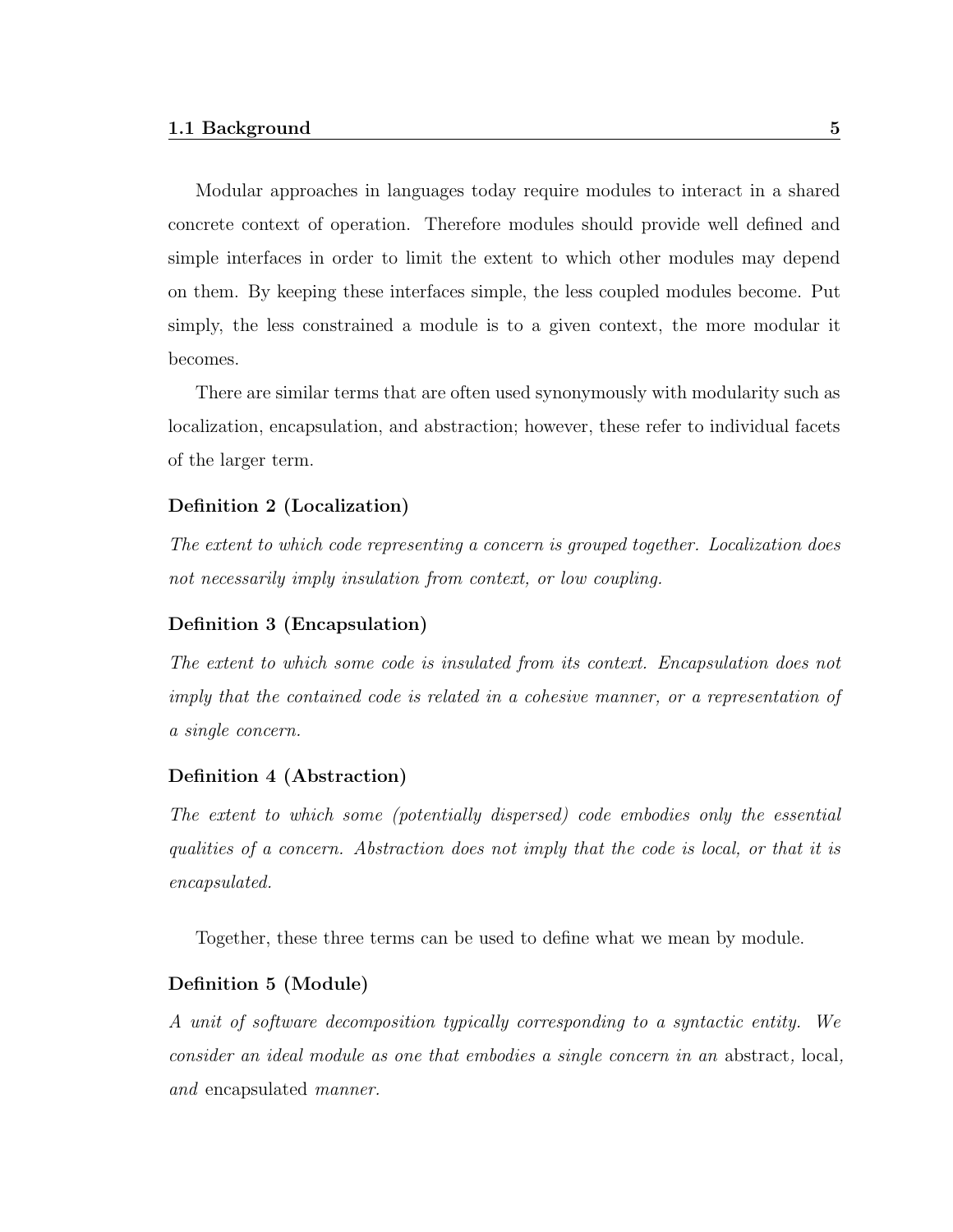Some examples of modules include functions and procedures, classes, objects, and components. When we speak of the *modularity* of a software system, we mean as follows.

#### Definition 6 (Modularity)

The degree to which a software system is divided into modules. The more a module is isolated from its context of operation the less coupled it is to other modules in the system, and the more modular a system becomes. A good decomposition should have modules communicate with one another only along simple well-defined interfaces of interaction—this is termed loose coupling.

Some of the key properties we strive for in software systems are achieved through modularity. In this thesis we are particularly interested in the *evolvability*, *traceability*, and *comprehensibility* of modules and the systems in which they are embedded.

#### Definition 7 (Evolvability)

The ease with which software can be changed to correct faults, to improve performance, to adapt to new environments, or to provide different functionality.

#### Definition 8 (Traceability)

The ability to locate those parts of a software implementation that correspond to a given concern.

#### Definition 9 (Comprehensibility)

How understandable some program or part of a program is semantically, and conceptually by humans.

It should be noted that these properties are relative and generally reflect the degree to which they can be achieved. For example, in this thesis we will often claim that a given approach leads to more evolvable software. The degree to which some approach improves on another when considering these properties is notoriously fuzzy. There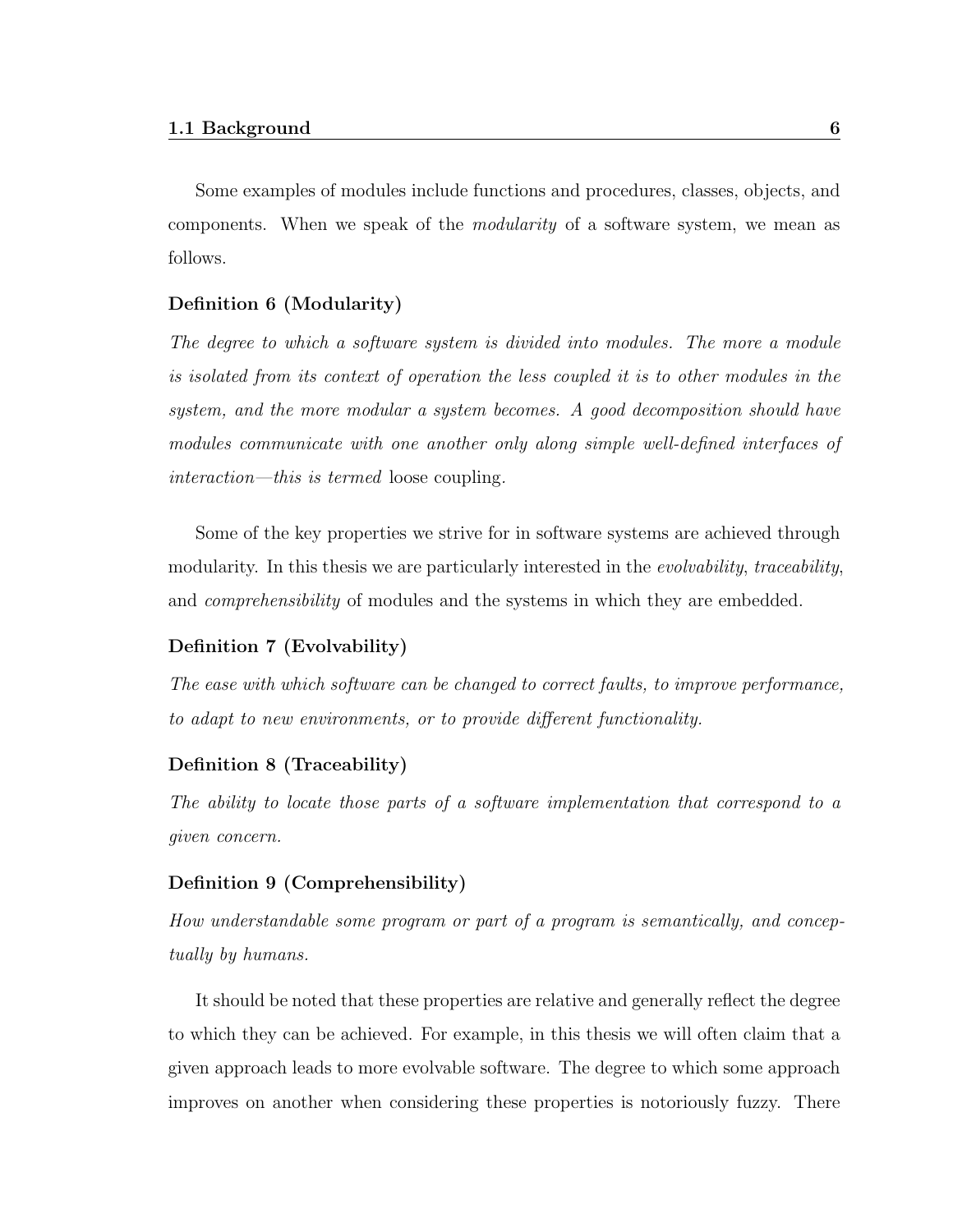is no general quantitative way to compare and measure these properties; instead we rely on qualitative observations through case studies. To that end, in this thesis we build up a body of evidence to support our claims in the absence of any formal proof.

#### <span id="page-18-0"></span>1.1.2 The Dominant Decomposition

Mainstream languages and modularization mechanisms suffer from a purported limitation that has been referred to as the tyranny of the dominant decomposition [\[84\]](#page-158-1): given a set of mechanisms for decomposing, or modularizing, a software system, and the decisions made during that decomposition, some of a program's concerns will end up cleanly modularized while others will not.

There may be concerns, just as important as those captured cleanly in the decomposition, that do not fit cleanly into the chosen modularization; as a result, the implementation of such concerns end up scattered across many modules, entangled with what would otherwise be well-encapsulated concerns.

It is becoming clear that certain combinations of concerns defy clean separation under any single set of decomposition mechanisms [\[81\]](#page-157-0). In object-oriented decompositions for example, concerns as simple as logging the entry and exit of method calls fail to cleanly be contained in a single module. Other more significant functional concerns include synchronization, distribution, persistence, and authentication. Non-functional concerns, such as performance and other constraints similarly defy adequate modularization. These concerns crosscut the dominant decomposition [\[51\]](#page-155-2).

Crosscutting concerns are largely responsible for impairing our ability to exercise change on our programs. Modularization aims to limit the cognitive burden placed on the developer by isolating a concern. When a concern does not fit well with the dominant decomposition in place, the developer is forced to scatter it throughout other modules, reducing the ability of others to comprehend the concern at hand, and increasing the risk of unintentionally breaking the existing implementations. The scattered code manifests into a tangle of dependencies amongst other software mod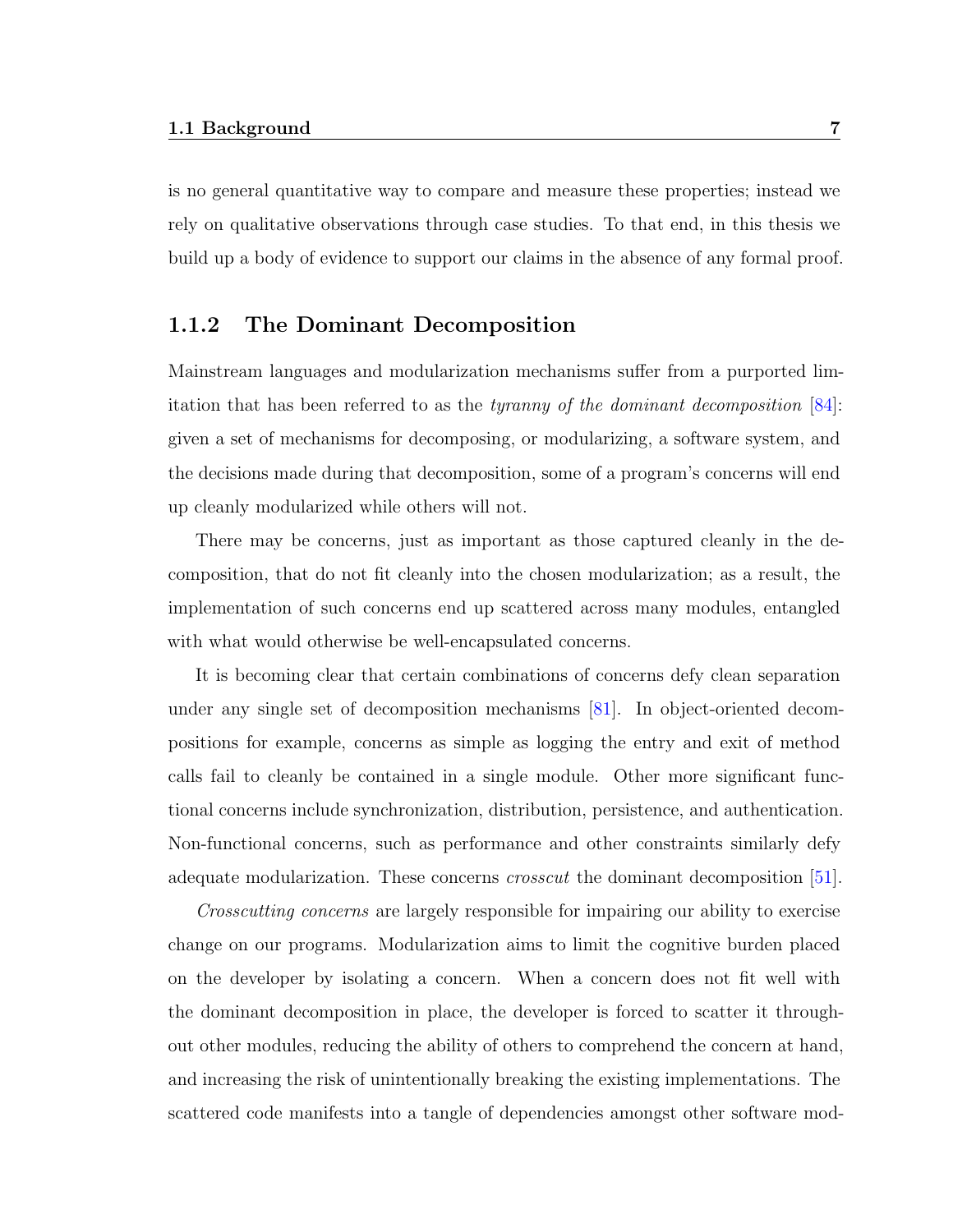ules. These dependencies are a product of the supporting decomposition, and not necessarily inherent to the problem's *essential structure* [\[92,](#page-158-2) [89\]](#page-158-3).

Acknowledgement of crosscutting concerns has lead to important advances not only in programming language separation of concerns, but also in other parts of the software development lifecycle: requirements [\[70,](#page-157-1) [11\]](#page-152-0), design [\[18\]](#page-152-1), and configuration [\[17\]](#page-152-2). This work has more recently been labelled under the research banner aspect-oriented software development (AOSD) [\[48,](#page-155-3) [3,](#page-151-1) [54,](#page-155-4) [59\]](#page-156-2).

#### <span id="page-19-0"></span>1.1.3 The Aspect-oriented Decomposition

The aspect-oriented decomposition seeks to decompose a software system as a collection of views, or perspectives on a common underlying solution to a problem. Views may or may not reference the same underlying elements or overlap one another. When perspectives refer to the same element, this corresponds to crosscutting in a purely one-dimensional modular decomposition.

The Unified Modeling Language (UML) [\[63\]](#page-156-3), a common language for modelling object-oriented software, is aspect-oriented in the sense that a system may be comprised of a number of different diagrams, all of which focus on only particular details of the same underlying program. For example, when it comes to the patterns of interaction between objects, the UML provides, fittingly enough, interaction diagrams. Interaction diagrams come in two forms: sequence diagrams and collaboration diagrams. Both forms of interaction diagrams are founded on the same underlying information but convey or emphasize different aspects of the interaction. In particular, sequence diagrams show interaction arranged in a time sequence. The objects participating in the interaction are arranged by their lifelines, and the messages that are exchanged follow a particular order. We use sequence diagrams throughout this thesis to demonstrate particular patterns of interaction we hope to exploit to gain context (see Figure ?? for an example). Collaboration diagrams on the other hand, emphasize the relationships between objects, and the roles they play in the collaboration.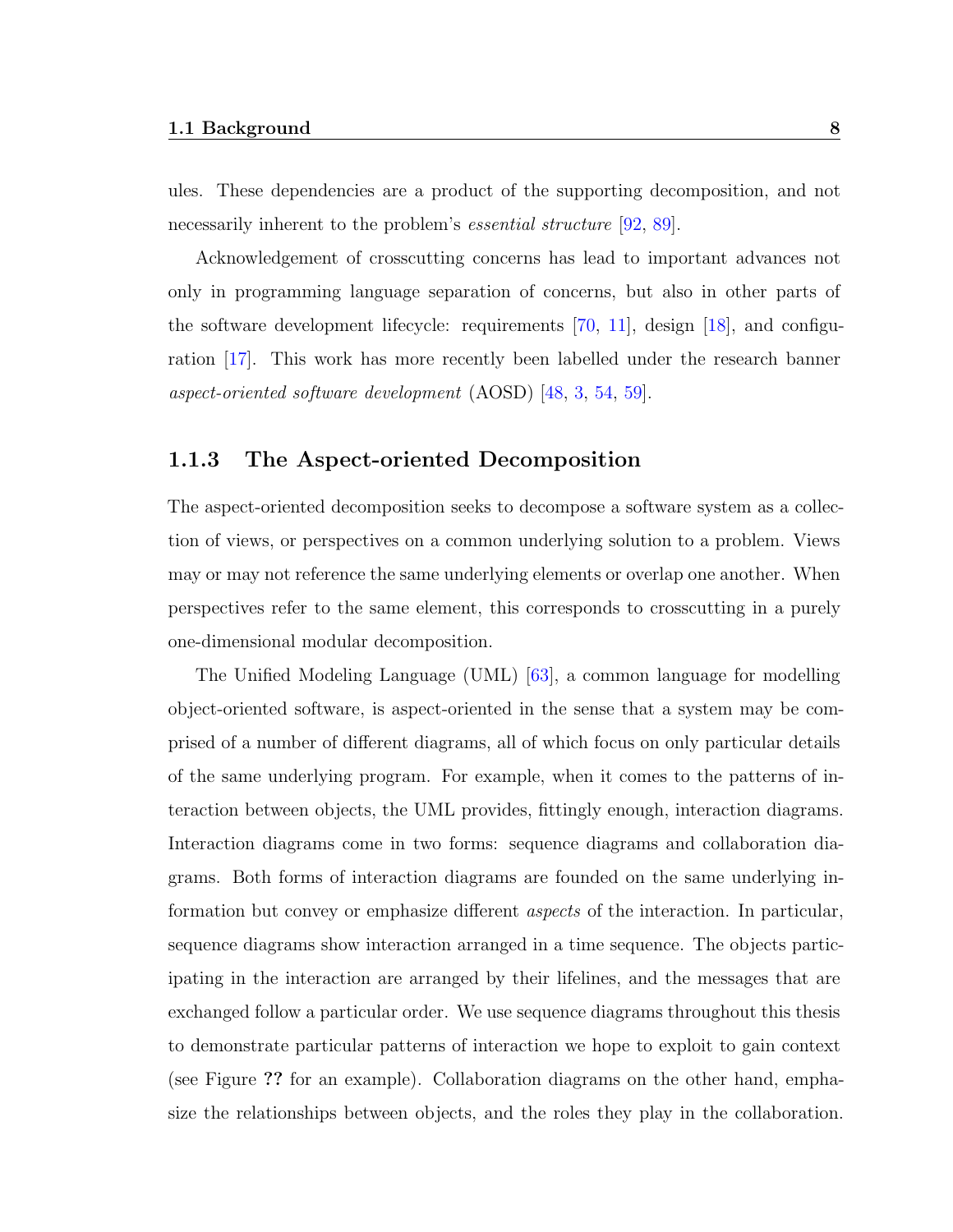Representing the same interaction, these diagrams allow us to separate concerns, sequential and collaborative, during the *design* of a software system. Most mainstream languages lack the constructs at the programming level to support this separation at implementation. Aspect-oriented programming (AOP) is a notable exception.

AOP permits, at the programming level, the separation of crosscutting concerns in a modular fashion. Building on existing programming language constructs for decomposing systems into software, AOP provides a new modular unit called an aspect; aspects embody crosscutting concerns. Advanced compiler techniques are employed to compose, or weave, a coherent system out of the modules representing the base program, and those that represent crosscutting concerns over the base program [\[42\]](#page-154-0).

Using AOP, one is able to write base modules that can be oblivious to the crosscutting concerns that may interact with it. Aspects *quantify* [\[33,](#page-154-1) [35\]](#page-154-2) those points in the execution of a system where the crosscutting behaviour should interact with the base program—join points [\[51\]](#page-155-2). Additional or alternate behaviour may be applied at these points to alter the semantics of the program. Using this approach many crosscutting concerns can be localized, and encapsulated; however, there are still certain crosscutting concerns that fail to be cleanly abstracted with these mechanisms. This thesis attempts to extend the reach of aspects to separate these additional crosscutting concerns.

#### <span id="page-20-0"></span>1.1.4 Context-Sensitive Crosscutting Concerns

Sometimes a concern's influence is short-lived, affecting the execution of a program based only on the occurrence of individual isolated events. This is the primary type of crosscutting concern that existing AOP approaches aim to address.

Other concerns tangle their way throughout the program, along the way establishing certain relationships between points (or state exposed at particular points) in a program's execution, and only influencing the program when a specific execution context holds. These contextually sensitive concerns have been termed "stateful"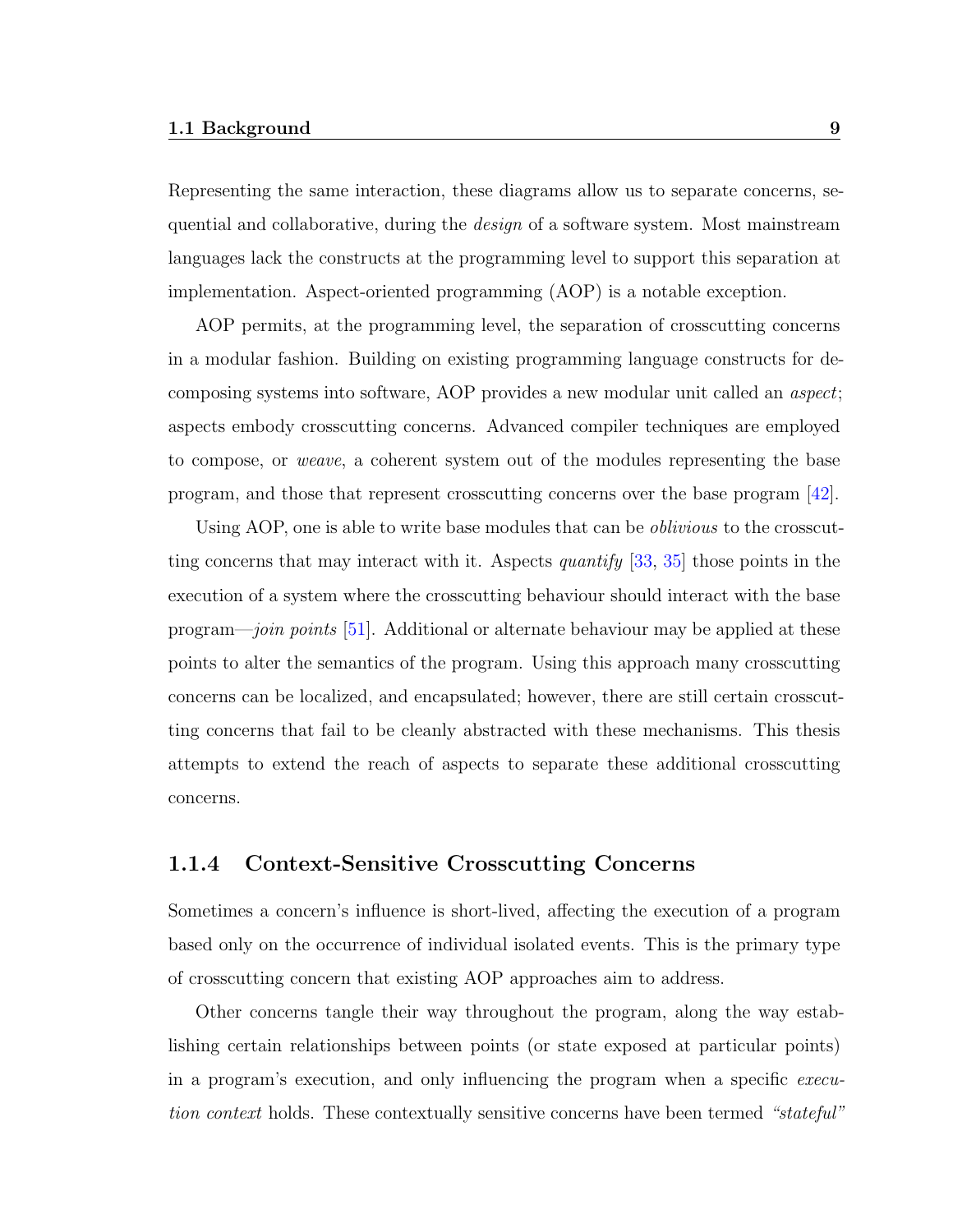crosscutting concerns [\[24,](#page-153-1) [25\]](#page-153-2), because they often require the use of state-machine based approaches for monitoring their occurrence in the execution stream. Since protocols are used for establishing context, in this thesis we use the term context-sensitive crosscutting concerns synonymously with protocols.

#### <span id="page-21-0"></span>1.1.5 Implicit Context

Despite the goals and claims of modularization constructs in use today, concrete context still seems to invade the insulating bounds of modules. This context can manifest itself as dependence limiting the modules' reuse. By delaying dependence on a concrete context for as long as possible, it is believed that the evolvability and reuse of a module will greatly improve [\[91\]](#page-158-4).

Implicit context is a broadly-scoped software development approach for reconciling mismatches between modules in the presence of unanticipated evolution [\[91\]](#page-158-4). Fundamentally, implicit context is based on the idea of contextual dispatch between interacting modules. Using both static and dynamic adaptation constructs<sup>[2](#page-21-1)</sup>, contextual dispatch provides an implicit bridge between the local context surrounding individual modules, allowing these modules to interoperate despite expectations and assumptions on their operating context. An important facet of implicit context is in the way that it views modules; they are seen as pure abstraction lacking any concrete referential or communicative context. Instead, modules have a subjective, abstract, view of their surrounding context. At system composition time contextual dispatch acts to reify these abstract contexts.

**Referential context** Provides a world of objects to which one can refer. When using implicit context, modules are written (or treated as though they were written) under individual subjective referential contexts. The subjectiveness of the local context allows the module to focus on the *essential concern* which it addresses, foregoing

<span id="page-21-1"></span><sup>&</sup>lt;sup>2</sup>The details of which are not relevant here, and which in fact are actively in flux.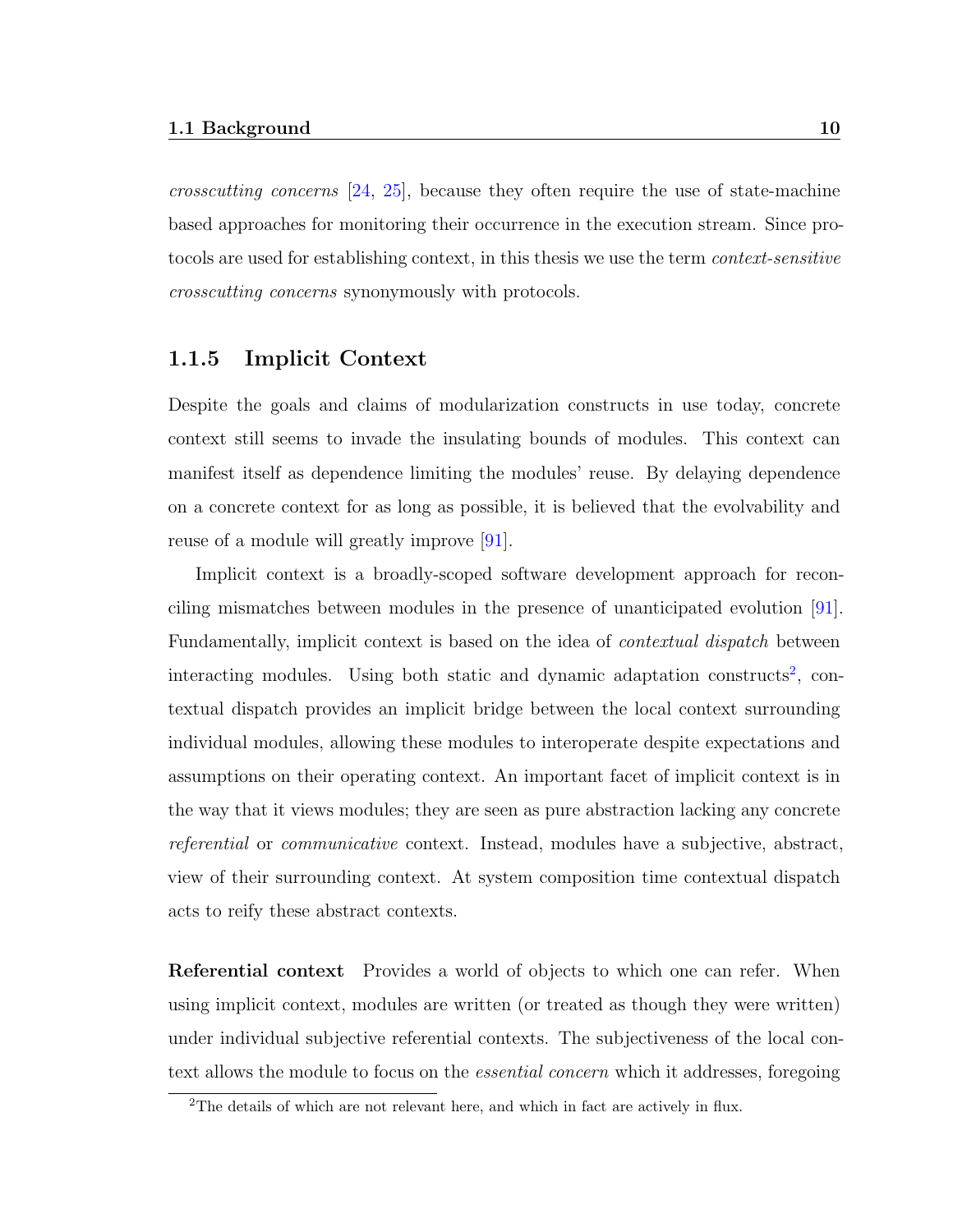the inclusion of any *extraneous embedded knowledge* (EEK) that might result from assumptions on a shared global context. In effect, an implicit context module is free to make any assumptions on *its* context, since its context is uniquely its own. References made from a module to its subjective context (for example, references to named types or instances in an object-oriented module), remain *abstractly bound*<sup>[3](#page-22-1)</sup> to a module's local contextual view of the system. Through the mechanisms of contextual dispatch, a developer is able to specify mappings between the subjective referential contexts of interacting modules. These mappings are used at composition time to form a concrete referential context in which all modules may operate.

Communicative context Provides an abstract subjective view of the ongoing discourse in which a communication is situated. Often there will be times when the choice of referent or course of action is dependent on the execution context itself. Communicative context is involved with the semantic interpretation of what has occurred. Events situated in the past may be related, and historic values from previous communications may be carried forward for future use. Just as is the case with speakers of natural languages, communicative context helps to constrain or refine the interpretation of a communication act. Implicit context refers to, and supports, communicative context as communication history [\[92\]](#page-158-2).

#### <span id="page-22-0"></span>1.1.6 Communication History

Conceptually, the communication history of an executing program is a complete account of all communication acts that have occurred since the beginning of execution up until the current point of execution. Communication acts (events) can include, for example, the entry and exit from method calls and executions, the accessing and setting of fields, and object creations. Importantly, the referable context surrounding

<span id="page-22-1"></span><sup>&</sup>lt;sup>3</sup>This seemingly contradictory term is used to emphasize that identifiers are bound to *elements* of a context that is not yet reified.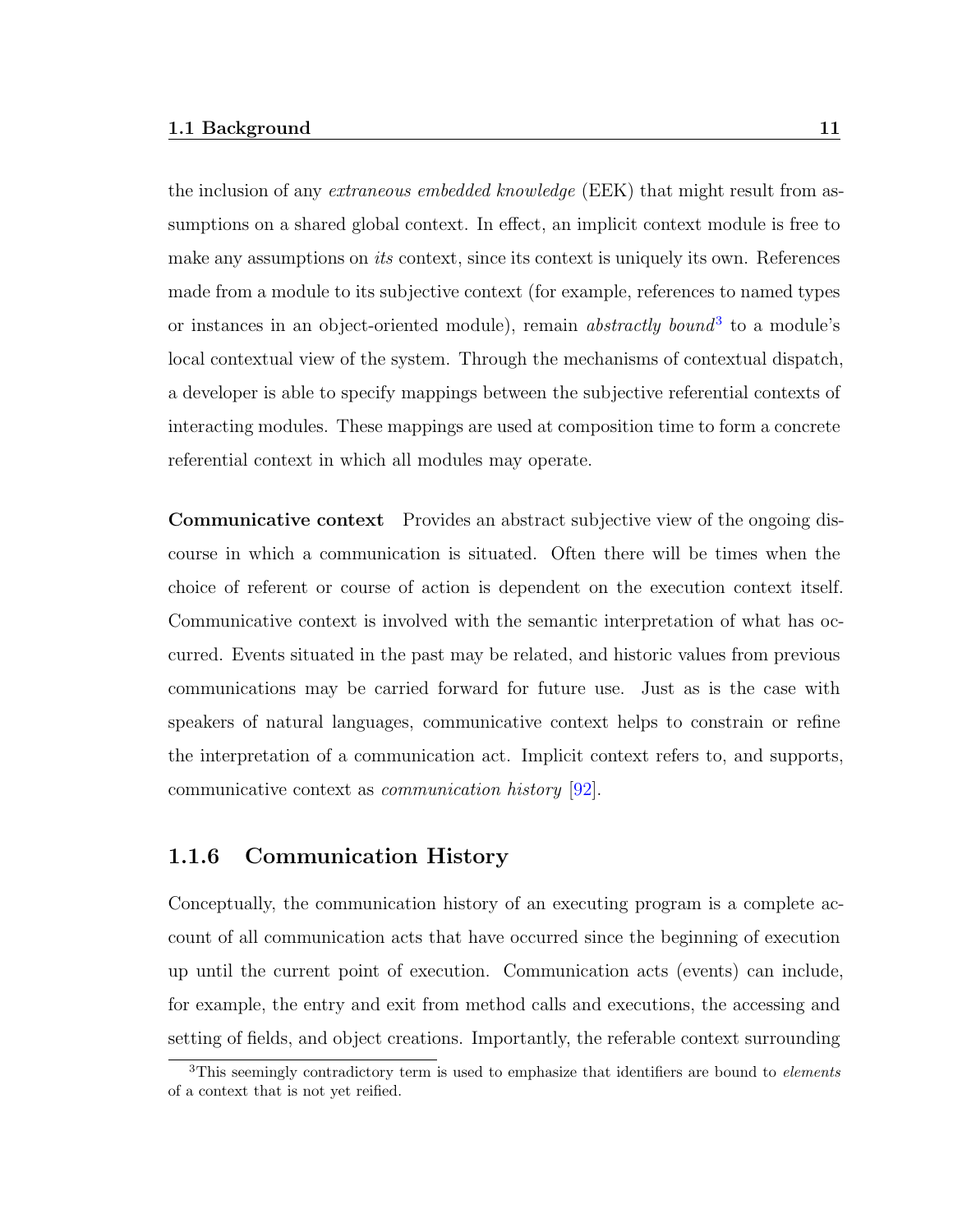these events (such as the arguments passed to the method call, the target object, the calling object, and return values) are also retained in this history.

Communication history was first implemented and explored as part of IConJ, a prototype tool for implicit context. This realization had a number of shortcomings, particularly in terms of efficiency and mode of use. IConJ naively collected, as they transpired at runtime, all communication events in an indexed store which could be queried programmatically to explore patterns and retrieve state from past execution. While this complete record of events made this approach quite powerful, allowing for an open exploration of relationships between communication events, it also made it impractical. We address these shortcomings in this thesis, with an approach called declarative event patterns.

### <span id="page-23-0"></span>1.2 Declarative Event Patterns

Declarative event patterns are a practical realization of communicative context and, in conjunction with the features of AspectJ, provide an aspect-oriented approach to the clean separation of context-sensitive crosscutting concerns [\[93\]](#page-158-5). By describing the interactions of various entities at points in the execution of a program, and encapsulating this knowledge in a separated module (an aspect), DEPs endeavour to provide separation and modularization of protocol concerns while still retaining the nice properties of modularization: traceability, comprehensibility, and evolvability.

DEPs consist of declarative statements describing partial paths through the execution of a program, and resemble the production rule declarations of a context-free grammar. These rules specify a language of events; only the events that must occur in order to establish a requisite context. At runtime the actual events that transpire during an execution are validated against the specified patterns, dynamically inferring whether or not these contextual patterns hold. Important context such as argument values or references from past events may also be collected and exposed during this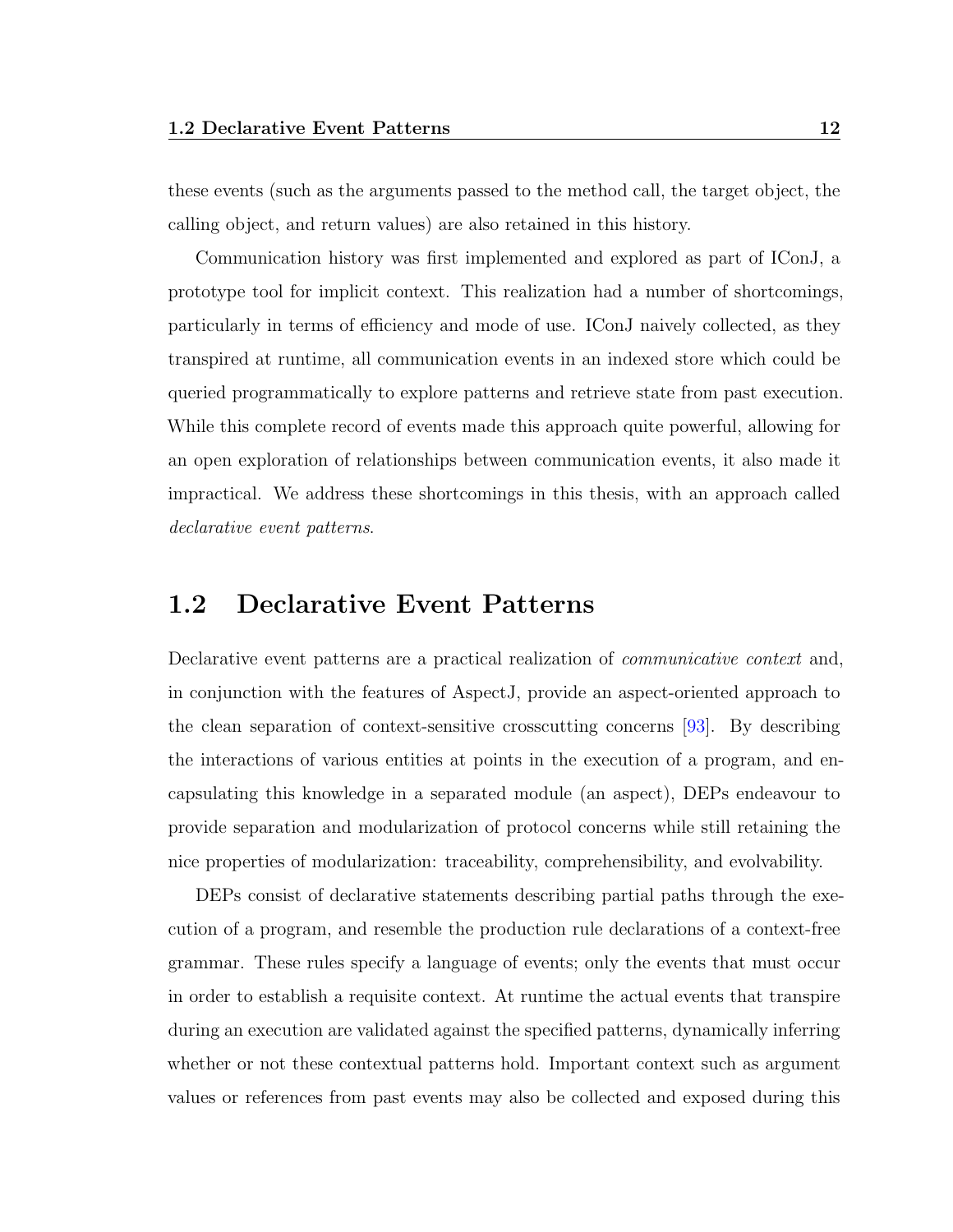process. Beyond simply confirming if a context is in place, DEPs permit a developer to alter the semantics of a program, and utilize exposed context, in a context-sensitive manner.

### <span id="page-24-0"></span>1.3 Thesis Statement

The thesis of this work is that declarative event patterns provide a practicable means for leveraging communicative context in software systems comprised of modular units, and that by using declarative event patterns, one can realize context-sensitive crosscutting concerns exhibiting improved evolvability, traceability, and comprehensibility as compared to other aspect-oriented implementation approaches.

### <span id="page-24-1"></span>1.4 Overview of Thesis

This chapter presented the problems with implementing protocols in existing modular software approaches and provided general background on context, modularity, and crosscutting concerns necessary to motivate the purpose of the research described in this thesis. The remaining chapters of this thesis are organized as follows. Chapter [2](#page-25-0) provides further motivation by way of example; the inadequacies of existing approaches are demonstrated. Chapter [3](#page-45-0) concretely describes declarative event patterns, our approach aimed at addressing the problems with existing approaches for realizing context-sensitive crosscutting concerns. Chapter [4](#page-64-0) looks at the structure of URD, our prototype implementation supporting declarative event patterns. In Chapter [5,](#page-92-0) declarative event patterns are applied and validated against existing approaches. In Chapter [6,](#page-127-0) the novelty of declarative event patterns is shown through a comparison against related approaches. We discuss the applicability and future direction of declarative event patterns in Chapter [7.](#page-138-0) Finally, in Chapter [8](#page-148-0) we conclude and summarize the contributions of our work.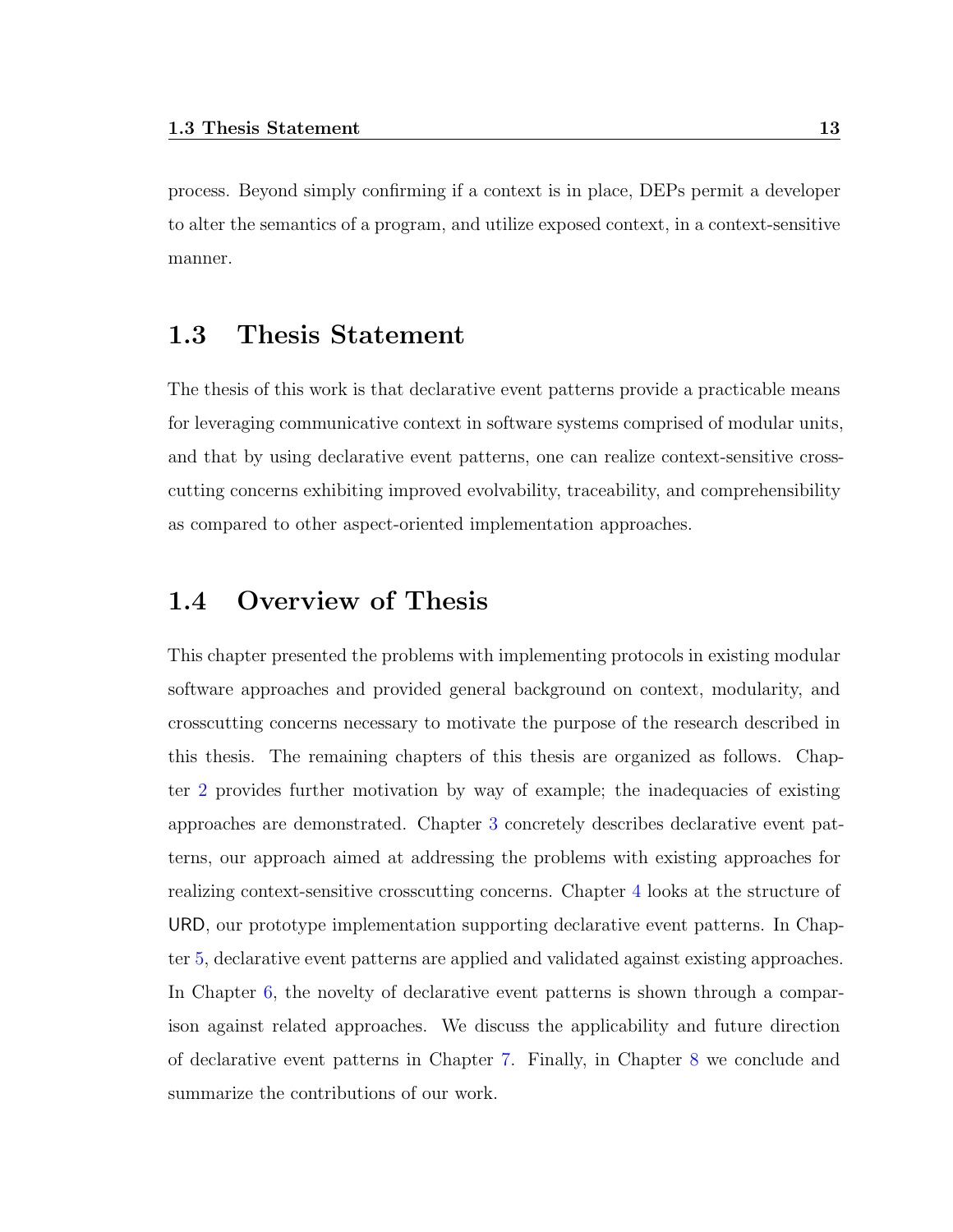## <span id="page-25-0"></span>Chapter 2

## Motivation

Our goal in this chapter is to show that existing programming languages do little to directly support the establishment and leveraging of communicative context, and that such support is needed. We draw on a context-sensitive concern, a path-specific customization within an open-source mail client, to motivate the thesis of this work. Path-specific customization, as the term implies, involves applying certain custom behaviour only when a particular path through the program has been observed. In Section [2.1](#page-26-0) we describe a customization example in detail, explaining its object-oriented implementation, and what is needed in order to realize our path-specific customization. Section [2.2](#page-31-0) demonstrates an object-oriented realization of our customization and shows that it exhibits poor evolution characteristics. Aspect-oriented programming (AOP) techniques offer a potential solution to these inadequacies; Section [2.3](#page-36-0) considers a concrete AspectJ [\[51\]](#page-155-2) realization of our path-specific customization. Despite improvements over the object-oriented solution, we demonstrate that current aspect-oriented approaches do not address all the issues impeding the evolution of our customization concern—they lack support for context-sensitive crosscutting concerns.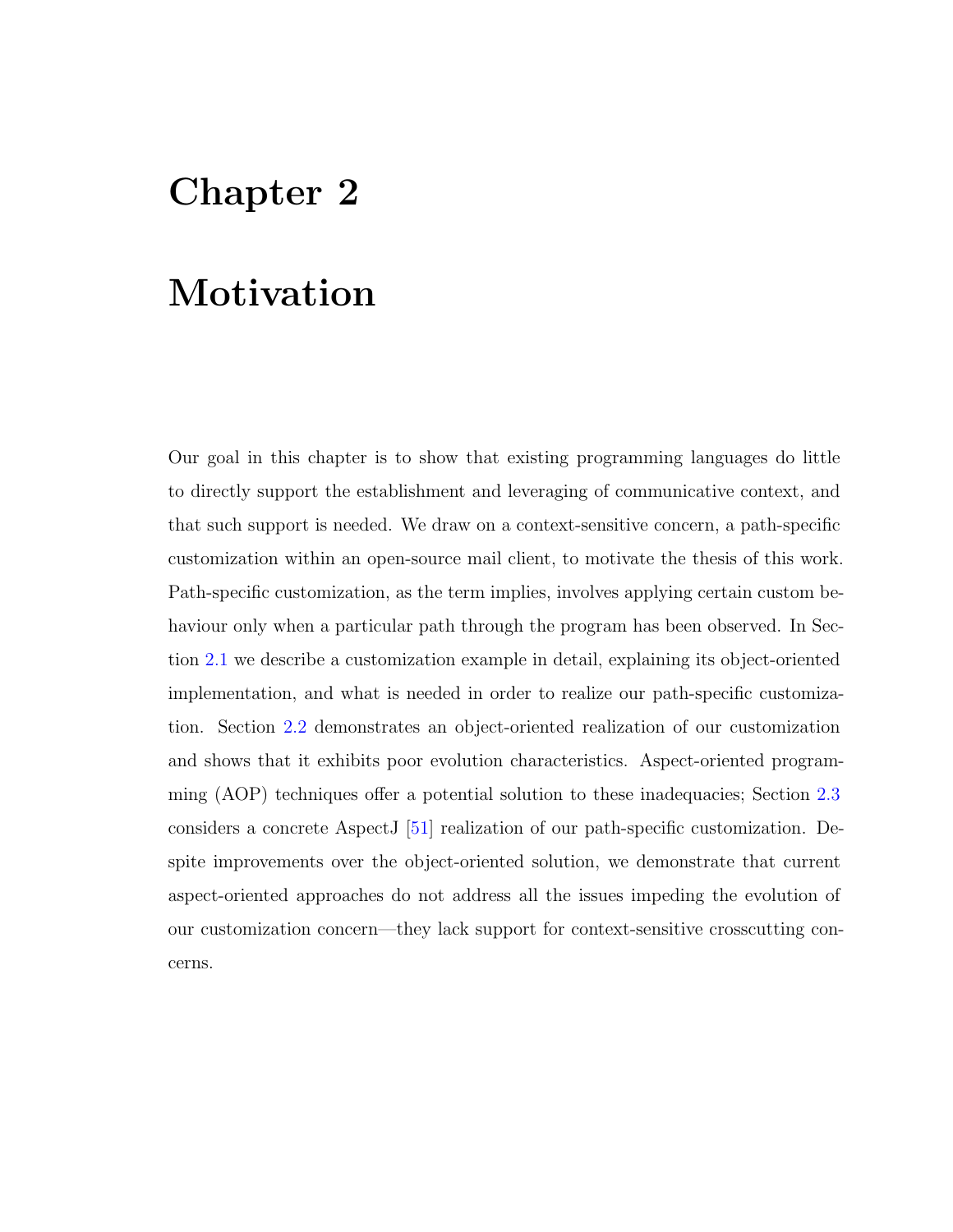### <span id="page-26-0"></span>2.1 Path-Specific Customization in Columba

Path-specific customization is one prevalent form of context sensitivity in objectoriented programs. Sometimes behaviours should only be exhibited by a program if certain events have previously been observed. Take for example the sequences of events required to successfully initialize an object, or for preparation of a system as a whole. Only after certain objects have been constructed, certain values assigned, certain relationships between objects established, can one count on a system to function as expected. If some step in the initialization process is neglected, then the assumed context, the operating environment expected by the interconnection of modules forming the system, cannot be trusted.

In the open-source mail client Columba<sup>[1](#page-26-2)</sup>, replying to a message residing in your Sent folder creates a message addressed to yourself and not to the original recipient of the original message you sent. This inconsiderate reply behaviour is prevalent in other mail clients as well, e.g., Mozilla Thunderbird<sup>[2](#page-26-3)</sup>, Microsoft Outlook<sup>[3](#page-26-4)</sup>, and SquirrelMail<sup>[4](#page-26-5)</sup> all exhibit this behaviour. More often then not, if explicitly replying to a message that one has sent, one wishes to continue correspondence with the original recipient. To alter the behaviour of Columba to remedy this we can perform a pathspecific customization. The base implementation of Columba's reply mechanism is detailed in Section [2.1.1.](#page-26-1) The necessary steps to establish the communicative context for our customization is discussed in Section [2.1.2.](#page-28-0)

#### <span id="page-26-1"></span>2.1.1 The Columba Base Code

The Columba mail client is implemented in Java and follows standard object-oriented design. Replying to a selected message in a mailbox triggers the creation of a

<span id="page-26-3"></span><span id="page-26-2"></span><sup>&</sup>lt;sup>1</sup>Columba is subject to the Mozilla Public License Version 1.1 (<http://www.mozilla.org/MPL/>) <sup>2</sup>See <http://www.mozilla.org/products/thunderbird/>

<span id="page-26-4"></span><sup>3</sup>See <http://office.microsoft.com/outlook/>

<span id="page-26-5"></span><sup>4</sup>See <http://www.squirrelmail.org/>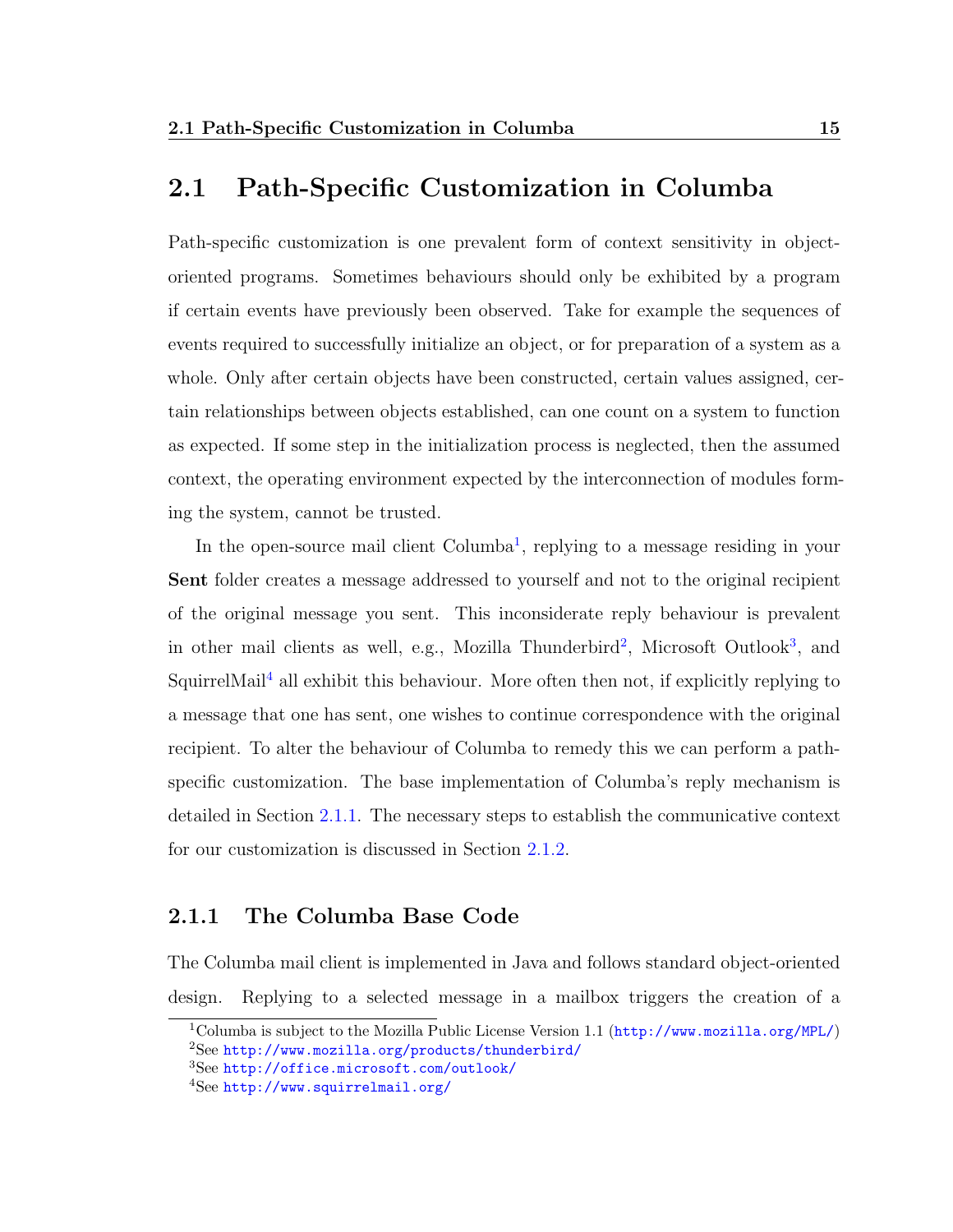ReplyCommand instance, and the invocation of its execute method. It is Reply-Command's job to assemble the header information for the new message in reply to the selected message and to prepare this new message for further composition. For our customization, we are interested in modifying this behaviour under certain contextual conditions. Columba makes use of the Template method design pattern [\[36\]](#page-154-3), allowing subclasses of ReplyCommand to override certain behaviours of the execute method. This provides a protocol of interaction along the execution path, permitting variations in the path to occur through alternate behaviour contributed by subclasses. In Figure ??, the Java source code for this execute method is listed. One template method, initHeader (called at line 19), is of significance to our example, and its default implementation is included in this figure.

#### FIGURE

The code listed in Figure ?? can be explained as follows. Lines 1 through 25 depict the execute method on ReplyCommand. Initially a new ComposerModel is constructed (line 3) and assigned to ReplyCommand's model field. The model will hold message header information for the reply. Lines 6-9 promote a reference to the folder in which the selected messages reside into a AbstractMessageFolder local variable named folder. Line 11 obtains a set of unique identifiers—one for each of the selected messages for which the user wishes to reply. Lines 15 and 16 together create a private copy of the above retrieved information and assign it for use by the ComposerModel model. Things become more interesting when initHeader is invoked on line 19, and passed both the folder and message identifiers just retrieved. It is in the behaviour of the initHeader method, as depicted in lines 28 to 53, that our path-specific customization should take place.

The initHeader method is responsible for assigning to the model field the appropriate header information. Of primary importance, this header information includes, among other information, the sender and recipient of the reply. Despite the potential for multiple selected messages, initHeader chooses to operate only on the first of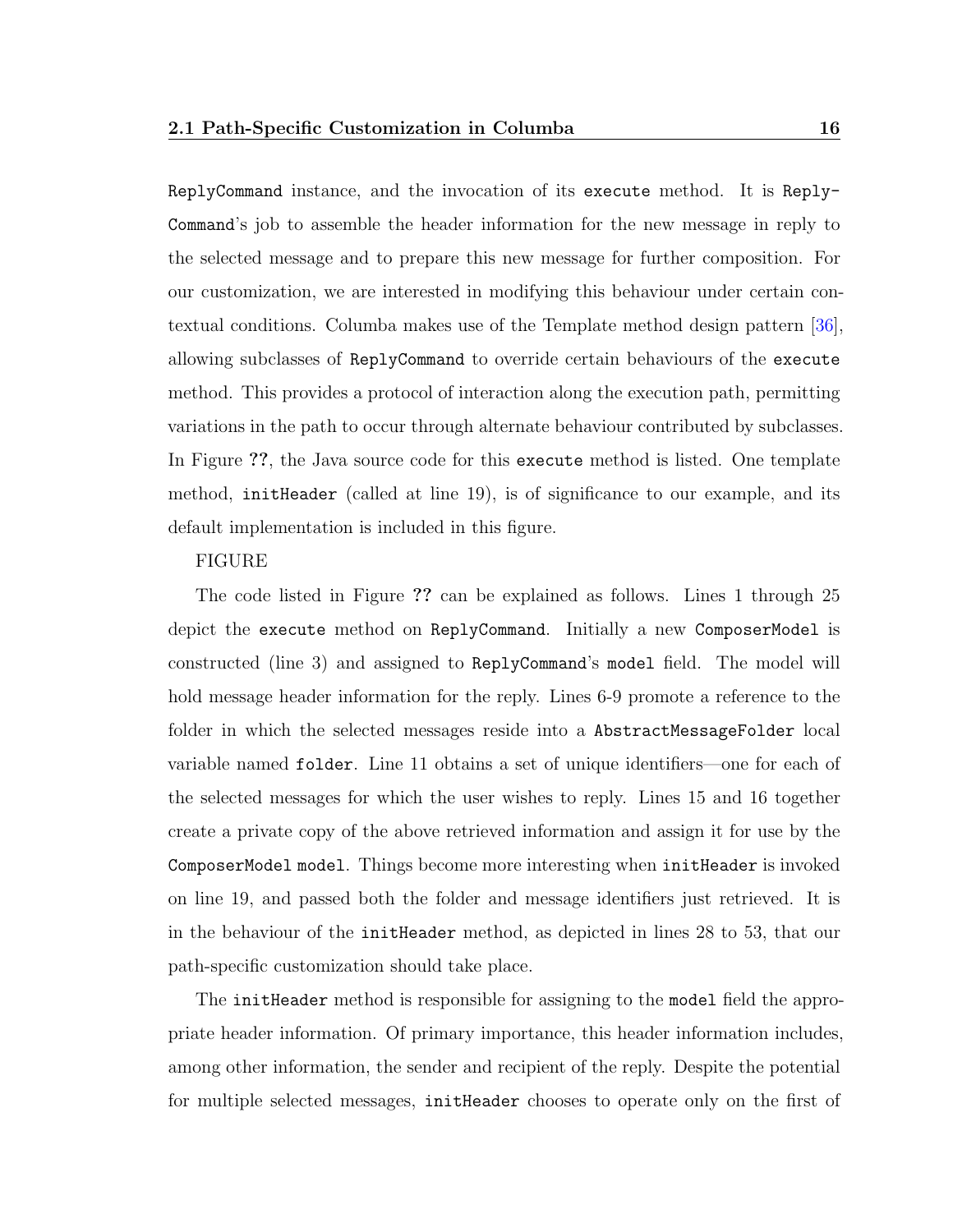these. In lines 30 and 31, the header information of the original selected message is obtained and used as the basis for a BasicHeader instance rfcHeader; the local rfcHeader is used throughout this method to access the original message's header information. Lines 37 to 40 determine to whom the reply message should be addressed. If the original message contained explicit reply-to header information, it is honoured. Otherwise, the new to header is populated from the existing from header. Columba provides an integrated contacts system that keeps track of the email addresses of those people the user has corresponded with; line 43 ensures that the to header has been recorded in this record. Line 44 updates the model field with the new to header information. The remainder of this method then updates the model field with additional header information pertaining to mailing lists (line 47), and from which of the user's accounts the message should be addressed (lines 50-52).

The initHeader method described is just one of many. The concrete subclasses of ReplyCommand override this method, making use of getTo and getFrom in ways different then the default implementation shows. We consider these alternate behaviours later in this chapter.

In this section we described the base implementation of the reply mechanism found in the Columba mail client. The presented implementation acts as a foundation to the remaining examples in this chapter.

#### <span id="page-28-0"></span>2.1.2 Customization and Communicative Context

Communicative context helps to constrain the meaning of a communication act. For our customization, we must ultimately alter getFrom to instead assume the behaviour of getTo. We do not want to change the behaviour of the getFrom method outright; it is likely used elsewhere in the system and such a change could cause quite an impact. Instead, we want to be able to refine the behaviour of this method only when a certain communicative context holds. To achieve this we need to do two things: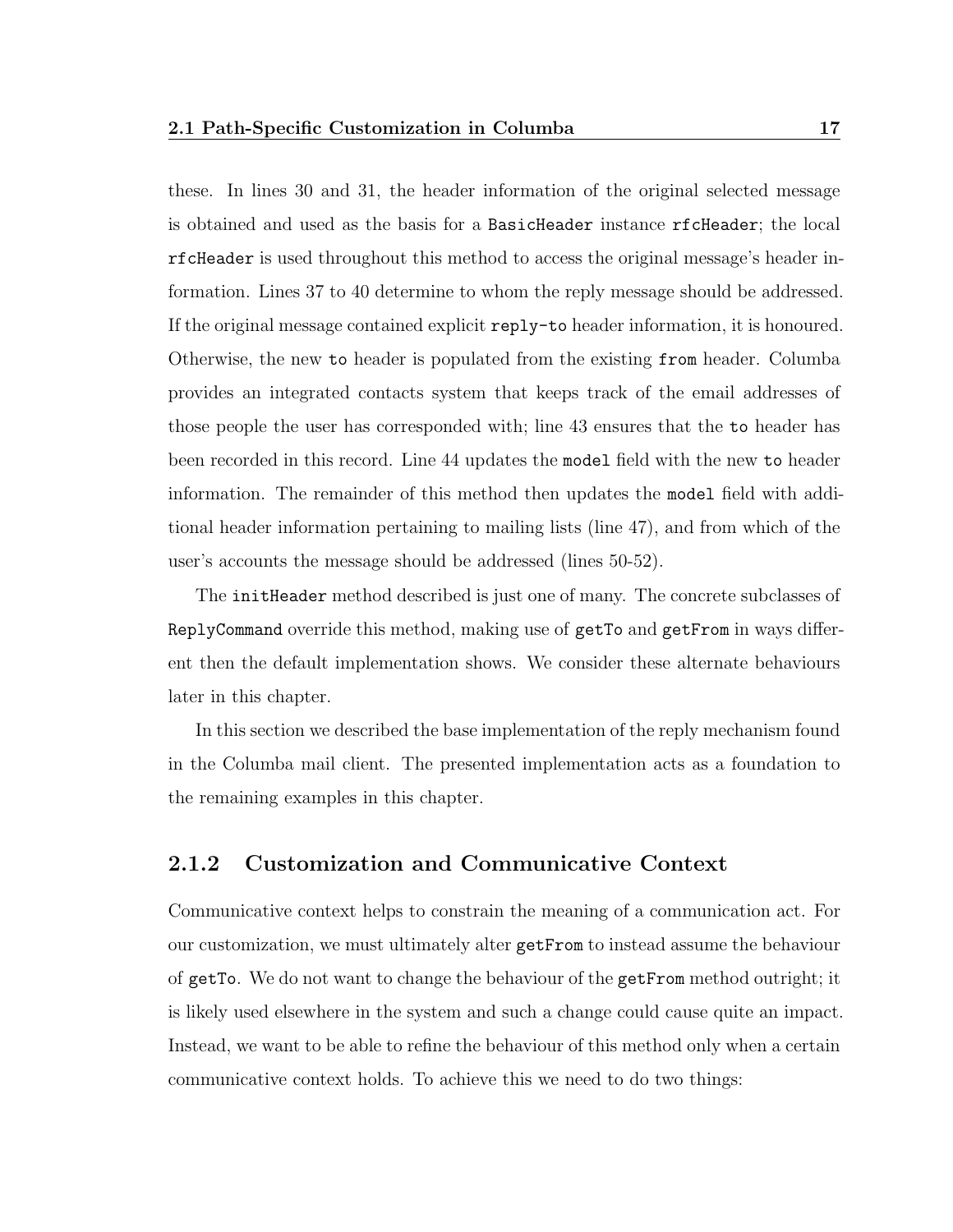- 1. Establish when the execution context is such that it is appropriate to apply a semantic change.
- 2. Leverage the execution context to conditionally apply semantic changes.

Establishing Context If one considers each execution path traced through a program as a string of events, then establishing communicative context amounts to ensuring that an observed execution path is a member of some language over these events. Certainly not every observable event in every possible execution of a program is significant. Establishing communicative context typically requires only a small subset of communication events from the concrete execution trace, such as the exiting or entering of certain method calls and executions. In our Columba customization for example, we are interested in just the events surrounding calls to the getFrom method, calls of the initHeader method, and calls to methods that can reveal which folder the message originated from, namely getFolder. And we are explicitly interested only in contexts (execution paths) where:

[Calls to the getFrom method] occur within the dynamic extent of [calls of the initHeader method], but only if the original message for which a reply header is being constructed for resided in the **Sent** folder<sup>[[5](#page-29-0)]</sup>.

If we permit the above mentioned events to be written more concisely using subscripts to note the entry or exit of a method, and superscripts to note our interest in either the call or execution of the method, then this informal specification of context can be written as a simple pattern match on an abstracted execution trace involving only these events. For example, consider the pattern expressed as the GREP-style regular expression below.

 $(\texttt{initHeader}^{call}_{exit}) ?$   $(\texttt{getFolder}^{call}_{exit})$   $(\texttt{initHeader}^{call}_{entry})$   $(\texttt{getFrom}^{call}_{entry})^+$   $\$$ 

<span id="page-29-0"></span><sup>&</sup>lt;sup>5</sup>It should be noted that the above context specification is intended to be illustrative. It does not include the cases of replying to sent messages not residing in the sent folder. Nor does it cover cases when the message under question has a reply-to field set.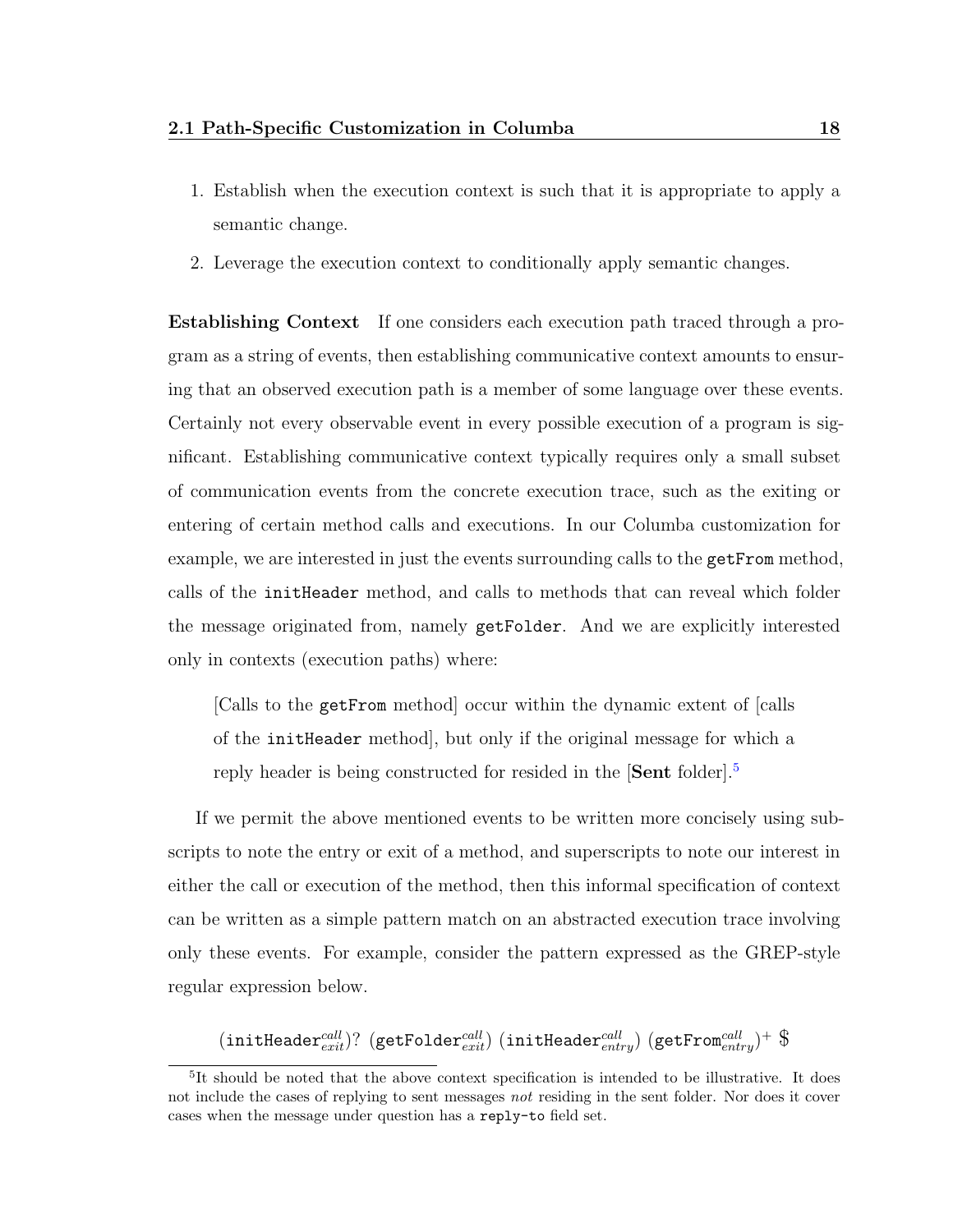We are interested in execution traces that optionally (declared via the ?) begin with an event signalling the exit of a call to **initHeader**, followed by an event signalling the exit of a call to getFolder (and where the resulting folder is the Sent folder), followed by the entry event for a call to inite Header, followed by one or more (declared via the  $+)$ ) events noting the occurrence of calls to get From. The  $\frac{1}{2}$  signifies that current point in execution. This expression matches only the contexts we are looking to customize, accounting for multiple occurrences of getFrom within any nonrecursive execution of initHeader. How we go from a specification like the one above to actually establishing the execution context in code is largely up to the tools and techniques we use; this is the basic question against which the tools and techniques we explore in this thesis will be judged.

Leveraging Context Custom behaviours should only be applied when the established context holds. Sometimes a customization should be applied immediately following the establishment of context. Other times it is enough to simply know that at sometime in a program's past some pattern of events occurred. In the Columba customization, we decide to use the entry to calls to the getFrom method as part of establishing context, and apply our customization to the execution of the getFrom method, to instead execute getTo.

Just how to establish execution context, and leverage it to realize our customization depends on the languages and approaches we use. When translating a clear specification of the required context like the one above into an implementation using existing approaches like object orientation, the results are not always easy to comprehend or evolve.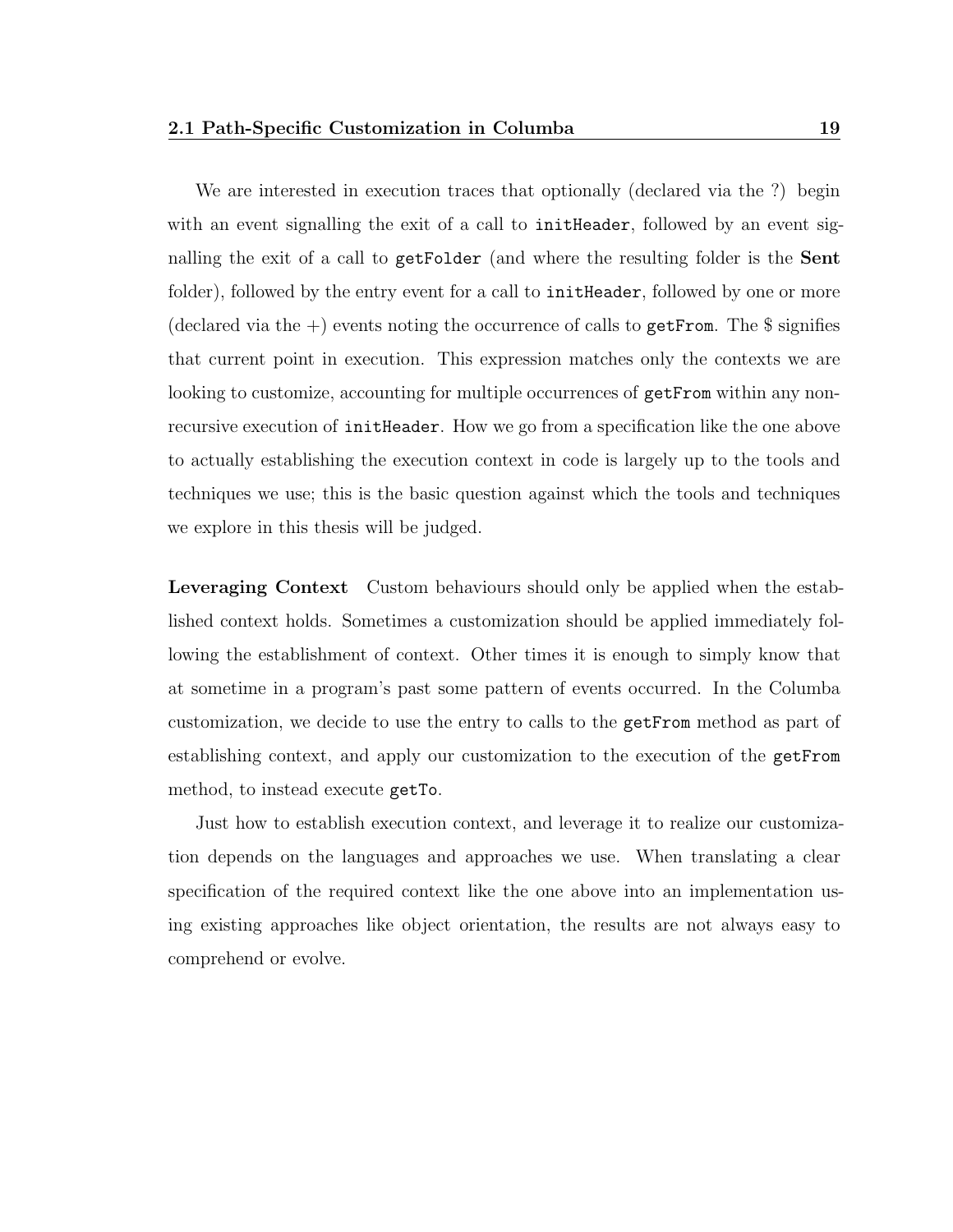### <span id="page-31-0"></span>2.2 Object-Orientation

With less complex path-specific customizations, such as our Columba example, one might be tempted to take a quick and dirty implementation strategy to realize the customization concern. In this section we demonstrate a more methodical approach, using popular and recognized design approaches; this is done in Section [2.2.1.](#page-31-1) Despite having carefully planned this implementation, certain fundamental problems remain; we discuss these in Section [2.2.2.](#page-33-0)

#### <span id="page-31-1"></span>2.2.1 A Java approach

When moving from specification to Java realization, we designed our customization along these lines. First we established a formal finite state machine model of our context requirement (see Figure ??). Next we translated that state machine into a Java class for monitoring context events. Finally we augmented the base code with additional behaviour to notify the monitor when significant events occurred at runtime, and to check the state of the monitor in order to conditionally apply our customizations.

**State Machine** With some careful analysis of our specification (Section [2.1.2\)](#page-28-0) we derived the state machine equivalent to our contextual requirement as seen in Figure ??. This state machine consists of four states: A, B, C, and D. The state machine begins in state A. A getFolder $_{exit}^{call}$  event followed in sequence by an initHeader $_{entry}^{call}$ event, followed by one or more  $\texttt{getFrom}^{call}_{entry}$  events will arrive at accepting state D, by way of states B, and then C. While in state D, the required execution context holds. Receipt of an event that deviates from this sequence causes a transition back to state A regardless of the current state.

FIGURE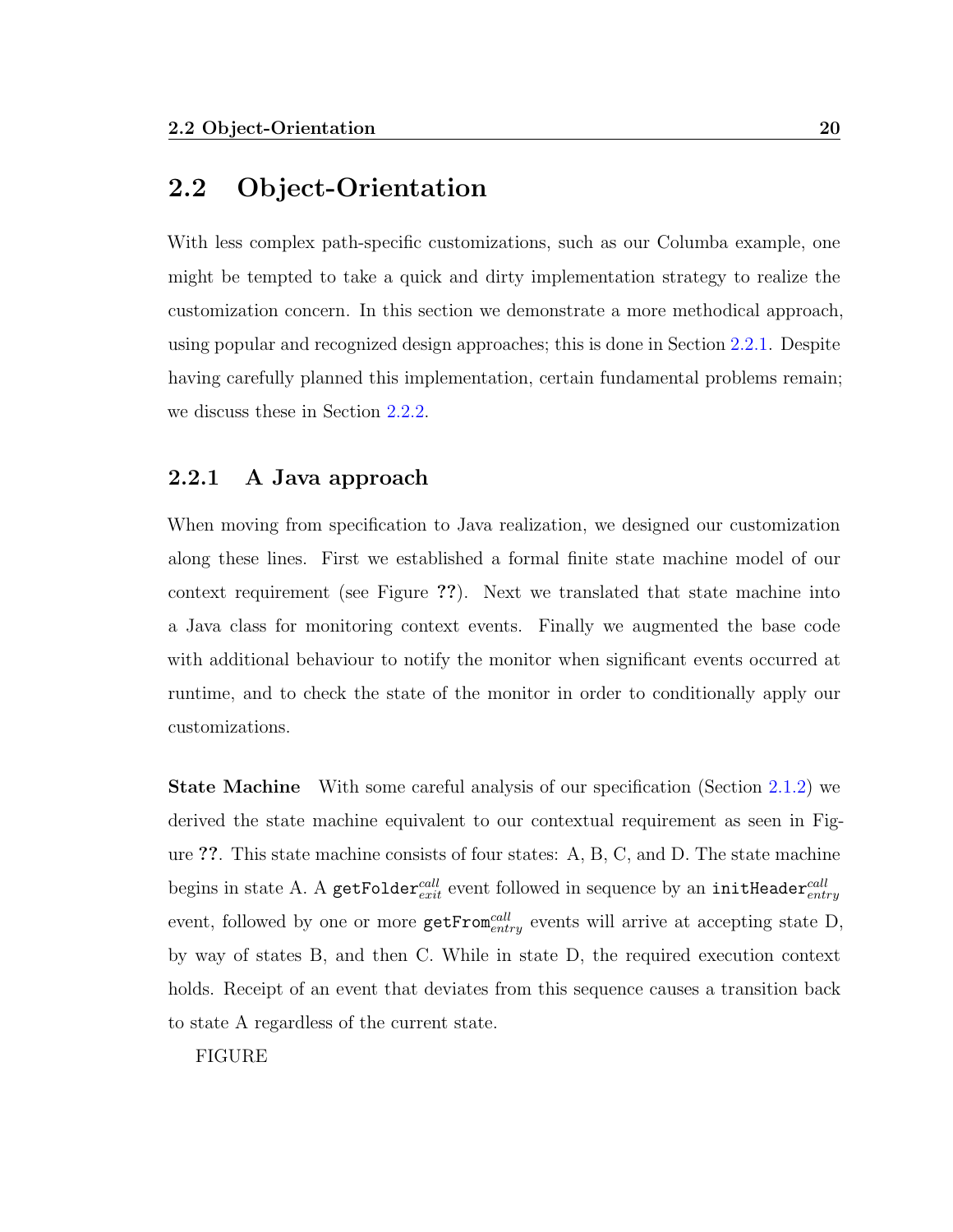Monitor By combining elements of the State, Mediator and Observer patterns [\[36\]](#page-154-3), we added to the base implementation a Monitor class to observe and maintain execution context as events in the execution transpire and to provide a single entity to query for contextual requirements. In our case, the Monitor was implemented to recognize the context specified by our formal state machine (Figure ??). The Monitor class itself is shown in Figure ??. Four methods corresponding to our four significant events are defined in the Monitor class. These are observeGetSentFolderExit, observe-InitHeaderEntry, observeInitHeaderExit, and observeGetFromEntry. When an event occurs during execution, the corresponding method is intended to be invoked.

#### FIGURE

Instrumentation The monitor requires that the base code be *instrumented* at points where significant events occur. By instrumented we mean that additional code should be added at those points that will notify the monitor of an event's occurrence. Additionally, at points in the source code where customization is required, code must be added to make queries on the monitor, and to conditionally provide the customization behaviour itself.

Figure ?? lists an altered version of execute and initHeader methods. These interact with the Monitor to establish and leverage communicative context. The four methods defined on the Monitor class (observeGetSentFolderExit, observe-InitHeaderEntry, observeInitHeaderExit, and observeGetFromEntry) drive the recognition of execution context, each of them considering the effect of their occurrence on the state of the recognizer. They are invoked throughout the source code listed in Figure ?? (see lines 10, 21, 23, and 44). On line 10, an additional check is made on the resulting folder to determine if it is the Sent folder. In Columba, the unnamed constant 104 is designated as the unique identifier for the Sent folder. The method checkContext is invoked on line 45 to query the monitor to determine if the context has been established. The interaction between the base code and the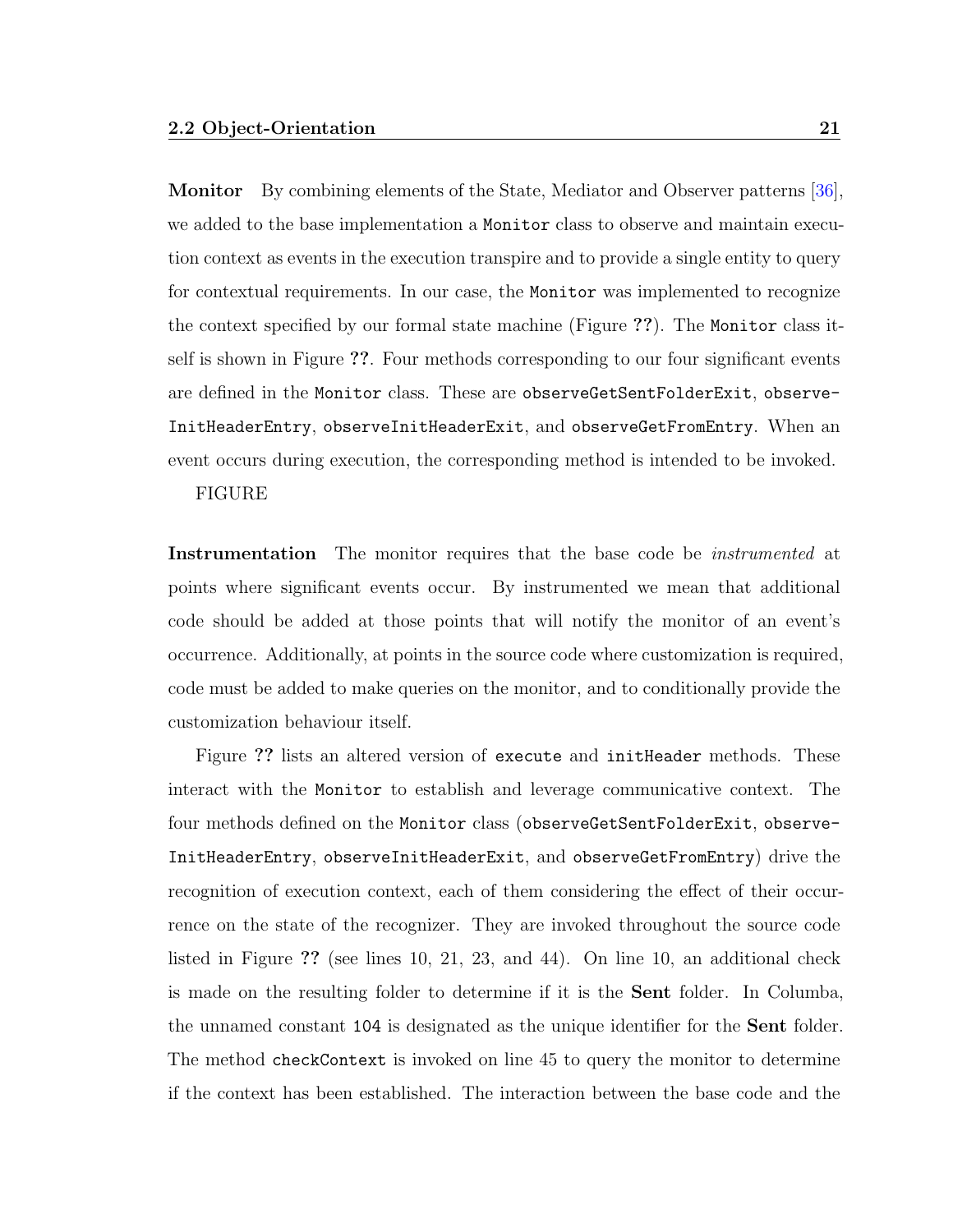Monitor can be visualized as a sequence diagram as seen in Figure ??. This figure graphically shows the instrumentation (by way of  $\alpha$ ) observe(..) messages), and conditional checks against context (by way of the checkContext(..) messages). During runtime these instrumentation points announce events to the monitor, which provides the necessary recognition of context.

#### FIGURE

#### FIGURE

In this section we have shown just one object-oriented approach for realizing our path-specific customization. While other approaches certainly exist, this employs commonly recognized design patterns and may be considered representative of other solutions.

#### <span id="page-33-0"></span>2.2.2 Critique

The object-oriented solution presented in the previous section manages to realize our customization concern, yet there are problems with it. Traceability, comprehensibility, and evolvablity are all important software engineering properties of a program; with these in mind, in this section we reveal this solution's flaws.

The most immediately visible problem with this solution is that, in order to report all significant events to the monitor, instrumentation must be scattered through the code. Our customization is relatively simple, and yet four different points in the default reply path needed to be touched. Code for checking the context and performing the customization was also required. In Figure ?? these changes have boxes drawn around them so that they are easily spotted. However, spotting these sorts of instrumentation points in a program is not always easy. In general, an entire program would need to be considered in order to manually locate and provide event-emitting instrumentation to drive a finite state machine. For instance, our example focused on one execution path, using only the default implementation of initHeader. We mentioned that initHeader acts as a template method, and is overridden by subclasses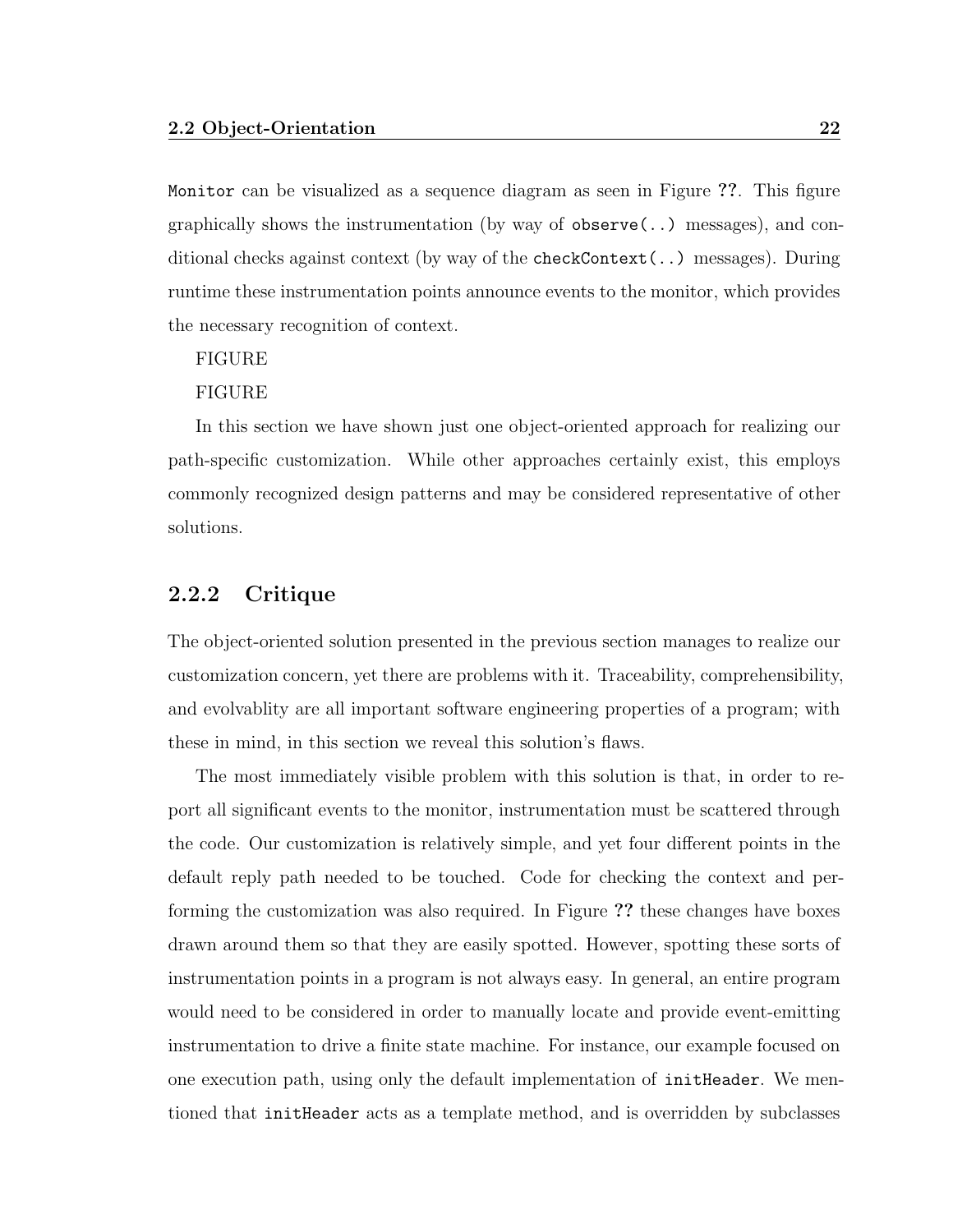of ReplyCommand to provide variations in how the message header information is initialized. If the current and future subclasses of ReplyCommand are taken into account, then event-emitting instrumentation must also be added to each of these separate extensions. It is possible that some of these instrumentation points could be overlooked or even mistakenly reported as another event type. Tarr et al. [\[84\]](#page-158-1) have shown that this sort of scattering leads to problems understanding and evolving the customization. The presence of instrumentation in dispersed places in the code also detracts from the concern being addressed in those places. Localizing all those parts significant to a concern tends to improve its traceability, comprehensibility and changeability. We are unable to localize the event-emitting portion of our customization.

The way that context is established in the object-oriented solution is less than perfect. Even though the recognition of communicative context has been localized into the Monitor in this solution (see Figure ??), it is still difficult to understand, change and trace back to the specification. We began with a declarative expression of those execution contexts of interest to our customization. Our resulting implementation does not only not resemble that specification, but is an implementation that attempts to follow a reinterpretation of that specification, namely the formal state machine. The state machine is able to capture the semantics of the contexts of interests succinctly, but it is difficult for a human to compare against our original patterns of events. That is, traceability is poor. And the connection between the finite state machine intermediate specification and the implementation ends up unclear. Even for our relatively simple expression of context, the implementation is complex. In order to gain an understanding of what contextual pattern the monitor aims to recognize, one must mentally reconstruct the state machine from a tangled set of states and transitions. That is, it is harder to understand than the expression of context we started out with.

If a change to the contextual specification were required, it would be difficult to perform on our implementation. Change tasks are error-prone when the developer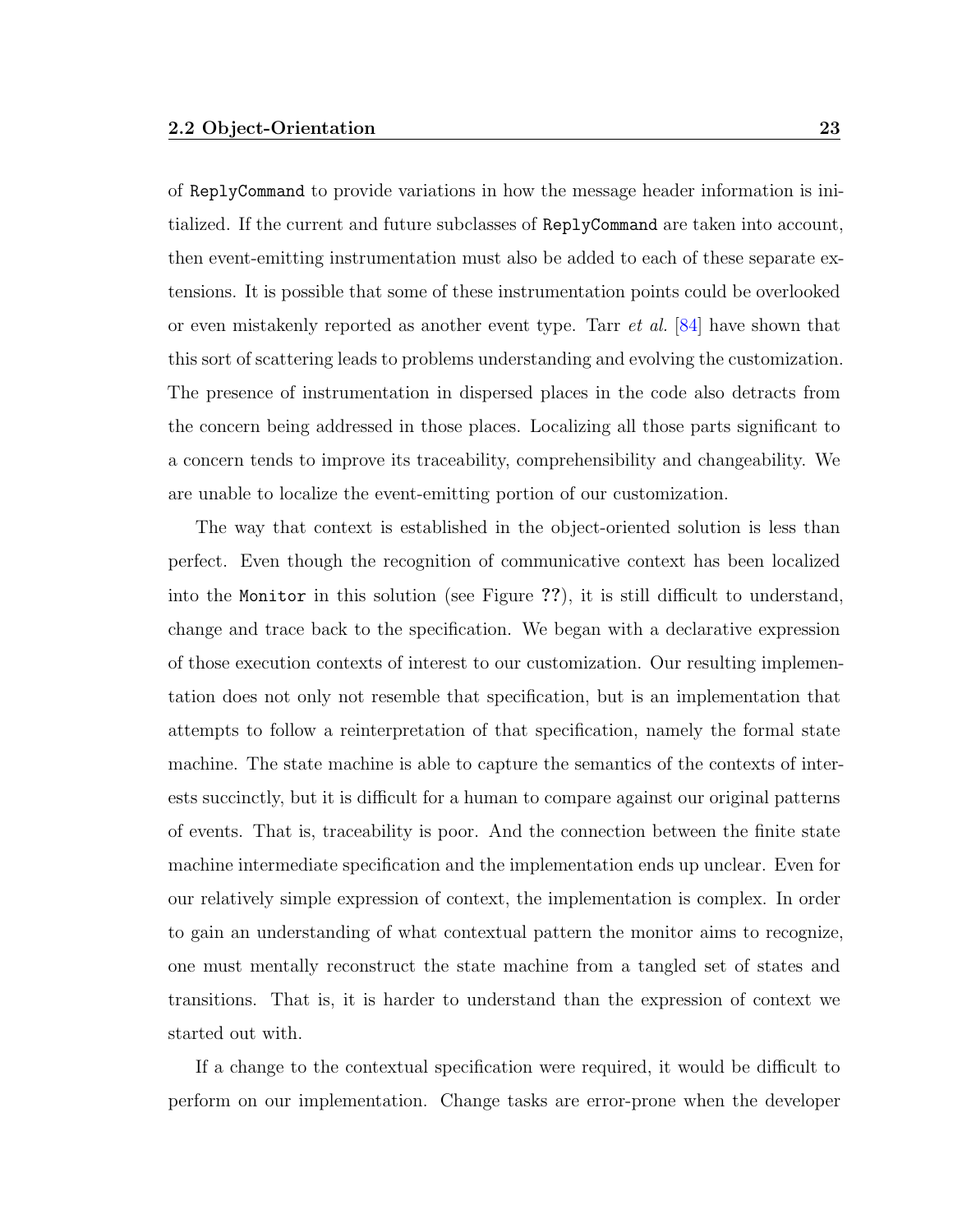fails to understand the connection between the source code they are changing and the original concern. The evolvability of our object-oriented approach is limited in that the realization of the finite state machine is an obfuscation of the original context specification. In order to illustrate this, consider what would happen if we changed our specification from

$$
(\texttt{initHeader}_{exit}^{call})?~(\texttt{getFolder}_{exit}^{call})~(\texttt{initHeader}_{entry}^{call})~(\texttt{getFrom}_{entry}^{call})^+~\text{\$} \\
$$

 $(\texttt{initHeader}^{call}_{exit}) ?$   $(\texttt{initHeader}^{call}_{entry})$   $(\texttt{getFrom}^{call}_{entry})^+$   $\$$ 

That is, we remove the requirement that the customization be limited to the Sent folder. Now, whenever a reply occurs, we want our customization behaviour to occur. Whether this is a sound customization or not is not significant to the point. What is significant is that one would need to then reconstruct a state machine from the new pattern (or attempt to alter the existing one), and then re-translate that state machine into a monitor class (or attempt to alter the existing monitor class). Additionally, they would need to remove all instrumentation across the entire system pertaining to the absent event. The connection between the specification and the state machine is not immediately obvious. And the connection between the state machine and the code in the Monitor class itself is not clear. Attempting to evolve the existing Monitor to conform to a new state machine would be tedious and error-prone; transitions may be omitted, or possibly even made to the wrong state.

The realization of our path-specific customization is necessarily dispersed throughout the base implementation. Establishing context can be complex, even when that context of interest is not. This unclean disembodiment of our concern leads to poor traceability, comprehensibility, and evolvablility.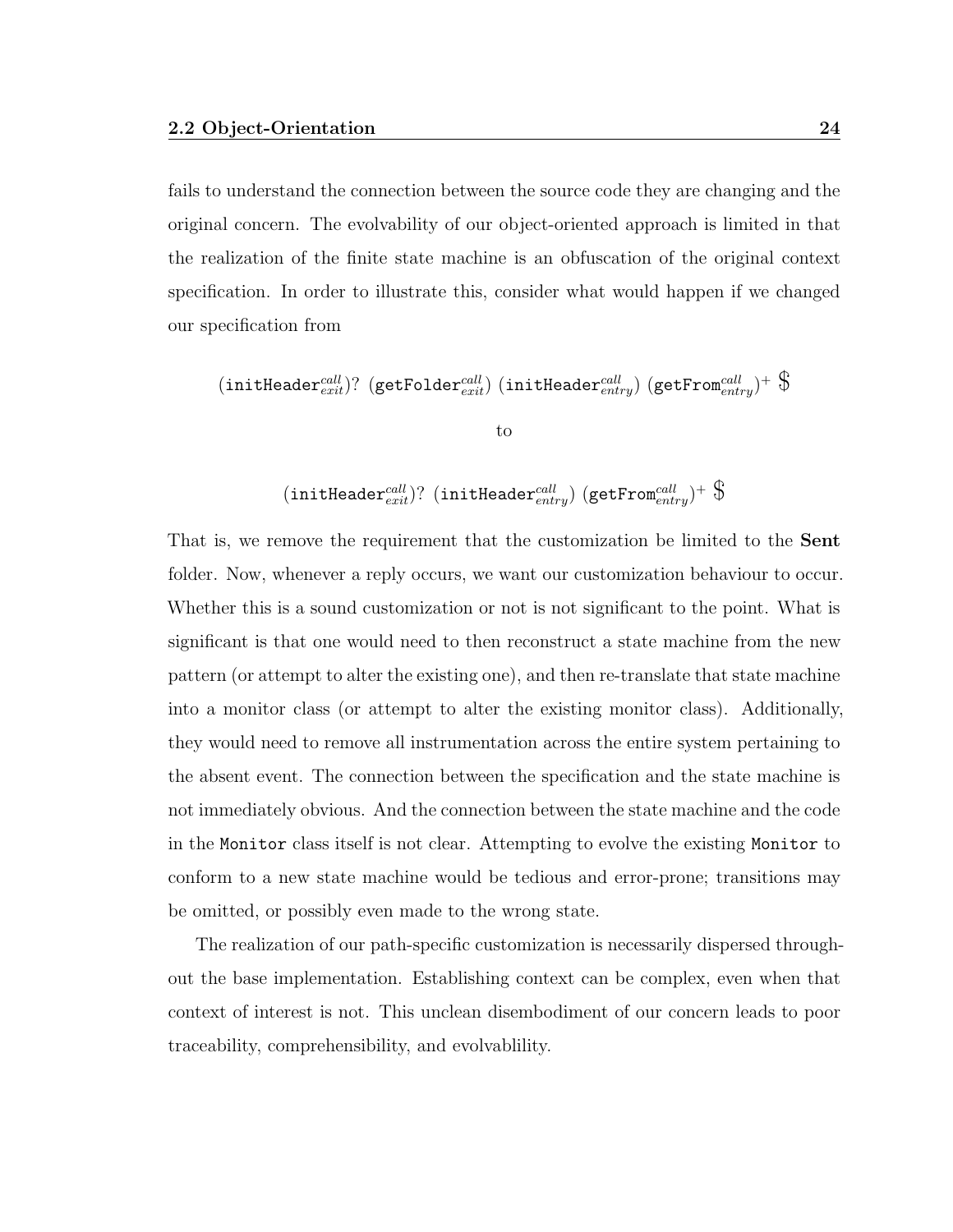## 2.3 Aspect-Orientation

The customization of the message reply behaviour in Columba involves events in the execution of the program that are the result of code defined in different modules. An object-oriented implementation requires that each of these different modules be modified in some manner in order to realize this concern. Aspect-oriented programming (AOP) aims to improve the modularity of such crosscutting concerns. It is reasonable then to investigate whether AOP approaches can help us in this case. In Section [2.3.1](#page-36-0) we look at AspectJ, an aspect-oriented extension to the Java programming language. We show that, while AspectJ does help to modularize our concern to a certain degree, the resulting implementation is still difficult to evolve, trace, and comprehend.

#### <span id="page-36-0"></span>2.3.1 AspectJ

AspectJ considers a system to be comprised of a set of core concerns and a set of crosscutting concerns. Core concerns can be adequately represented in the base language (e.g., Java in the case of AspectJ). Crosscutting concerns by their very nature cut across the behavioural boundaries of the core concerns. Although a crosscutting concern (such as distribution, or persistence) can be represented in the base language alone, when this is done the resulting implementation of that concern becomes scattered across different parts of the system; the code is necessarily tangled amongst code implementing other concerns of the system. This makes it difficult to trace, to comprehend and to evolve not only the crosscutting concern but those core concerns in which it is tangled. AspectJ permits the separation and modularization of crosscutting concerns in an effort to regain these software engineering properties. In this section we look at the features of AspectJ relevant to our forthcoming aspectoriented solution to the Columba customization. These are aspects, advice, pointcuts, and context exposure.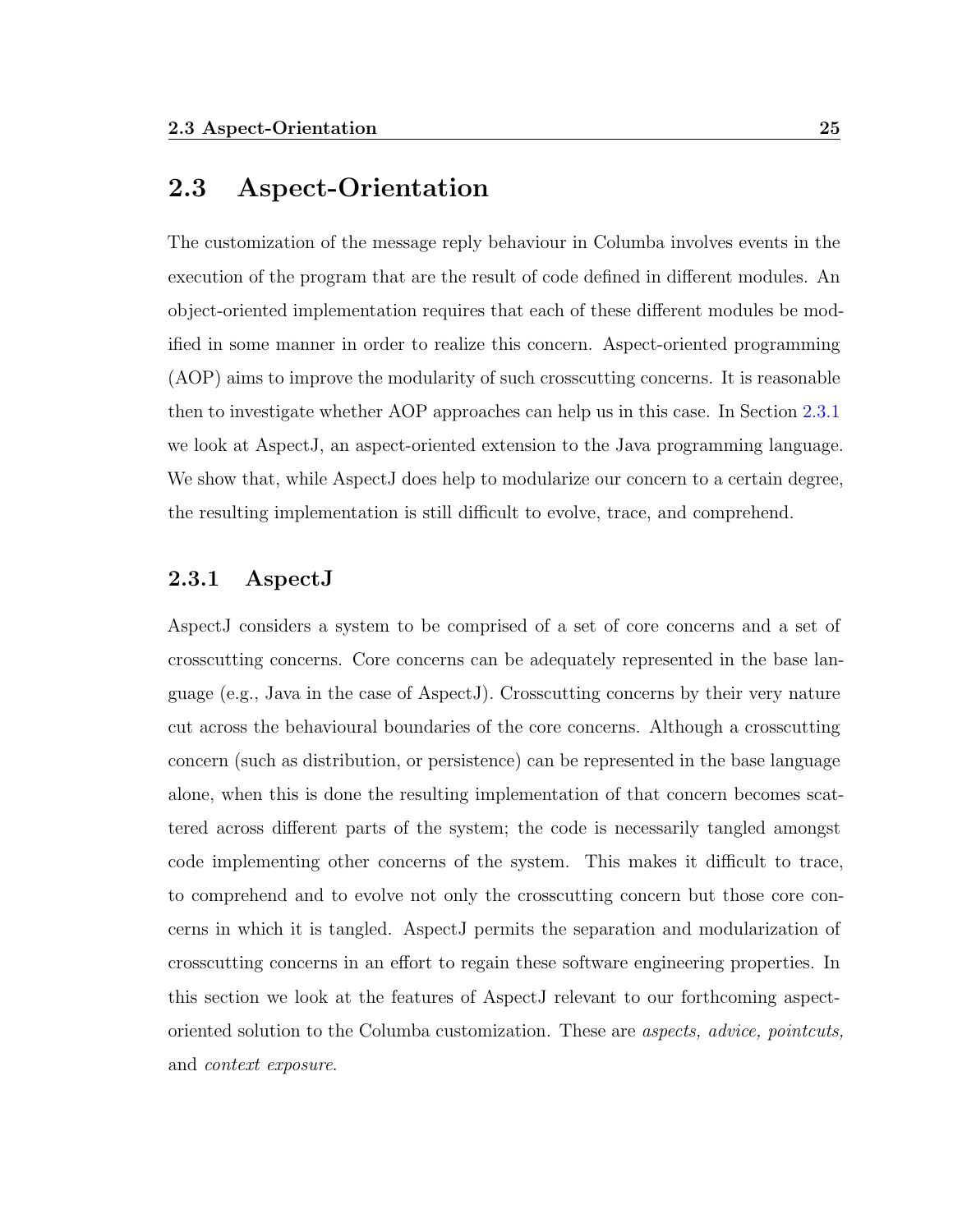#### 2.3.1.1 Aspects

AspectJ allows one to localize otherwise crosscutting behaviour into a single unit—an aspect. If and when a change is required to that crosscutting concern, the concern in its entirety is represented in just one place. The intention here is that if the code is located in a single place, it is in general easier to understand and to modify. Aspects resemble classes in Java, and may contain method-like declarations called advice.

#### 2.3.1.2 Advice and Pointcuts

Advice implements the behaviour of a crosscutting concern. Advice is woven into the base code by the AspectJ compiler to execute before, after, or in place of declared sets of join points. The developer specifies these points using constructs called *pointcuts*; each piece of advice acts upon a pointcut. An extensive set of *primitive pointcuts* are supported for classifying individual points in the execution of a system such as method executions, field sets, or class initializations. Primitive pointcuts may be combined through Boolean conjunction (&&), disjunction (||) and negation (!) operators to build up more complex pointcut expressions.

In Figure ?? an aspect has been declared that represents a simple crosscutting concern. This concern involves observing entries to all methods named initHeader that are members of ReplyCommand or any of ReplyCommand's subclasses. The figure contains a single aspect called Observer. Within this aspect one pointcut and one piece of advice are declared. The pointcut is named observedMethods. It describes the set of join points involving calls to a method called initHeader on the class ReplyCommand or any of its subclasses; the initHeader method must additionally have a result type of void and have an AbstractMessageFolder and Object array as formal parameters. Advice is declared to act on the observedMethods pointcut. The advice behaviour is declared to explicitly run just before the method is called. Note that this behaviour is equivalent to the manual instrumentation required to announce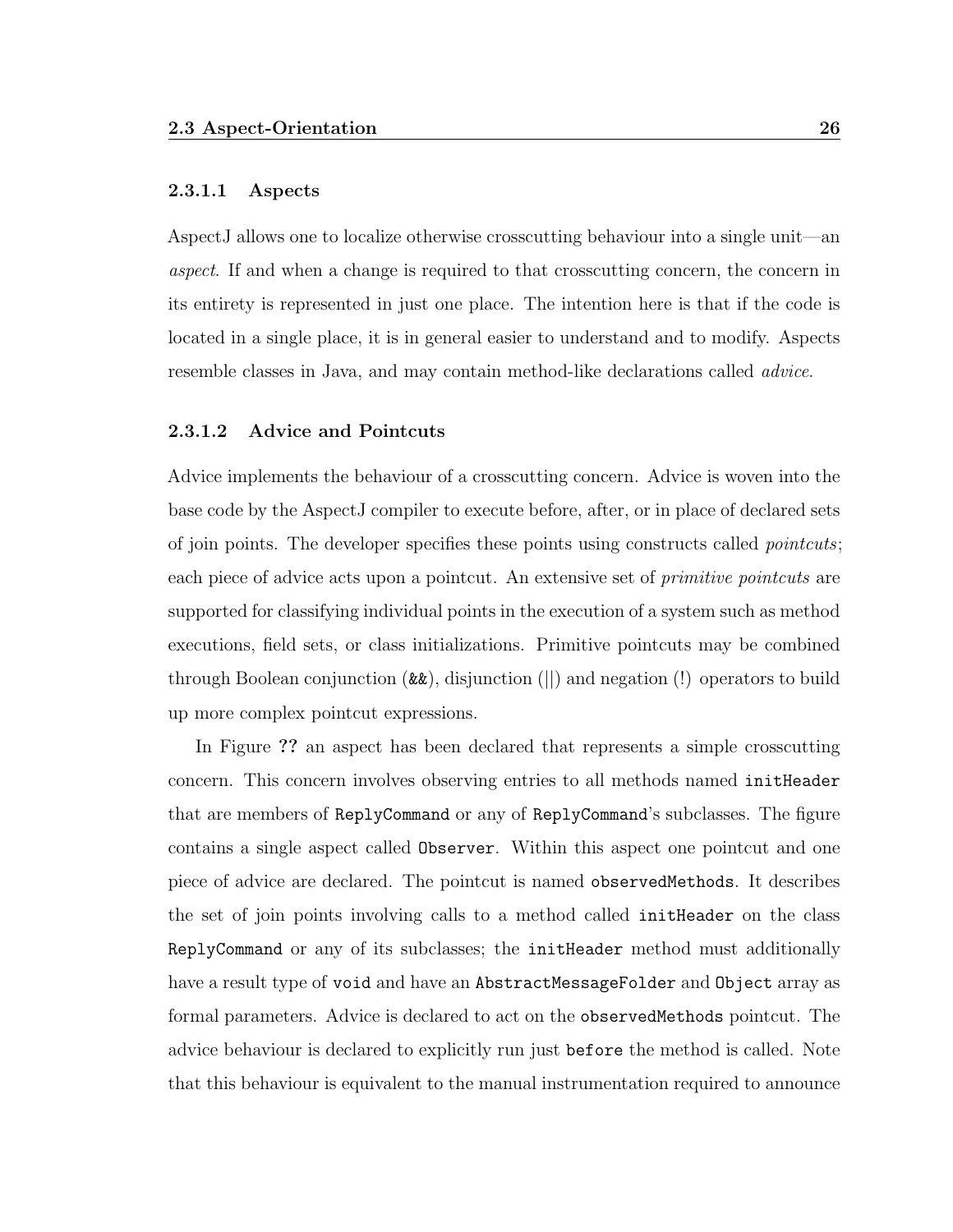events in the object-oriented solution (see Figure ??, line 21). Unlike the objectoriented solution, this piece of advice simultaneously addresses all implementations of initHeader conforming to the specified method signature. With one declaration, we have achieved the required event-emitting instrumentation for all of the different realizations of initHeader, in potentially many different modules across the entire system.

#### FIGURE

The AspectJ compiler identifies all the points in the base functionality of the system corresponding to the dynamic invocation of any of the matching initHeader methods in ReplyCommand or its subclasses; the additional code declared by the before advice is compiled into the base functionality so as to execute just before the occurrence of the identified points. The compilation phase that locates these points in the base program and incorporates into the program the behaviour specified by advice is called weaving; for this reason, aspect-oriented compilers are sometimes called weavers.

AspectJ's pointcut language provides a number of *wildcard* features to express a wide range of join points in a concise manner. The + symbol used in the example above is one such wildcard—it allows one to refer to a type or any of its subtypes in just a few characters. An ellipsis wildcard  $(.)$  can be used to under-specify Java packages and method parameter signatures. Kleene closure (\*) can be used to partially specify Java identifiers. Complete coverage of AspectJ's pointcut language is available elsewhere [\[51,](#page-155-0) [50\]](#page-155-1).

#### <span id="page-38-0"></span>2.3.1.3 Context Exposure

Context exposure is a feature of AspectJ that allows one to retrieve and manipulate the state surrounding a join point. Pointcuts may be declared in such a way as to expose this state for use in advice. AspectJ defines primitive pointcuts that can be used to expose the arguments (args), target object (target) and current object (this) with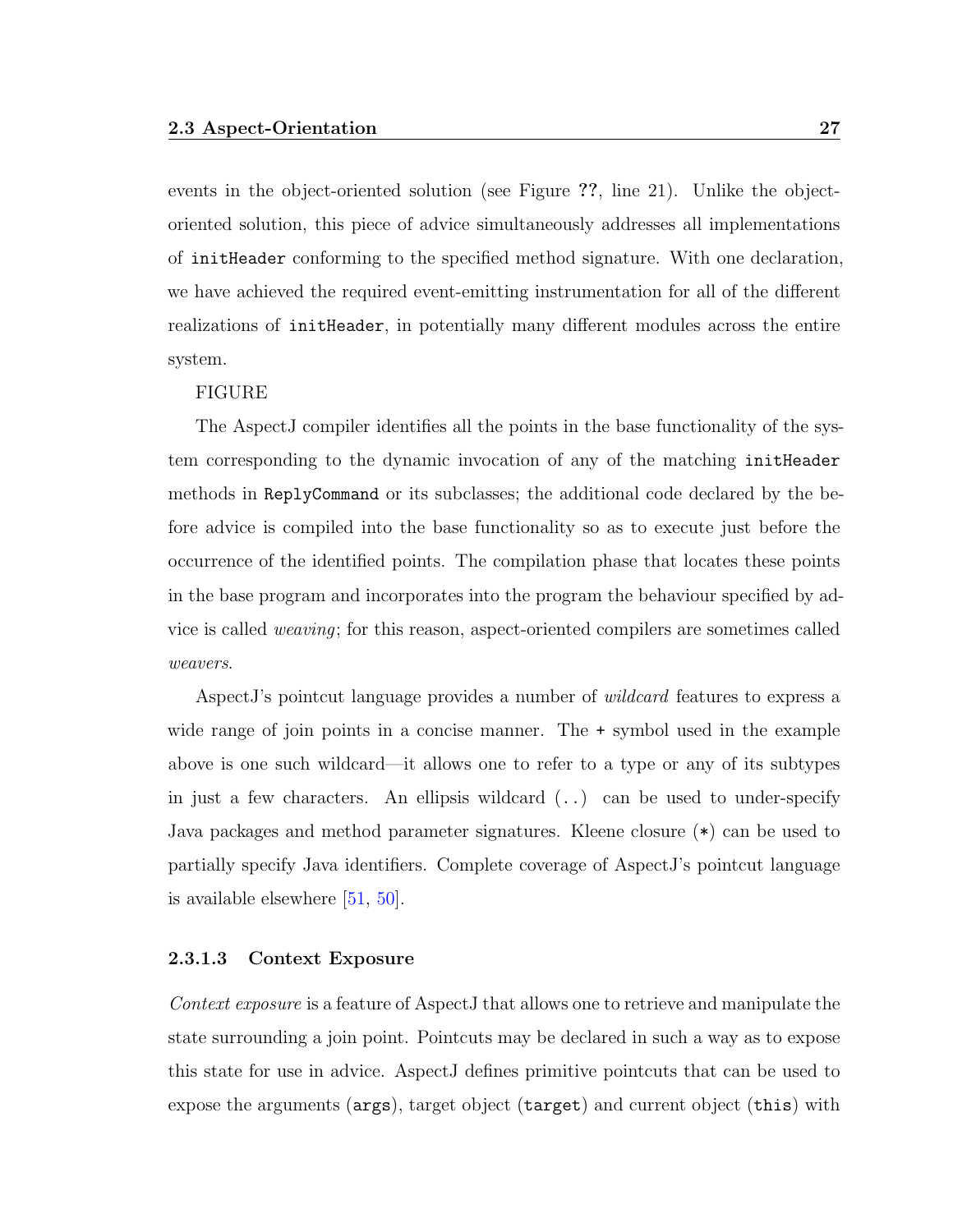which a join point is associated. The return results of a method invocation, or an exception thrown may also be exposed using special variants of after advice.

The code listing in Figure ?? demonstrates an aspect exposing an IFolder, the result returned from an advised method call getFolder. The example contains a single aspect called ExposeFolder. Within this aspect one pointcut and one piece of advice are declared. The pointcut is named callsToGetFolder. This pointcut captures the set of of join points involving calls to method getFolder and which are defined on the class FolderCommandReference; getFolder must have a result type of IFolder. Additionally, a special after advice form is used to exposure return value; this is then bound to the advice's formal parameter folder, and used in the advice body to check if the folder is the **Sent** folder. This advice application should seem familiar to the manually implemented check seen in Figure ??, lines 6-11.

#### FIGURE

AspectJ (and other aspect-oriented approaches) allow one to avoid invasive changes to existing code. Instead, a module is altered implicitly by a modular aspect. The base code need not know about such modifications. Crosscutting behaviours are woven into the base code and implicitly executed when needed. This intuitively permits us to observe events necessary for establishing context without altering the points in the program where those events occur. Similarly, it allows us to alter points in the program where customization should occur, without those points being explicitly altered in code.

#### 2.3.2 An AspectJ Approach

AspectJ alleviates the developer from having to invasively modify modules in order to instrument for each significant event. Instead, advice may be used to implicitly instrument the occurrences of these atomic events in the execution context. Similarly, advice may be applied at the required points to check if a given context holds. The task of monitoring context ends up being very much the same as it was with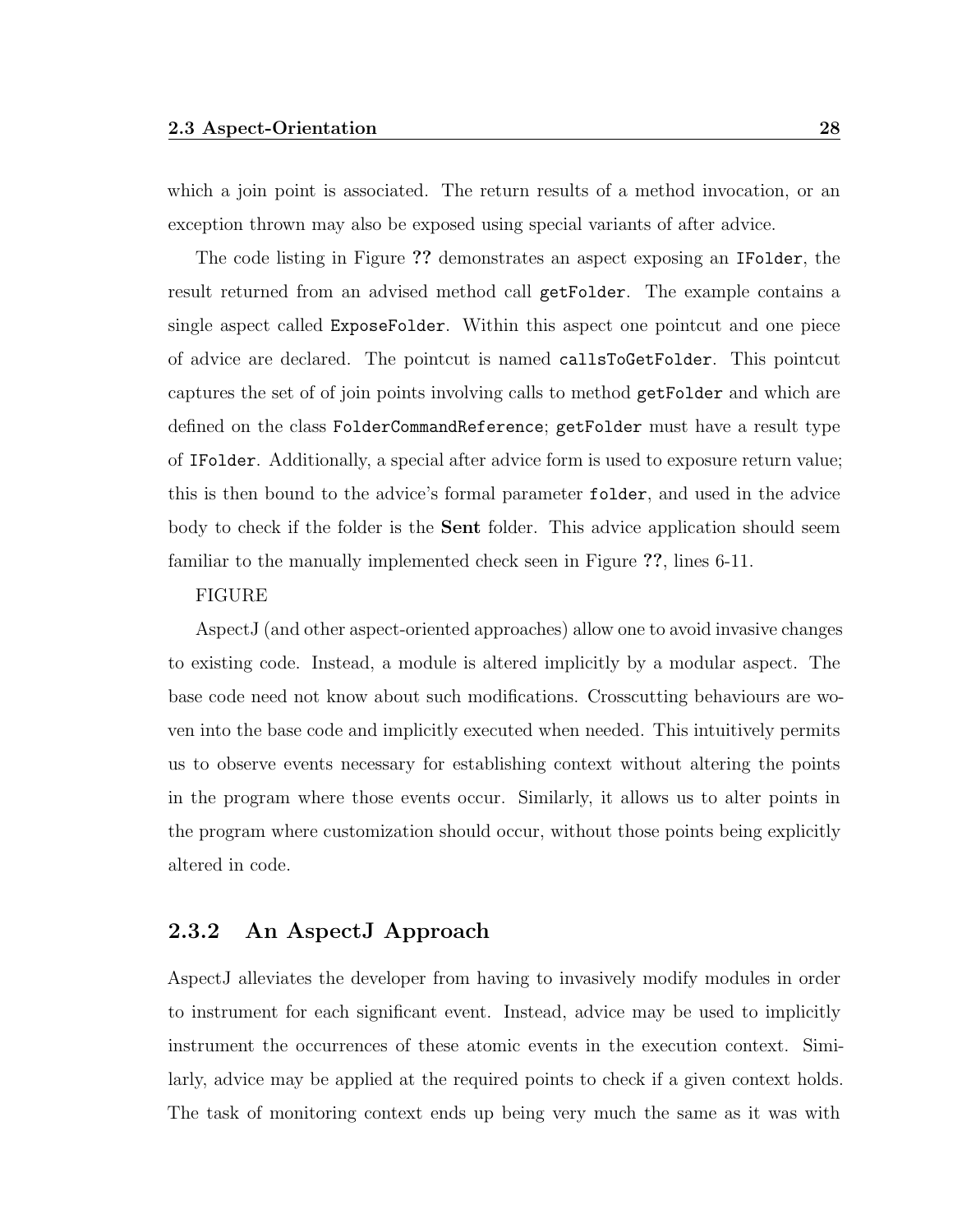the object-oriented solution. AspectJ does not explicitly support the recognition of communicative context. In this section we consider an aspect-oriented solution to our customization.

Localized Instrumentation and Monitoring The AspectJ solution amounts to a single AspectJ aspect named ColumbaCustomization, as seen in Figure ??. This aspect operates over the base Columba implementation, advising event-emitting points in the program's execution, as well as points where custom behaviour should be applied. You can consider the events marked in Figure ?? to implicitly occur in the AOP solution. By contrasting the sequence diagram in Figure [2.1](#page-42-0) with Figure ??, this implicitness becomes visually obvious. The implicitness of the aspect-oriented solution is marked with gray lines.

#### FIGURE

In order to advise these points in the base code and provide the event-emitting or customized behaviour, we first declare three pointcuts: initHeader (line 3), getFrom (line 4), and getFolder (line 5). The initHeader pointcut specifies method call join points corresponding to methods named initHeader on ReplyCommand or any of its subclasses. The getFrom pointcut similarly captures call join points of methods named getFrom on BasicHeader. The getFolder pointcut permits the application of advice on join points corresponding to calls to methods named getFolder on the FolderCommandReference type.

With pointcuts declared, we next advise the event-emitting join points with a combination of before and after advice declarations. Lines 8-10 declare before advice that provides event-emitting behaviour that is to occur before calls to initHeader (those join points specified by the pointcut named initHeader, declared on line 3). Using the same pointcut, lines 11-12 provide event-emitting behaviour that is to occur after occurrences of calls to initHeader. Lines 14-16 declare before advice to emit events before calls to the method getFrom, as specified by the pointcut getFrom (line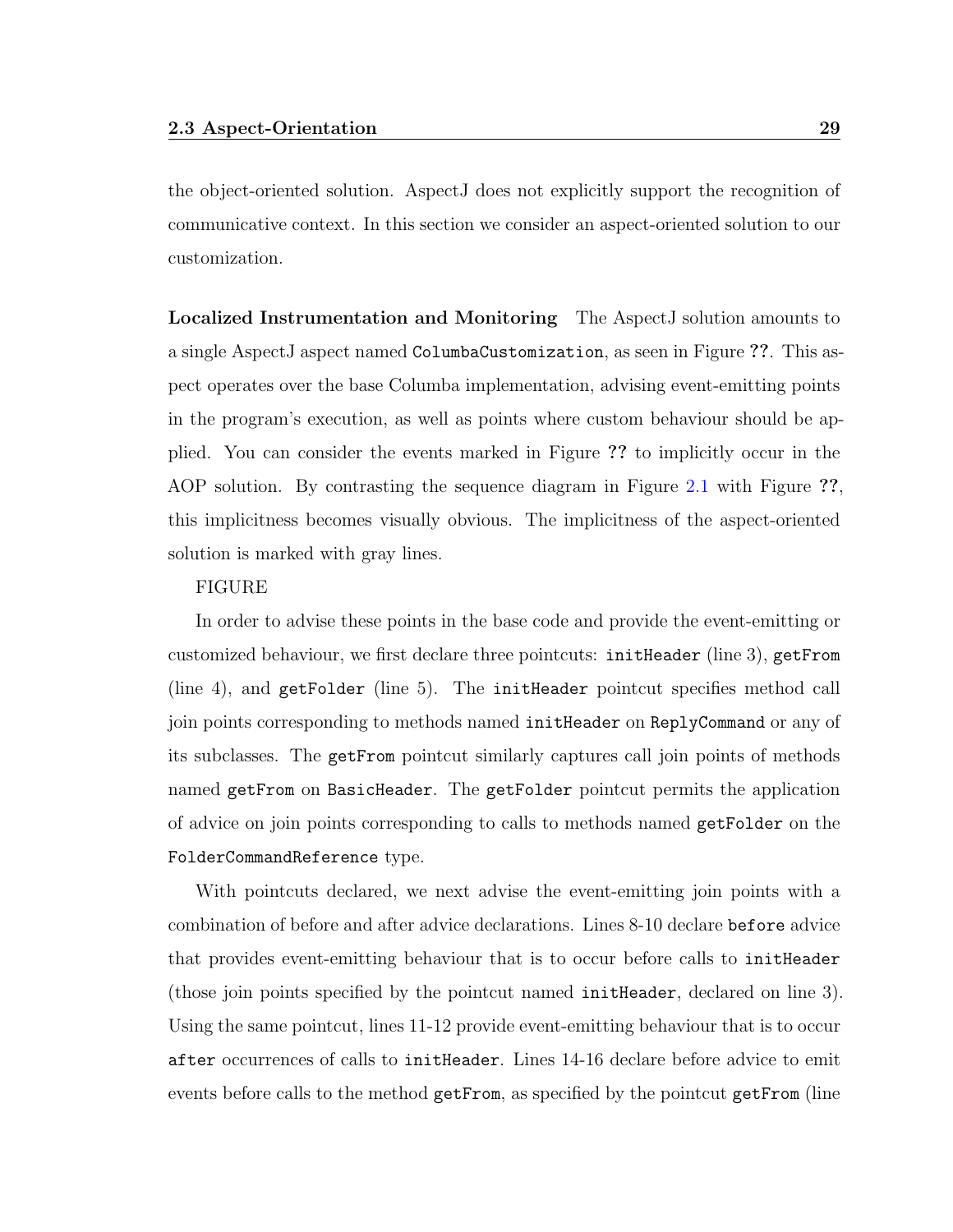4). Lines 17-21 use a special form of after advice to first expose the folder result returned from join points specified by the pointcut getFolder. The advice body consults the exposed folder value; if it is the Sent folder (equal to 104), eventemitting code is executed.

In order to provide code to perform our customization, one final piece of advice is declared. On lines 24-27, we use around advice to provide behaviour that is to execute in place of the normal execution of the getFrom method declared on BasicHeader. We specify a pointcut in place in order to capture execution join points of the method getFrom[6](#page-41-0) . Additionally, we also expose the current object, through the use of the context exposing primitive pointcut this. The advice formal header is assigned the value of the current BasicHeader as a result, and used in the advice body to instead invoke the behaviour of the getTo method on BasicHeader. One important and final point regarding this advice is that it will only be applied conditionally. The if pointcut is used in the advice declaration to limit the application of this advice to contexts where the current state in the finite state recognizer is equal to D. It is in this way that we achieve context sensitivity. The state variable, as well as the methods and other declarations for recognizing context are conceptually equivalent to those used in the object-oriented approach. The bodies of the event-driven methods have been omitted from this figure.

FIGURE

#### 2.3.3 Critique

The AspectJ realization addresses some of the shortcomings of the object-oriented solution. However, AspectJ, and other aspect-oriented approaches, still lack explicit support for establishing communicative context in a manner that promotes easy evolution, comprehension and traceability.

<span id="page-41-0"></span><sup>6</sup>We could also have declared this as a named pointcut and referenced it instead of specifying it in-place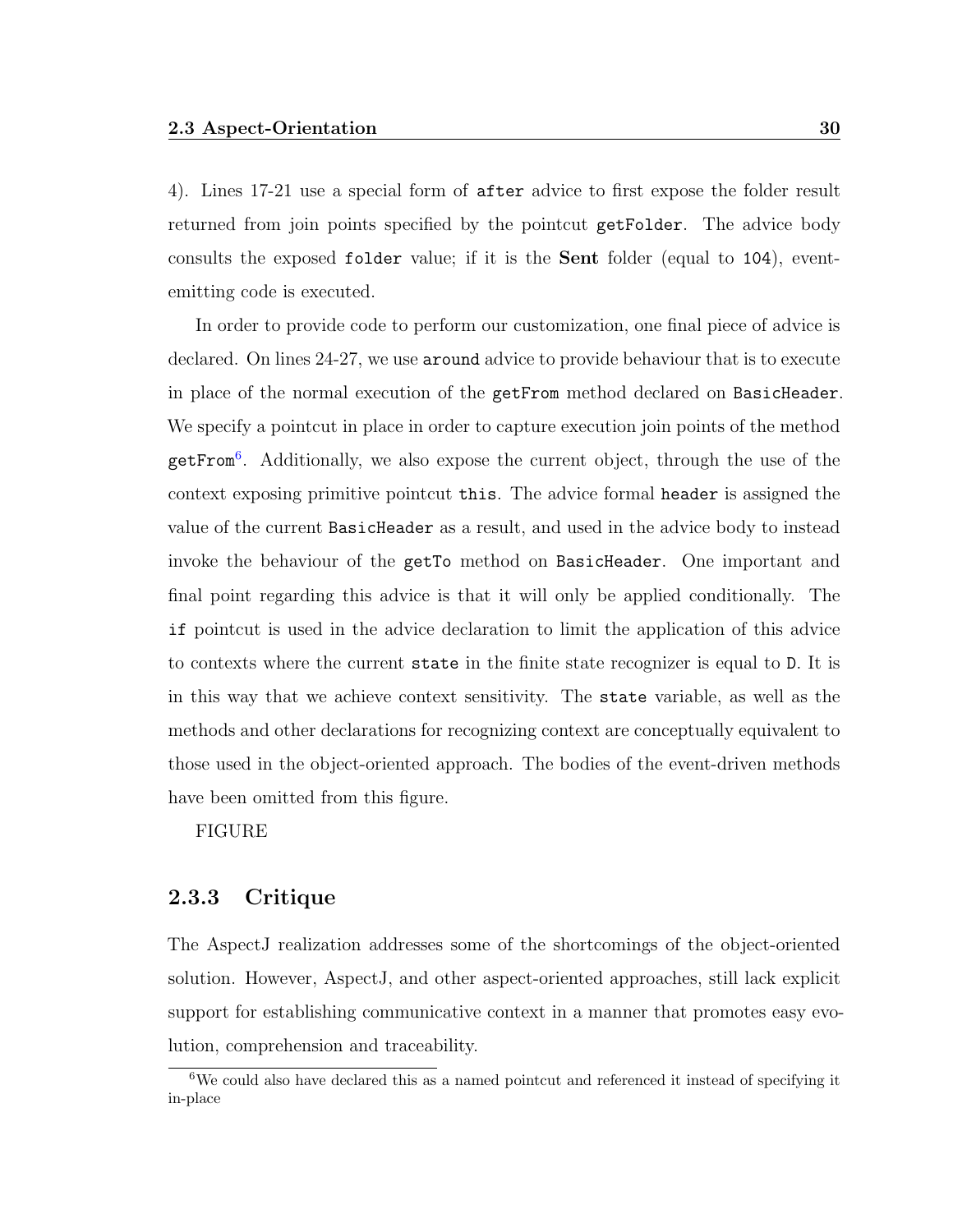

<span id="page-42-0"></span>Figure 2.1. AspectJ is used to monitor event occurrence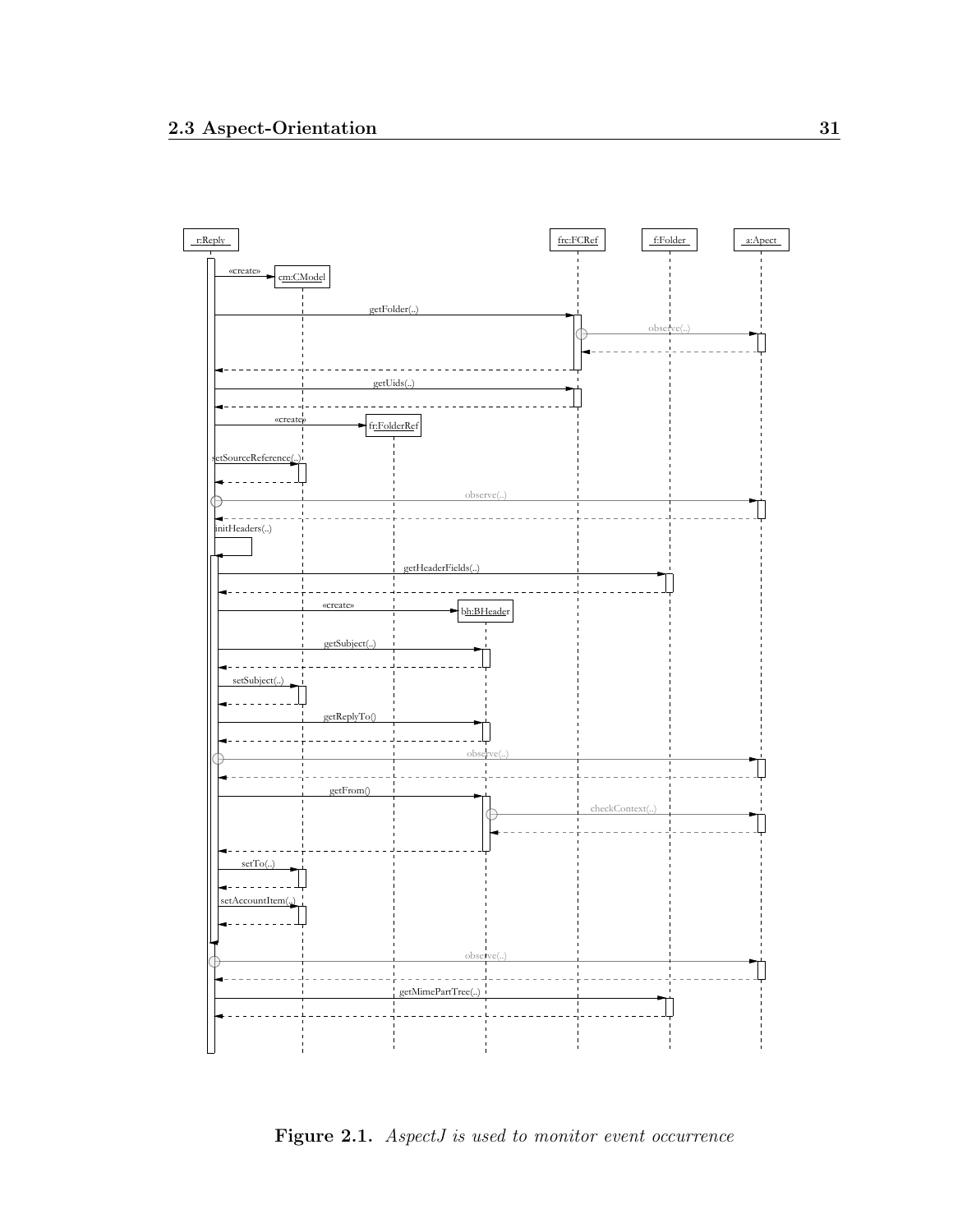The monitor object is now an aspect in this solution, and the explicit observation of events that were dominant in the object-oriented solution are implicit by way of our use of AspectJ [\[49\]](#page-155-2). However, making sense of and maintaining the relationship between these events still falls on the shoulders of the developer. The developer must still manually recognize the events of interest in order to piece together the context in a way equivalent to the object-oriented approach (Figure ??).

The AspectJ solution provides a degree of improvement over the object-oriented solution we have presented. By allowing the announcement of events and the application of customization code to occur implicitly through AspectJ advice, the dependencies on the Monitor singleton are removed from the base code. This removed the scattering and tangling of this facet of the customization concern, localizing the concern in its entirety to a single aspect module (see Figure ??). This is an important improvement over the object-oriented approach.

The aspect-oriented realization is more comprehensible than its object-oriented counterpart, but still exhibits complex and difficult to understand code. The inclusion of explicit declarative pointcuts (Figure ??, lines 3-5) coupled with event-emitting advice (Figure ??, lines 7-21) makes clear what classes of events are of significance for establishing the required context. All event-emitting behaviour declarations are local to the aspect, as are the methods used to drive the recognition of context. However, AspectJ provides no improvement over the object-oriented approach in terms of how context is recognized. The complexity of the code for recognizing patterns of events limits one's ability to clearly understand the implementation and the intended concern.

The improved localization of event emission and customization also allows one to more easily change what events should be considered, and what behaviour should be invoked should context be established. However, while the aspect-oriented solution is localized, localization does not imply easy evolution. The AspectJ implementation is still difficult to evolve. Just as it was with the object-oriented solution, estab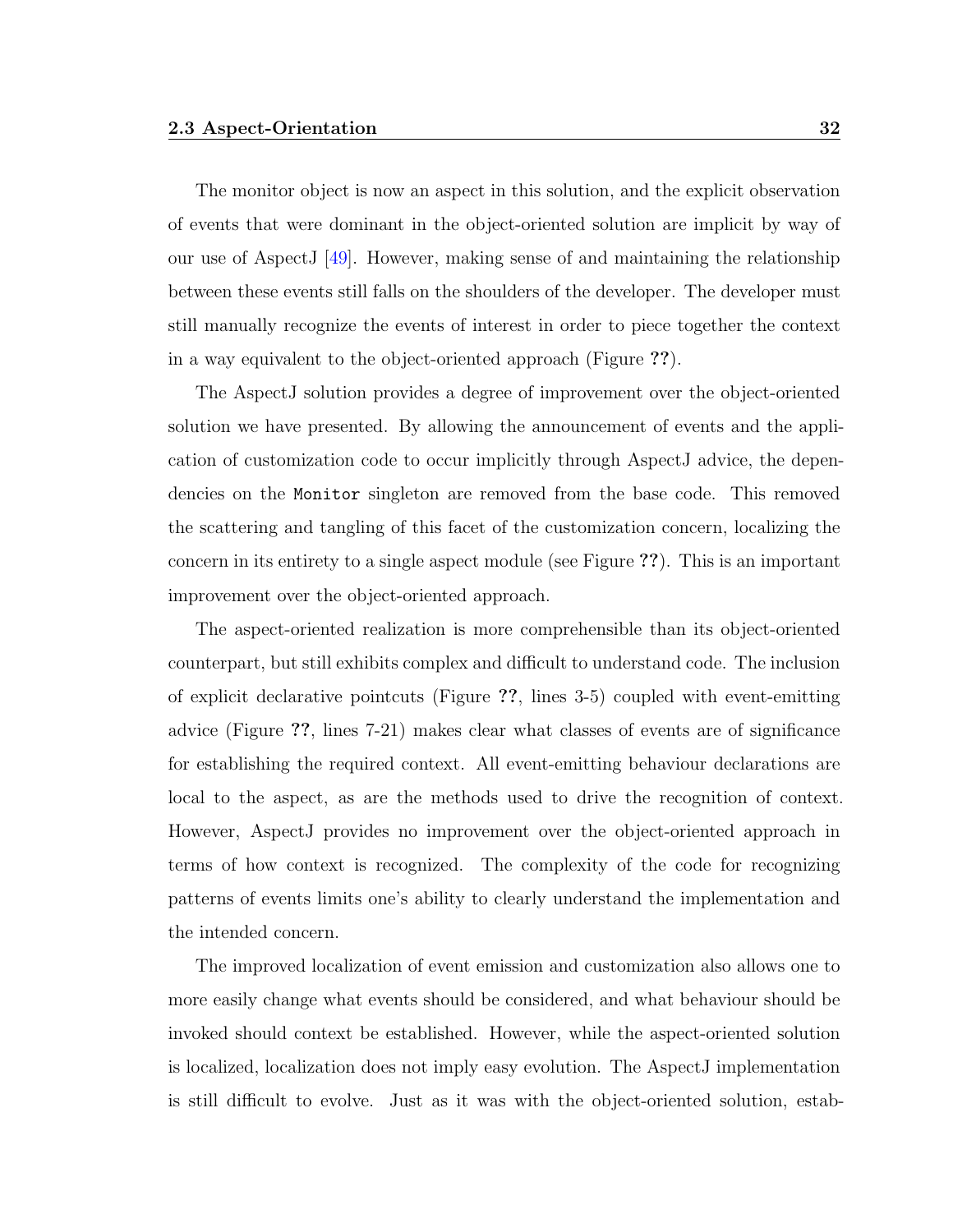lishing context requires a low-level consideration of the relationships between events. Putting these relationships down in code is difficult, error-prone, and leads to an implementation that is difficult to understand and evolve.

In this section we considered aspect-orientation as a possible solution to the problems plaguing a purely object-oriented realization of our path-specific customization. What we show is that while aspect-oriented programming languages help to a certain degree, specifically by supporting localized non-invasive change, they do not modularize context-sensitive concerns completely. They lack a means to realize, in a way that retains our ability to locate, reason about, and change our context-sensitive concerns at the aspect level.

## 2.4 Summary

Three important characteristics of a program's implementation—traceability, comprehensibility, and evolvability—where demonstrated to be lacking in both objectoriented and aspect-oriented realizations of a simple context-sensitive concern. The object-oriented solutions exhibited scattering and tangling as well as complex and difficult to follow code for establishing and maintaining execution context. The aspect-oriented solution, while sufficiently addressing the scattering and tangling that plagued the object-oriented approaches, could not ease the difficult task of recognizing and maintaining context. The resulting implementation, while localized, remained hard to understand and change.

In conducting this demonstration, we have justified the thesis of our work, and motivated the need for better programming support for context-sensitive concerns.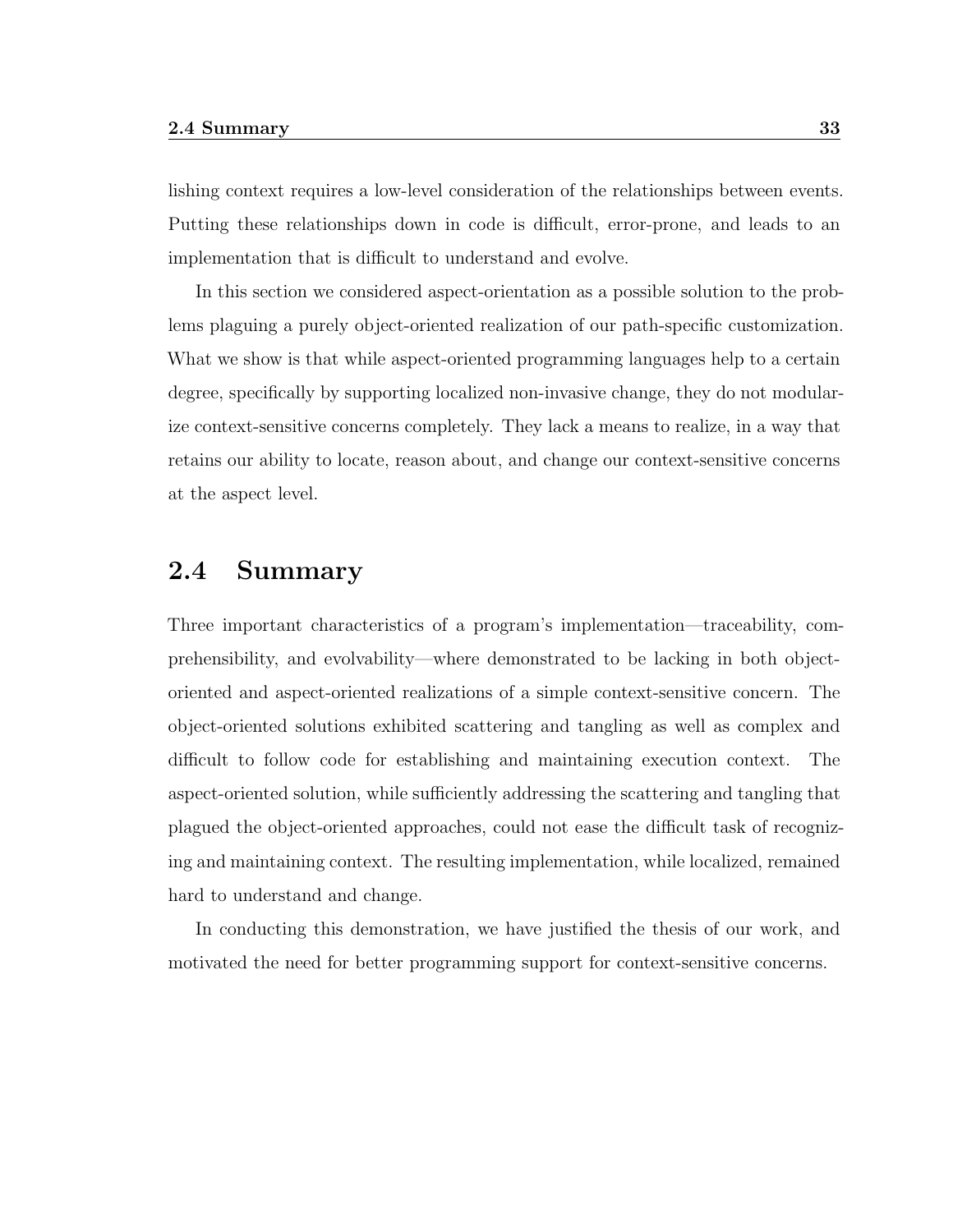# <span id="page-45-1"></span>Chapter 3

# Declarative Event Patterns

Declarative event patterns (DEPs) are a language mechanism for modularizing contextsensitive concerns while retaining comprehensibility, traceability, and evolvability. They aim to make changing context-establishing code nearly as easy as changing a specification of context, encouraging exploration and easy evolution of contextsensitive concerns. In this chapter, we first provide a conceptual overview of our approach in Section [3.1.](#page-45-0) The DEPs approach itself is introduced in Section [3.2,](#page-47-0) where we discuss our constructs for specifying and implementing communicative context and present the syntax and informal semantics of these constructs concretely. We conclude this chapter with an application of DEPs to the path-specific customization of our Columba motivational example; this is done in Section [3.3.](#page-60-0)

## <span id="page-45-0"></span>3.1 Conceptual Overview

The idea of abstracting the dynamic execution of a program as a sequence of primitive events and allowing developers to specify context-establishing patterns of events to be matched against these sequences is at the heart of our approach. DEPs are language constructs that permit developers to specify, as code, the patterns of events necessary to establish context. Additionally, they allow developers to specify behaviours to occur when context has been established. And importantly, this is all done in a modular way that retains comprehensibility, traceability, and evolvability.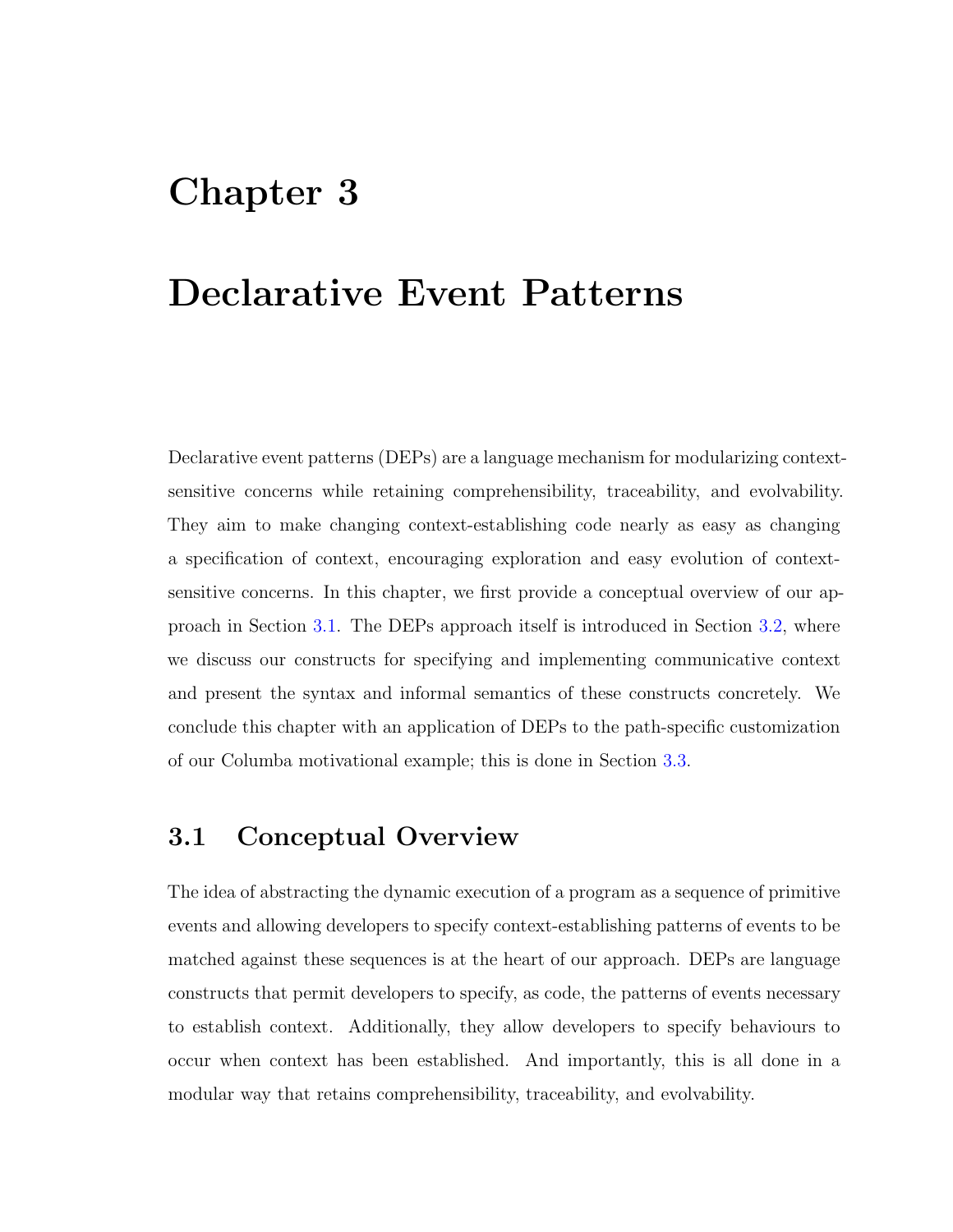**Primitive Events** When establishing context, it is usually necessary to only consider a handful of events that mark points of interest in a program's execution. Conceptually, these contextual markers can be any observable event in the execution of a program. More practically they are often the entry or exit from method calls. Sometimes they may involve the entry or exit to the execution of a method's body or the assignment of a value to a field. Other times, primitive events may provide valued reference to the context surrounding the event. Generally though, the significance of an event is dependent on the context. They are often scattered amongst the different modules of a system.

Abstract Traces The sequence of events that declarative event patterns operate over are not a complete account of all events in the execution of a given program. Instead, these abstract traces are subjective and include only the execution events of interest to the pattern and exclude all others. By excluding non-relevant events from the trace, developers are able to focus on the essential nature of the pattern.

Expressivity The nature of context-establishing patterns in object-oriented systems is what we have looked to address with DEPs. As a result, the event patterns expressible by DEPs are equivalent to the languages expressible using context-free grammars. We aimed to be able to describe patterns involving sequential events, as well as nested event structures analogous to recursive procedure call structures should they be needed. It has been shown that context-free grammars are useful for modelling program execution [\[72,](#page-157-0) [85\]](#page-158-0).

DEP Extensions to AspectJ When comparing the object-oriented solution to the Columba path-specific customization with the aspect-oriented one, it can be seen that some benefits were gained by leveraging AspectJ's advice mechanism to localize event instrumentation. Rather than start anew, DEPs extend the AspectJ language with new constructs specific for establishing and leveraging context. In particular, we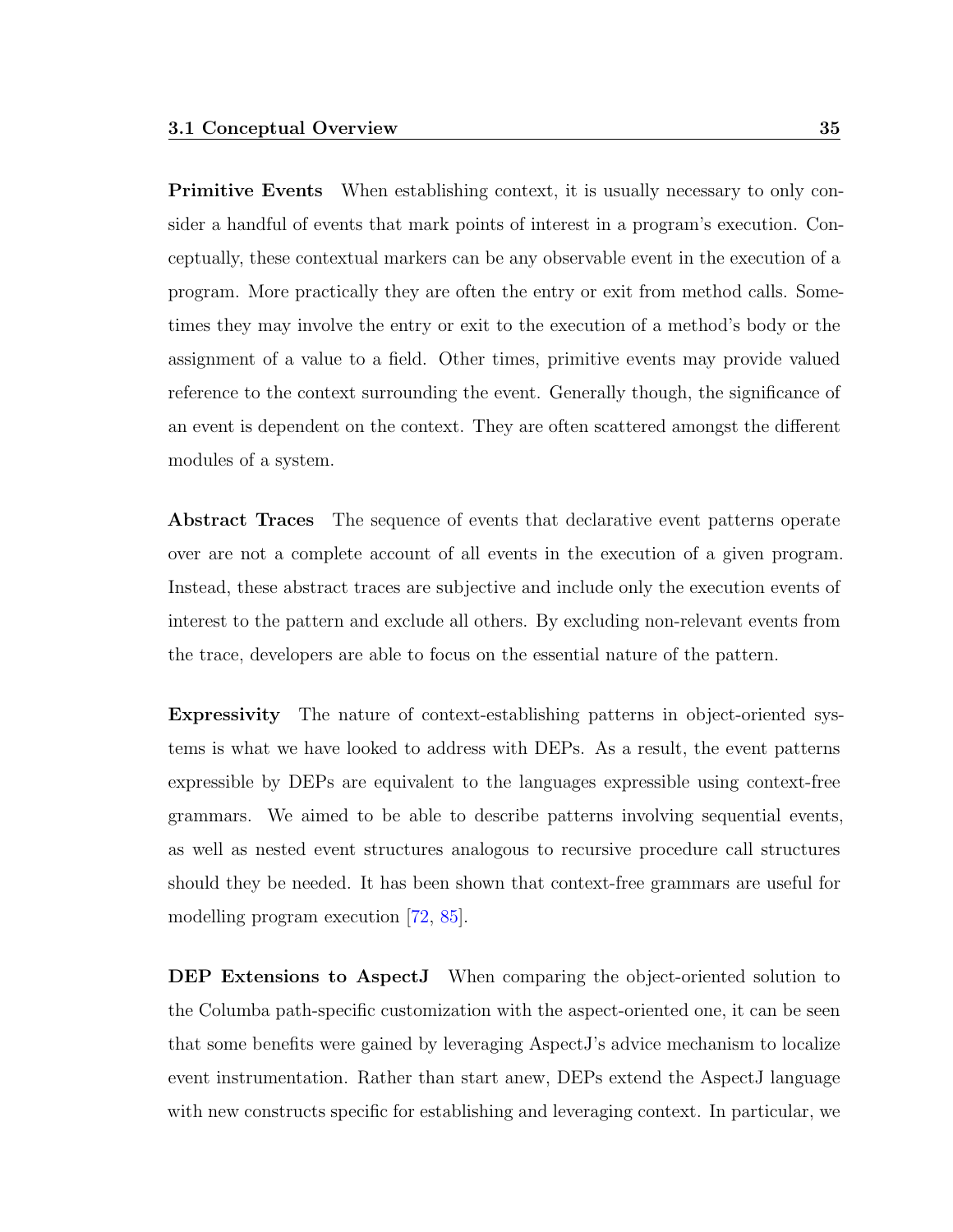have added *tracecuts* (for establishing context), and the *history* primitive pointcut (for leveraging context).

Each tracecut is a declarative event pattern specification. Primitive tracecuts describe the individual events in a context-establishing specification. Ordered tracecuts combine other tracecuts to compose more elaborate declarative specifications of context. The history primitive pointcut is a conditional pointcut that may be advised like any other pointcut; advice making use of the history pointcut is only applied when the execution context specified by a target tracecut matches the program's actual execution.

## <span id="page-47-0"></span>3.2 Syntax and Semantics

Extending AspectJ, the constructs provided by our approach together aid in establishing and leveraging communicative context. In this section we take a concrete look at our extensions. Named tracecut declarations are introduced in Section [3.2.1.](#page-47-1) The syntax and informal semantics of primitive tracecuts are described in Section [3.2.2.](#page-48-0) A description of ordered tracecuts are found in Section [3.2.3.](#page-50-0) The history construct is covered in Section [3.2.4.](#page-53-0) Beyond simply establishing communicative context, DEPs provide features for exposing data surrounding an events occurrence, which we cover in Section [3.2.5,](#page-54-0) as well as refining communicative context with additional constraints, which we cover in Section [3.2.6.](#page-55-0)

#### <span id="page-47-1"></span>3.2.1 Tracecut Declarations

Declarative event patterns describe either the individual events (by way of primitive tracecuts) or patterns of events (by way of ordered tracecuts) in the execution of a program. Although we dedicate complete sections to both primitive tracecuts (see Section [3.2.2\)](#page-48-0) and ordered tracecuts (see Section [3.2.3\)](#page-50-0), it is useful to first explain the basic form either type of tracecut may take. Named tracecut declarations follow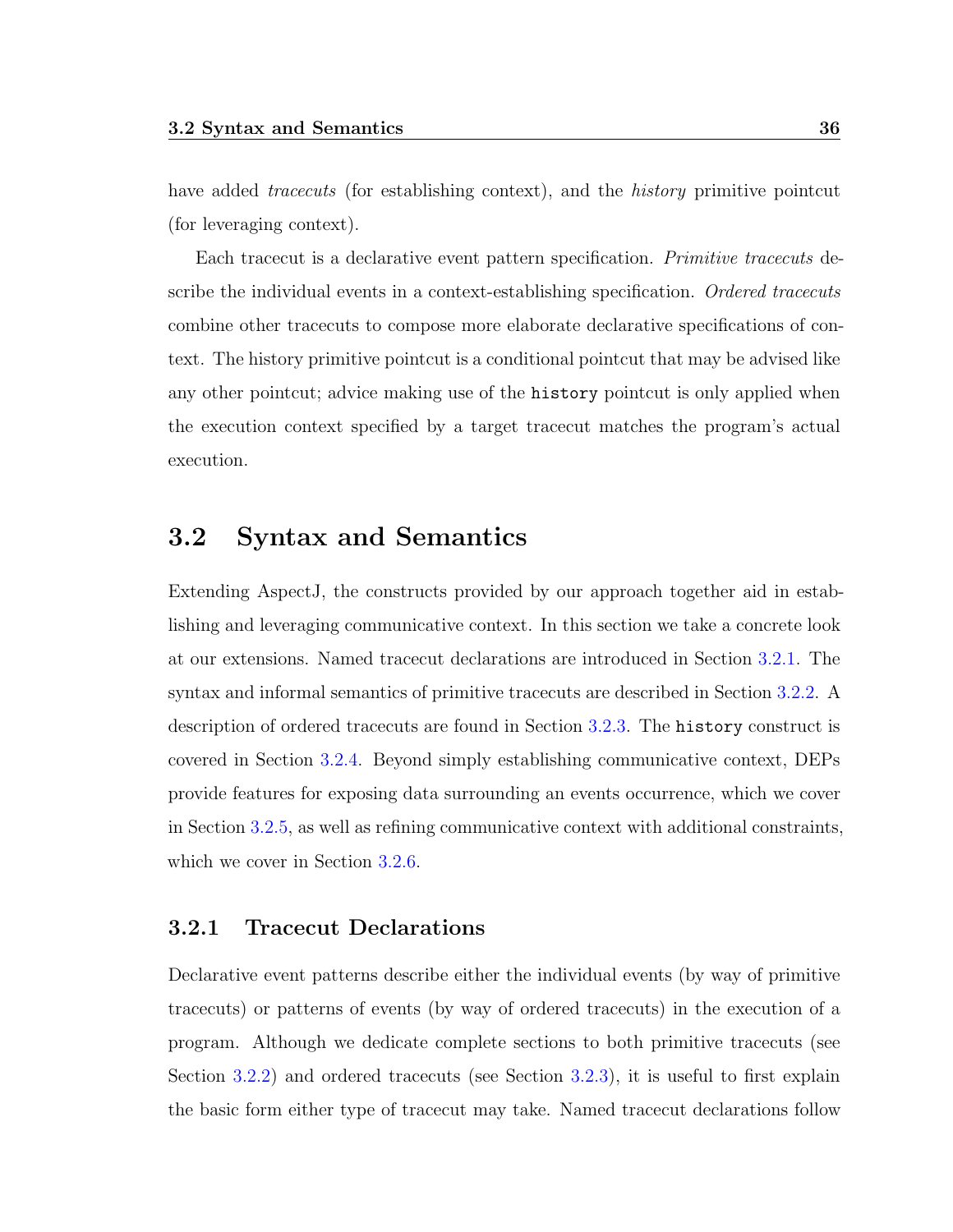the syntax shown in Table [3.1.](#page-48-1)

| Non-terminal                                    | <b>Production Rule</b>                                                                                                                                                                    |
|-------------------------------------------------|-------------------------------------------------------------------------------------------------------------------------------------------------------------------------------------------|
|                                                 | tracecut_declaration $\longrightarrow$ tracecut_header ::= tracecut ;<br>tracecut_header $\longrightarrow$ <b>tracecut IDENTIFIER</b> (formal_parameter_list_opt) se-<br>mantic_decls_opt |
| semantic_decls_opt $\longrightarrow$ $\epsilon$ | $\rightarrow \{:\text{formal-parameter\_list\_opt}:\}$                                                                                                                                    |

<span id="page-48-1"></span>Table 3.1. Named tracecut declaration syntax

Named tracecuts may be declared in the body of an aspect, just as named pointcuts are declared in AspectJ. They are marked by the keyword tracecut, and consist of an identifier (the name that will be associated with the tracecut declaration), optional formal and semantic parameters used to expose context from the recognized execution context (see Section [3.2.6.1\)](#page-56-0), and either a single primitive event, or a composite pattern of events. Just how one specifies these patterns of events is revealed in the coming sections.

#### <span id="page-48-0"></span>3.2.2 Primitive Tracecuts

Primitive tracecuts define the lexemes of declarative event patterns, capturing individual events in the execution trace. Two primitive tracecuts are provided by the tool. Entries into a join point can be captured through the use of the entry primitive tracecut, while exits from a join point can be captured through the use of the exit primitive tracecut. Both of these take a pointcut as an argument, which can expose state to the advice implementation through formal parameters, in the standard AspectJ fashion. The syntactic forms a primitive tracecut may take on are listed in Table [3.2.](#page-49-0)

In AspectJ, a pointcut may be specified in conjunction with after advice to capture the returning of a value from a method, or the throwing of an exception. Primitive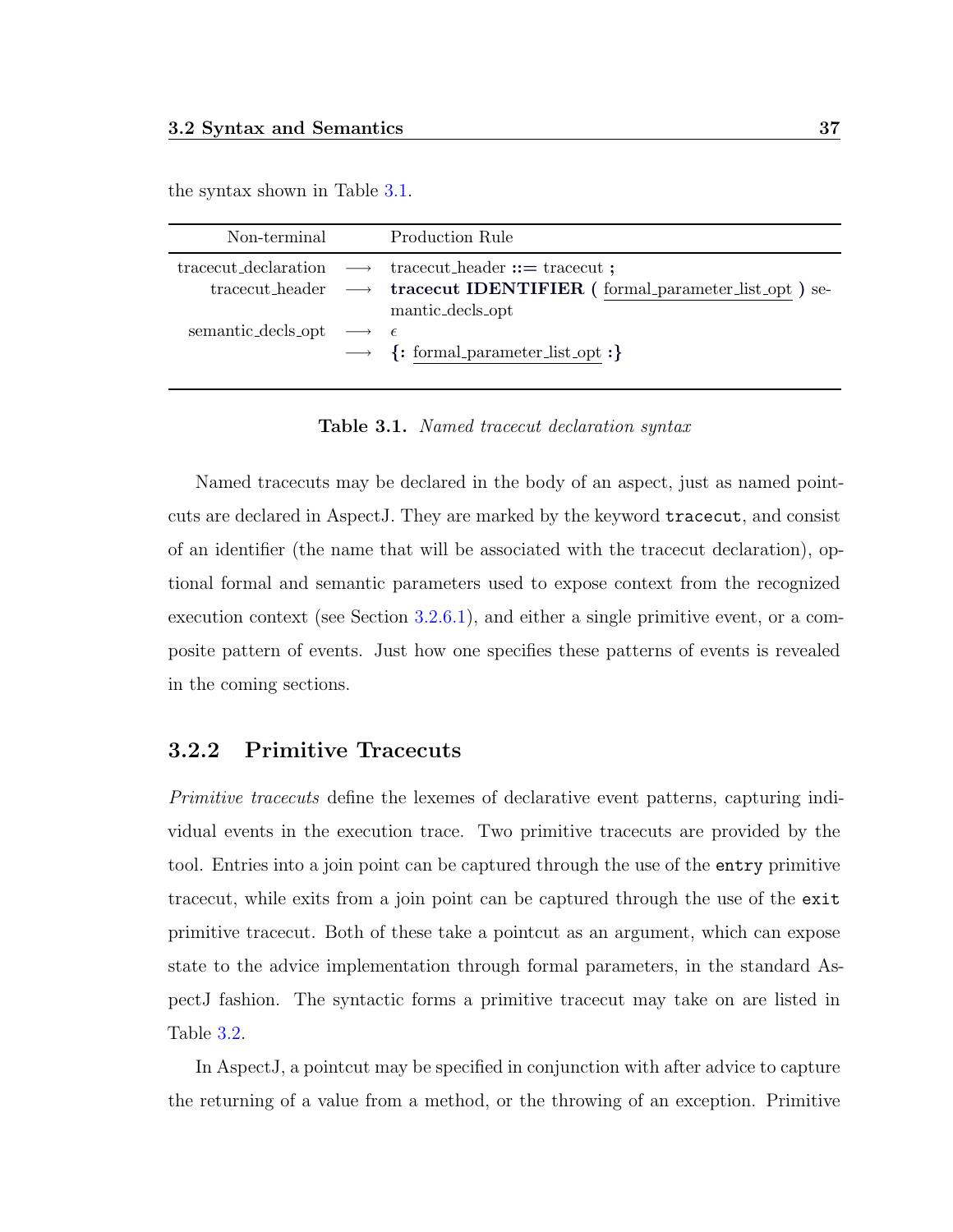| Non-terminal | <b>Production Rule</b>                                                                                                                                                                                                                                |
|--------------|-------------------------------------------------------------------------------------------------------------------------------------------------------------------------------------------------------------------------------------------------------|
|              | primitive_tracecut $\longrightarrow$ entry (pointcut_expr)<br>$\longrightarrow$ exit (pointcut_expr)<br>$\longrightarrow$ exit (pointcut_expr) returning (formal_parameter_opt)<br>$\rightarrow$ exit (pointcut_expr) throwing (formal_parameter_opt) |

<span id="page-49-0"></span>Table 3.2. Primitive tracecut syntax demonstrating the entry and exit primitive tracecuts

exit tracecuts allow one to capture these events in a way syntactically equivalent to AspectJ. Optionally, the actual returned value or thrown exception may be captured by specifying a formal parameter within the trailing parentheses.

#### 3.2.2.1 Examples

The tracecut equivalents for those events used in the Columba example are listed in Figure [3.1.](#page-49-1) Recall that primitive tracecuts work to specify individual events in a program's execution, and are the combination of a regular AspectJ pointcut and an indication of entry or exit. This example contains a tracecut for each of the events corresponding to observeInitHeaderEntry, observeInitHeaderExit, observeGetFrom-Entry, and observeGetSentFolder in Chapter [2.](#page-25-0)

```
1 public aspect ColumbaCustomization{
 2 // Declare join points of interest
3 pointcut initHeader(): call(void ReplyCommand+.initHeader(AbstractMessageFolder, Object[]));
 4 pointcut getFrom(): call(Address[] BasicHeader.getFrom());
5 pointcut getFolder(): call(IFolder FolderCommandReference.getFolder(..));
 6
7 // Context establishing events
8 tracecut initHeaderEntry()::= entry (initHeader());
9 tracecut initHeaderExit()::= exit (initHeader());
10 tracecut getFromEntry()::= entry (getFrom());
11 tracecut sentFolderExit()::= exit (getFolder()) returning (IFolder folder){:
12 if(folder.getUid() != 104) { fail; }
13 :}
14 }
```
<span id="page-49-1"></span>Figure 3.1. Tracecut equivalents to the context establishing events in the Columba example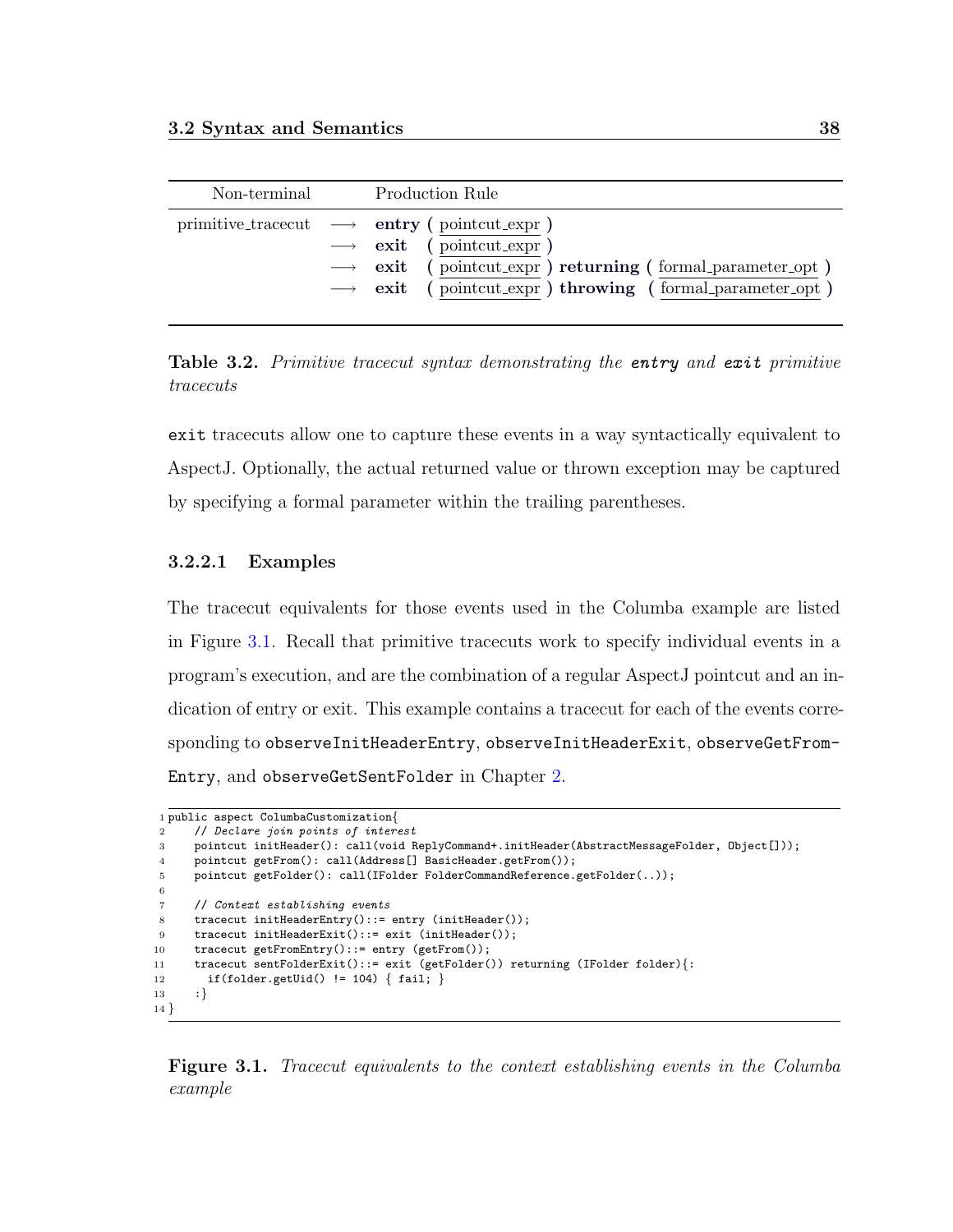Within this DEP-augmented aspect, four named tracecuts have been declared. The first three of these (initHeaderEntry, initHeaderExit, and getFromEntry) demonstrate the use of the entry and exit primitive tracecuts. They make use of the pointcuts initHeader and getFrom. As before, the initHeader pointcut specifies method call join points corresponding to methods named initHeader on ReplyCommand or any of its subclasses. The getFrom pointcut similarly captures call join points of methods named getFrom on BasicHeader.

The getFolder pointcut, which is used in our last tracecut sentFolderExit, permits the selection of join points corresponding to calls to methods named getFolder on the FolderCommandReference type. Using the exit-returning tracecut form, sent-FolderExit exposes the folder returned from a call to the getFolder method, and then conditionally accepts the event if the folder identifier is that of the Sent folder (104). In addition to demonstrating the exit-returning form, the sentFolderExit tracecut makes use of some advanced features of tracecuts, which we will come back to in Section [3.2.5.](#page-54-0)

In addition to the two primitive tracecuts described above, two special anchoringtracecuts are provided. These so-called anchoring tracecuts provide a means to anchor more complex execution patterns into place. The caret  $(^{\text{A}})$  matches the beginning of the communication history; a dollar sign (\$) matches the (current) end of the communication history.

#### <span id="page-50-0"></span>3.2.3 Ordered Tracecuts

Ordered tracecuts provide a means to describe potentially complex execution patterns involving precedence and dominance of events. They are used to declare patterns on the temporal or causal ordering of events, and may be defined as potentially recursive patterns involving primitive tracecuts or references to named tracecuts. Concatenation, Kleene closure, disjunction, recursion, and various forms of syntactic sugar are provided. Kleene closure (\*) is used to provide repetition of events. Square brackets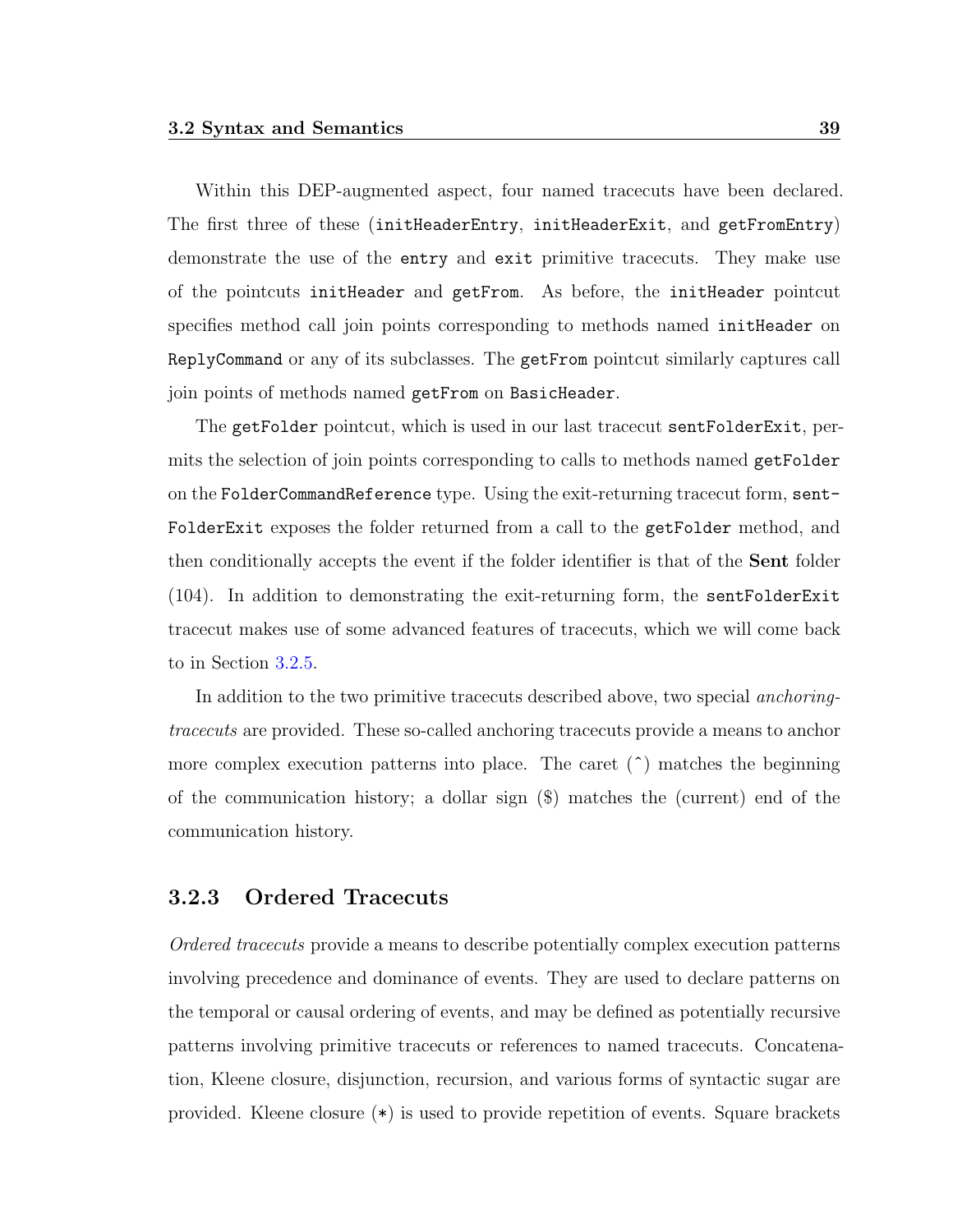([ and ]) are used to specify optional tracecut parts. We use disjunction (|) to specify alternatives between tracecut clauses. DEP patterns are limited to those expressible by context-free languages. If one considers primitive tracecuts the terminal symbols of a context-free grammar, then ordered tracecuts can be seen as the production rules of a context-free grammar. The syntactic forms an ordered tracecut declaration may take on adhere to the partial grammar shown in Table [3.3.](#page-51-0) The various facets of this grammar are revealed throughout this chapter.

| Non-terminal         |                      | Production Rule                                                                |
|----------------------|----------------------|--------------------------------------------------------------------------------|
| tracecut             | $\longrightarrow$    | disjunctive_tracecut                                                           |
| disjunctive_tracecut | $\longrightarrow$    | disjunctive_tracecut   disjunct                                                |
|                      |                      | disjunct                                                                       |
| disjunct             | $\longrightarrow$    | event_list                                                                     |
|                      |                      | event_list semantic_block                                                      |
|                      |                      | semantic_block                                                                 |
|                      |                      | $\epsilon$                                                                     |
| event_list           |                      | $\longrightarrow$ kleene_closure                                               |
|                      |                      | $\longrightarrow$ event_list kleene_closure                                    |
| kleene_closure       |                      | $\longrightarrow$ kleene_plus $\star$                                          |
|                      | $\longrightarrow$    | kleene_plus                                                                    |
| kleene_plus          | $\longrightarrow$    | $\mathrm{event}$ +                                                             |
|                      | $\longrightarrow$    | event                                                                          |
|                      |                      | tracecut_reference $\longrightarrow$ <b>IDENTIFIER</b> (type_id_star_list_opt) |
| nested_tracecut      | $\longrightarrow$    | [tracecut]                                                                     |
|                      | $\longrightarrow$    | (tracecut)                                                                     |
| event                | $\longrightarrow$ \$ |                                                                                |
|                      |                      |                                                                                |
|                      |                      | primitive_tracecut                                                             |
|                      |                      | nested_tracecut                                                                |
|                      |                      | tracecut_reference                                                             |
| semantic_block       | $\longrightarrow$    | $\{\colon \text{block\_statements\_opt} : \}$                                  |

<span id="page-51-0"></span>Table 3.3. Tracecut syntax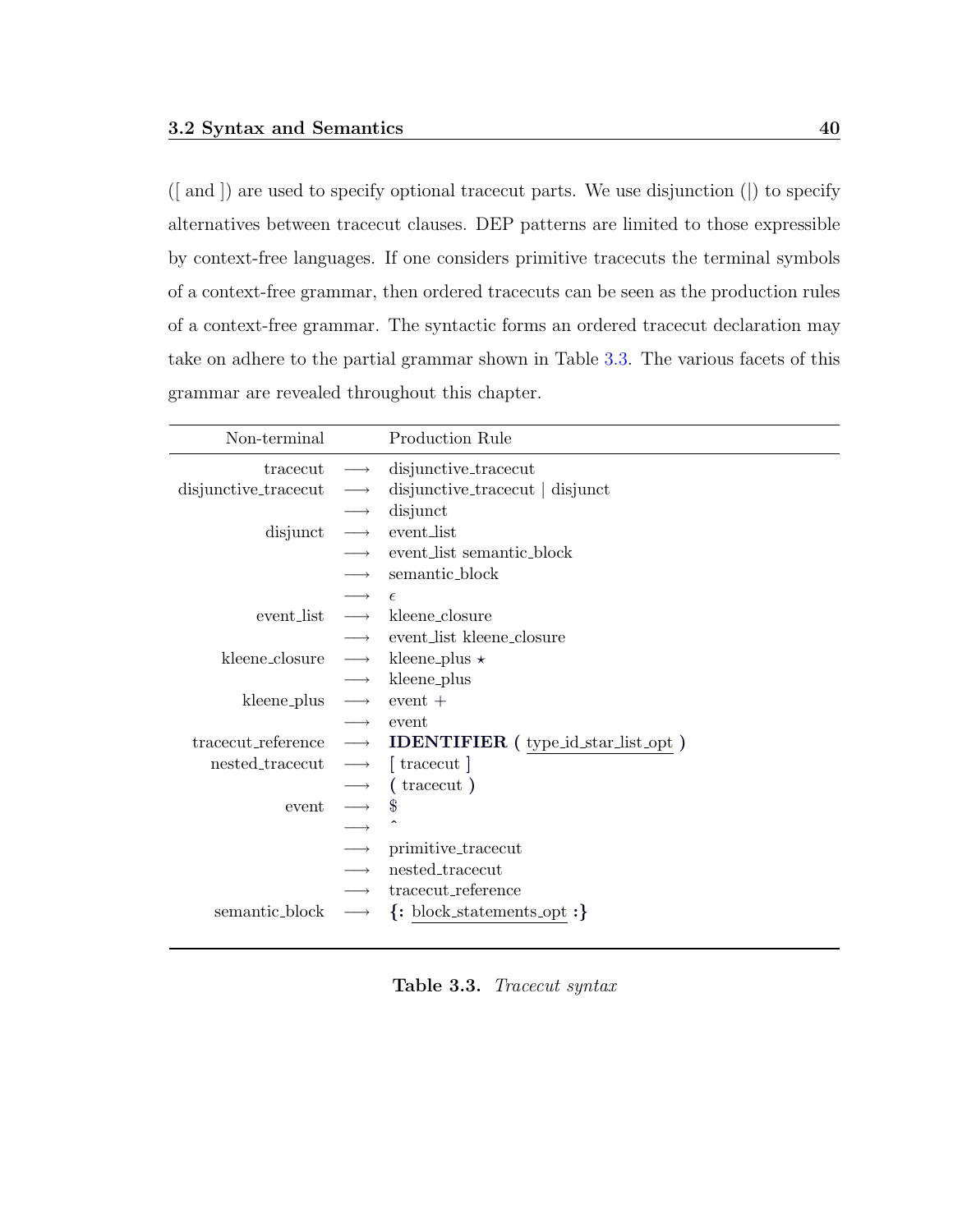#### 3.2.3.1 Examples

On the surface, ordered tracecuts resemble the AspectJ pointcut. Unlike a regular pointcut, that specifies the set of valid join points of interest, a tracecut specifies the set of valid patterns of events. Ordered tracecuts can be composed from other ordered and primitive tracecuts. Tracecuts may be named and referred to by these names for improved clarity and comprehensibility. The sequence of events that declarative event patterns operate over are not a complete account of all events in the execution of a given program. They are abstract traces that include only the primitive events of interest to the tracecut and exclude all others.

In Figure [3.2,](#page-52-0) a DEP-augmented aspect is declared that demonstrates a complex ordered tracecut in use. Here four primitive entry pointcuts are declared, one for each entry to the call of methods aMethod, bMethod, cMethod, and dMethod. The tracecut named complex declares an ordered tracecut that specifies that execution paths initiated at the beginning of execution (via the anchoring caret symbol), up to the current point in execution (via the anchoring dollar symbol), in which first an a event occurs, followed by zero or more b events, optionally followed by another a event, and then either a c event or a d event. This example demonstrates the use of some of the syntactic sugar provided in the DEP language extensions. In Figure [3.3](#page-53-1) we present an example of an ordered tracecut which uses recursion.

```
public aspect ComplexOrderedTracecut {
   tracecut a() ::= entry(call (void adMethod(.)));
   tracecut b() ::= entry(call (void bMethod(.)));
   tracecut c() ::= entry(call (void cMethod(.)));
   tracecut d() ::= entry(call (void <math>dMethod(.)))</math> ;tracecut complex() ::= \hat{a} a() b()* [a()] ( c() | d() ) $ ;
```
<span id="page-52-0"></span>Figure 3.2. A DEP-augmented aspect containing a complex ordered tracecut complex, composed of four primitive tracecuts.

In Figure [3.3,](#page-53-1) a DEP-augmented aspect contains a tracecut named nesting that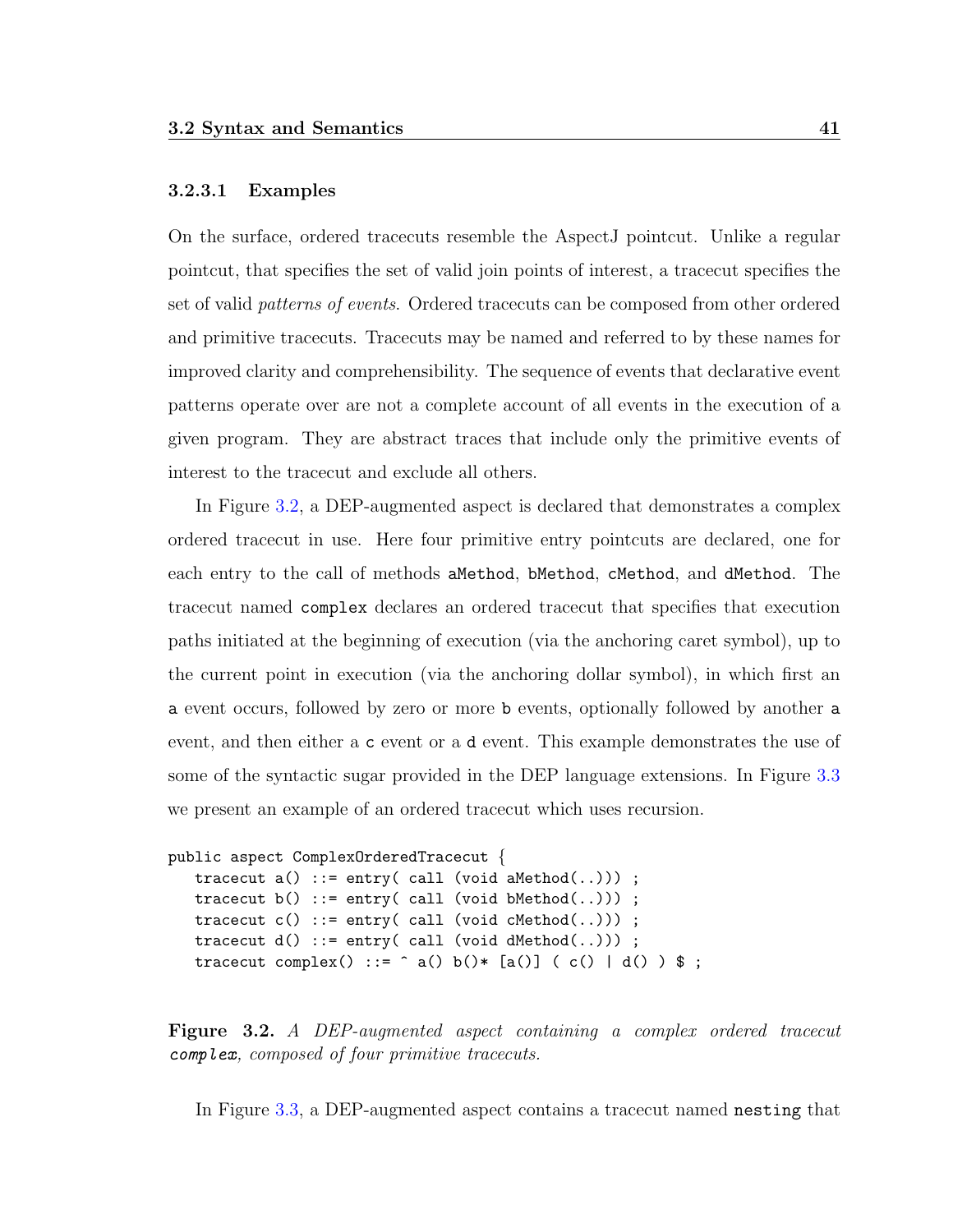describes a pattern of events recursively. The pattern nesting describes a selfembedding between the primitive events a and b. nesting may alternatively (via disjunction) simply match against the empty stream of events (the last disjunctive part is empty). Some possible steams of events that this pattern would match include the following:  $(\epsilon)$ ,  $(a \rightarrow b)$ ,  $(a \rightarrow b)$ ,  $(a \rightarrow a \rightarrow b \rightarrow b)$  and so on.<sup>[1](#page-53-2)</sup>

```
public aspect ComplexOrderedTracecut {
 tracecut a() ::= entry(call (void aMethod(.)));
 tracecut b() ::= entry(call (void bMethod(.)));
 tracecut nesting() ::= a() nesting() b()| ;
```
<span id="page-53-1"></span>Figure 3.3. A DEP-augmented aspect containing a complex ordered tracecut nesting, which recursively defines itself.

#### <span id="page-53-0"></span>3.2.4 History Primitive Pointcut

In order to leverage the context specified by tracecuts, the history primitive pointcut was added. This pointcut, like regular AspectJ pointcuts, is used to specify when advice should be applied in the execution of a program. It constrains the application of advice to those times when the context of a target tracecut holds. In this way, advice application may be refined to leverage execution contexts. Each history pointcut has a target tracecut; each target tracecut is recognized independently. Targets can be references to named tracecuts, or anonymous tracecut specifications. The syntax for the history pointcut is shown in Table [3.4.](#page-53-3)

| Non-terminal | Production Rule                                          |
|--------------|----------------------------------------------------------|
|              | basic_pointcut_expr $\longrightarrow$ history (tracecut) |

#### <span id="page-53-3"></span>Table 3.4. History pointcut syntax

<span id="page-53-2"></span><sup>&</sup>lt;sup>1</sup>We use the  $\longrightarrow$  symbol to denote zero or more communication events in the execution that are not a part of the events that make up the DEP pattern.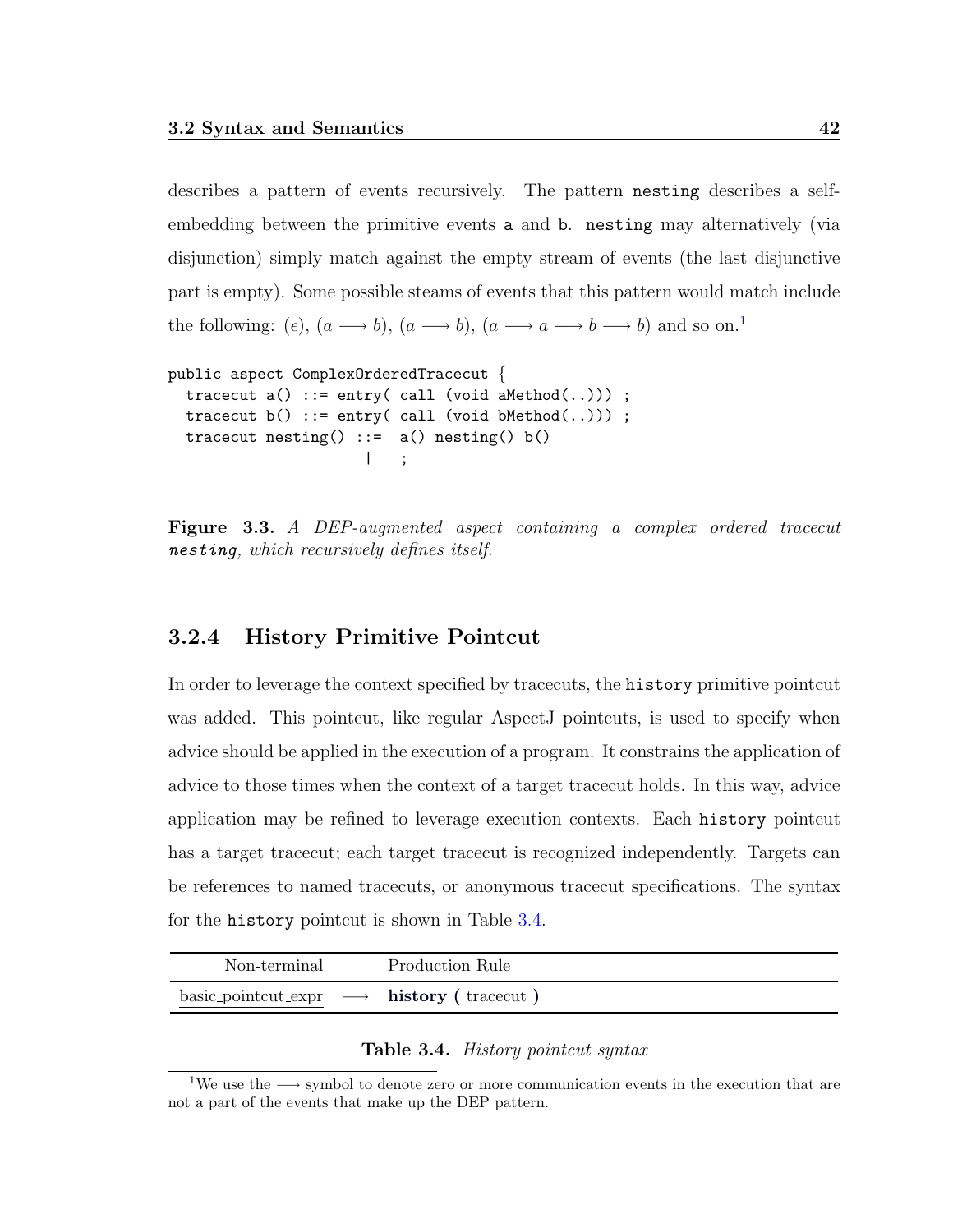In Figure [3.4](#page-54-1) we apply the history pointcut to advise a set of method call join points, but only when a certain execution situation has occurred. In this example before advice is applied to methods that are named beginning with get defined on any class, with any number of parameters, and return type void, but only if the nesting pattern (as defined in Figure [3.3\)](#page-53-1) has been previously observed.

```
HistoryExample {
 pointcut methodCalls() : call(void *.get*(..));
 before(): history(nesting()) && methodCalls() {
   System.out.println("The nesting pattern was observed.");
 }
```
<span id="page-54-1"></span>**Figure 3.4.** A brief example of the usage of the history primitive pointcut. Before advice is applied to methods that are named beginning with get defined on any class, with any number of parameters, and return type **void**, but only if the **nesting** pattern has been previously observed.

Conceptually a straight-forward pointcut extension, the history designator allows one to take advantage of DEPs in regular AspectJ advice. As a result, the DEP developer is able to refine advice application to specific execution contexts in a way not possible with standard AspectJ.

#### <span id="page-54-0"></span>3.2.5 Context Exposure

Beyond acknowledging that a given communicative context holds, we often want to establish references to objects and values by their historic placement in context.

One of the most powerful features of AspectJ is the ability to expose the state that exists at a join point for use within advice; this is known as context exposure (see Section [2.3.1.3\)](#page-38-0). Context exposure is also available with both primitive and ordered tracecuts. In Figure [3.5,](#page-55-1) we define a primitive tracecut that exposes state from a pointcut argument. The pointcut in this case is named simplePc and the primitive tracecut that uses this pointcut as argument and source of context is named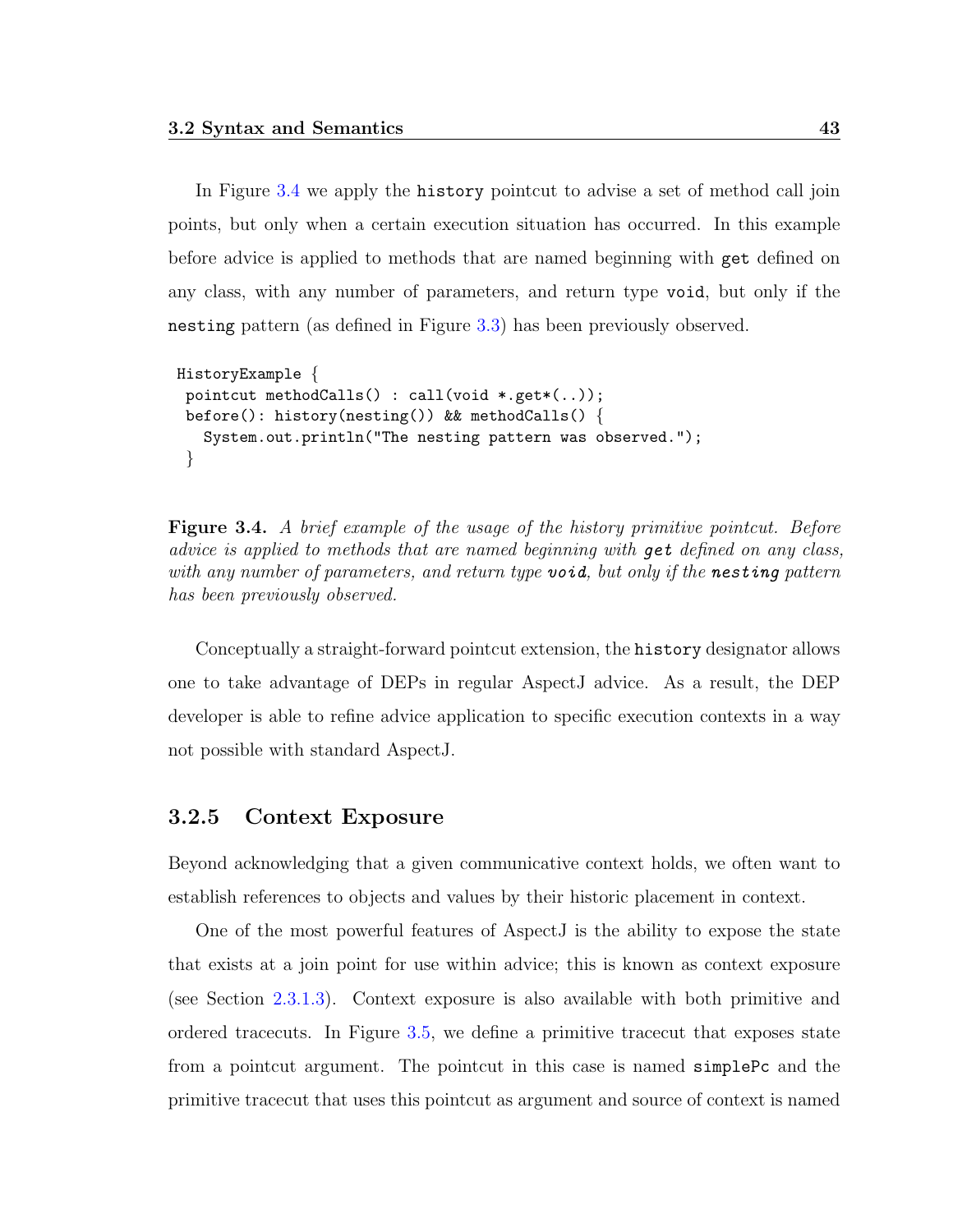simpleEntry. Here the simpleEntry tracecut forwards exposed context from the simplePc argument. The tracecut simpleEntry forwards the exposed integer i of pointcut simplePc through its formal parameter j.

simplePc(int i): call(\* \*.simple(int)) && args(i); simpleEntry(int j) ::= entry(simplePc(j));

<span id="page-55-1"></span>Figure 3.5. In this code snippet, a primitive tracecut forwards exposed context from its pointcut arguement. The tracecut simpleEntry forwards the exposed integer i of pointcut simplePc through its formal parameter j.

Context exposure for ordered tracecuts works in a similar fashion. An ordered tracecut such as exposingTracecut in Figure [3.6](#page-55-2) can forward the exposed state from its composite tracecuts and even to a piece of advice through the use of a history pointcut. This ordered tracecut exposes two integers bound to those exposed by the two constituent primitive tracecuts. The advice declared here uses the history pointcut to expose these values to the advice body.

```
exposingTracecut(int i,int j)::= simpleEntry(i) exit(simplePc(j));
(int a, int b) : history(orderedTracecut(a,b))
                    && execution(void Example.someMethod()){
 // Do something with the exposed context
 System.out.println("a+b=" + (a+b));
```
<span id="page-55-2"></span>**Figure 3.6.** This ordered tracecut exposes two integers bound to those exposed by the two constituent primitive tracecut parts. The advice declared here uses the history pointcut to expose these values to the advice body.

#### <span id="page-55-0"></span>3.2.6 Constraining and Altering Context

Sometimes we may wish to constrain the communicative context, not solely by which pattern of communication has occurred, but also on the significance of the state surrounding events, or based on some arbitrary computation on that state. We have built into DEPs mechanisms for achieving this flexibility. These include *semantic code*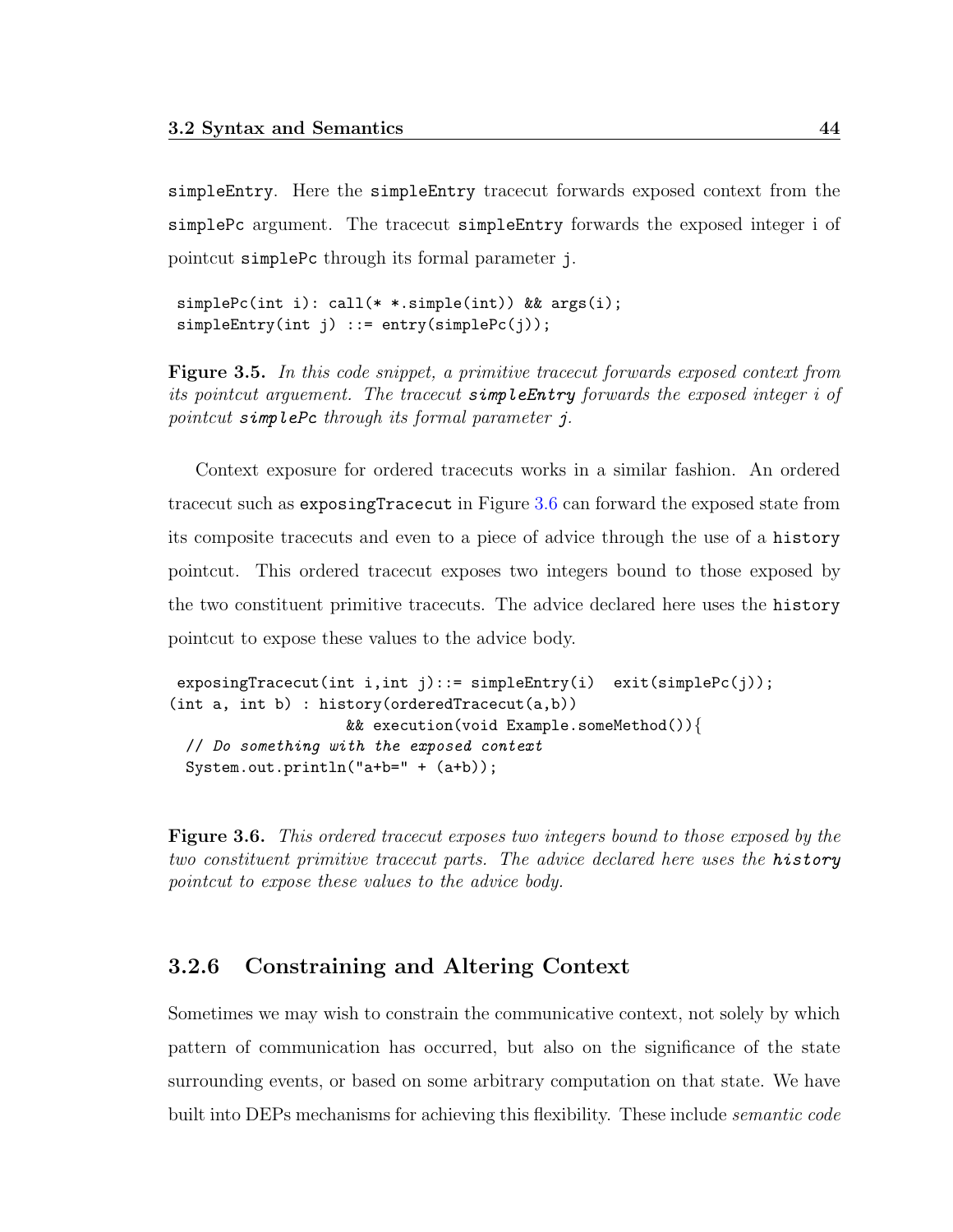declarations (Section [3.2.6.1\)](#page-56-0), the **fail** statement (Section [3.2.6.2\)](#page-57-0), and free variables (Section [3.2.6.3\)](#page-59-0).

#### <span id="page-56-0"></span>3.2.6.1 Semantic Code Declarations

As a matter of convenience, in addition to capturing and exposing state solely through formal parameters, DEPs provide a way to declare temporary semantic variables. Like a tracecut's formal parameter, state exposed can also be bound to these variables. Both formally bound variables and temporary semantic variables can be manipulated in an optional semantic block of Java code. These features in combination may be used to alter what state is bound to a tracecut's formal parameters, or provide any arbitrary computation to take place at the point in time that the associated tracecut pattern is recognized.

For primitive tracecuts, the use of temporaries and the semantic action block typically involves modifying the state drawn from the join point before assigning it to a formal parameter. Temporary local variables are declared in a block on the left-hand-side of a named tracecut declaration as seen in Figure [3.7.](#page-57-1) In this example, a primitive tracecut primitiveTracecut exposes an Integer argument passed to a call to method a, but before exposing it, it ensures that the argument is not null. If the exposed argument is null, a new Integer object is created and bound to formal parameter i of tracecut primitiveTracecut.

Notice that in addition to declaring a formal parameter Integer i, the tracecut primitiveTracecut declares a temporary variable Integer exposed, enclosed in {: :} pairs. Similarly, the semantic code block is distinguished by this parenthetic form.

For ordered tracecuts, temporaries may be used to hold values exposed by the parts of the tracecut, and are used in much the same way as in the primitive tracecut case. In Figure [3.8](#page-57-2) an ordered tracecut helloWorld exposes the concatenation of two strings exposed by its tracecut parts. The tracecuts hello and world expose strings at potentially dispersed points in the execution. This tracecut brings these exposed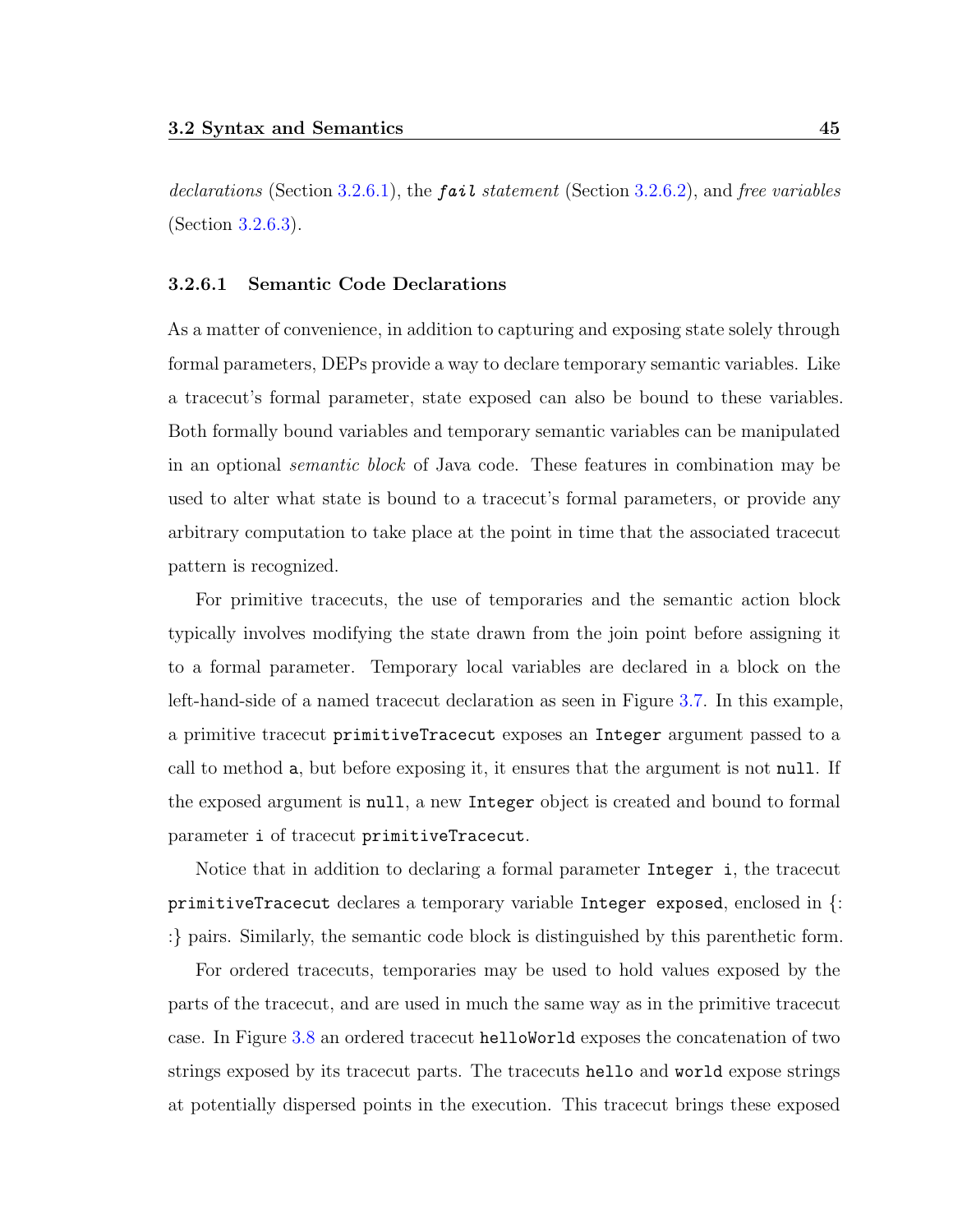```
pc(Integer arg): call(* *.a(Integer)) && args(arg);
primitiveTracecut(Integer i) {: Integer exposed :}
=entry(pc(exposed))
\{\colonif(exposed == null)i = new Integer(0);} else {
      i = exposed;
    }
 :};
```
<span id="page-57-1"></span>Figure 3.7. A primitive tracecut primitiveTracecut exposes an Integer argument passed to a call to method a, but before exposing it, it ensures that the value of the argument is not null. If the exposed argument is null, a new Integer object is created and bound to formal parameter  $i$  of tracecut primitiveTracecut.

values together for further computation.

```
helloWorld(String hw) \{: String h, String w:\} ::= hello(h) world(w)
\{\colonhw = h + w;:};
```
<span id="page-57-2"></span>Figure 3.8. An ordered tracecut helloworld exposes the concatenation of two strings exposed by its tracecut parts. The tracecuts hello and world expose Strings at potentially dispersed points in the execution. This tracecut brings these exposed values together for further computation.

Semantic action blocks permit actions to be taken before a pattern is completely matched. At the point where the sub-pattern is recognized, the action block is executed.

#### <span id="page-57-0"></span>3.2.6.2 Failure

In addition to providing a means to alter exposed context, or perform arbitrary computations at the time a pattern is matched, one can also reject the occurrence of a particular pattern along the current execution path, resulting in a discontinued consideration of that path. By using the special fail statement from within a semantic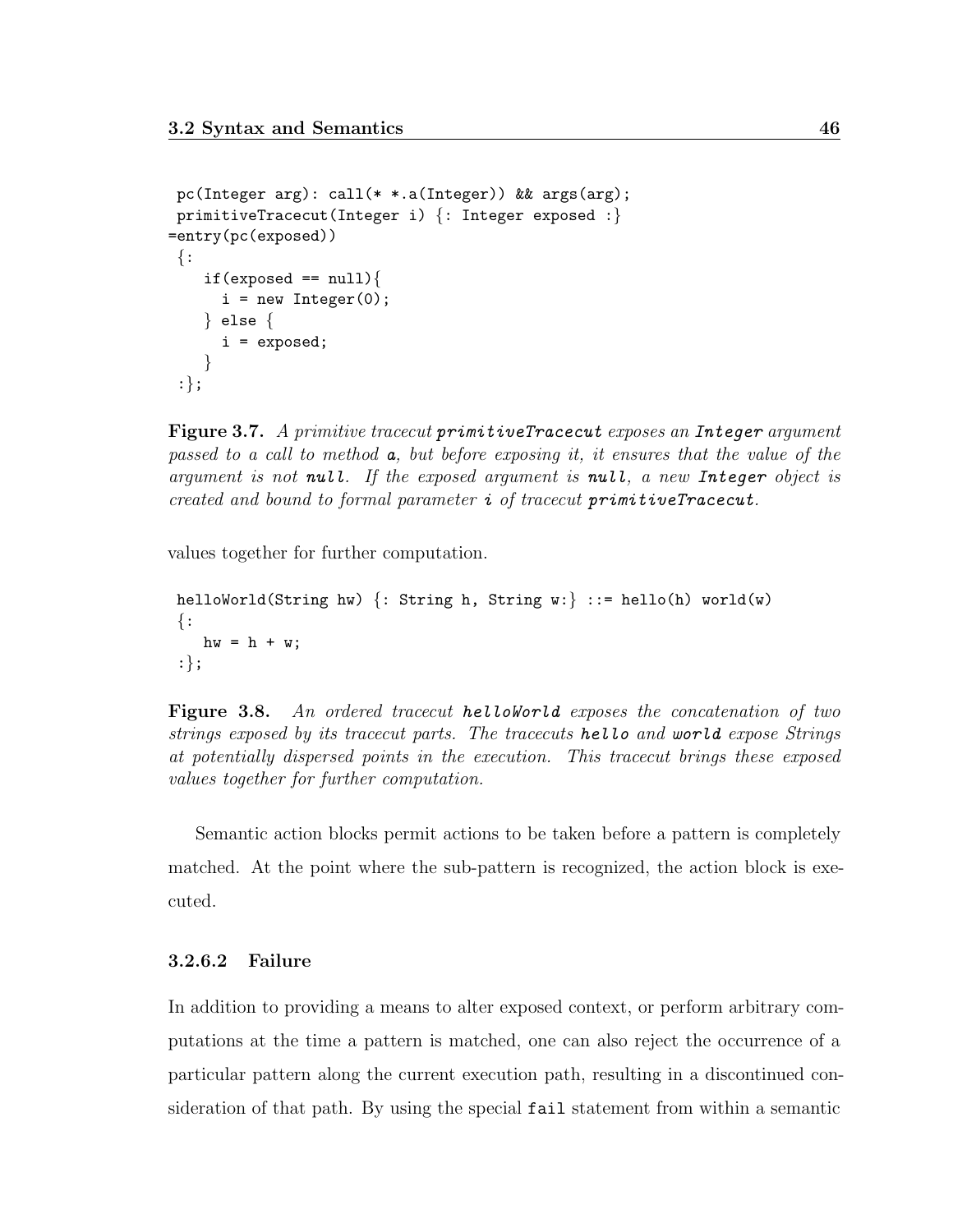action block one can conditionally reject the recognition of a tracecut.

We can enforce a semantic constraint on the class of events selected by the primitive tracecuts. For example, in Figure [3.9,](#page-58-0) i must be an even number. Rejection is indicated by the use of the identifier fail, which also causes execution of the semantic block to end. An explicit return or falling off the end of the semantic block (an implied return) indicate no semantic failure for a match.

```
simplePc(Integer arg): call(* *.simple(Integer)) && args(arg);
simpleEntry(int i)
\{: Integer arg :\} ::= entry(simplePc(arg))
\{\coloni = arg.intValue();if(i & 1) // bit operation
     fail; // reject this occurrence
:};
```
<span id="page-58-0"></span>Figure 3.9. The entry primitive tracecut exposes the Integer argument passed to calls of simple; failure is used to reject the occurrence of this event.

The use of failure in semantic blocks associated with ordered tracecuts indicates that the current avenue of recognition should be abandoned. The semantic action block, as it was with the primitive tracecut, ends if fail is reached. Consider Figure [3.10;](#page-58-1) here an ordered tracecut requestReply imposes a semantic constraint on the message identifier of a Request, and of a Reply. If the message identifier of the Reply does not match that of the Request, requestReply will fail to match.

```
requestReply()
\{:\text{Request } \text{req}, \text{ Reply } \text{reply } :\} :: =requestTracecut(req) replyTracecut(reply)
\{\cdot\}if(req.msg_id != reply.msg_id) fail;
:};
```
<span id="page-58-1"></span>Figure 3.10. An ordered tracecut requestReply imposes a semantic constraint on the message identifier of a Request, and of a Reply. If the message identifier of the Reply does not match that of the Request, request  $\text{Reply will fail to match.}$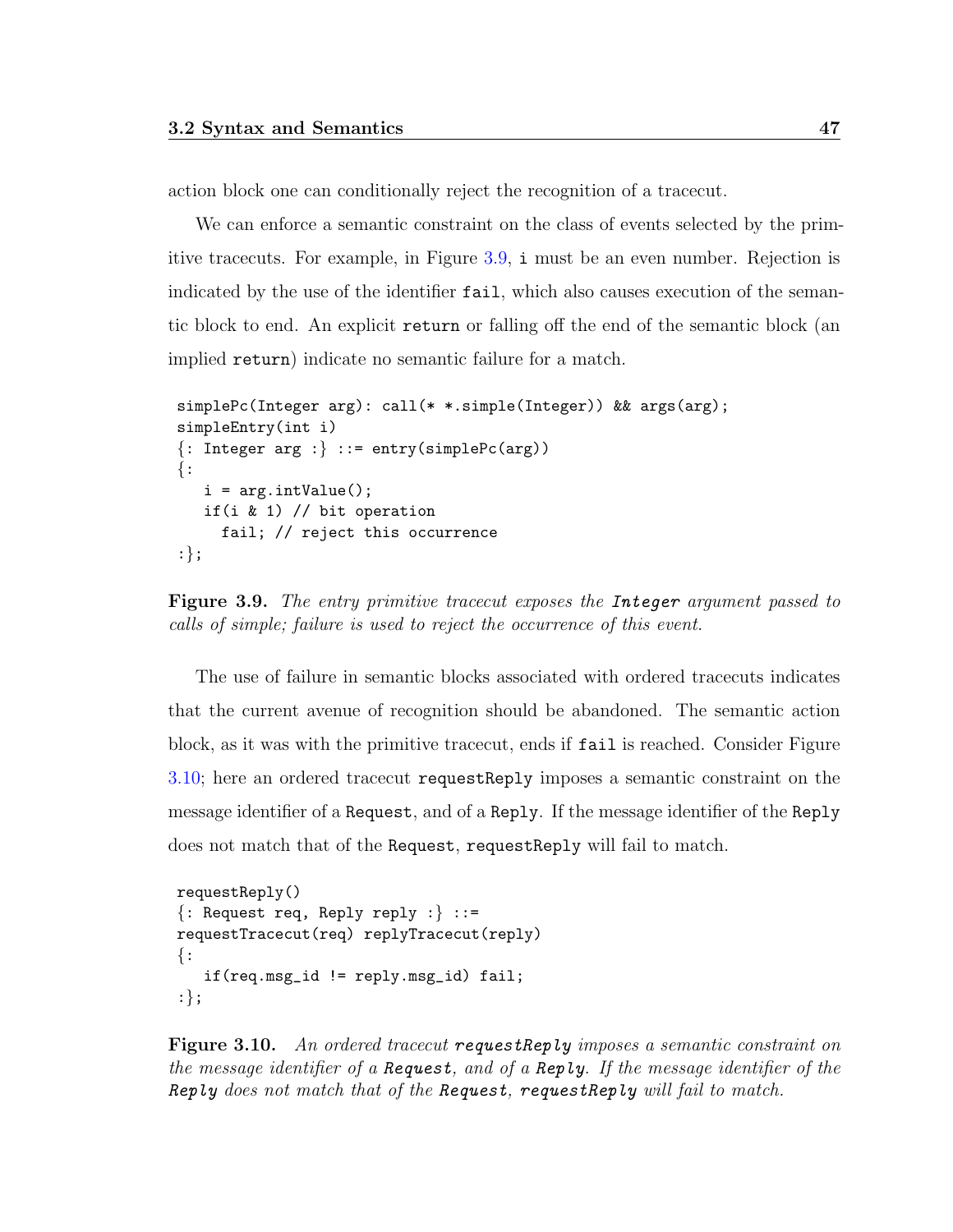#### <span id="page-59-0"></span>3.2.6.3 Free Variables

To DEPs we have also added free variables. Formal or temporary variables may be used to specify binding constraints on exposed state. If a variable appears more than once in a tracecut as a binding to exposed context, the first exposure is bound to the variable, and subsequent exposures are implicitly accepted or rejected based on the value of the exposed context.

```
acecut a(Relation x)::= entry(call(void Relation.a_method() && target(x)));
acecut b(Relation y)::= entry(call(void Relation.b_method() && target(y)));
acecut c(Relation z)::= entry(call(void Relation.c_method() && target(z)));
 initialisationSequence()
 \{:\text{Relation instance :}\} ::= \text{a}(\text{instance}) \text{b}(\text{instance}) \text{c}(\text{instance});
```
<span id="page-59-1"></span>Figure 3.11. An ordered tracecut makes use of free variables to ensure that a sequence of call events are targetted to the same instance.

In Figure [3.11](#page-59-1) we illustrate the use of free variables. Here we have defined three primitive tracecuts a, b, and c. These tracecuts correspond to entry events on calls to methods a method, b method, and c method all of which are defined on type Relation. Each tracecut additionally exposes the target instance of the call, and binds it to a formal parameter. A fourth tracecut, initialisationSequence, specifies an ordering of these events in order to observe the sequence a b c. By declaring the temporary semantic variable instance, and using it as the binding target for each of the three context exposing events specified, the pattern is restricted to only a, b, and c events which target instance. When event a occurs, instance, currently unbound, is then bound to the Relation instance exposed through a. Now when event b occurs, its exposed context is checked against the currently bound instance. If it is equivalent, event b is accepted and observed, otherwise event b is not observed. The same goes for event c. Only if the exposed state is equal to that of the bound value, will it be observed.

Using free variables allows for the expression of communicative context not solely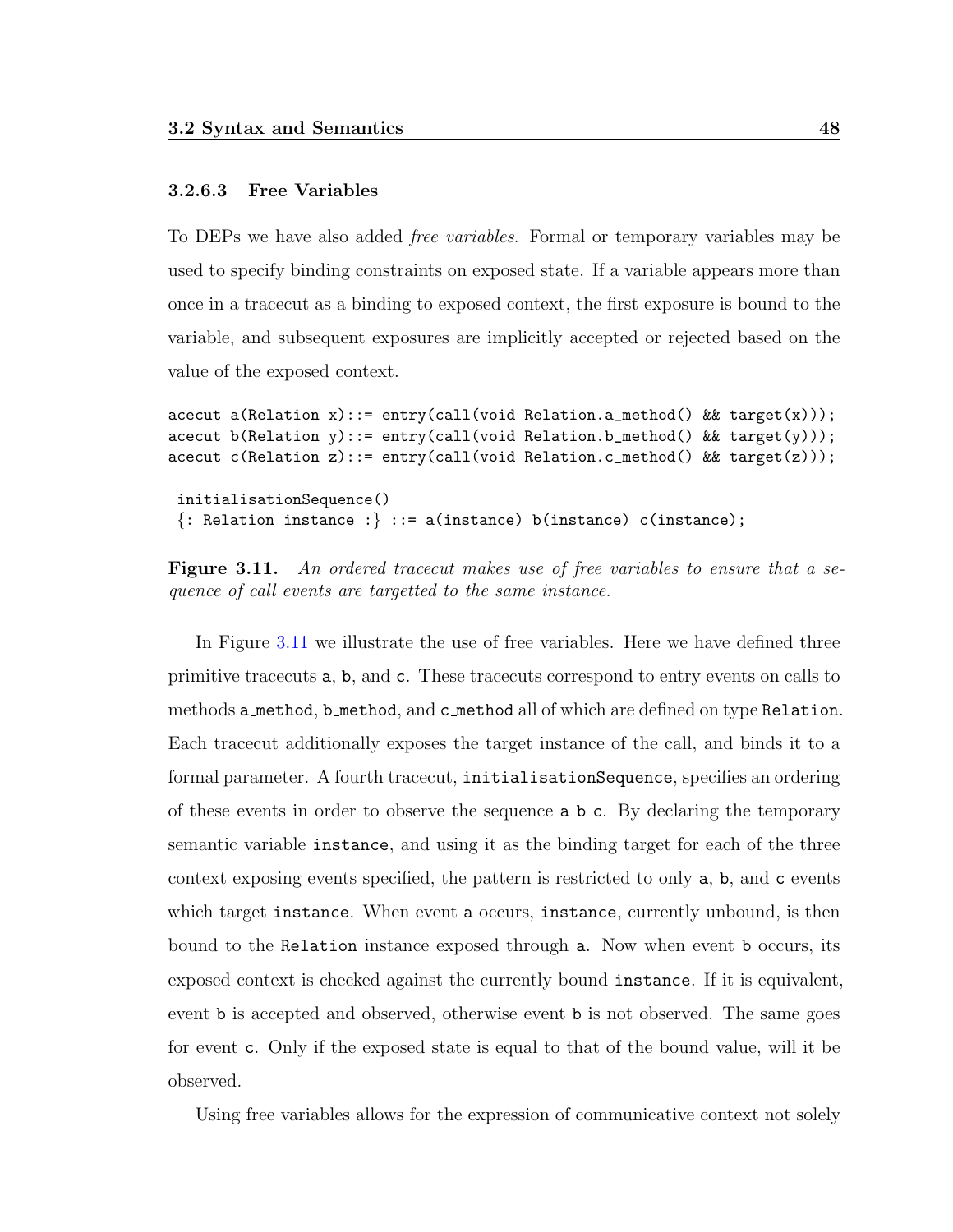on the types of events and their ordered occurrence, but also on consistent instantiating of variables bound to exposed context. In some situations however, we may wish to permit a rebinding of a variable, particular in the cases when a variable is used as the binding target in a repetitive pattern. Take for example Figure [3.12.](#page-60-1) Here we have two basic tracecut patterns involving the exposure of String s—repetitively.

```
acecut atom(String string)::= entry(call(void foo.bar(String) &&
                                  args(string));
acecut pattern1(String s): := atom(s)*;
\text{accept pattern2}(String s) ::= \text{atom}(\text{rebind}(s))*,
```
<span id="page-60-1"></span>Figure 3.12. Rebinding variables in DEPs

The first pattern (pattern1) involves the repetitive occurrence of zero or more atom events exposing s. Further to this, each s must be the same. The second pattern (pattern2) on the otherhand permits s to be rebound on each occurrance of atom, allowing s to be the most recently exposed String argument of atom. rebind acts to bypass normal variable binding constraints, permitting for a new binding to occur. It has no effect on unbound variables.

## <span id="page-60-0"></span>3.3 DEP solution to Columba customization

With the constructs provided by DEPs fully explained, we are now in a position to demonstrate how we might apply them to the problem of path-specific customization in our Columba case study. Recall from Chapter [2](#page-25-0) that neither object-oriented nor aspect-oriented approaches managed to fully modularize our path-specific customization.

Figure [3.13](#page-61-0) shows the complete path-specific customization using DEPs. Like the AspectJ solution, this one is contained in a single aspect. The base program was not altered in any fashion. Lines 1-14 are identical to those explained in Figure [3.1,](#page-49-1) and can be summarized by saying that they declare those events of significance to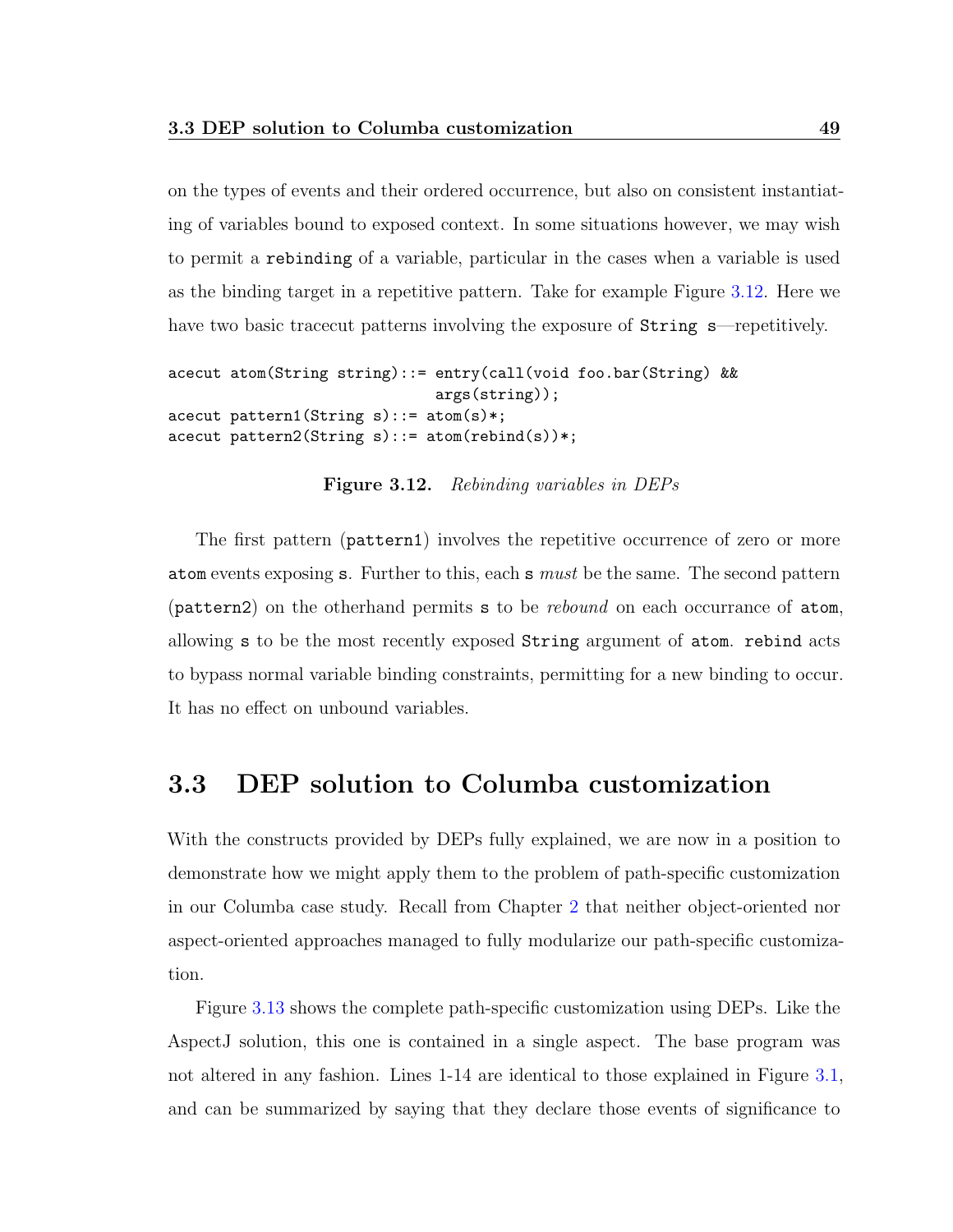```
1 public aspect ColumbaCustomization {
2
3 // Declare join points of interest
4 pointcut initHeader(): call(void ReplyCommand+.initHeader(AbstractMessageFolder, Object[]));
5 pointcut getFrom(): call(Address[] BasicHeader.getFrom());
6 pointcut getFolder(): call(IFolder FolderCommandReference.getFolder(..));
 7
8 // Context establishing events
9 tracecut initHeaderEntry()::= entry (initHeader());
10 tracecut initHeaderExit()::= exit (initHeader());
11 tracecut getFromEntry()::= entry (getFrom());
12 tracecut sentFolderExit()::= exit (getFolder()) returning (IFolder folder){:
13 if(folder.getUid() != 104) { fail; }
14 :}
15
16 // Specification of contextual pattern
17 tracecut customizationContext()::=
18 [initHeaderExit()] sentFolderExit() initHeaderEntry() getFromEntry()+ $;
19
20 // Leveraging of context to apply customization
21 Address[] around(BasicHeader header):
22 execution(Address[] BasicHeader.getFrom())
23 && this(header)
24 && history(customizationContext()){
25 return header.getTo();<br>26 }
26 }
27 }
```
<span id="page-61-0"></span>Figure 3.13. Tracecut solution to the full path-specific customization in the Columba example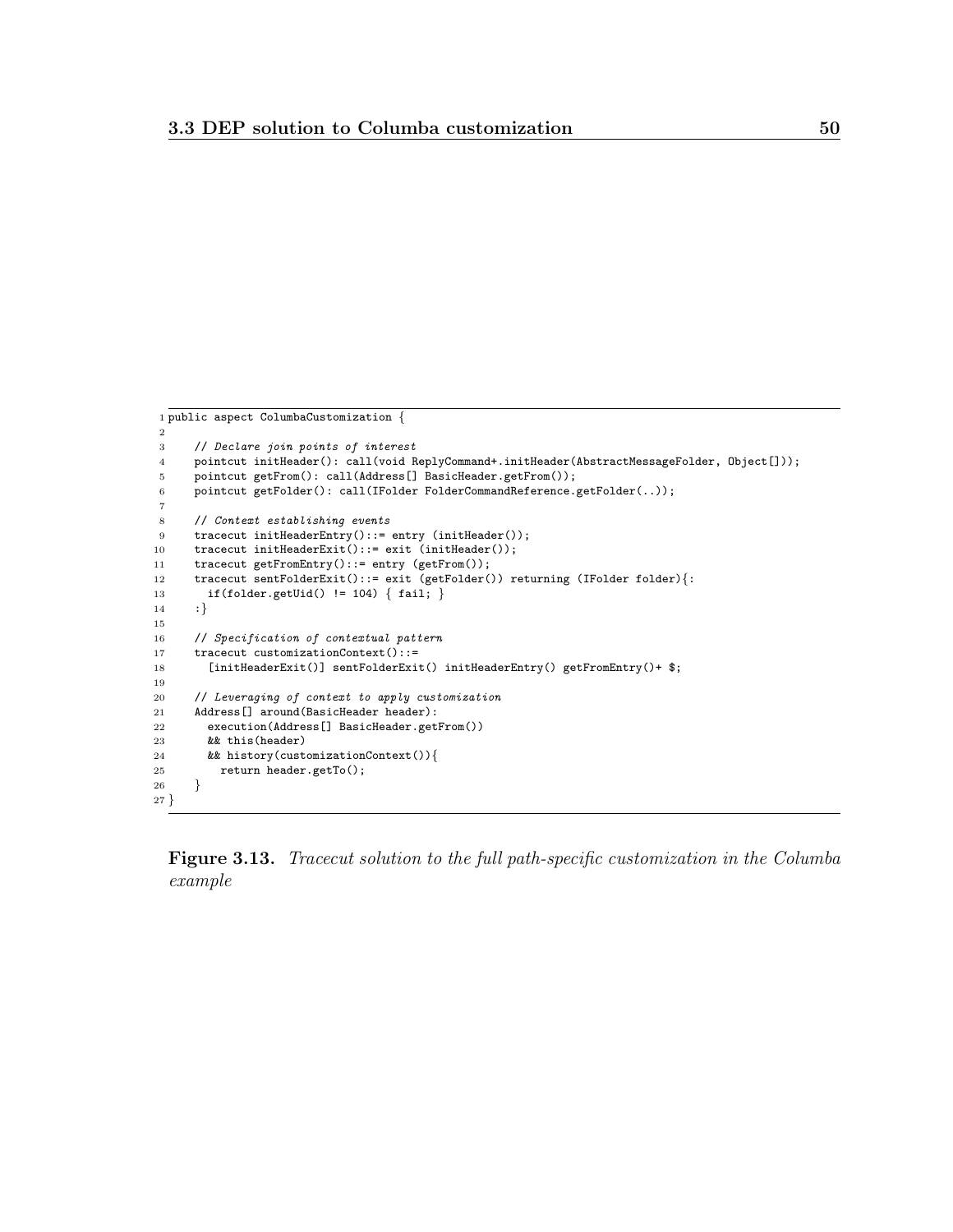the contextual pattern. Now that we have introduced context exposure and tracecut failure, lines 12-14 can be more thoroughly explained. The tracecut declared here captures exit events returning a result of type IFolder, which is to be bound to the variable folder. The value of folder is compared against the Sent folder constant (104). If it is not the Sent folder, fail is called, and the primitive tracecut is rejected. On line 24, we leverage the context specified by customizationContext; it is used as a target tracecut to a history pointcut. The usage refines the application of our customization advice to just those contexts allowed by our tracecut.

We ultimately want to apply our customization only when the execution context conforms to the following pattern.

 $(\texttt{initHeader}^{call}_{exit}) ?$   $(\texttt{getFolder}^{call}_{exit})$   $(\texttt{initHeader}^{call}_{entry})$   $(\texttt{getFrom}^{call}_{entry})^+$   $\$$ 

The traceability from our regular expression specification to its realization in code is evident in lines 17-18. Here we declare an ordered tracecut named customization-Context, that appropriately enough, specifies the communicative context required for establishing our Columba path customization. This tracecut is repeated below to emphasis how it resembles our specification directly.

 $[\text{initHeaderExit}()] \ \text{sentFolderExit}() \ \text{initHeaderEntry}() \ \text{getFromEntry}() +$ 

It is easy to compare our tracecut declaration with the original specification. Because of this resemblance, reasoning about the tracecut is nearly the same as reasoning about the specification itself. If a change to the specification is required, changing the tracecut should involve effort proportional to that change. In Chapter [5](#page-92-0) we conclude the Columba study with a full discussion of this solution.

### 3.4 Summary

In this chapter we introduced the goals, syntax and informal semantics of the language constructs that make up the declarative event pattern extension to AspectJ.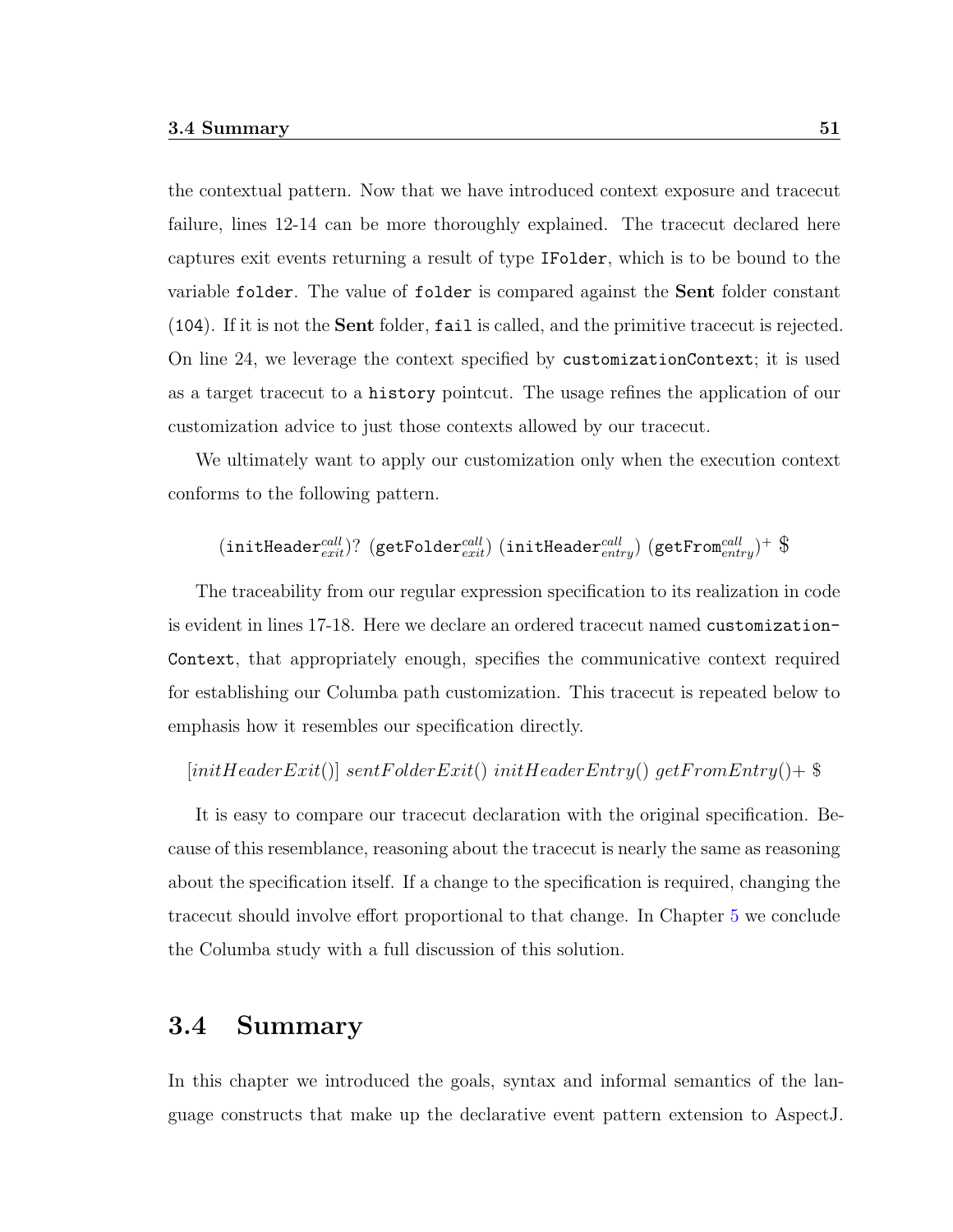The idea of abstracting the dynamic execution of a program as a sequence of primitive events and allowing developers to specify context-establishing patterns of events to be matched against these sequences is at the heart of our approach. DEPs are language constructs that permit developers to specify, as code, the patterns of events necessary to establish context. Additionally, they allow developers to specify behaviours to occur when context has been established. Primitive tracecuts represent basic communication events. They can be combined to form ordered tracecuts, which provide a declarative means of realizing communicative context. Using the history pointcut, normal AspectJ advice can determine if a execution context described by a tracecut holds. Acceptable execution traces may be semantically rejected or further constrained with the use of semantic actions, fail, or free variables. Additionally, the history pointcut can be used to draw state values from past executions forward for exposure in advise. The benefits gained by our DEP constructs when applied to the Columba customization problem presented in Chapter [2](#page-25-0) are shown. The correspondence between our specification of context, and our declaration of context using DEPs is self-evident.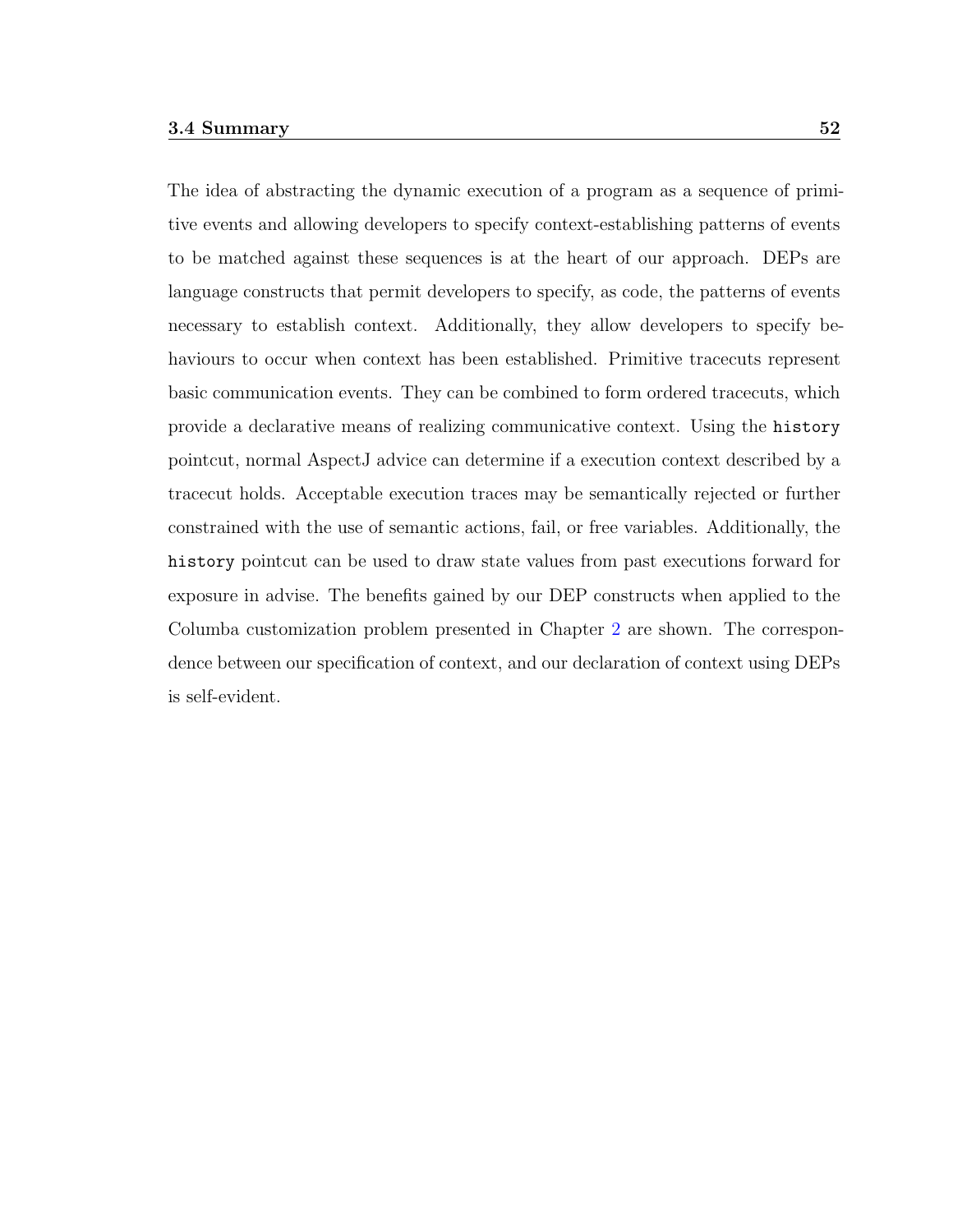## Chapter 4

# An Implementation of Declarative Event Patterns

In order to experiment with the ideas of DEPs, we have constructed a proof-of-concept tool called URD<sup>[1](#page-64-0)</sup>. From a practical perspective, URD operates in much the same way as a parser generator (such as YACC  $[46]$  or Bison  $[23]$ ). It translates declarative specifications of event patterns (tracecuts), expressed as context-free languages, into (1) event parsers for recognizing such patterns, (2) the instrumentation code that will announce the occurrence of particular events at run-time to these event parsers, and (3) the specification of the points in the source code where the instrumentation must be injected.

We begin by discussing the high-level structure of the URD tool in Section [4.1.](#page-65-0) URD performs preliminary analyses and transformations; the most prominent of these are covered in Section [4.2](#page-65-1) and Section [4.3.](#page-68-0) The details regarding how the URDgenerated event parsers are constructed and used to establish context are explained in Section [4.4.](#page-79-0)

<span id="page-64-0"></span> $1$ Originally, URD was an acronym, but its derivation has been lost. However, the name does coincidentally correspond nicely to a figure in Norse mythology. As once source puts it, "Urd is the first of three sisters known as the Norns (Urd, Skuld, and Verdandi); they are roughly equated to the Greek fates (Past, Present, Future) [\[57\]](#page-156-0)." The word Urd is apparently synonymous with "Wyrd", an Anglo-Saxon word for the unseen influences behind events [\[95\]](#page-159-0).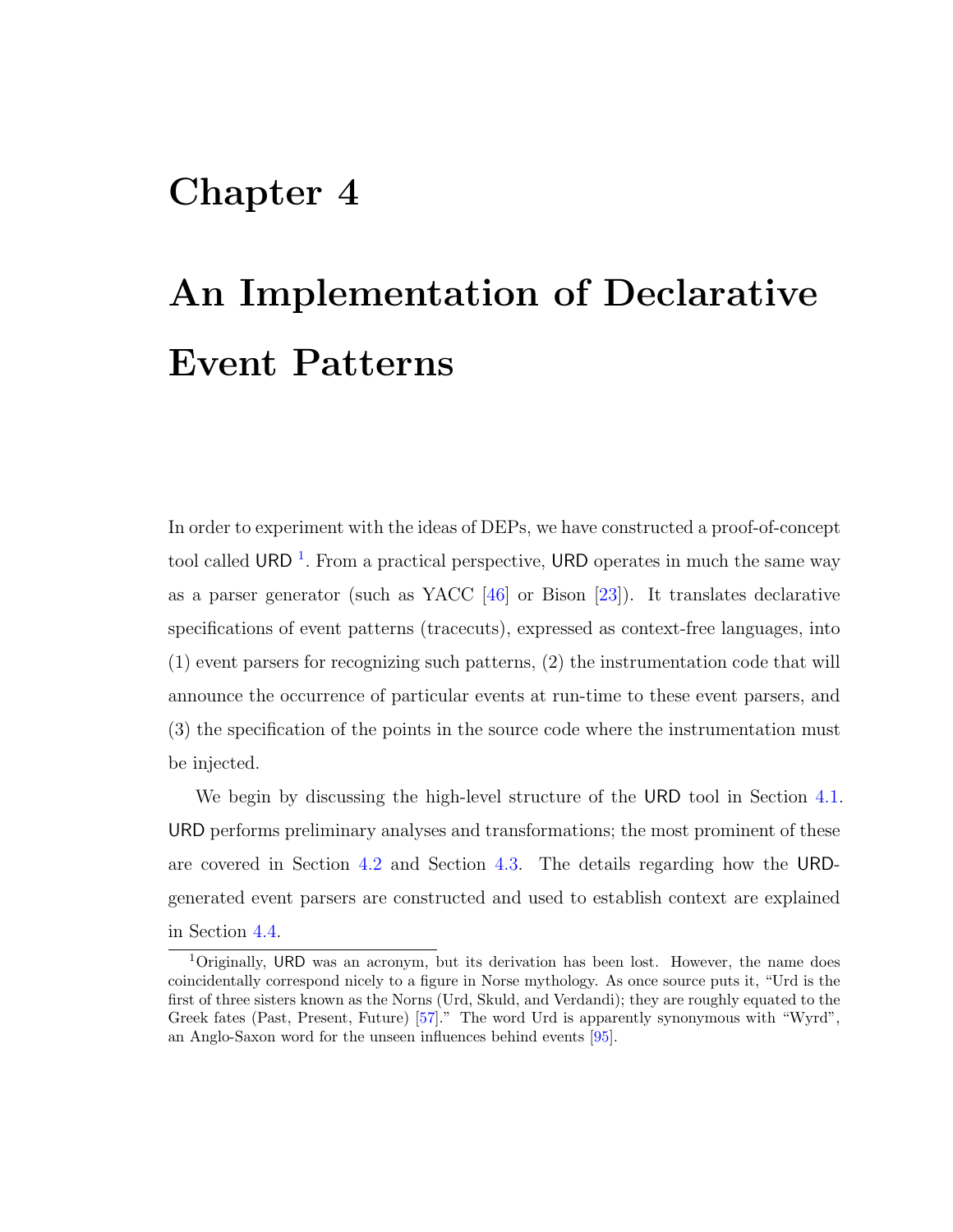## <span id="page-65-0"></span>4.1 High-Level Structure

URD is a source-to-source transformation tool that takes AspectJ 1.2 compliant aspects augmented with our DEP constructs and transforms them into standard AspectJ source code. The resulting source code contains all the necessary details for recognizing individual events as they occur, as well as for recognizing context establishing patterns over these events.

The main controller urd.compiler is the entry point to URD. It is a command-line tool that processes input consisting of any number of DEP-augmented aspect source files with the extension .urd. These urd files are processed individually; each file is parsed and an abstract syntax tree (AST) representation is constructed. This AST undergoes preliminary transformations and is analysed in order to locate and extract tracecut information; standard AspectJ declarations are preserved. For each tracecut that is the target of a history pointcut, URD generates the appropriate event parser code declarations and recombines these declarations with the AST. Finally the AST is further transformed to output a valid standard AspectJ source file corresponding to each urd input file. The resulting standard AspectJ code relies on the presence of an accompanying runtime that provides the supporting infrastructure necessary to drive our generalized parsing algorithm.

## <span id="page-65-1"></span>4.2 Analysis and Early Transformations

URD initially constructs an abstract syntax tree representation (AST) for each of the input files in turn. The AST undergoes a number of minor transformations in order to prepare for the extraction of a proper context-free grammar for each of the tracecut declarations that serve as targets to history pointcuts. These minor transformations are summarized below.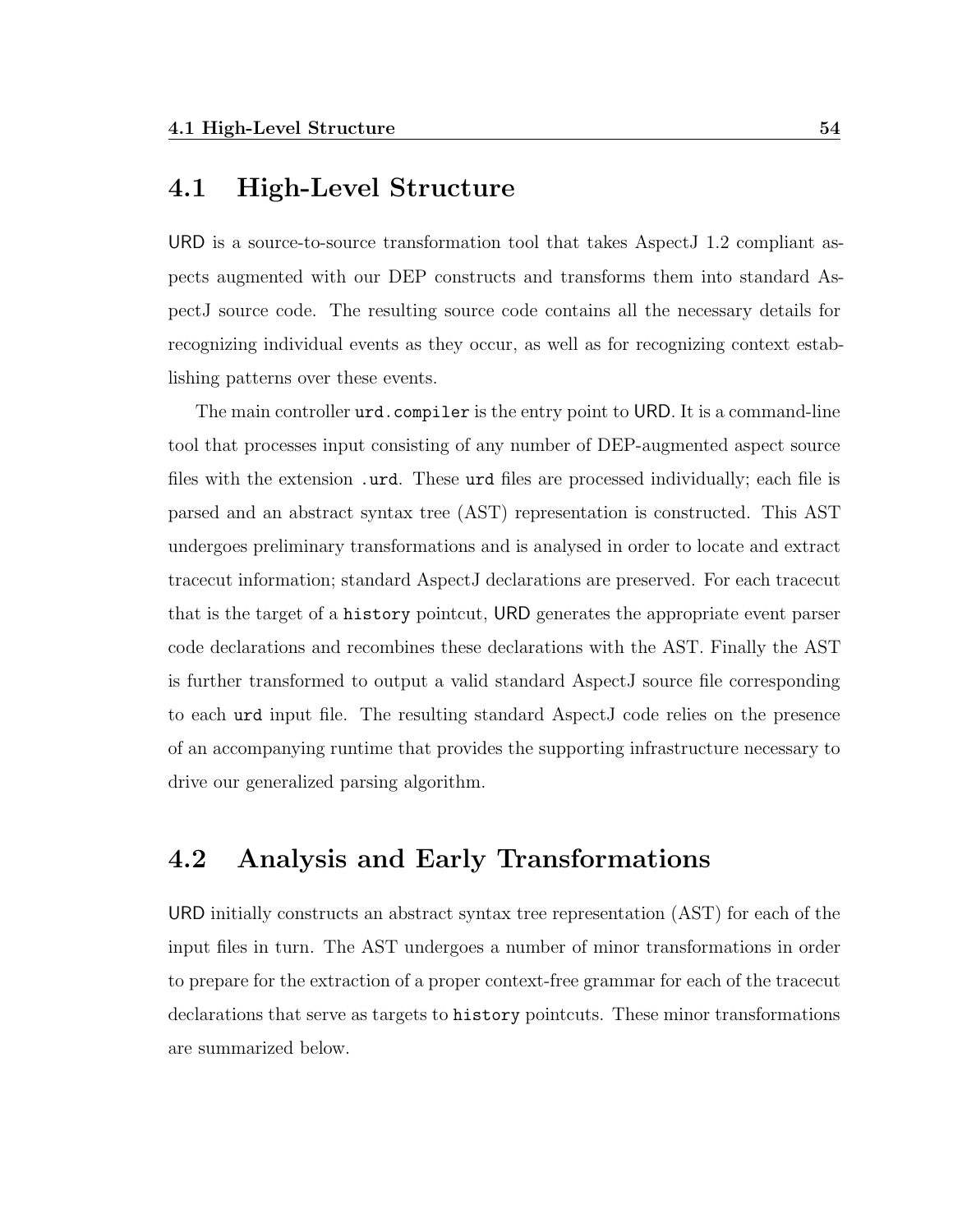Nomination of nameless terminals Anonymous primitive tracecuts (unnamed occurrences of entry  $\&$  exit primitives) are given names. This pass generates declarations for anonymous primitive tracecuts and replaces these anonymous occurrences with tracecut references to the new name. If the anonymous tracecut exposes context to bind to variables, care is taken to properly bind this exposed context in the new explicit declarations. As an example, consider the following tracecut that contains the anonymous occurrence of two primitive tracecuts.

namelessTerminals() ::= exit(call(void foo.bar())) exit(call(void foo.baz()));

The above tracecut would be transformed into the three tracecuts below:

```
acecut urd$TERMINAL$0() ::= exit(call(void (foo).bar()));
acecut urd$TERMINAL$1() ::= exit(call(void (foo).baz()));
acecut namelessTerminals() ::= urd$TERMINAL$0() urd$TERMINAL$1();
```
The anonymous primitive tracecuts have been replaced with references to newly declared tracecuts urd\$TERMINAL\$0 and urd\$TERMINAL\$1.

Nomination of nameless non-terminals Like the previous pass, this one names ordered tracecuts that are nested within other tracecuts. Again, care is taken to make certain that exposed state is properly carried through in the new declarations. The following tracecut exhibits a nested ordered tracecut; it makes use of the unmentioned tracecuts a, b, and c.

acecut namelessNonTerminals() ::=  $(a() b() | ) | c();$ 

The result of this transformation would be as follows.

```
\text{accept } \text{namelessNonTerminals()} ::= \text{urd$}\text{\$anon$0() | c();}acecut urd$anon$0() ::= a() b() ;
```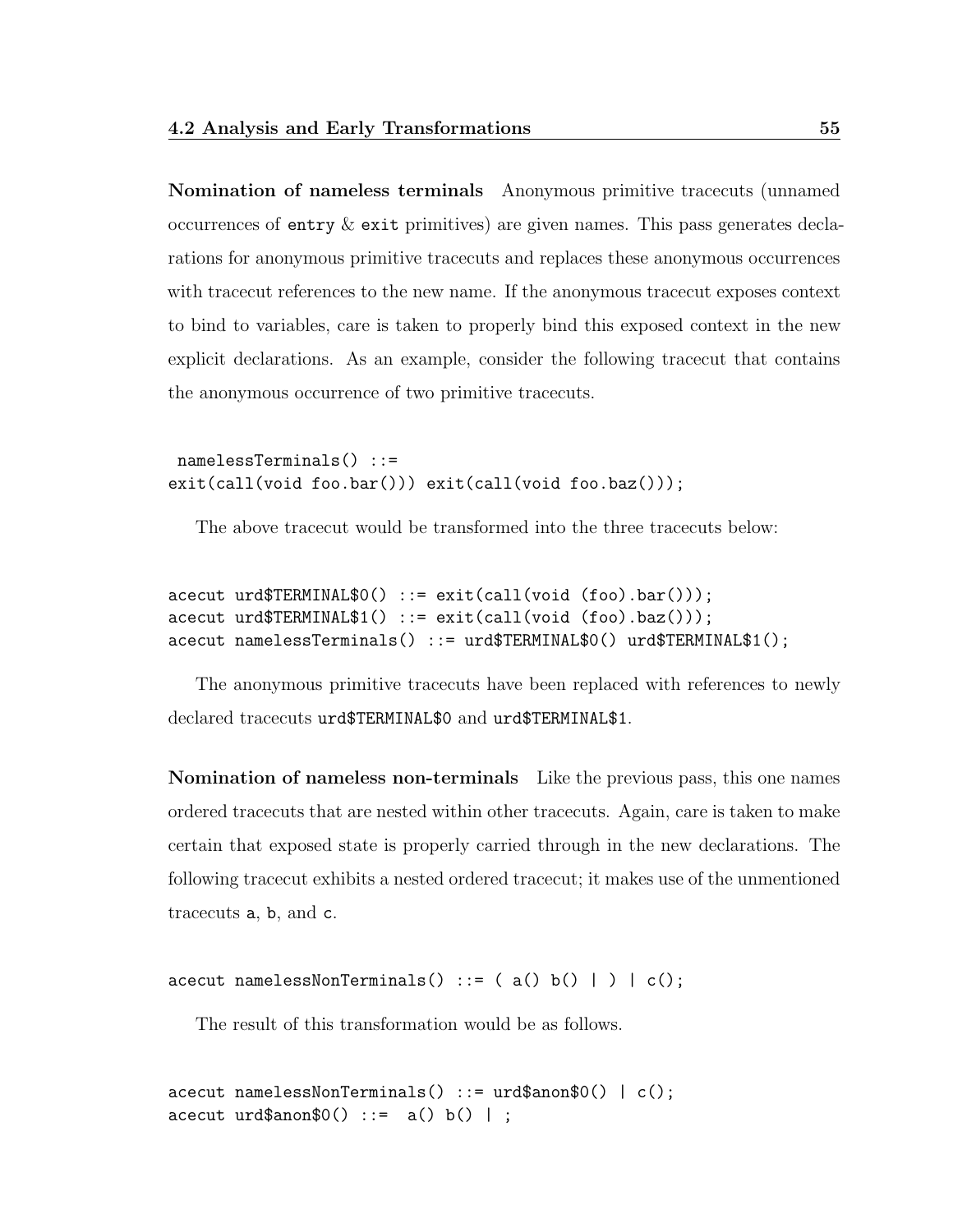The nested anonymous tracecut is replaced with a reference to the equivalent named tracecut urd\$anon\$0.

A similar transformation occurs for occurrences of semantic action blocks. In the example below, an inline semantic action is presented along with its transformation.

```
acecut inlineActionBlock() ::= \{ : printIn("hello"); :} b() | c();
```
The result of this transformation would be as follows. As before, variable bindings are considered when performing these transformations.

```
\text{accept inlineActionBlock()} ::= \text{urd$\$anon$0() b() | c();acecut urd$anon$0() ::= \{ : \text{printhIn("hello"); :} \};
```
In this case, the semantic action block has been transformed into a empty rule with associated action.

Expansion of syntactic sugar Syntactic sugar, such as Kleene closure, Kleene plus, and optional parts are expanded in this pass. New ordered tracecut declarations are added to represent each of these forms.

acecut syntacticSugar() ::=  $a() + | b() * | [c()];$ 

The above tracecut transformed would be as follows.

```
acecut syntacticSugar() ::= urd$anon$1() | urd$anon$2() | c() | ;
\text{accept } \text{urd}\anon1() ::= a() | \text{urd}\anon1() a();
\text{accept } \text{urd}\anon\$2() ::= b() | \text{urd}\anon\$2() b();
```
New tracecuts are declared to specify the repetitions resulting from  $a()$  + and  $b()$  \*. We use a left-recursive pattern for repetition for reasons exampled in Section [4.4.](#page-79-0) The optional  $[c()$  yields a clause where  $c()$  is required, as well as an empty clause where it is not. This same empty clause accounts for the case when b()\* would match the empty string of events.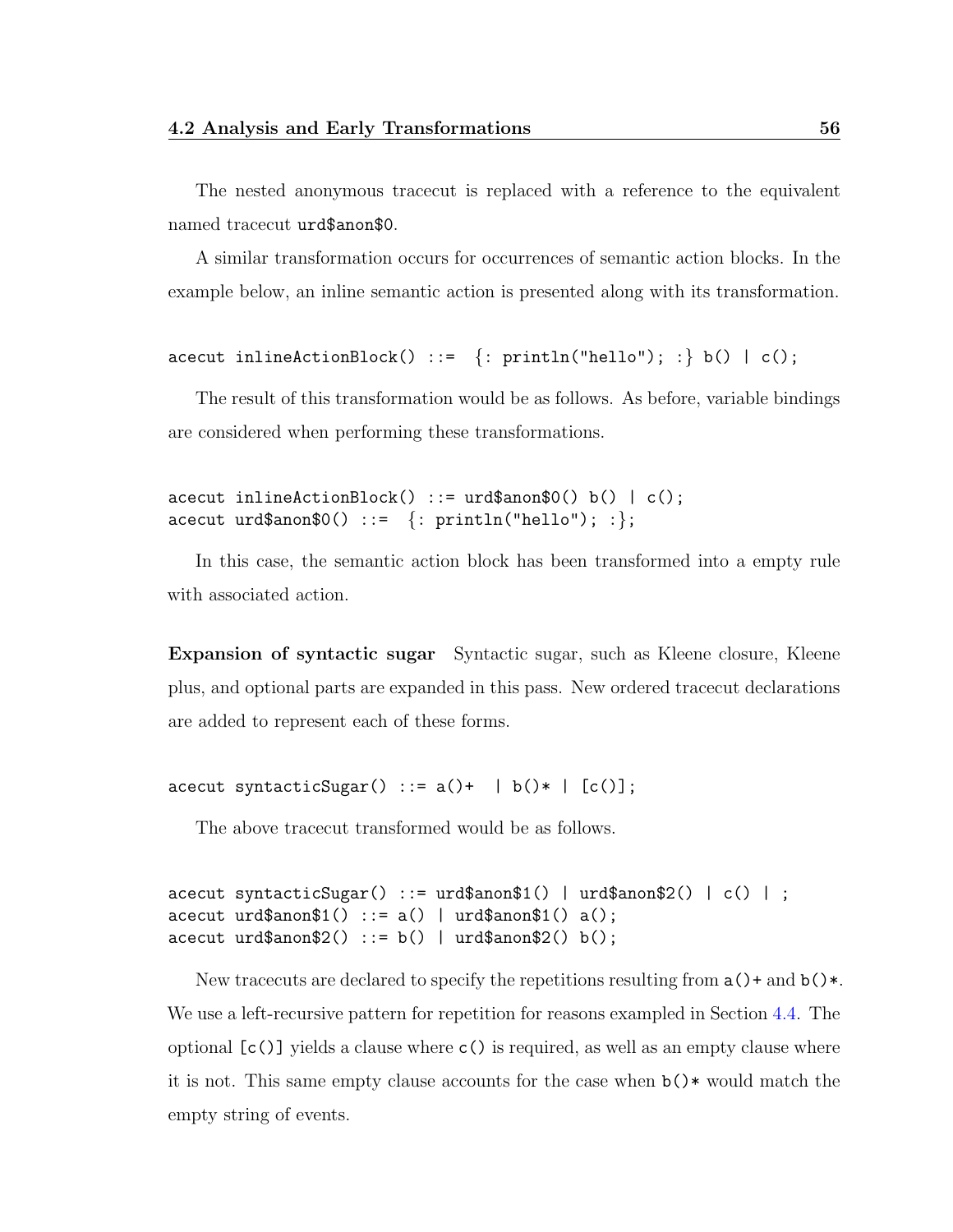Grammar extraction With the tracecuts properly named and expanded, this phase extracts a context free grammar for each target tracecut. A transitive closure is performed; the reachable tracecuts (ordered and primitive) form the rules and lexical elements of a context free grammar. This information is maintained for future use in constructing the context establishing parser.

Semantic Actions, exposure and constraints For each production rule a further pass is conducted to collect information regarding what actions should be executed if and when the rule is recognized, what context (if any) the rule exposes, and what binding constraints (if any) should be applied. This information is stored for later use in the generation of the final resulting aspect. Ordered tracecut declarations are pruned from the AST upon completion of this phase.

## <span id="page-68-0"></span>4.3 Transformations

URD performs an number of transformations on the AST representation before it resembles a valid AspectJ representation. These transformations revolve around recombining the aspect with the generated parsers. They provide events to the parsers, expose state for use by the parsers, and consult the parsers to leverage context. URD automatically transforms primitive tracecut declarations into standard AspectJ advice. We demonstrate the variations of transformation in Section [4.3.1.](#page-69-0) Leveraging context through the use of the history pointcut is an important facet of our DEPs approach. In Section [4.3.2](#page-73-0) we look at how the code is altered to support this. Semantic action code associated with ordered tracecuts is written within the context of the enclosing aspect. In Section [4.3.3](#page-75-0) we outline how this code is transformed while correctly maintaining the self reference.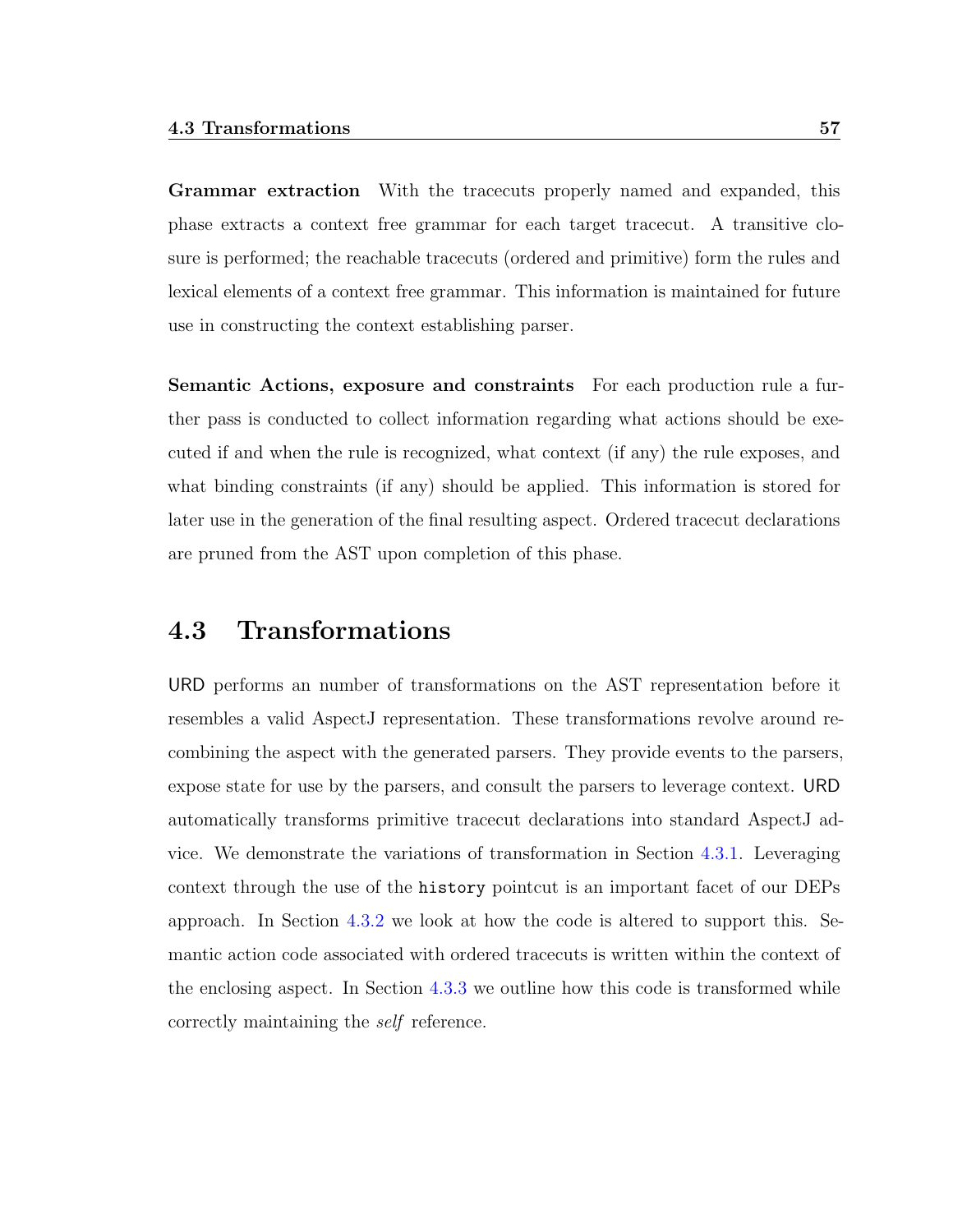#### <span id="page-69-0"></span>4.3.1 Primitive Tracecut transformations

The primitive tracecut transformation process provides instrumentation to announce the occurrences of primitive events to the event parser. In addition to providing a stream of events to the parser, references to exposed context at primitive tracecut join point locations must be maintained. Semantic action code must also be given a chance to execute, and optionally fail (see Chapter [3,](#page-45-1) Section [3.2.6.2\)](#page-57-0). In this section we look at how various facets of primitive tracecuts are transformed.

The Basic Transformation The basic primitive tracecut transformation is as follows. Recall that AspectJ provides a means to augment existing code to provide different or additional behaviour. With URD, all exit tracecuts correspond to after advice on the pointcut specified by the tracecut. Similarly, entry tracecuts correspond to before advice.

```
acecut basic()::= exit(call(void (*).user(String)));
```
The exit primitive tracecut above would be transformed into the event-emitting after advice seen below.

```
ter():
  call(void (*).user(String)) {
      urd$goal$3$parser .nextToken(new
              urd.runtime.parser.UrdToken( urd$goal$3_id_basic));
```
Note that two fragments of the transformed code have been emphasized. The first box is the name of a generated parser instance; in this case the parser urd\$goal\$3- \$parser is interested in primitive event types indicated by a generated constant identifier urd\$goal\$3 id basic, the second highlighted fragment.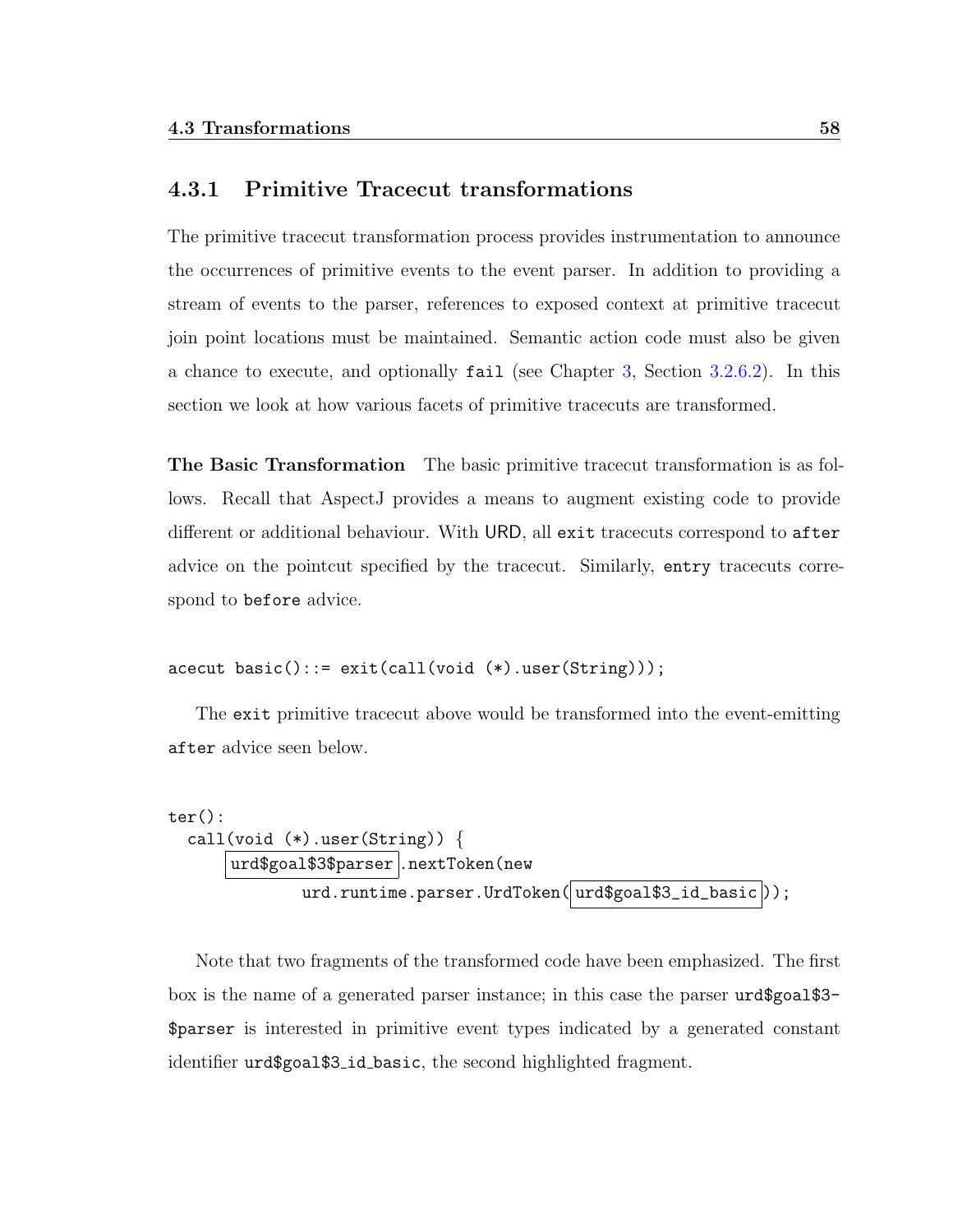The Context Exposing Transformation Locally exposed context is added to a binding environment—a shared stack structure for maintaining bound context variables—and passed along with an indication of event type to the parser.

```
acecut exposed(String s)::= exit(call(void (*).user(String))
& args(s));
```
The context exposing primitive tracecut above would be transformed into the event-emitting after advice seen below.

```
ter(String s):
  call(void (*).user(String)) && args(s) {
    urd.runtime.context.LocalBindings urd$local_bindings =
      new urd.runtime.context.LocalBindings(1);
    urd$local_bindings.addBinding(s);
    urd$goal$3$parser.nextToken(
      new urd.runtime.parser.UrdToken(urd$goal$3_id_exposed,
      urd$local_bindings );
```
Note the inclusion of the environment declaration urd\$local bindings. The exposed string s is added to the environment, and then the environment is passed as an additional parameter to the nextToken message to our parser instance.

The Semantic and Constrained Transformation If semantic actions are present they are executed before this information is handed off to the parser. This permits the manipulation of exposed context before it is bound to any variable and for the advice to be cut short if an explicit fail should occur.

```
acecut semanticAction(String s)::= exit(call(void (*).user(String))
&& args(s)) {:
  if(!s.equals("okay")){ fail; }
;
```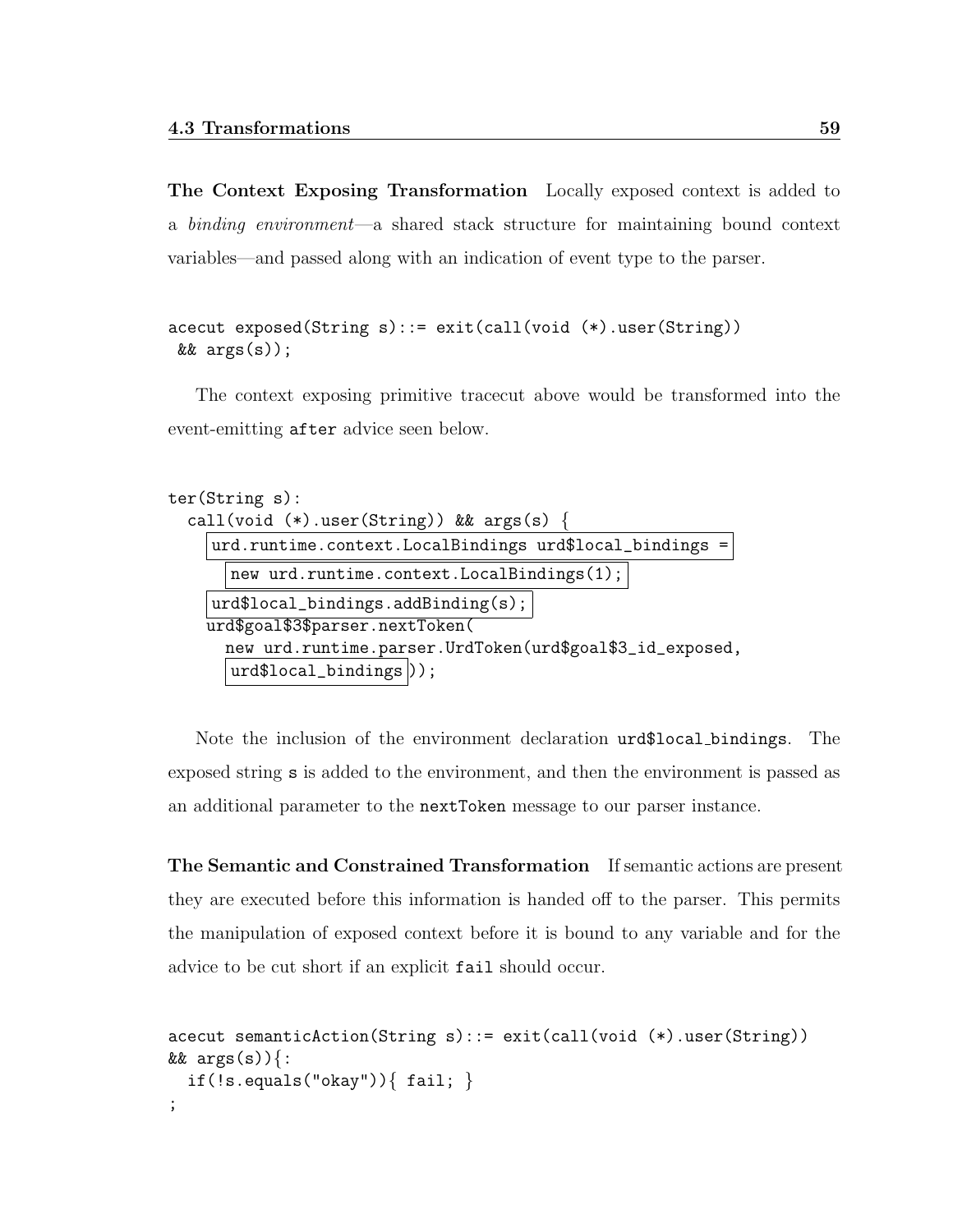The primitive tracecut above exposes a string s, and conditionally accepts or rejects the occurrence of this event on its value; if s is equal to "okay" then the event (and the exposed value of s) will be passed on to the parser. Otherwise the event will be ignored. The transformation is shown below.

```
after(String s):
  call(void (*).user(String)) &&
    args(s) {
       if (!s.equals("okay")) { | return; }urd.runtime.context.LocalBindings urd$local_bindings =
        new urd.runtime.context.LocalBindings(1);
      urd$local_bindings.addBinding(s);
      urd$goal$3$parser.nextToken(new
      urd.runtime.parser.UrdToken(urd$goal$3_id_semanticAction,
      urd$local_bindings));
```
Note the nested boxes in this code fragment. The outer box contains the semantic action, and is positioned such that it will execute before variables are bound and the event is passed to the parser. If the semantic action code alters the bindings in some way, this position will allow the changes to take effect. The inner box highlights the transformation from fail to return. The explicit return from advice permits us to cut short the execution of the advice and avoid the binding and passing of information to the parser entirely—effectively ignoring the event.

Temporary semantic variables, when used in the semantic action code of primitive tracecuts, are integrated into the signature of the advice and bound to the exposed argument just as a normal formal parameter. In order to demonstrate this transformation, we present the tracecut below.

```
acecut semvar(String formal) \{:\text{String exposed :}\} ::=
exit(call(void (*).user(String))
  && args(exposed)){:
 if(exposed.length() > 0){
```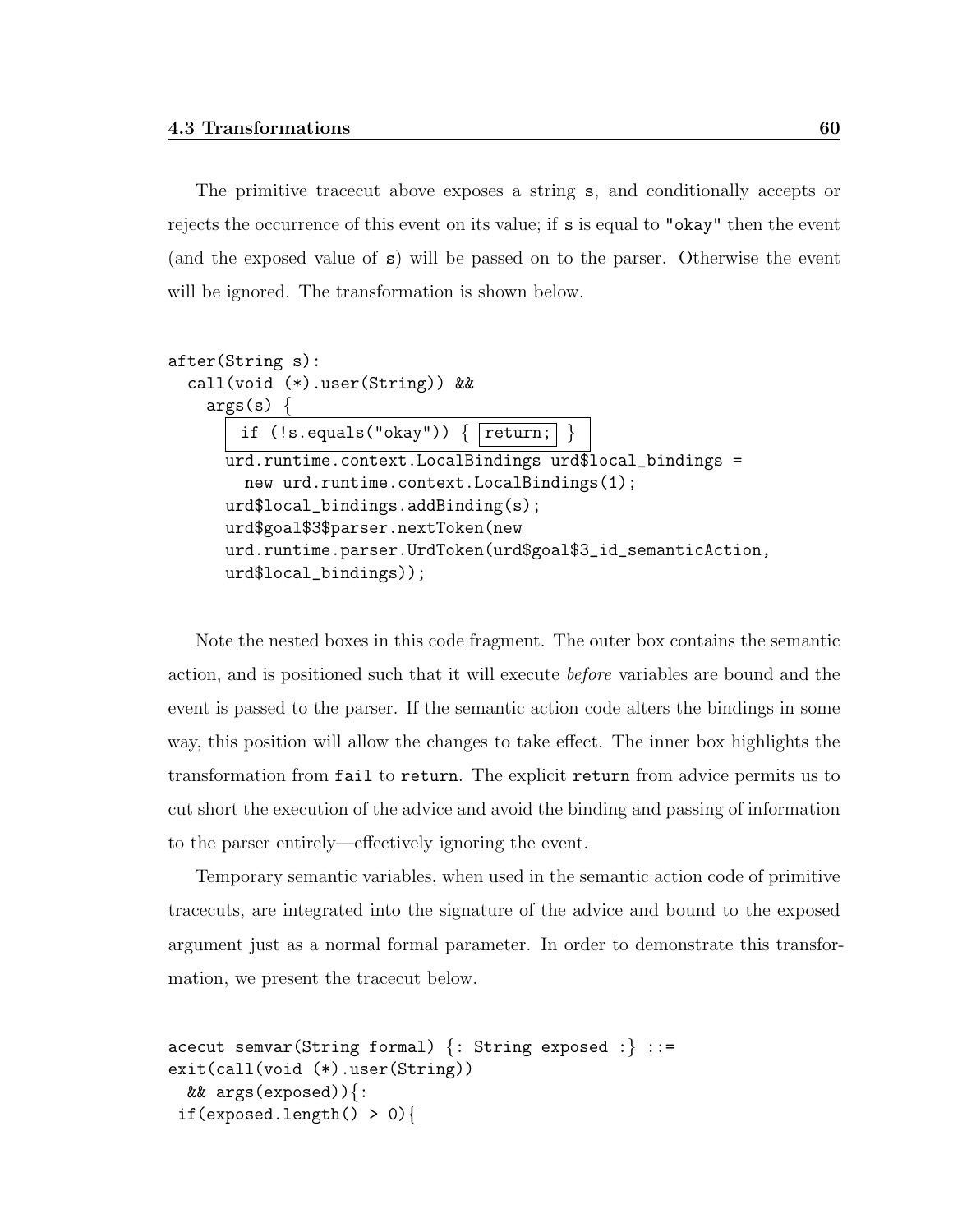```
formal = exposed;
} else {
formal = "invalid string";
 }
;
```
The modification incorporates a semantic variable exposed, and checks that the length of this string is greater than 0 before binding it to the formal parameter formal. Below is the transformed version.

```
ter(|String exposed|):call(void (*).user(String)) &&
    args(exposed) {
      String formal = null;
      if (exposed.length() > 0) {
        formal = exposed;
      } else {
        formal = "invalid string";
      }
      urd.runtime.context.LocalBindings urd$local_bindings =
        new urd.runtime.context.LocalBindings(1);
      urd$local_bindings.addBinding(formal);
      urd$goal$3$parser.nextToken(new
      urd.runtime.parser.UrdToken(urd$goal$3_id_semvar,
   urd$local_bindings));
```
With this transformation one will notice that the semantic variable exposed now appears in the advice signature. Also note that, because it appears unbound in the tracecut's pointcut, the formal parameter formal has been relegated to a local variable in the body of the advice<sup>[2](#page-72-0)</sup>.

This section has presented the variety of primitive tracecut transformations performed by the URD tool. These transformations play the role of generating eventemitting advice. In all cases, this advice communicates the occurrence of an event to

<span id="page-72-0"></span><sup>2</sup>AspectJ does not permit advice parameters to remain unbound.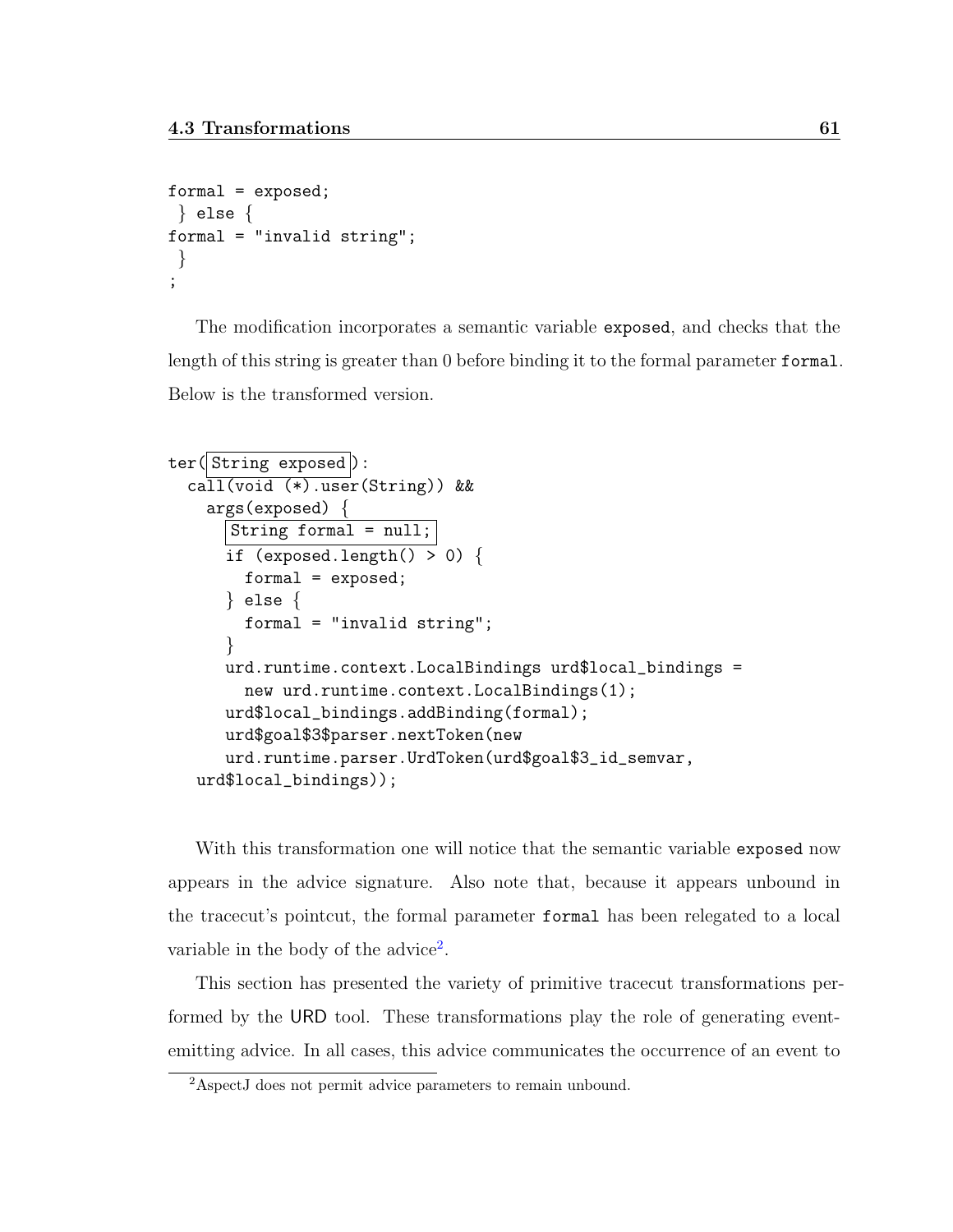all interested parsers, and optionally may pass exposed context to the parsers when it is required.

## 4.3.2 The History Transformations

The history pointcut conditionally indicates the acceptance of a tracecut to AspectJ advice. There are two forms of transformation of the history pointcut into standard AspectJ—one that exposes context, and one that does not.

The Basic History Transformation When a tracecut that does not expose context is used as the target of a history pointcut all that is required is a conditional check against the parser in order to determine if context has been established.

Below is a piece of advice that is intended for execute after a call to the foo.bar method, but only when the first occurrence of the primitive tracecut basic (introduced in the previous section on event-emitting transformations) has occurred. We have used an anonymous ordered tracecut ( $\hat{\ }$  basic()); this will be given a name as part of the early transformation process.

ter(): call(void foo.bar()) && history( $\hat{ }$  basic() ){ ystem.out.println("Observed first basic event");

The above advice results in the following transformed code.

```
ter(): call(void foo.bar()) &&
\overline{\text{(aspectOf()}}\text{.urd$}\text{goal$}\text{0}\text{$parser.}\overline{\text{isAccept()}} {
ystem.out.println("Observed first basic event");
```
There are two points of significance with this transformed advice. The first is the use of aspectOf(). The if pointcut may only access static references. The static aspect Of () method satisfies this requirement by providing a reference to the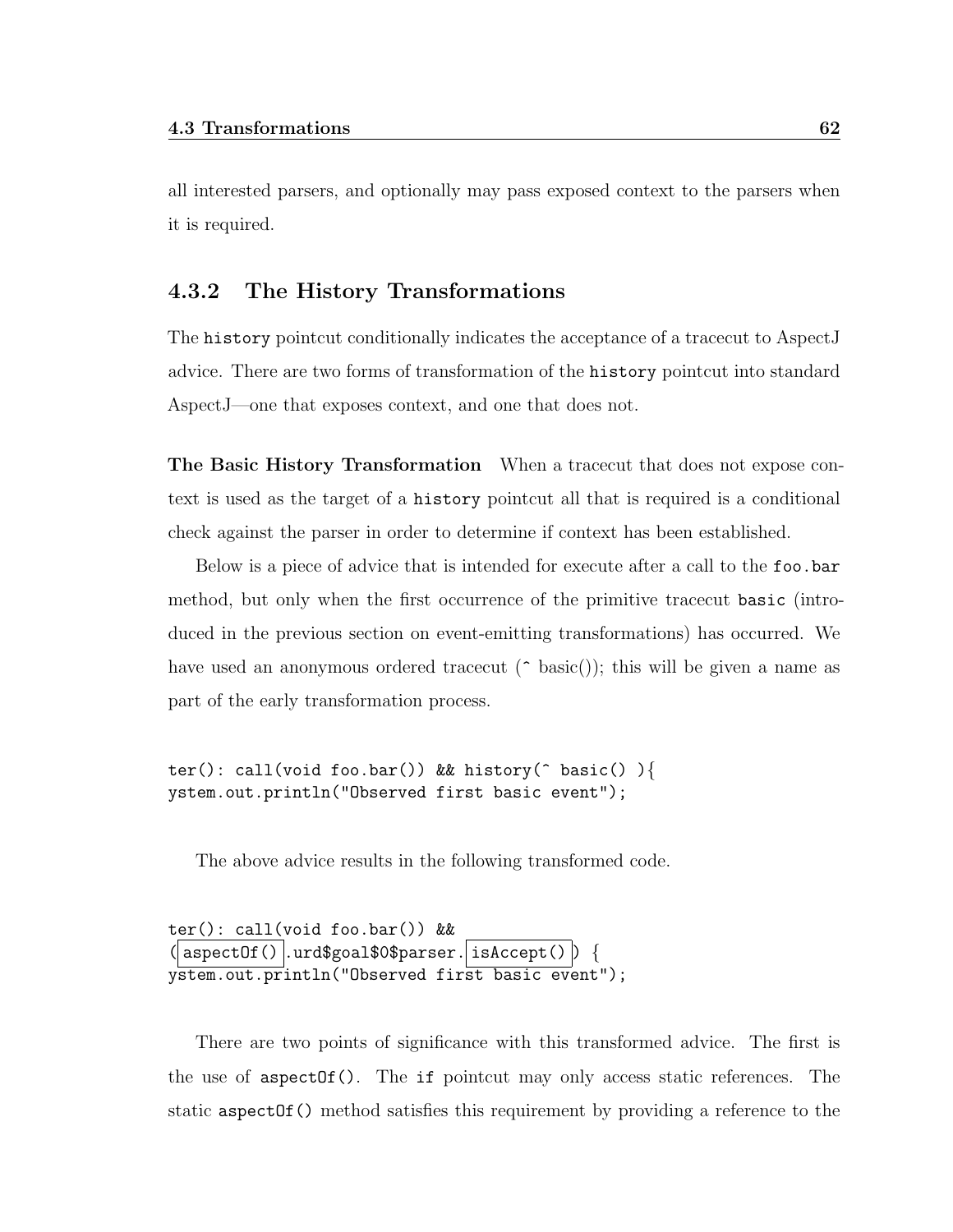aspect instance currently associated with the advised join point. From this reference, we obtain the parser of interest and call its isAccept() method. If the context is currently satisfied, this method returns true; otherwise, it returns false.

The Context-Exposing History Transformation When a tracecut exposes context via the target tracecut, additional transformations are required in order to bind the exposed state to the advice's formal variables. Sometimes URD may need to alter the body of the advice so as to declare and assign values to local variables to hold the exposed context. This is done in order to simulate advice parameters to work around AspectJ's strict assurance that formal parameters be bound in a pointcut declaration. Altering the above history application to expose a string s through an exposed event (introduced in the event-emitting section) leads to the following code.

ter(String s): call(void foo.bar()) && history(^ exposed(s) ){ ystem.out.println("Observed first exposed event");

The above advice results in the following transformed code.

```
fter():
  call(void (foo).bar()) &&
    if(aspectOf().urd$goal$1$parser.isAccept()) {
       try
            String s
              (String)
                urd$goal$1$parser.getAcceptBindings().getBindingAsObject(0);
           System.out.println("Observed first exposed event");
       }
       catch (urd.runtime.UrdRuntimeTypeCastException rttc) \begin{bmatrix} \cdot & \cdot \end{bmatrix}}
```
As before, the advice is conditional on the state of the parser. But what is different here is that the formal string **s** is pushed into the advice body. The variable **s** is then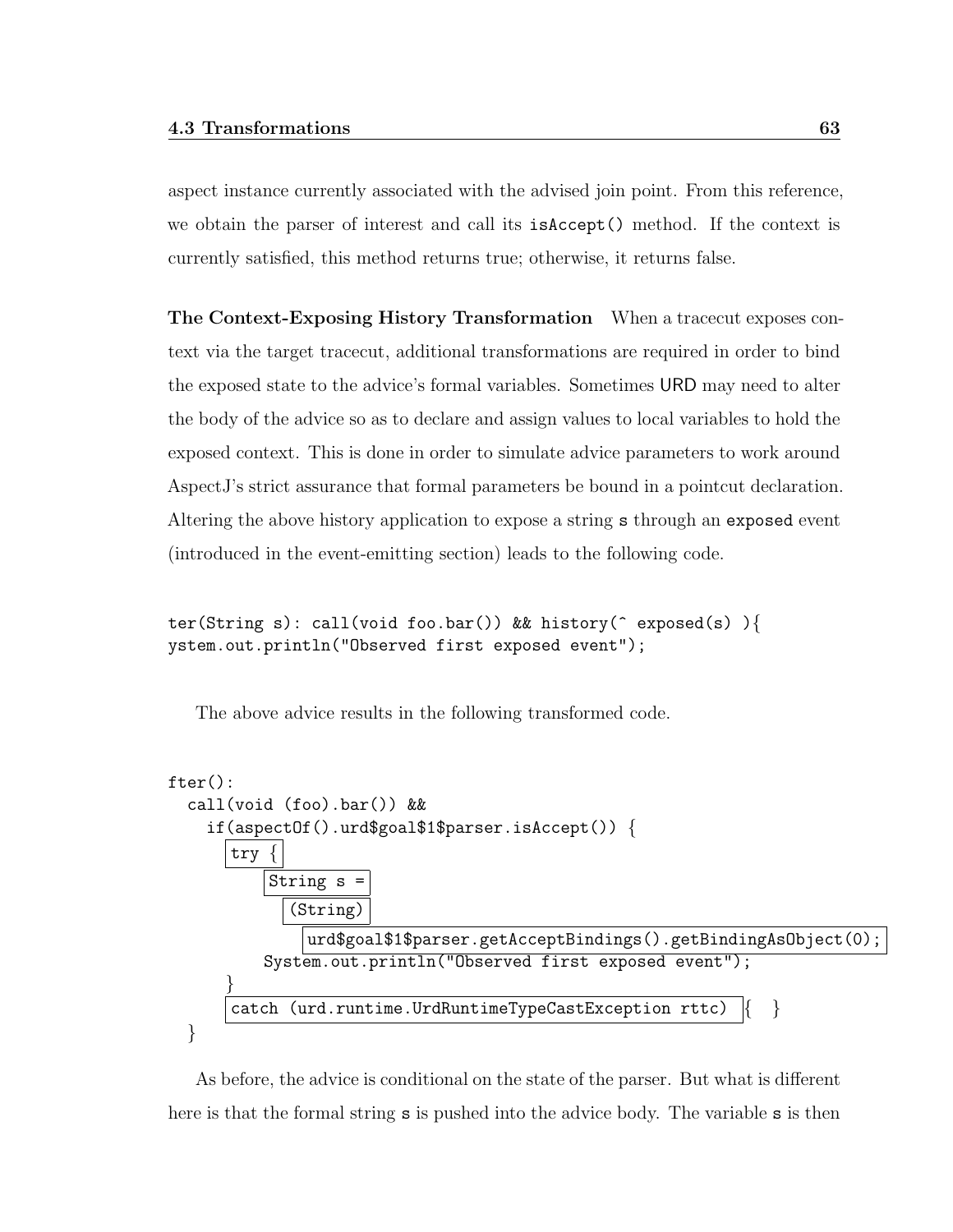assigned a value drawn from the exposed values determined by the parser. It should be noted that due to AspectJ's enforcement that formal parameters be bound, the use of proceed within around advice using the history pointcut requires special attention. Formal parameters exposed via history pointcuts should not be taken into account when considering the argument arity of proceed.

This section has presented the two transformations carried out by URD in order to leverage context using the history pointcut. Each of these transformations consult the event parser corresponding to their target tracecut in order to determine if the requisite context has been established. If context is exposed through the history pointcut, references to this context must additionally be obtained.

## 4.3.3 Transformations for Ordered Tracecuts

When an ordered tracecut exposes state, the semantic actions that are associated with the tracecut as well as code for maintaining bound context must be given a chance to execute. Because each tracecut declaration is written in the context of the aspect, usage of the self-reference this from within a semantic action block, whether implicit or explicit, needs to resolve correctly. Therefore, for each clause in a grammar extracted for a target tracecut, we group semantic action code and the default contextbinding mechanisms into a corresponding method on the originating aspect. These methods are called by the parser whenever the clause has been recognized. This section looks at these generated methods in their various forms.

The Basic Ordered Tracecut Transformation A tracecut that does not expose context and does not perform any additional semantic actions is presented below. Assume the presence of primitive tracecuts a, b, and c.

 $\text{accept} \text{ basicOrderedTracecut}():= a() b() c();$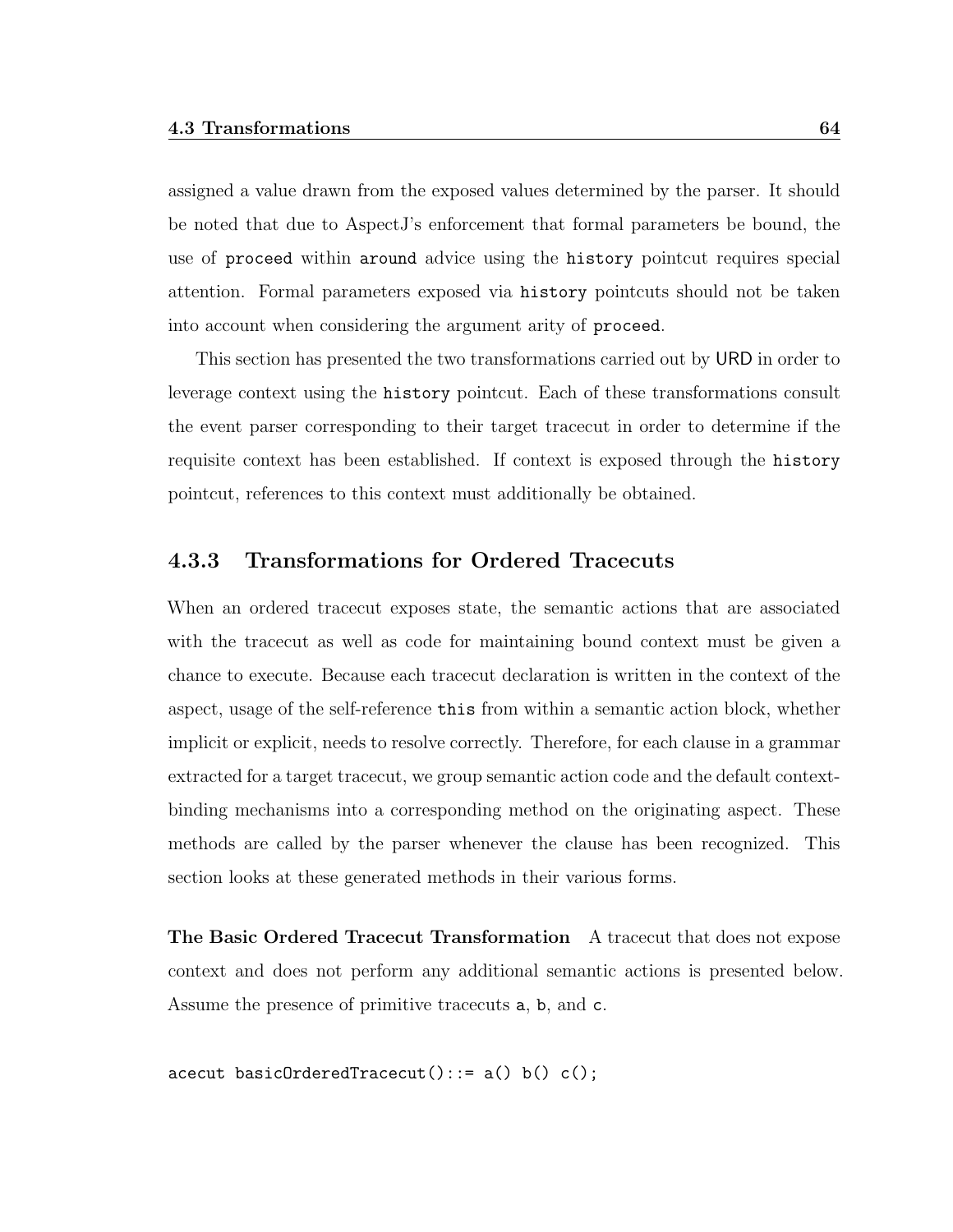The resulting method for this single clause tracecut provides no apparent utility. However, it is necessary for our parsing algorithm.

```
ivate |urd.runtime.context. IEnvironment
basicOrderedTracecut$R0(|urd.runtime.context.IEnvironment bindings|)
   throws urd.runtime.UrdRuntimeException {
      try {
          if (true)
          return new urd.runtime.context.LocalBindings(0);
      }
      catch (Exception e) {
          throw new urd.runtime.UrdRuntimeException(e);
      }
  }
```
Notice that it both takes as argument and returns an IEnvironment reference. These methods are responsible for maintaining (or overriding through the use of semantic action blocks) the exposed context. Since our example does not expose context it simply ignores the incoming environment and returns an empty environment in turn. The third boxed area is a placeholder for user defined semantic actions. We should also point out that one such method is generated for each clause of a tracecut. That is, each alternative rule in use by a tracecut.

The Context-Exposing Ordered Tracecut Transformation A tracecut that does expose context but does not perform any additional semantic actions is presented below. Assume the presence of primitive tracecuts a, b, and c. This time additionally assume that a, b, and c each expose a string value.

```
acecut exposingOrderedTracecut(String x, String z) \{:\text{String } y : \}:= a(x) b(y) c(z);
```
The above tracecut exposes two string values  $x$  and  $z$  and binds to an additional string through a semantic variable y. The first of these  $(x)$  is bound to the exposed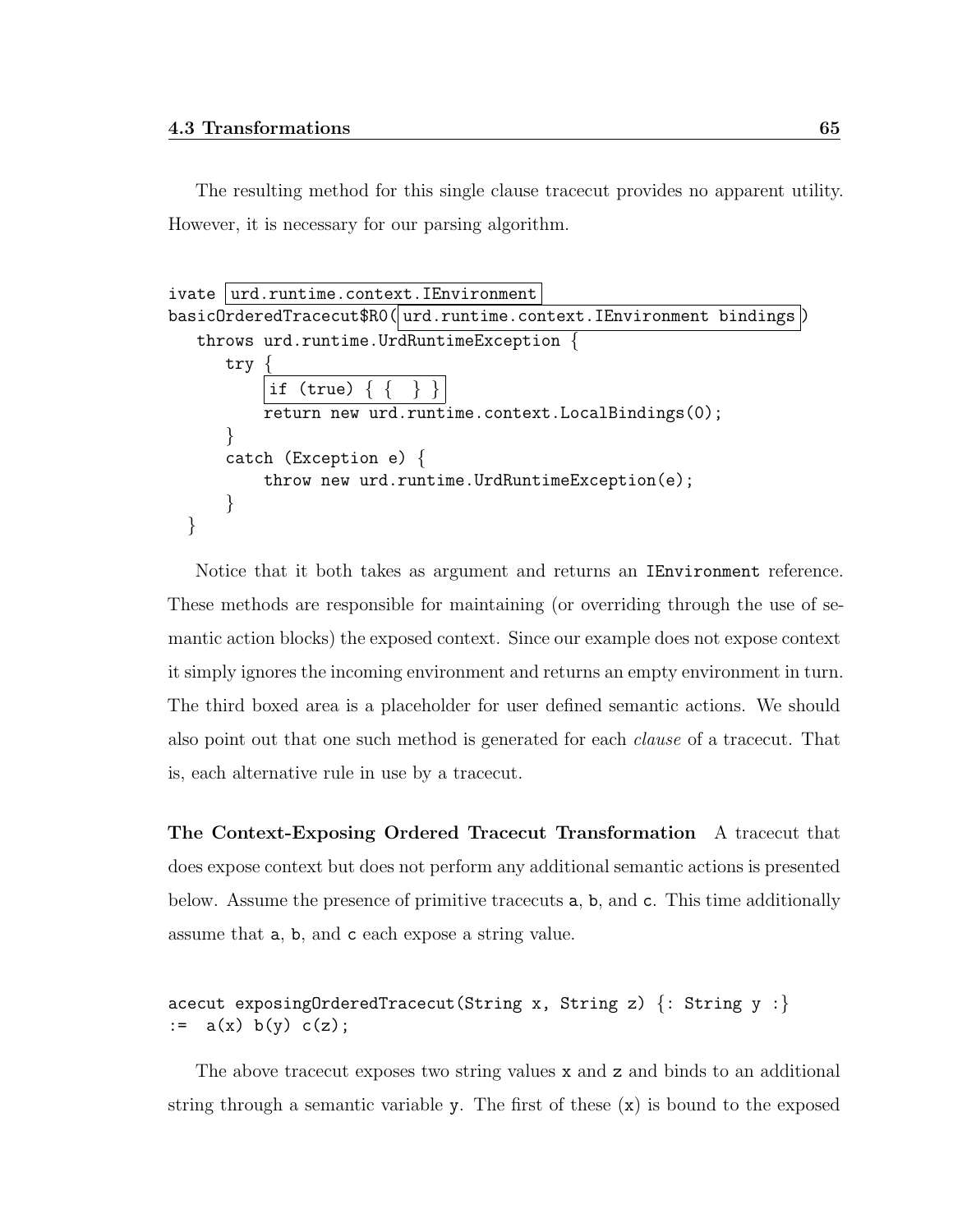string from primitive tracecut a. The second string exposed by this ordered tracecut (z) is the one exposed by tracecut c. Variable y binds to the string exposed through b. The method generated to maintain this context is now presented.

```
ivate urd.runtime.context.IEnvironment
exposingOrderedTracecut$R0(urd.runtime.context.IEnvironment bindings)
  throws urd.runtime.UrdRuntimeException {
```
try {

}

|                         | String $x = (String)$ bindings.getBindingAsObject(0);             |  |  |
|-------------------------|-------------------------------------------------------------------|--|--|
|                         | String $z = (String)$ bindings.getBindingAsObject(1);             |  |  |
|                         | String $y = (String)$ bindings.getBindingAsObject(2);             |  |  |
|                         | if (true) $\{ \}$                                                 |  |  |
|                         | urd.runtime.context.LocalBindings result_bindings =               |  |  |
|                         | new urd.runtime.context.LocalBindings(2);                         |  |  |
|                         | $result\_bindings.addBinding(x);$                                 |  |  |
|                         | result_bindings.addBinding(z);                                    |  |  |
| return result_bindings; |                                                                   |  |  |
|                         |                                                                   |  |  |
|                         | catch (Exception e) $\{$                                          |  |  |
|                         | $\text{throw new urd. runtime. } \text{UrdRuntimeException(e)}$ ; |  |  |
|                         |                                                                   |  |  |
|                         |                                                                   |  |  |

Upon recognizing the context described by the exposingOrderedTracecut tracecut, the parser will call this method and provide it with an environment containing the values exposed by the primitive tracecuts in use. The first three boxed-off areas of this code show the assignment of this exposed context to the formal and semantic variables of exposingOrderedTracecut. The last two demonstrate that exposingOrderedTracecut exposes only x and z, passing a new environment containing these values back out to the parser. Since y is no longer needed it is left discarded.

The Constrained Order Tracecut Transformation A tracecut with semantic constraints is demonstrated next. Using the same assumptions as the previous exam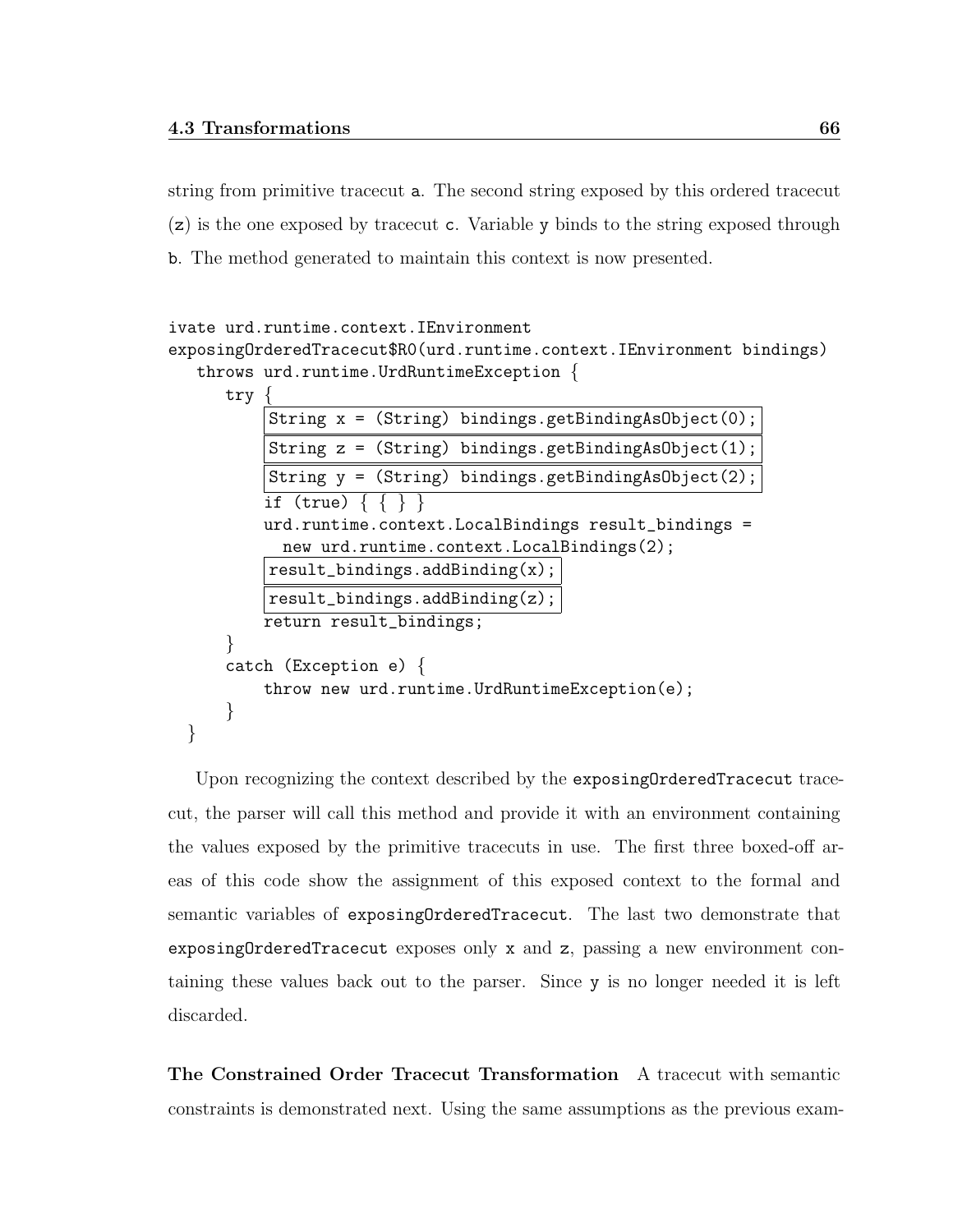ple, here we expose context, manipulate it, and conditionally reject the occurrence of this tracecut.

```
acecut constrainedOrderedTracecut(String x, String z) \{: String y :\}::= a(x) b(y) c(z) {:
    if(x.equals("bad")) { fail};z = y;;
```
As before, the same bindings are expressed by the tracecut. The semantic action block provides additional constraints on the acceptance of this tracecut. The resulting transformation is presented below.

```
ivate urd.runtime.context.IEnvironment
constrainedOrderedTracecut$R0(urd.runtime.context.IEnvironment bindings)
   throws urd.runtime.UrdRuntimeException {
      try {
          String x = (String) bindings.getBindingAsObject(0);
          String z = (String) bindings.getBindingAsObject(1);
          String y = (String) bindings.getBindingAsObject(2);
         if (true) {
               {
                   if (x.\text{equals("bad")) { return null}\overline{z} = \overline{y};
               }
          }
          urd.runtime.context.LocalBindings result_bindings =
            new urd.runtime.context.LocalBindings(2);
          result_bindings.addBinding(x);
          result_bindings.addBinding(z);
          return result_bindings;
      }
      catch (Exception e) {
          throw new urd.runtime.UrdRuntimeException(e);
      }
  }
```
With this example note that the semantic action placeholder has been populated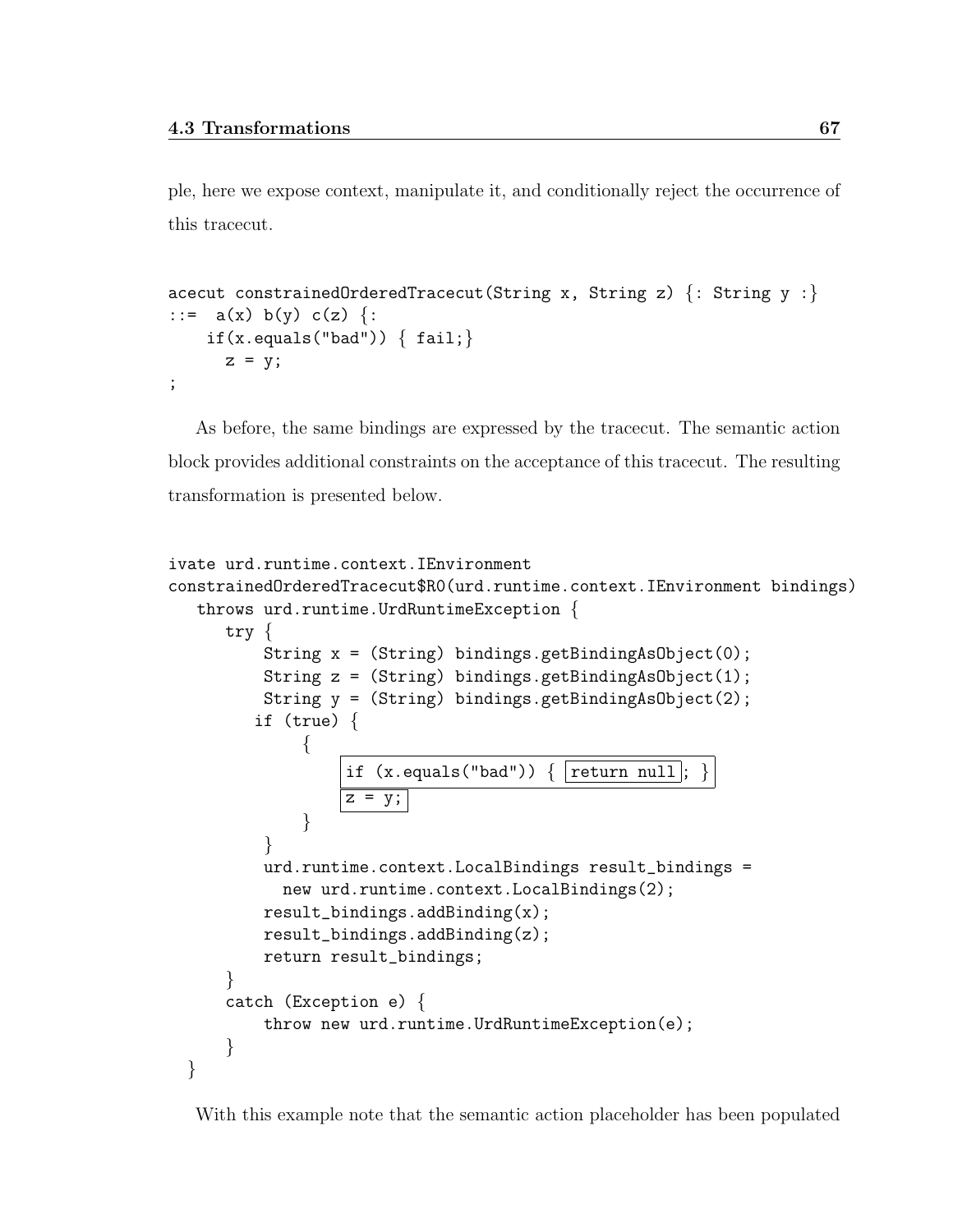with the semantic action code provided by the tracecut. If the exposed string x is "bad" the method will return null. This null value has replaced fail (see inner nested box), and is used by the parser to signify failure (see Section [4.4.2\)](#page-87-0). The z reference has been made to point to y, manually overriding the default bindings. The resulting bindings are again packed into a new environment and passed back to the parser as the return value.

This section has demonstrated how exposed context is both automatically and manually maintained in our resulting code. Methods for each clause in the grammar extracted for each tracecut are generated, and semantic action code is given a place to execute and conditionally reject the occurrence of these clauses in context.

## 4.4 Event Parsing

For each target tracecut, URD generates a context-recognizing parser that is then recombined with the aspect under transformation. These parsers are non-deterministic and employ a generalized parsing strategy permitting the parallel exploration of multiple interpretations of the observed context and allowing most specified context-free grammars to be used as a tracecut specification; the grammars are limited to those excluding right and hidden left recursion. In Section [4.4.1,](#page-79-0) we discuss how our parsers are generated from the extracted context-free grammar. In Section [4.4.2,](#page-87-0) we look at how they work to recognize context from the stream of events that are emitted as a result of the supporting transformations discussed in the previous section.

## <span id="page-79-0"></span>4.4.1 The Generation Process

Our parsers employ a context-free backbone in order to recognize the unconstrained execution contexts expressible by DEPs. To this backbone we add supporting mechanisms for exposing and constraining the recognition of execution context. The construction of this backbone follows the work of Aycock *et al.* [\[8,](#page-151-0) [7\]](#page-151-1) and later Scott *et*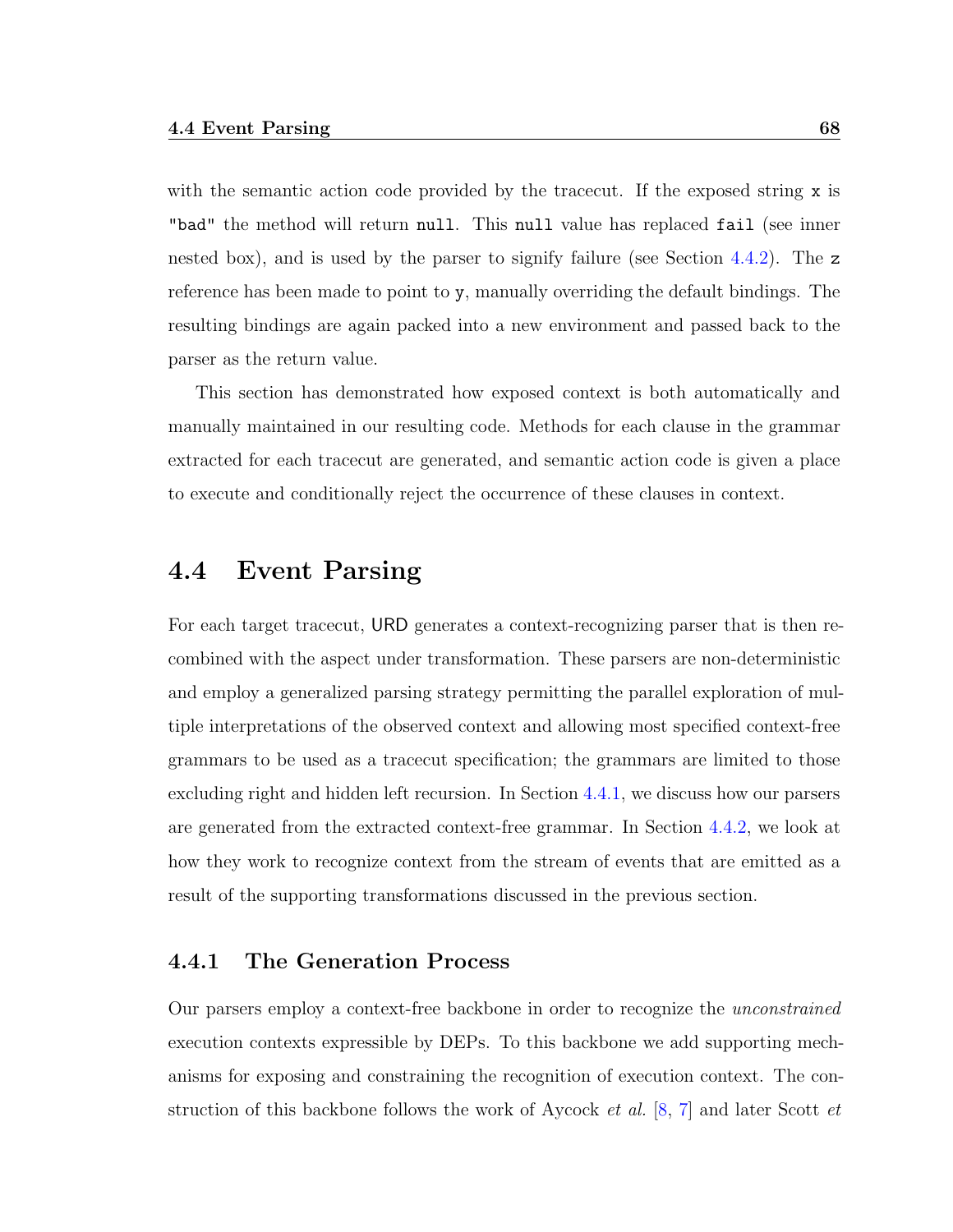al. [\[77,](#page-157-0) [75,](#page-157-1) [74,](#page-157-2) [76\]](#page-157-3); these techniques aim to limit the use of parsing stacks by encoding as much left context information as possible in the automaton itself. Common approaches such as LL or LR parsers use a stack to maintain the context observed by the parser (see [\[2\]](#page-151-2)). The alternate approaches we employ isolate the recursive nature of the grammar in question, and resort to the stack only when required. The resulting parsers consist of a hierarchy of regular automata. If recursion is present in the grammar, it is handled by calling into an appropriate regular sub-automaton. When parsing resumes from the sub-automaton, it returns at the context of the call. The approach mirrors subroutines in a programming language and employs a call stack in the same fashion.

An Example To demonstrate the nature of our context-free backbone, we generate a parser for the tracecut isSafe as though it were specified as target to a history application.

```
blic aspect GenerationExample {
// Ordered tracecut declarations
tracecut isSafe() ::= a() completed()* \;
tracecut completed() ::= a() [completed()] b()| c() [completed()] d();
// Primitive tracecut declarations
tracecut a() ::= entry(safePc());
tracecut b() ::= exit(safePc());
tracecut c() ::= entry(unsafePc());
tracecut d() ::= exit(unsafePc());
// Pointcut declarations
pointcut safePc(): execution(* *.safe());
pointcut unsafePc(): execution(* *.unsafe(..));
```
The isSafe tracecut is a typical application of DEPs. Here we are interested in execution contexts where the current point in the execution of the program is more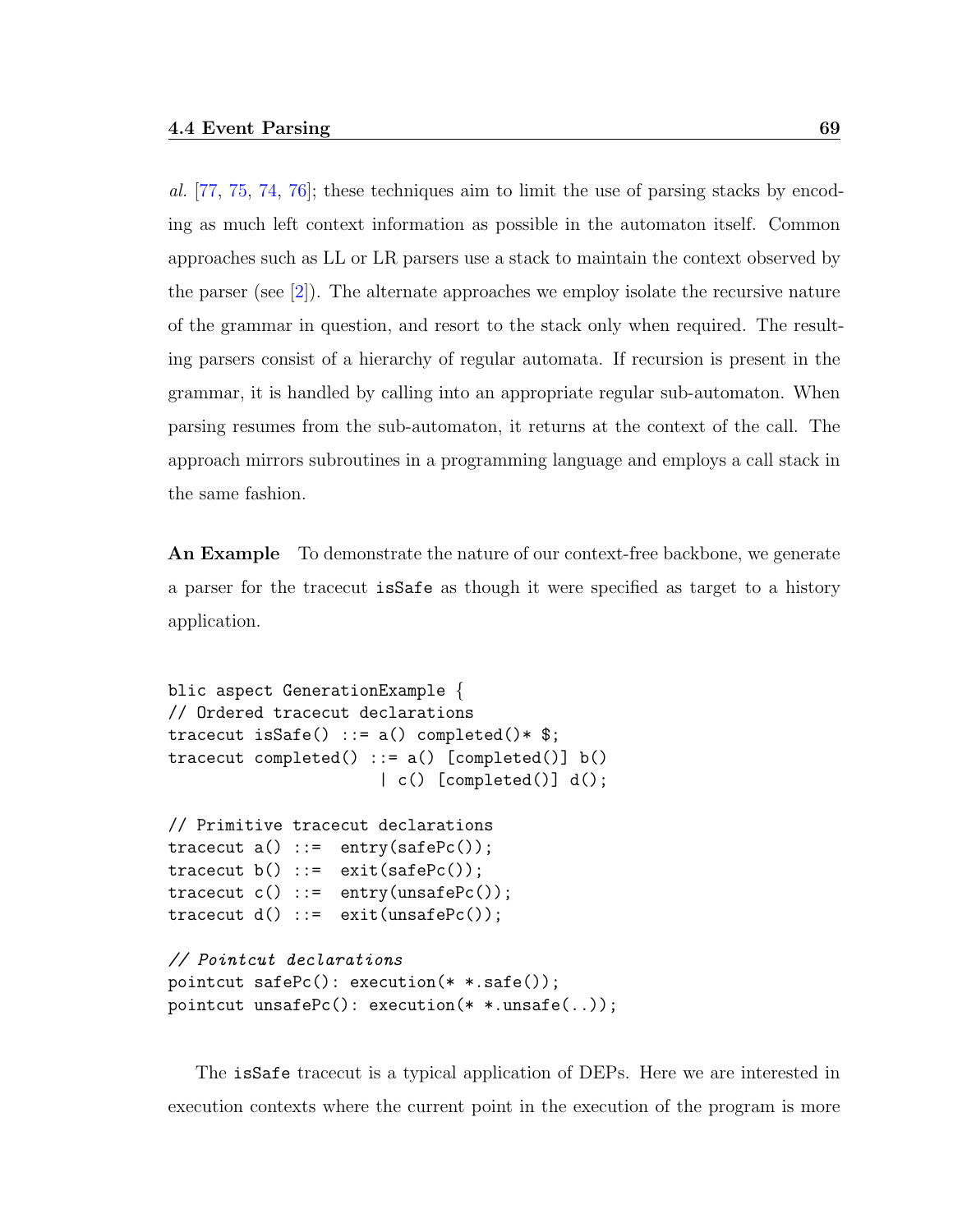tightly nested in executions of the safe method than the isSafe method. We use short names a and b to mark the entry and exit events of safe methods, and c and d for the entry and exit of unsafe methods. From this example, the following grammar is extracted. We abbreviate the longer tracecut names in the grammar. Is represents is Safe, C represents completed, and Cs refers to the rules that result from transforming completed()\*. One can see that the optional tracecuts and Kleene star that were used in the tracecut specification have been expanded out.

(Rule 0) 
$$
S' \rightarrow Is \text{ } \text{\$}
$$
  
\n(Rule 1)  $Is \rightarrow a \text{ } Cs$   
\n(Rule 2)  $Is \rightarrow a$   
\n(Rule 3)  $Cs \rightarrow Cs \text{ } C$   
\n(Rule 4)  $Cs \rightarrow C$   
\n(Rule 5)  $C \rightarrow a \text{ } C b$   
\n(Rule 6)  $C \rightarrow c \text{ } C d$   
\n(Rule 7)  $C \rightarrow a b$   
\n(Rule 8)  $C \rightarrow c d$ 

Derived grammar Construction begins with an analysis of the target grammar to find the points where actual recursion occurs. This analysis aims to derive a new grammar  $F$  that will specify the left context of each of the non-terminals from the original grammar  $G$ . The set of terminals in  $F$  include both the set of terminals and non-terminals of  $G$ . The non-terminals in  $F$  are derived (but not the same as those) from the non-terminals of G. These derived non-terminals are enclosed in square brackets to mark their significance (e.g., non-terminal [A] derived from A).

The rules of the augmented grammar  $F$  are derived in the following manner. Firstly, a single rule is added  $[S'] \to \epsilon$  to indicate that there is no left context for the root of the grammar. Intuitively, we want to build a grammar that describes all those strings of events that can come before each non-terminal in the original grammar. To this end, for each rule  $[B] \to \alpha[A]\beta$  in G we add one rule  $[A] \to [B]\alpha$  to F. The left context of [A] is whatever can come before [B] followed by  $\alpha$ . Finally, F is made tidy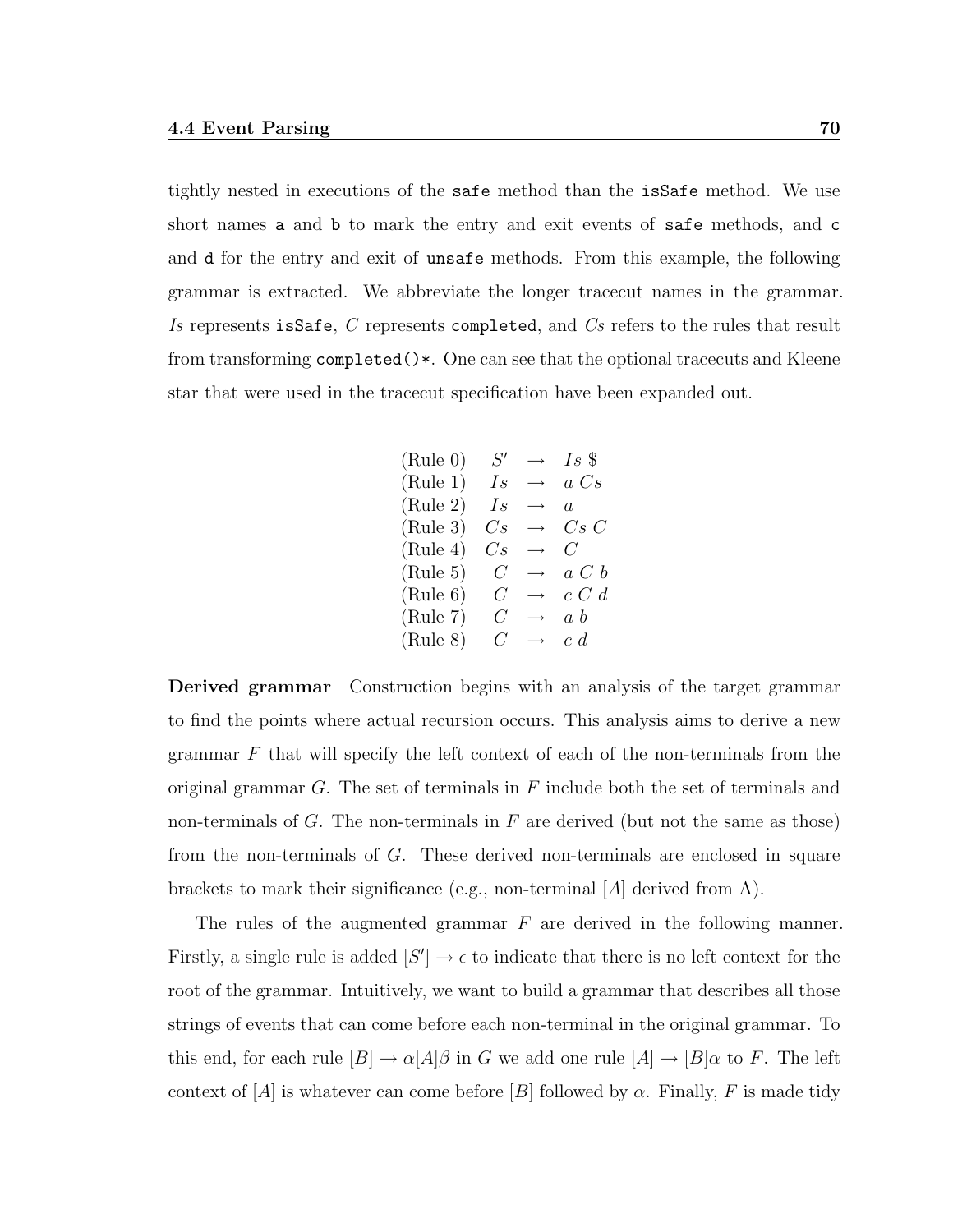by removing direct cycles such as  $[A] \rightarrow [A]$ .

The derived grammar for our running example is shown in Figure [4.1.](#page-82-0) By con-

[S  $\prime$  $\left.\begin{matrix}\end{matrix}\right|\quad\rightarrow\quad \epsilon$  $[Is]% \centering \subfloat[\centering]{{\includegraphics[scale=0.2]{img8.png} }}% \qquad \subfloat[\centering]{{\includegraphics[scale=0.2]{img9.png} }}% \caption{The 3D maps of the estimators in our classification example (A) of the estimators (B) of the real form (C) of the eigenvalues (D) of the eigenvalues (E) of the eigenvalues (E) of the eigenvalues (E) of the eigenvalues (E) of the eigenvalues (E) of the eigenvalues (E) of the eigenvalues (E) of the eigenvalues (E) of the eigenvalues (E) of the eigenvalues (E) of the eigenvalues (E) of the eigenvalues (E) of the eigenvalues (E) of the eigenvalues (E) of the eigenvalues (E) of the eigenvalues (E) of the eigenvalues (E) of the eigenvalues$  $\sqrt{ }$  $[Cs] \rightarrow [Is] a$  $[C] \rightarrow [Cs]$  $\left[ Cs\right] \, Cs$  $[C]$  a  $[C] \rightarrow [C]$  c

<span id="page-82-0"></span>Figure 4.1. Derived Grammar for our running example

struction the grammar  $F$  describes a regular (left-linear) language. Because  $F$  is a regular grammar, it is equivalent to a FA. The FA for  $F$  of our running example is shown in Figure [4.2.](#page-82-1) Finding recursive points in the original grammar is done by considering that the FA will contain a non- $\epsilon$  cycle if and only if the FA accepts an infinite language. By selecting a minimal set of transitions from the FA so that such cycles are then broken we can locate the points where recursion is exhibited. Aycock et al. point out that such a selection is equivalent to the feedback arc set (FAS) problem. While they point to heuristic algorithms to solve the problem, since URD is a proof-of-concept we simply remove all back-edges from the graph to break cycles. The FA for the derived grammar  $F$  of the running example is shown after removal of the feedback arcs in Figure [4.3.](#page-83-0)



<span id="page-82-1"></span>Figure 4.2. Left context analysis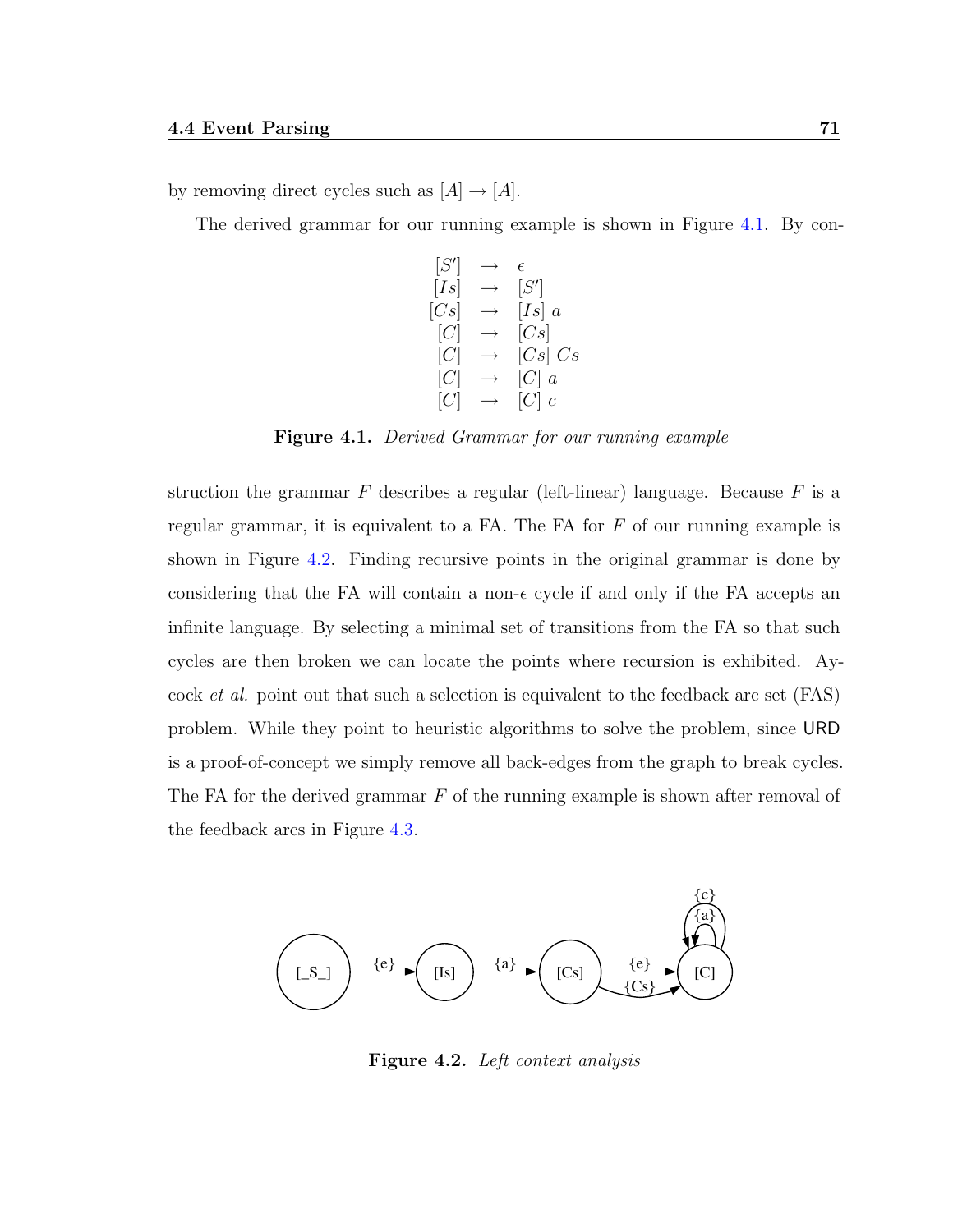

<span id="page-83-0"></span>Figure 4.3. Augmented Left context analysis. Recursion is removed.

Limit points and Augmented grammar The broken cycles in the augmented grammar  $F$  (see Figures [4.2](#page-82-1) and [4.3\)](#page-83-0) are used to determine points in the original grammar G that lead to unavoidable recursion. Using Figure [4.3](#page-83-0) as a guide, we can alter the original grammar to indicate these recursive points. These *limit points* in the grammar are so named because they indicate the points in the grammar where a finite memory reaches its limit and from then on a pushdown must be used.

We will call  $\phi_{source} \stackrel{\alpha}{\rightarrow} \phi_{target}$  a transition between states source and target where  $\alpha$  is some string of symbols labelling this transition. For each removed edge from the DFA in Figure [4.2,](#page-82-1) and for each  $\phi_{source}$  production rule in G, mark occurrences of the label  $\phi_{target}$  on the right-hand side of the rule with the special symbol  $lp$ , but only if preceded by the string of symbols  $\alpha$ . In the case of our running example, the grammar in Figure [4.4](#page-83-1) results.

(Rule 0) 
$$
S' \rightarrow Is \text{ } \text{\$}
$$
  
\n(Rule 1)  $Is \rightarrow a \text{ } Cs$   
\n(Rule 2)  $Is \rightarrow a$   
\n(Rule 3)  $Cs \rightarrow Cs \text{ } C$   
\n(Rule 4)  $Cs \rightarrow C$   
\n(Rule 5)  $C \rightarrow a \text{ } lp \text{ } C \text{ } b$   
\n(Rule 6)  $C \rightarrow c \text{ } lp \text{ } C \text{ } d$   
\n(Rule 7)  $C \rightarrow a \text{ } b$   
\n(Rule 8)  $C \rightarrow c \text{ } d$ 

<span id="page-83-1"></span>Figure 4.4. Augmented Grammar for our running example

Concretely, we have considered the edges  $\phi_C \stackrel{a}{\rightarrow} \phi_C$  and  $\phi_C \stackrel{c}{\rightarrow} \phi_C$  against rules 5, 6, 7, and 8, and found that C is proceeded by a in rule 5, and that C is proceeded by c in rule 6. Intuitively, only the points in the grammar where proper self-embedding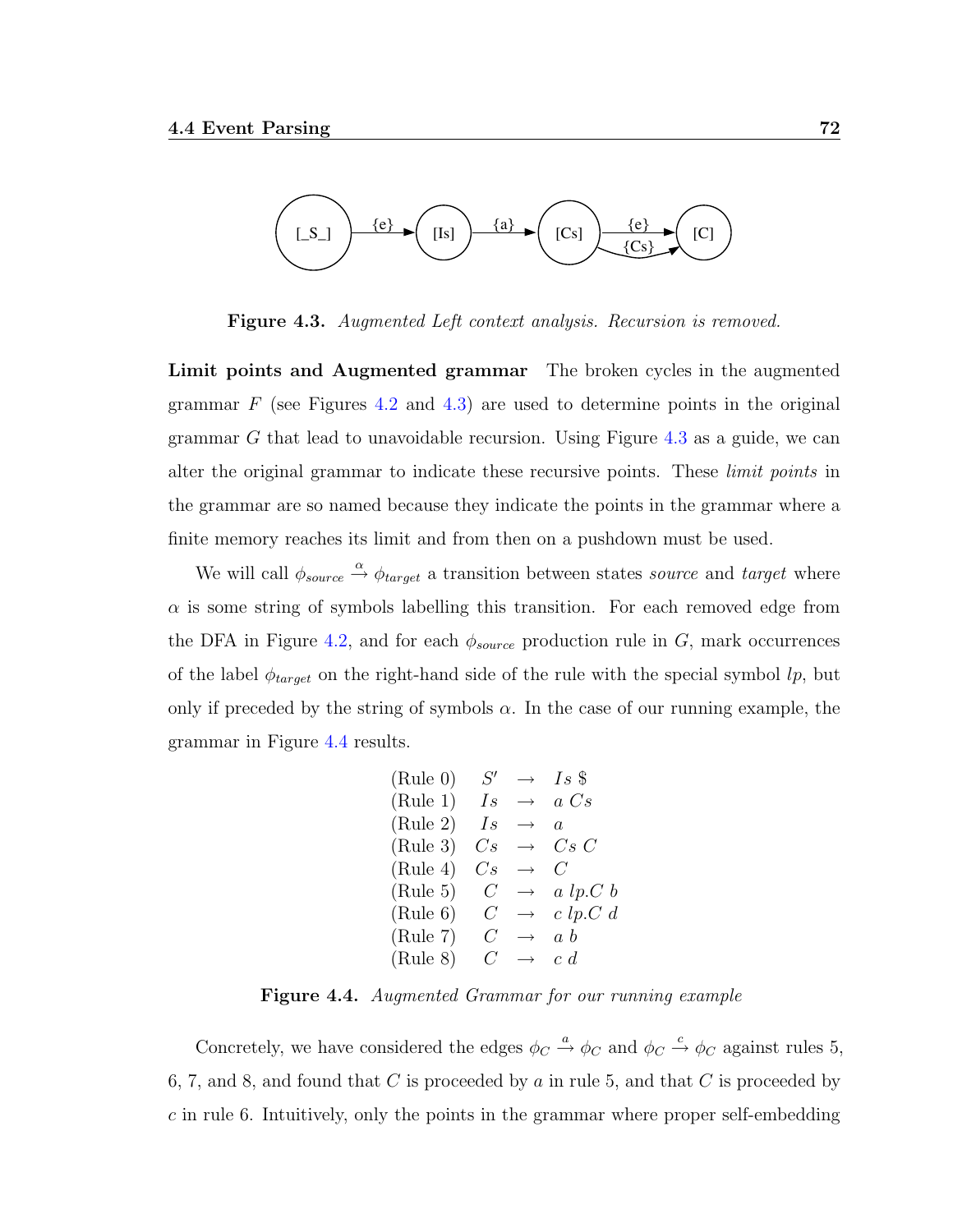occurs are marked as limit points (Rules 5 and 6).

**Viable Prefix** ( $\Phi$ ) set Having now determined the recursive nature of the original grammar, and having marked such points in the grammar, we can now combine the limit-point grammar together with the augmented grammar (Figure [4.3\)](#page-83-0) to generate the viable prefixes of each of the non-terminal symbols in the original grammar. Because cycles have been removed from Figure [4.3,](#page-83-0) the resulting generation of left-contexts is finitely large. The set of left-contexts combined with the handles (right-hand side of a grammar rule) of each non-terminal symbol (referred to here as the  $\Phi$  set) is generated. Table [4.1](#page-84-0) shows the left contexts and viable prefixes for the non-terminals in our running example.

| Non-Terminal  | Left context                      | Viable Prefix                                        |
|---------------|-----------------------------------|------------------------------------------------------|
| S'            | $\epsilon$                        |                                                      |
| Is            | $\epsilon$                        | $\epsilon$ Is $\$<br>$\epsilon$ a $Cs$               |
|               |                                   | $\epsilon$ a                                         |
| Cs            | $\epsilon$ a                      | $\epsilon$ a $Cs$ $C$ $\epsilon$ a $C$               |
|               |                                   |                                                      |
| $\mathcal{C}$ |                                   | $\epsilon$ a $Cs$ a $lp.C$ $b$                       |
|               | $\epsilon$ a $Cs$<br>$\epsilon$ a | $\epsilon$ a a lp.<br>C $b$                          |
|               |                                   | $\epsilon$ a $Cs$ a $b$                              |
|               |                                   | $\epsilon$ a a $b$                                   |
|               |                                   | $\epsilon$ a Cs c lp.C d                             |
|               |                                   | $\epsilon$ a c lp.<br>C d                            |
|               |                                   | $\epsilon$ a $Cs$<br>$c$ $d$ $\epsilon$ a $c$<br>$d$ |
|               |                                   |                                                      |

<span id="page-84-0"></span>Table 4.1.  $\Phi$  set for our running example

Parsing automata construction A trie is a tree data structure for storing a set of strings in which there is one node for every shared prefix. The construction uses a trie as the basis for the parsing automata. Those strings in the  $\Phi$  set are added together to form a trie. Figure [4.5](#page-85-0) shows the end result. With some effort one can see that the viable prefixes listed in Table [4.1](#page-84-0) are fully represented in the trie structure.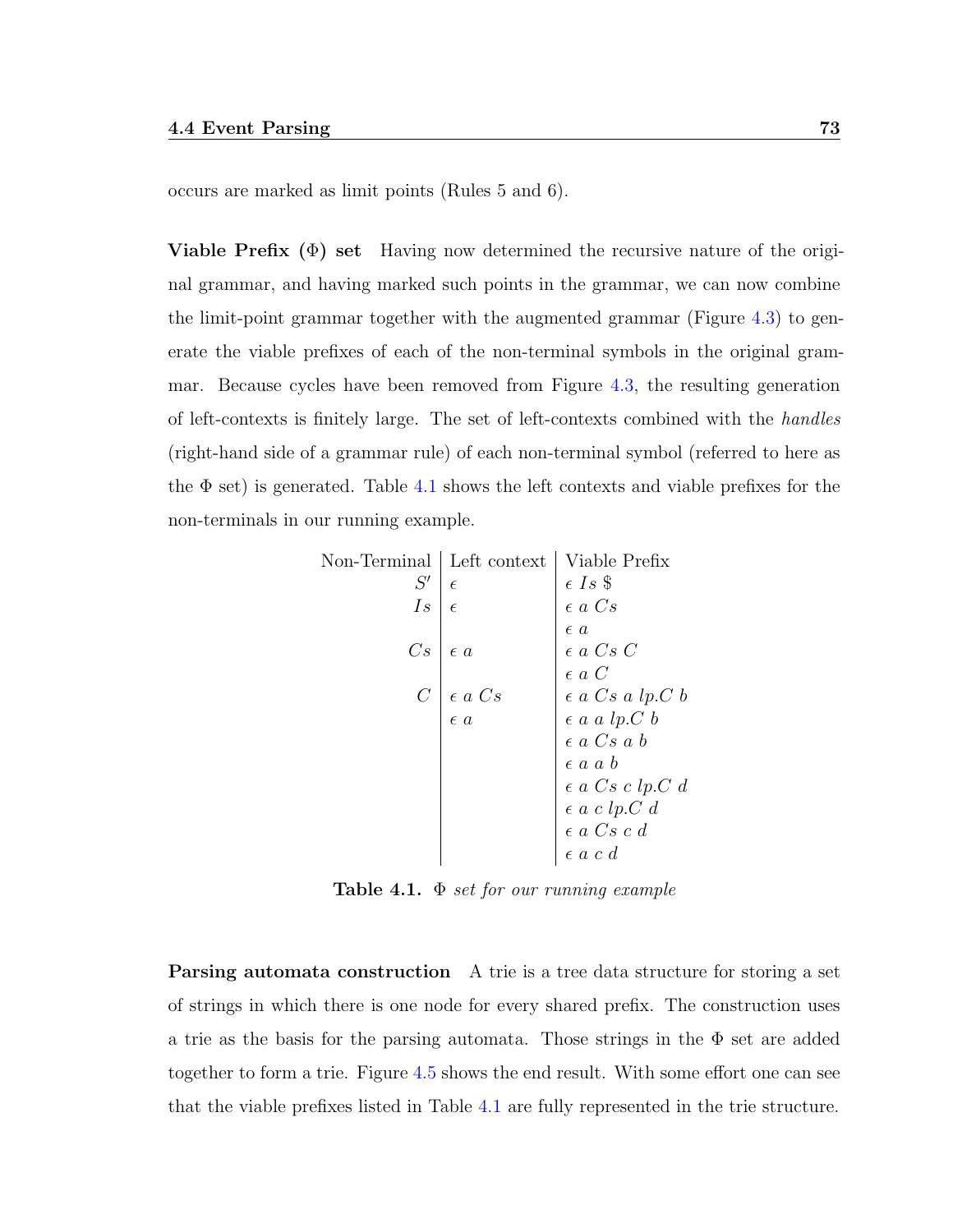

<span id="page-85-0"></span>Figure 4.5. Trie

Special reduction edges are then added to the trie to recognize the occurrence of a given rule in the grammar. For each viable prefix, a reduction edge is added from the ending state of the prefix back to a state reachable by a transition on the non-terminal of the prefix, but only if such a state originates from a state reachable by tracing a handle of the non-terminal backwards from the end of prefix state. The reduction edge is then labelled to indicate the handle's corresponding production rule. For example, a reduction edge is added from state 20 to state 3, and is labelled REDUCE 5, because a backwards path from state 20 (the end state of a viable prefix of C) matches the handle of rule 5 ( $C \rightarrow a \; lp \; C \; b$ ).

Sub-automata The limit points in the grammar are those points where the use of the stack is unavoidable. Analogous to subroutines in a programming language, each unique limit point is expanding into a separate sub-automaton that matches a subset of the language. A new grammar is derived from the original grammar for each non-terminal represented by a limit point. This grammar contains those parts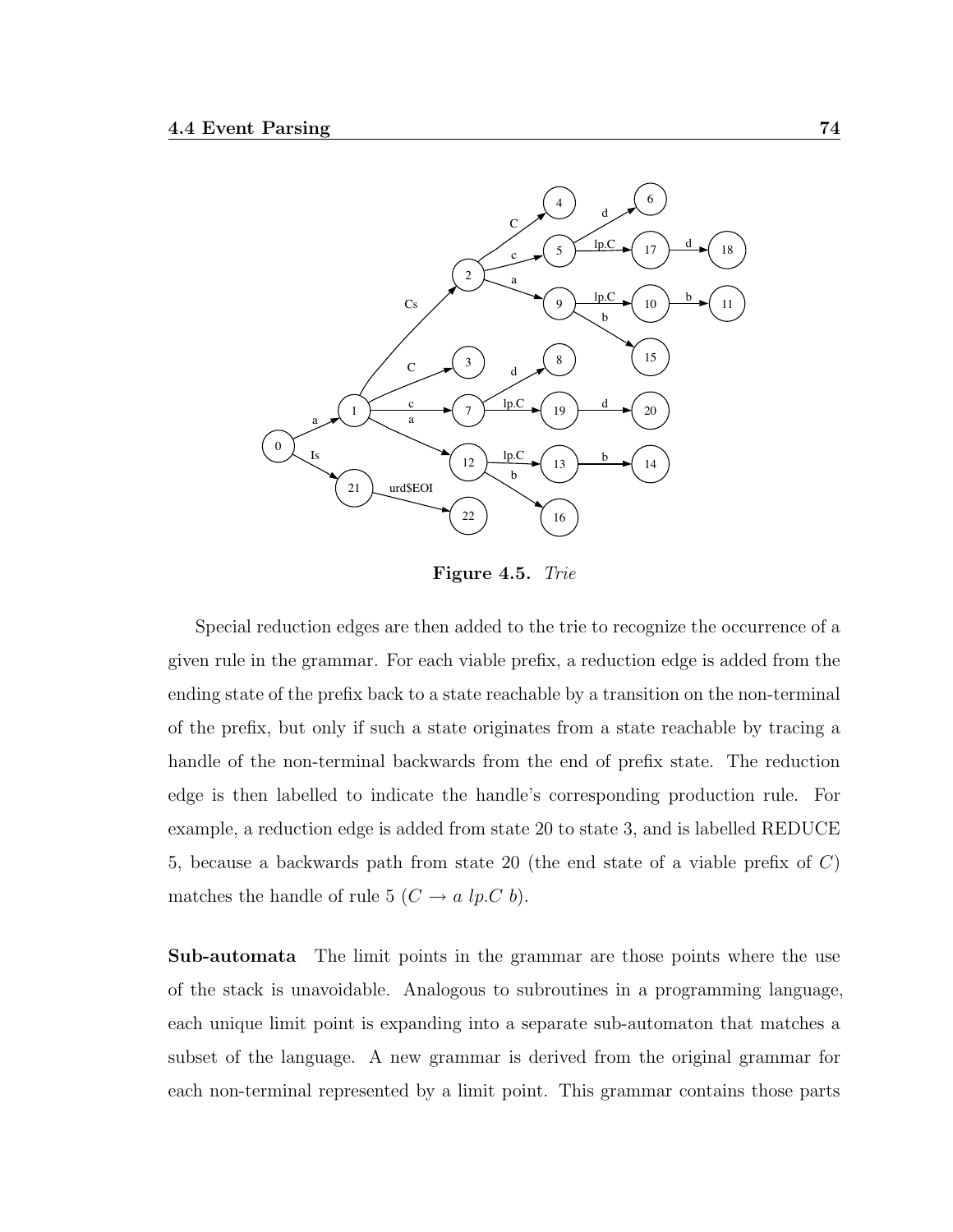

Figure 4.6. Reduction Edges

of the original grammar reachable from its corresponding non-terminal. From these new grammars, sub-automata are constructed through the same process described above. Figure [4.7](#page-86-0) shows the automata for limit point  $C$ , as well as for our original target non-terminal Is.



<span id="page-86-0"></span>Figure 4.7. Sub-automata

Non-terminal edge removal and limit-point correction Once reduction edges are added, the non-terminal edges are removed, leaving a complete parsing automaton. The remaining limit point edges are converted to *calling* edges, resulting in a pushing of current state to the stack and resumption of recognition via a sub-automaton. Returning pop edges are added to return back to the calling context when the subautomaton is complete. The final automaton is shown in Figure [4.8.](#page-87-1)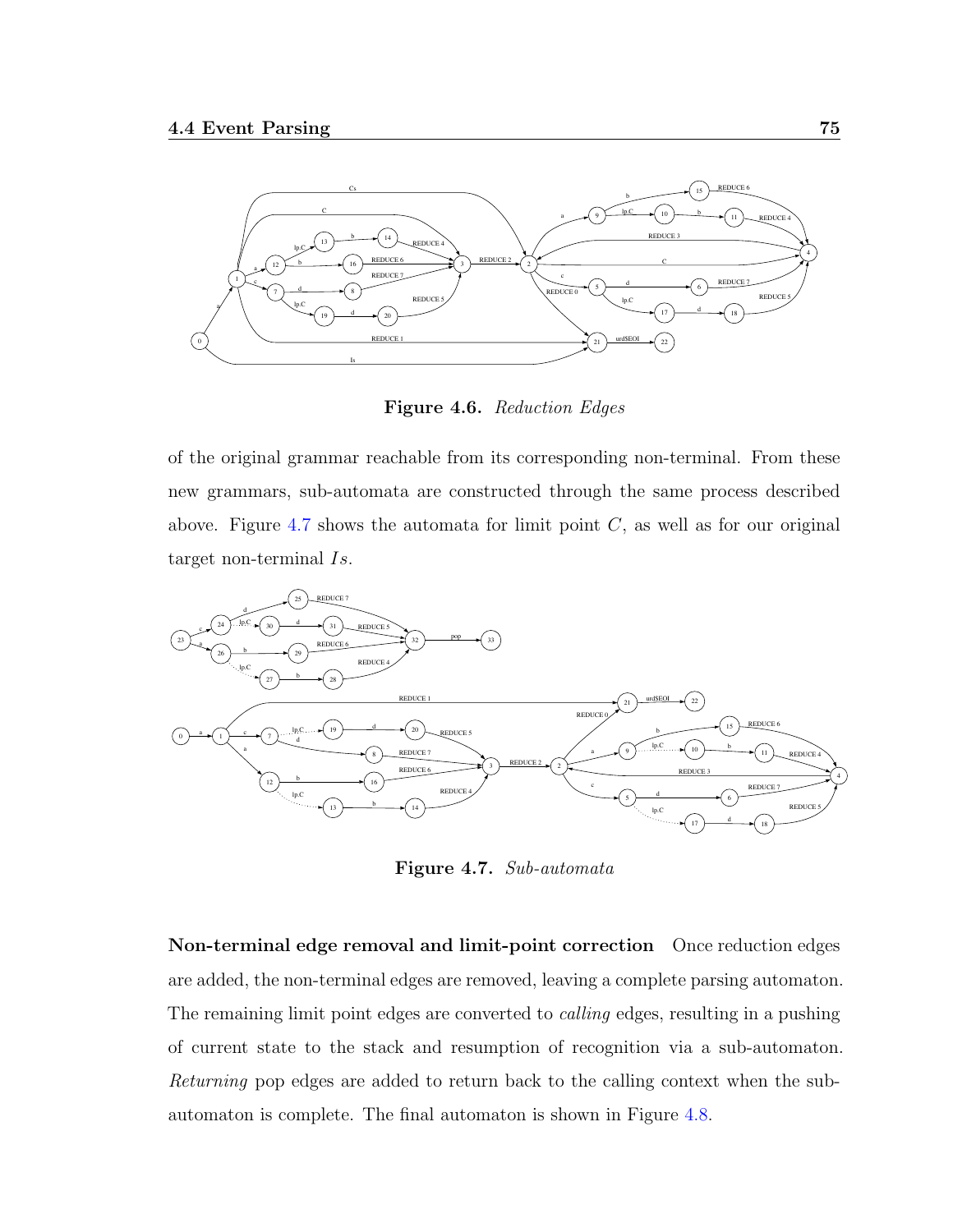

<span id="page-87-1"></span>Figure 4.8. Final automaton

## <span id="page-87-0"></span>4.4.2 The URD Runtime

With the backbone in place, we now turn our attention to how it is traversed during runtime to recognize our contextual specifications. Our monitors employ a nondeterministic traversal permitting for the parallel interpretations of potentially ambiguous specifications. Potentially many processing elements are employed, each with its own parsing information, each exploring an alternate interpretation. In this section we begin with a description of the basic behaviours of our parsing elements. We then consider the implications of anchoring tracecuts, context exposure, failure and constraining variables.

**Processing Elements** The parsing backbone generated by our approach consists of states and edges. Each edge is one of a possible four types: shift edges, reduce edges, push edges, and pop edges. Our parsing elements independently traverse these edges in response to observed events in the execution trace.

1. Shifting: Shifting edges are followed in direct response to the observance of an expected event. They are labelled with the expected event type, and traversing the edge moves—or shifts—the processing element to the corresponding target state.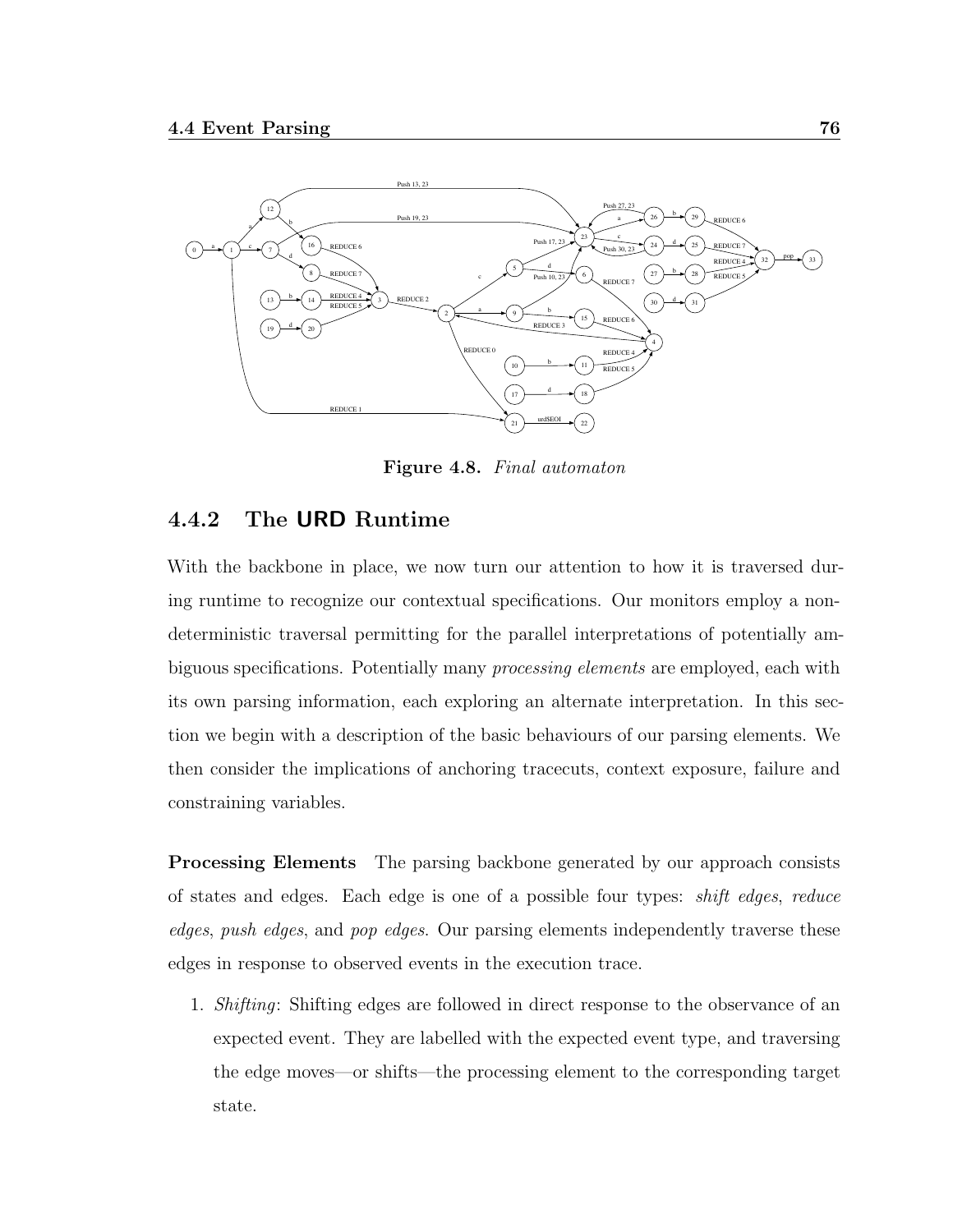- 2. Reducing: Reduce edges are followed as part of the recognition of a rule in our tracecut grammar. Whenever the viable string of a given clause is recognized, these  $\epsilon$  edges are followed; because clauses may consist of other ordered tracecuts, a chain of these  $\epsilon$  edges are possible. In Figure [4.8](#page-87-1) one can see reduction edges are labelled with the corresponding rule number. The methods generated for each clause in the grammar, which we discussed earlier, are executed as a result of traversing a reduction edge.
- 3. Pushing: Push edges are another form of  $\epsilon$  edge. Pushing edges occur at those points in the recognition of a grammar where the finite state memory of our parsing automaton ends, and where a parsing stack must be employed. They correspond to the limit points of the grammar, and act to call on the subautomaton. Pushing edges push the return state onto the parsing stack and then proceed to the target state.
- 4. Popping: Pop edges are analogous to returning from a subroutine. They are  $\epsilon$ edges that are followed by popping the parse stack, and returning to the state that was popped.

Ambiguity and conflicts Ambiguous grammars may lead to situations where the processing element may have a choice of paths to follow. In deterministic parsers these sorts of conflicting choices must be disambiguated. In non-deterministic parsers such as ours, processing elements must split in two (or more) and follow each alternative path. This duplication process can be inefficient in that the entire parse stack of the duplicated processing element must be reproduced. By using the reduced stackactivity parsing generation techniques we have mentioned, a great deal of this inefficiency is mitigated. In the current version of URD we use a tree-structured parsing stack; duplicated processing elements share a common prefix. This is an improvement over complete stack replication, but more compact approaches are also available, such as the use of a graph-structured stack.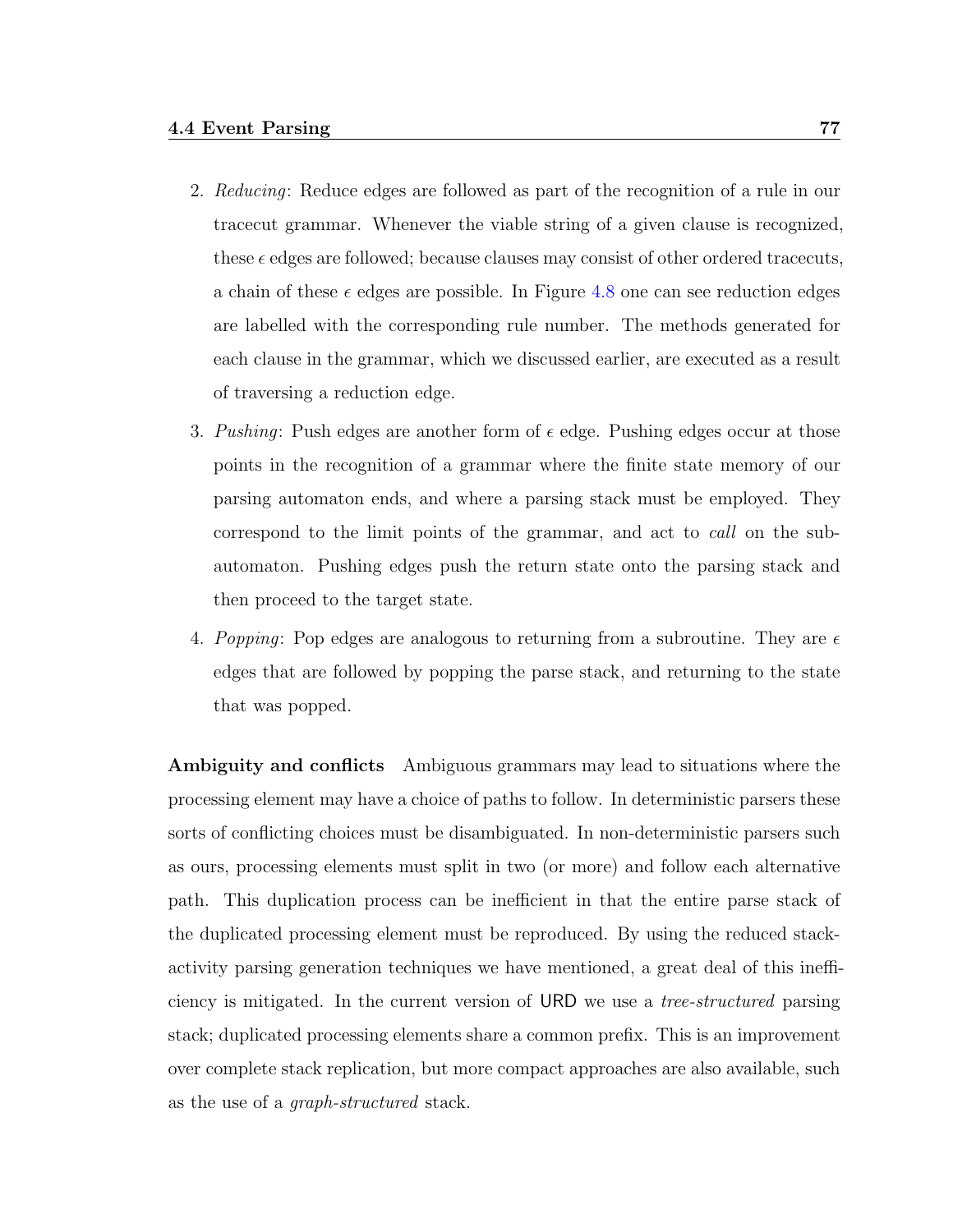Anchors Anchors are a form of pattern constraint. Depending on the anchors used in a pattern, a traversal of the automaton may take different forms. Since there are two anchors, we have four possible traversal behaviours affecting when new processing elements are created (if they are created at all).

When a pattern is anchored to the beginning of the trace, there is no opportunity to consider new occurrences of a particular event. That is, there is no opportunity for the traversal to reset—no new generation of processing elements will be created when a *first* event occurs. The absence of the  $(\hat{\ })$  anchor permits the pattern to be matched beginning at any point in the trace—this amounts to the introduction of a new processing element whenever an event in the first set of the target tracecut is observed.

The occurrence of the (\$) anchor in a pattern indicates that, at any point when the parser is consulted, a processing element should be able to reach the end state of the automaton and provide a disambiguated reading. Processing elements are introduced to follow all transitions from current states to those that contain the (\$) symbol. More than one of these processing elements may arrive at and converge on the final state. The question of which processing element should be presented as the parser's current match is implementation dependent—in order to maintain consistency (and to simplify the implementation) the last of the processing elements to arrive at the final state is kept. It should be emphasized that the parsing elements in place before this special exploration occurs remain in place and are ready to respond to the next event.

Whenever the  $(\mathbf{\$})$  anchor is absent from a pattern, this indicates that the pattern may have matched in the past—the parser maintains the most recent of these matches. In order to ensure this most recent behaviour the process of traversing all  $\epsilon$  edges is repeated. If the end state is reached, the most recent match is updated.

In the absence of a caret or dollar sign in a DEP, the DEP will be matched greedily from the beginning of the communication history. New processing elements will be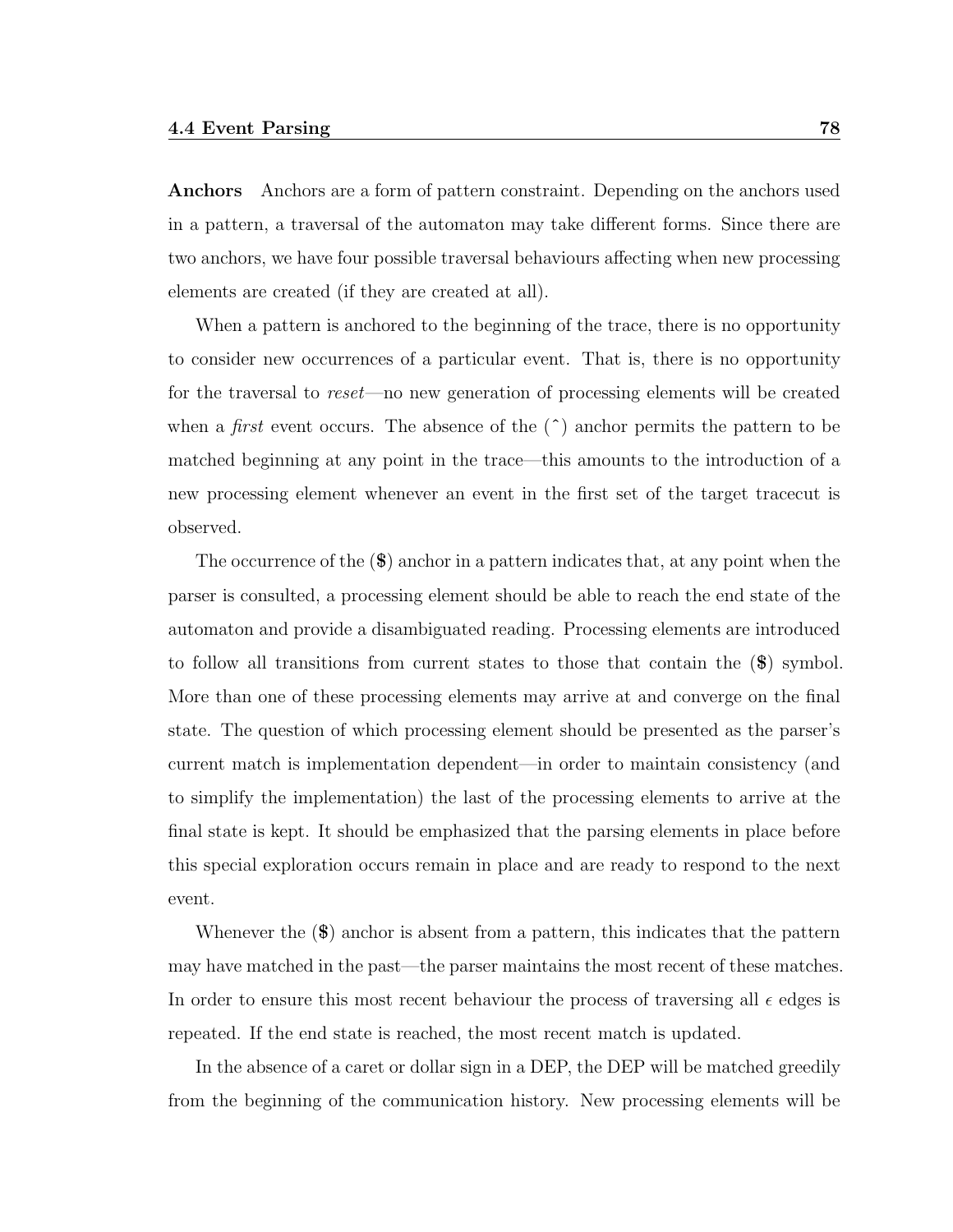generated on the occurrence of first events, and (\$) will be challenged after each normal processing round.

Context Exposure, Semantic Actions, and Binding Constraints When an exposed value is made available through the transformations shown for primitive tracecuts, this value is passed in a binding environment to the parser. Associated with each processing element is a shared *tree-structured* stack of environment frames. As context is exposed, it is placed in the top frame of this stack. Following an exposing shift edge corresponding to the first element of a potential handle causes a new binding frame to be added to the top of the processing elements binding environment. Reduction edges, after potentially manipulating this frame, result in the popping of the current frame.

During a reduction of a rule, the corresponding method generated for the rule is executed. As we saw, this method makes the variables in the current binding frame available to the body of this method. After the completion of the reduction method, a new environment frame containing possible modifications as a result of the semantic actions executed, or null is returned. If null is returned, that is an indication to the processing element that it should cease to exist. If an environment is returned, it is then combined with the new top frame through binding constraints. Binding constraints are just that; they dictate that exposed values are equivalent to other exposed values. Binding constraints are imposed on the the relationship between the positions in stacked environments.

## 4.5 Summary

In this chapter we explored URD, a prototype implementation of declarative event patterns. For each target tracecut URD extracts a context-free grammar as the basis for recognizing the execution contexts of interest. We discussed the general structure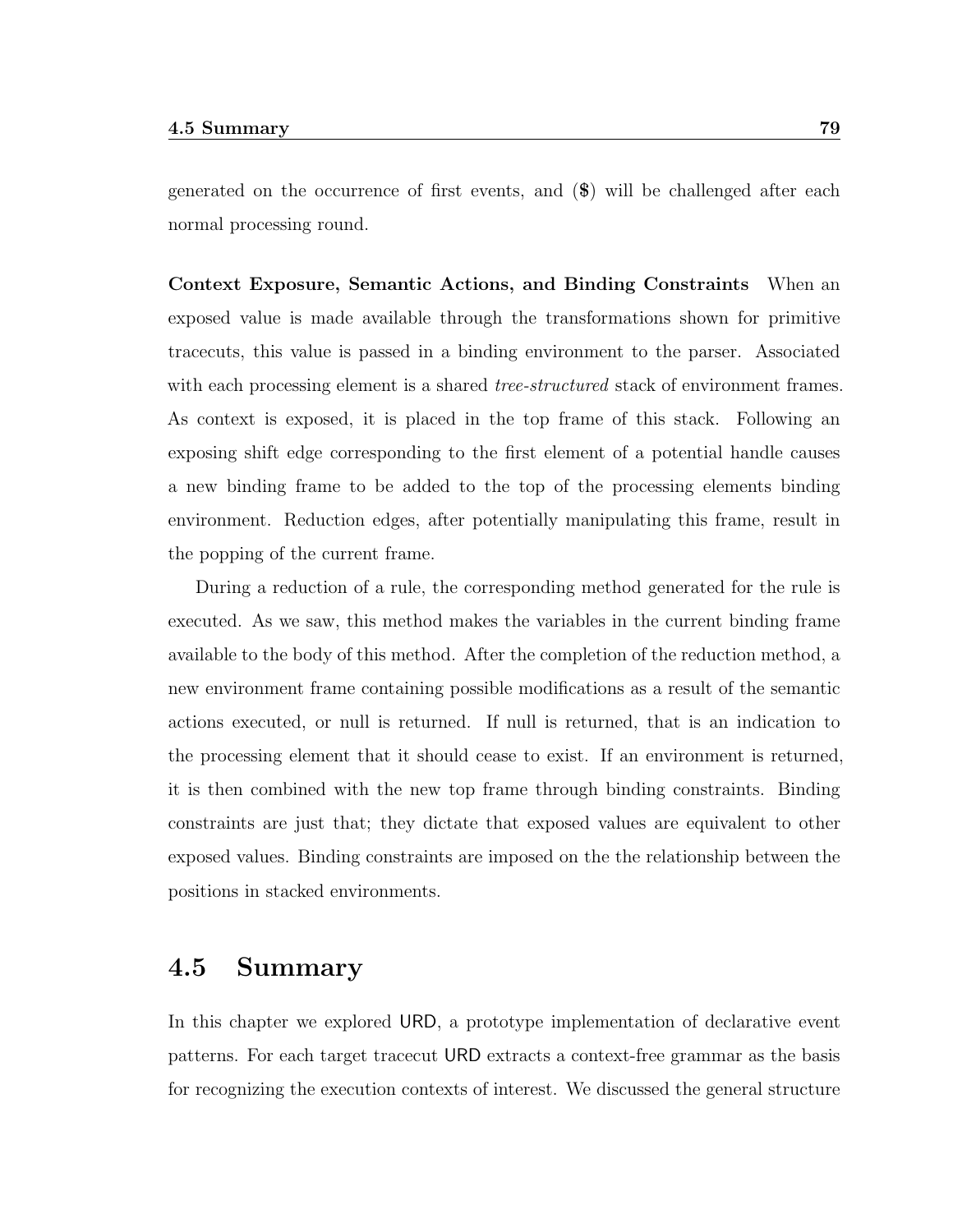of our tool, the way in which it transforms declarative event patterns aspects into regular AspectJ code, and how we generate and recombine the appropriate event monitors for each declarative event pattern. Additionally, we detailed the runtime behaviour of these monitors and the implications on performance. Our emphasis with URD has been on a practical implementation and not an optimized one. We point out the limitations of our current implementation and discuss future optimizations in Chapter [7.](#page-138-0)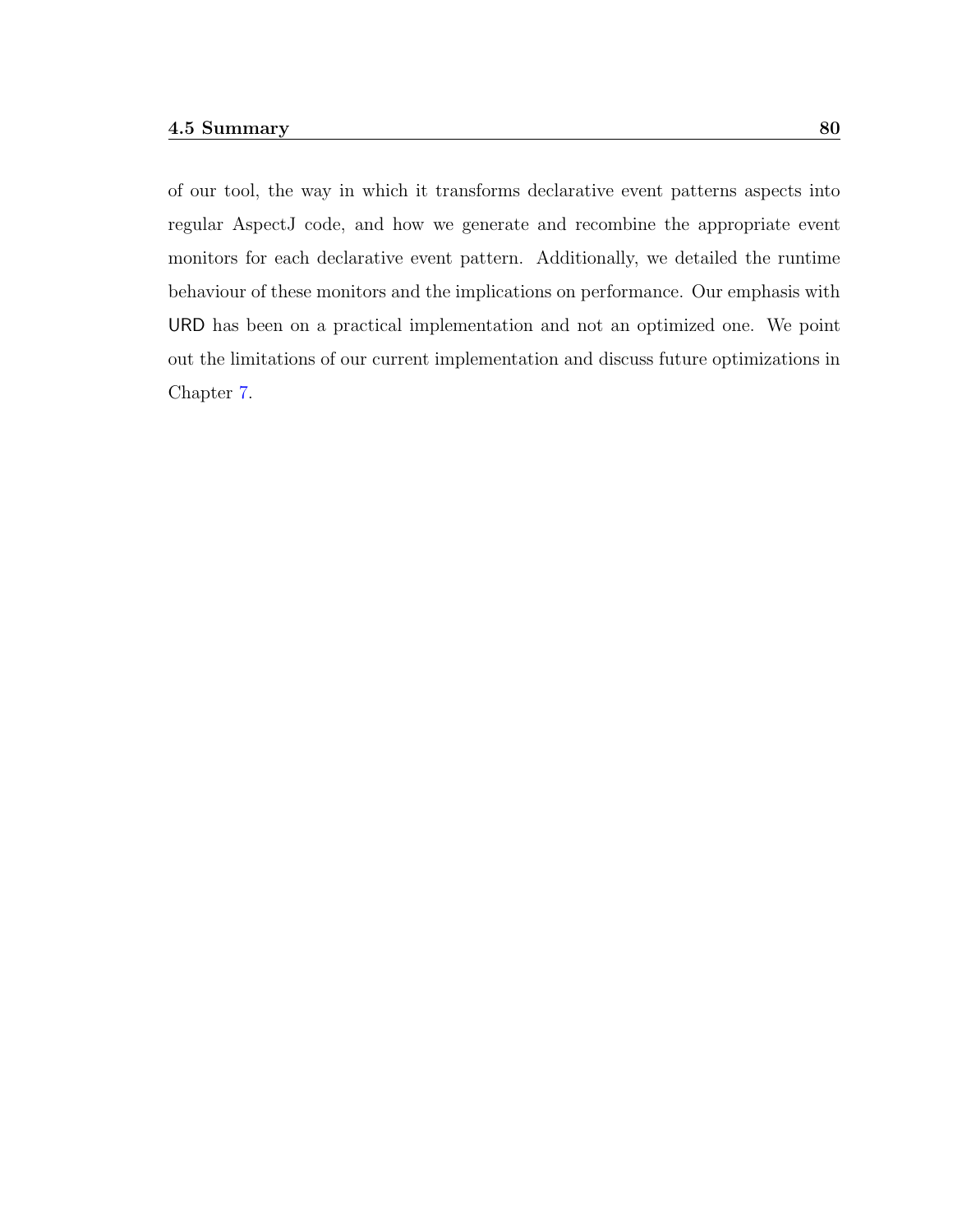## Chapter 5

# Validating Declarative Event Patterns

Propose to an Englishman any principle, or any instrument, however admirable, and you will observe that the whole effort of the English mind is directed to find a difficulty, a defect, or an impossibility in it. If you speak to him of a machine for peeling a potato, he will pronounce it impossible: if you peel a potato with it before his eyes, he will declare it useless, because it will not slice a pineapple.

—Charles Babbage (unconfirmed) [\[10\]](#page-151-3)

The thesis of this work can be decomposed into two statements. The first such statement is that current aspect-oriented approaches fail to encapsulate contextsensitive crosscutting concerns in a manner that retains comprehensibility, traceability, and evolvability. The second claim of this thesis is that by using declarative event patterns the task of realizing context-sensitive crosscutting concerns is made easier, benefiting from improved comprehensibility, traceability, and evolvability that DEPs endeavour to provide. To validate these claims, we have performed two case studies involving the design and evolution of programs using both object-oriented and aspectoriented approaches contrasted against declarative event patterns realizations. Each case study was designed to investigate specific research questions.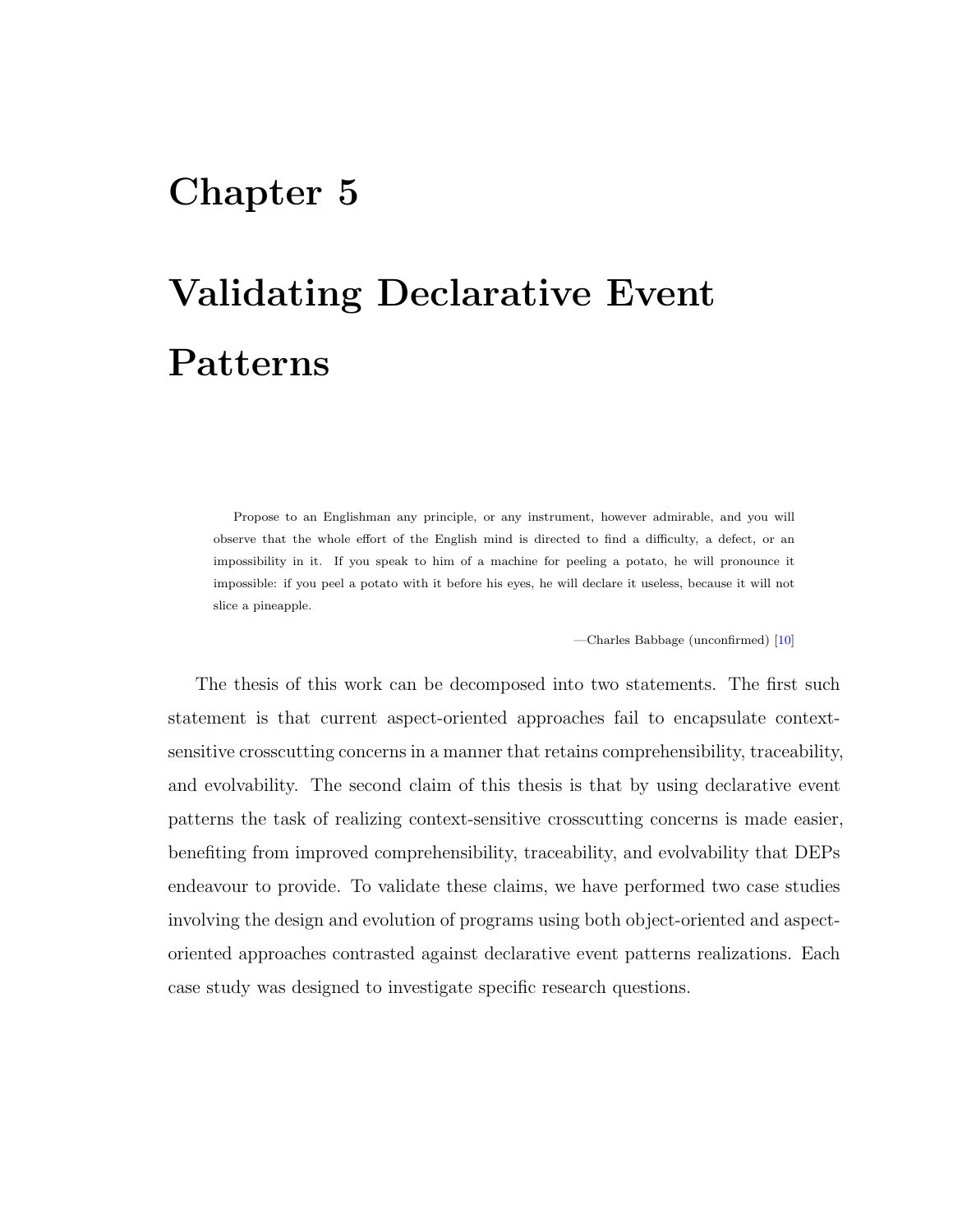## 5.1 Methodology

The software engineering properties of traceability, comprehensibility and evolvability are difficult to quantify. The exploration of such phenomenon involves a large number of factors over which only a limited amount of control is available. The skill of the developer, their understanding of the technologies and techniques in use, their physical and emotional commitment to the task, the presence of environmental distractions all contribute. In our validation of declarative event patterns we have chosen to use the case study as our method of research; it is most suited to obtaining information which could explain qualitatively why our claims are valid or wrong.

## 5.2 Path-Specific Customization Study

In this case study we performed a path-specific customization on Columba using both Java, AspectJ and DEPs. This study has been used throughout this thesis to illustrate various facets of the problem we are trying to address and the solution we have arrived at. Recall that Columba is a open-source mail client written entirely in Java. It boasts a rich set of extensible features, some of which include support for IMAP, POP, message rule filters, junk filtering, internationalization and excellent interface responsiveness<sup>[1](#page-93-0)</sup>. The participant for this case study (the author) had no previous exposure to the code of Columba. Path-specific customizations involve the modification or development of a program such as to adapt it to the requirements of a given execution context [\[19\]](#page-152-0). As we have demonstrated in Chapter [2,](#page-25-0) path-specific customization is achieved at the cost of modularity when using existing approaches.

<span id="page-93-0"></span><sup>1</sup>Details regarding Columba are available (at the time of writing) at [http://columba.](http://columba.sourceforge.net/) [sourceforge.net/](http://columba.sourceforge.net/)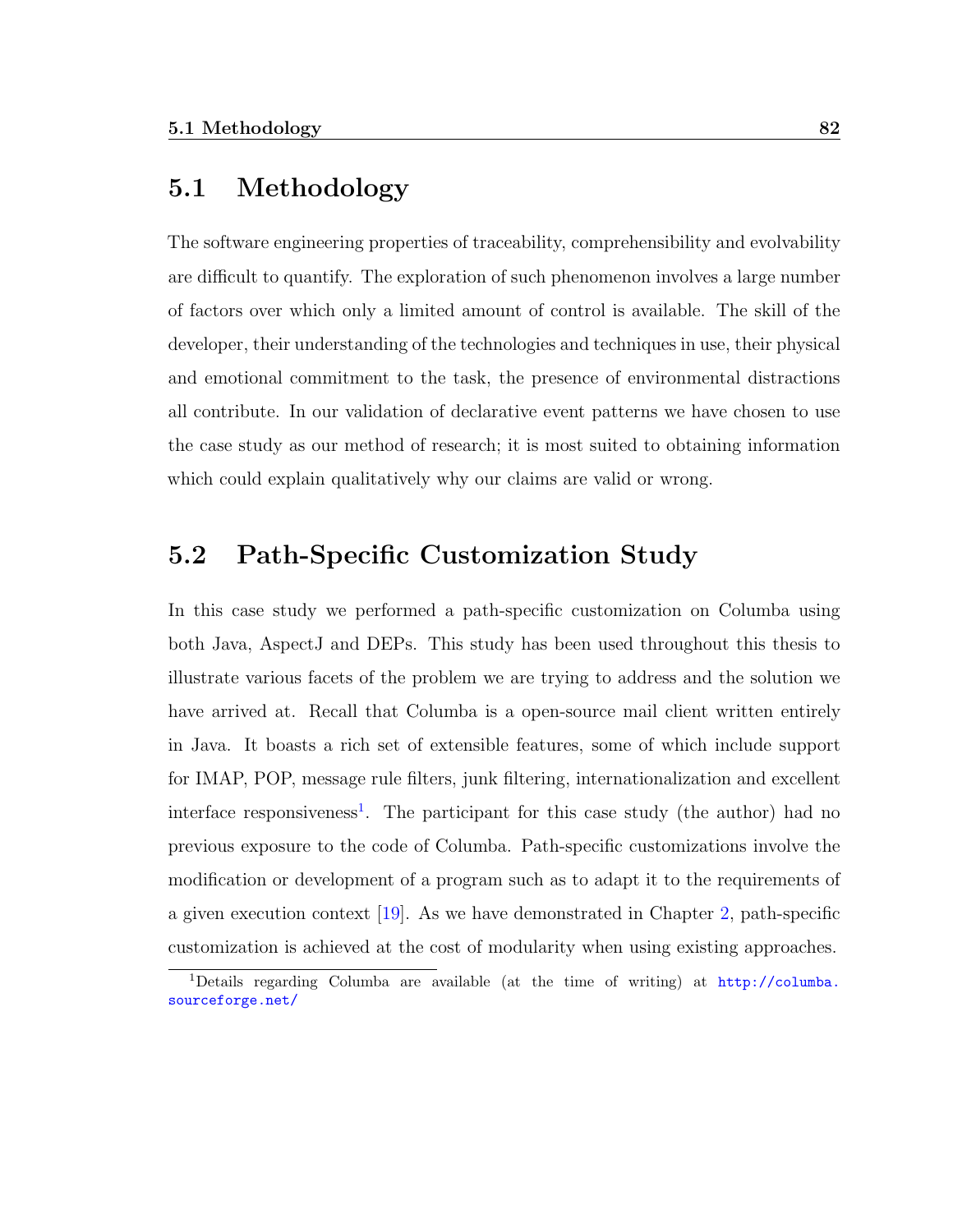#### 5.2.1 Theory

The goal of the Columba study was mostly exploratory, to assess the practical benefits of using DEPs. The research questions motivating this case study were the following:

- 1. Can declarative event patterns adequately represent the intent of a developer when faced with the task of performing path-specific customizations?
- 2. What possible benefits result from declarative event patterns in this context?

Our initial theory for these questions was that:

- 1. DEPs should be able to adequately capture the intent of the programmer because they describe specific linear control sequences that mirror those found in the control flow of object-oriented programs, while disregarding details of such flow that are not essential to the concern.
- 2. DEPs support path-specific customization tasks by providing an uncluttered view of the program elements related to a particular path and of the relations between them, so that a developer can easily reason about, and effect the change.

## 5.2.2 Study Design

We perused Columba source code for candidate path-specific customization tasks. Columba (and in fact many mail clients) treat mail folders in a somewhat generic fashion. In particular, a common annoyance as a side effect of this is that, should a previously sent message (residing in the Sent folder) be replied to, the resulting composed message in effect is addressed to self. It is more often the case that one would want to continue on with additional points to the previously addressed recipient, not to themselves.

Initially we isolated the reply related behaviour of Columba as it pertains to composing message headers. In Chapter [2](#page-25-0) we described how the selection of a message for reply within a given folder results in a triggered action, that in turn results in a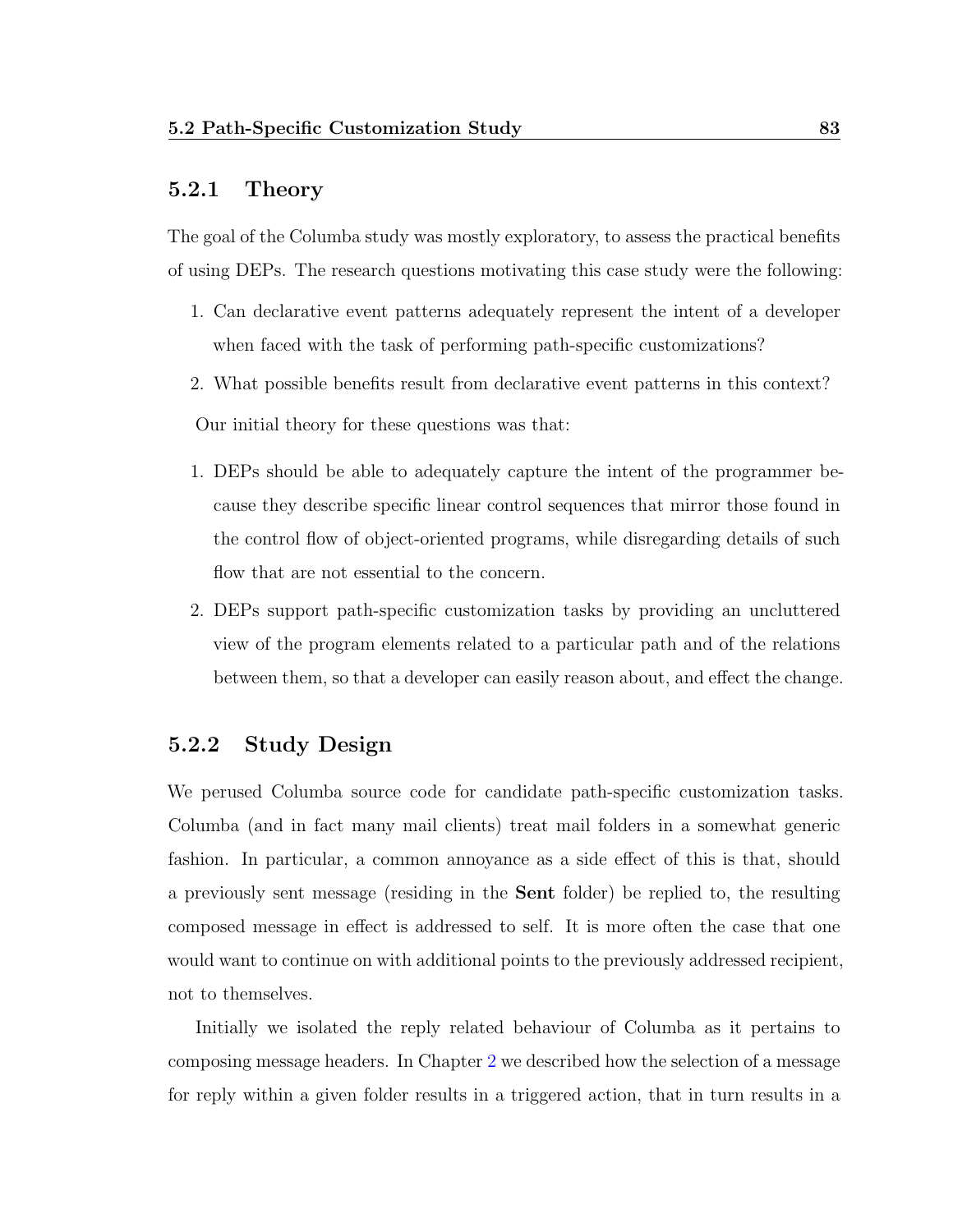ReplyCommand object being constructed to facilitate the preparation and then creation of a message compose window containing the appropriate addressees.

A change task was formulated such that:

Whenever a message residing in the Sent folder is replied to, regardless of the form of reply selected, the usual behaviour for collecting the From and To addresses should be supplanted with alternate behaviour to swaps the assignment of these fields, such that the reply acts as a continuation of the originally sent message. No other behaviour should be effected by this change.

Figure [5.1](#page-95-0) shows a simplified picture containing the relevant portions of the reply system. Columba provides a number of reply types: reply, reply-to-all, reply-to-mailinglist, reply-as-attachment, and reply-with-template. In fact, the architecture of the reply mechanism is extensible via inheritance, offering in theory any number of new reply behaviours to be added. These reply subclasses may alter the behaviour of header assignment by overriding the initHeader method.



<span id="page-95-0"></span>Figure 5.1. Columba reply structure

This study looked at how one would go about implementing the path-specification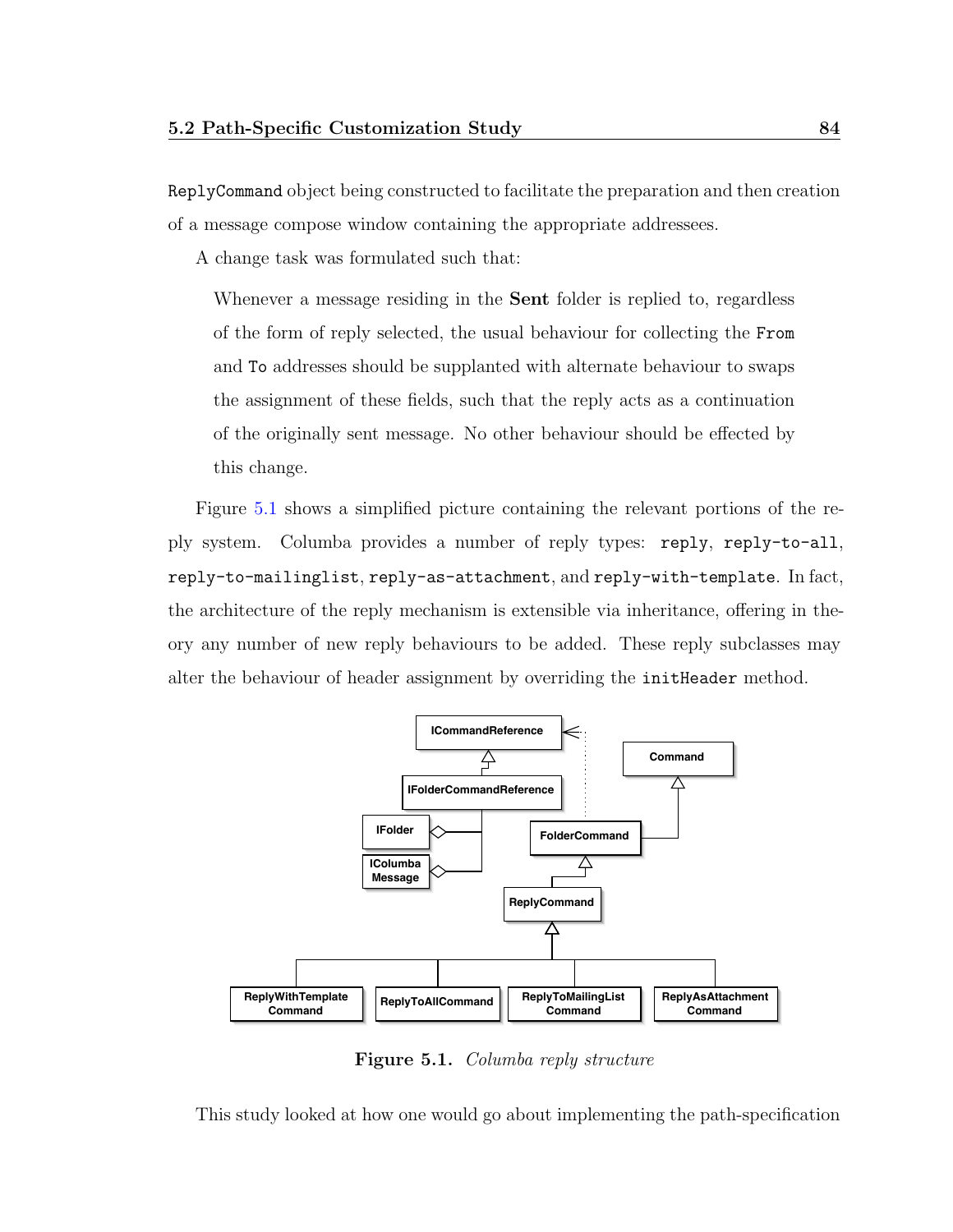customization using Java, AspectJ and DEPs. We summarize our findings for each of these approaches now.

Ad hoc Java Realization An ad hoc Java implementation of this task was conducted initially to familiarize ourselves with the structure of Columba, and for later comparison against our AspectJ, and DEPs solution. The approach consisted of embedding code directly into ReplyCommand and its subclasses to ensure that the originating folder of the message under reply was accessible from each point where we required customization. That folder was then consulted to determine if it was in fact the Sent folder and then if the customized behaviour should be executed. The task was not difficult to do in pure Java, but exhibited a number of undesirable properties.

- 1. All subclasses of ReplyCommand that override initHeader required attention and duplication of the address swapping behaviour. Future ReplyCommand classes would require this treatment as well.
- 2. Context information regarding the folder from where the reply originated was passed down through to the reply composition resulting in extraneous dependency; folder information was required in methods for the sole purpose of realizing this customization. As it would happen, the developers of Columba pass this information down to support another concern, and so while the task of performing this change was made easier, it still exhibited these unsound observations. This can be seen in Figure [5.1;](#page-95-0) ReplyCommand extends FolderCommand which makes references, via a more general ICommandReference, to a realization of IFolderCommandReference, which is used to refer to the message and folder in which it originates.
- 3. For each subclass a conditional check was made before all calls to Header.getFrom(). If the folder in question was the  $\mathbf{Sent}^2$  $\mathbf{Sent}^2$  folder, Header  $.$  getFrom() was condition-

<span id="page-96-0"></span><sup>2</sup>Columba provided an unnamed constant (104) representing the unique identifier of the Sent folder. The identifier of the current folder was compared against this value.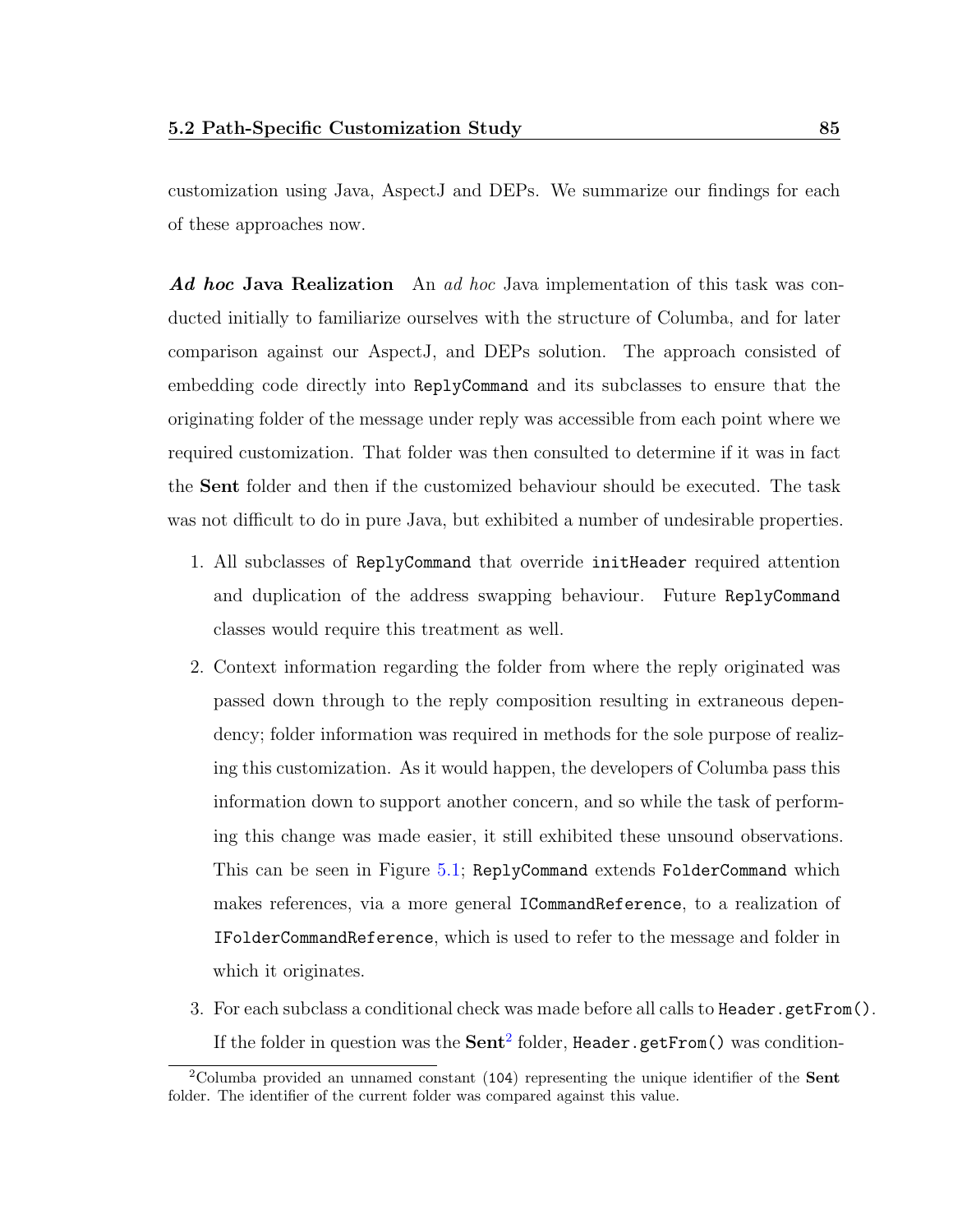ally replaced with Header.getTo(). As a side-effect of the current Columba implementation, the resulting from field is populated according to the current account information, therefore no explicit change was needed.

Java and AspectJ Realizations In Chapter [2](#page-25-0) we detailed a more structured Java realization that entailed instrumenting the base code in order to report the occurrences of context establishing events to a Monitor class. A related AspectJ realization of our path customization used advice to provide this instrumentation. In particular, both these implementations exhibited the following undesirable observations. In the case of the more structured Java approach:

- 1. All subclasses of ReplyCommand that override initHeader still required attention. In particular, event emitting instrumentation was scattered across in each of these modules. Future ReplyCommand classes would require this instrumentation as well.
- 2. Conditional checks were again made before all calls to Header.getFrom(). Instead of directly consulting the folder and establishing a further dependence on context as result, the state of the monitor class was consulted.
- 3. Recognition of context from primitive events required involved translation from intuitive trace-based specifications to finite state machines capturing the semantics of these traces, to state machine implementation in the form of a recognizer; the Monitor in the Java case.

In the case of the AspectJ approach:

- 1. The AspectJ approach alleviated points one and two above.
- 2. The AspectJ approach still exhibited the issues of point three above—recognition of contextual patterns largely remained in the hands of the developer.

DEPs Realization In considering how to customize Columba using declarative event patterns, we noted that an ideal solution should,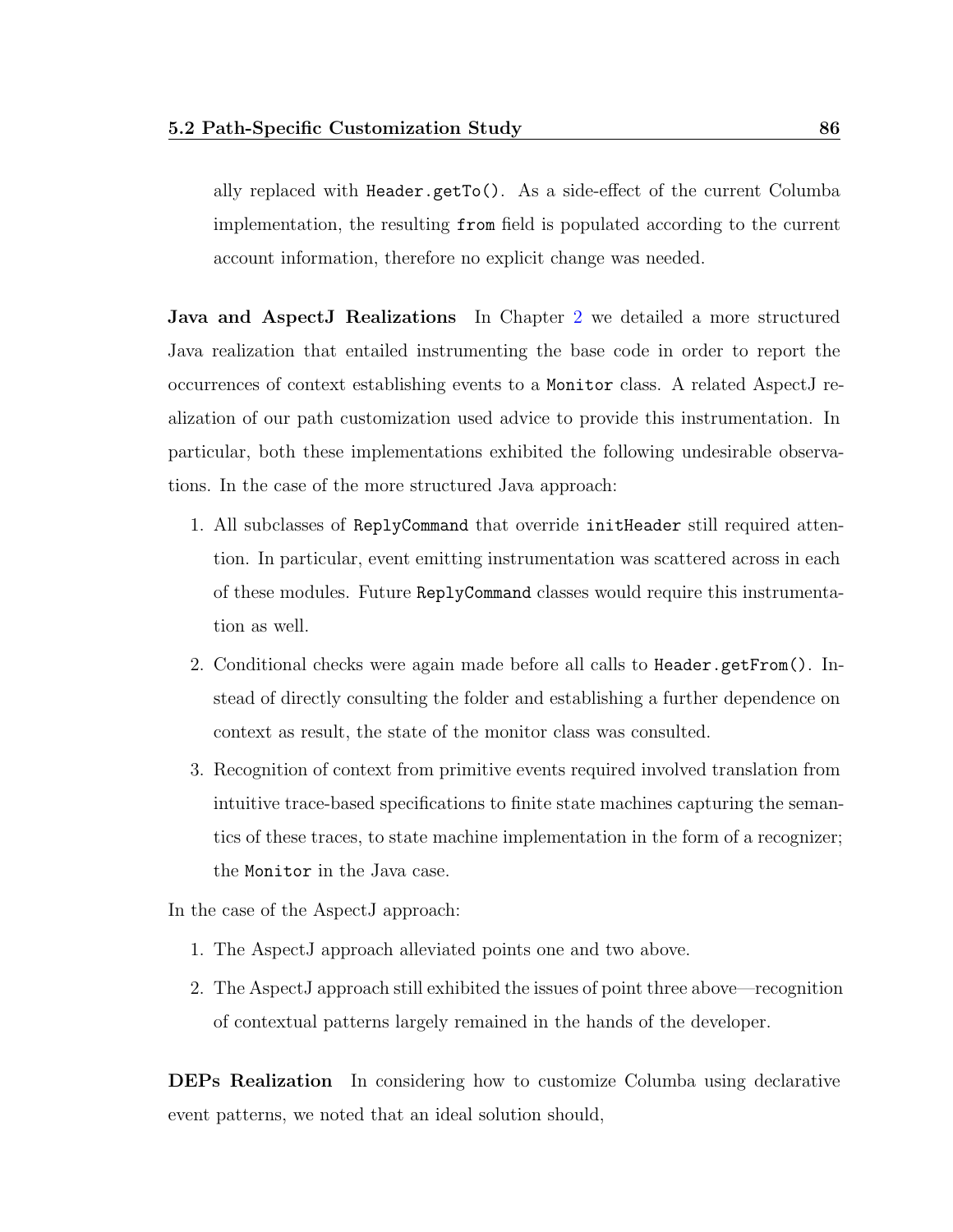- 1. Address all existing and future extensions of ReplyCommand in a local encapsulated manner.
- 2. Should be insensitive to irrelevant code along the path of customization, permitting changes to occur irrespective of the general path assumed.
- 3. Should only apply to the context of interest (Reply commands for messages originating in the Sent folder).
- 4. Should be additive, in the sense that removing the path-specific behaviour should result in the behaviour of the existing system. In a nutshell, the pathspecific customization should be pluggable.

The DEPs solution to our Columba customization presented in Chapter [3](#page-45-0) achieves these goals. Figure [3.13](#page-61-0) depicts a single modular aspect containing our customization concern. To address points one and two, we initially specified that we wanted to apply our customization only when the execution context conforms to the following pattern.

 $(\texttt{initHeader}^{call}_{exit}) ?$   $(\texttt{getFolder}^{call}_{exit})$   $(\texttt{initHeader}^{call}_{entry})$   $(\texttt{getFrom}^{call}_{entry})^+$   $\$$ 

The DEPs equivalent that we use in our solution is as follows. The tracecut customizationContext captures our pattern quite directly.

#### nitHeaderExit()] sentFolderExit() initHeaderEntry() getFromEntry()+ \$

This pattern is general enough such that any occurrences of getFrom within the dynamic extent of calls to initHeader that were initiated as a result of a reply to a previously-sent message will be replaced with getTo. Using primitive tracecuts to specify our context marking events, we are able to state those sets of join points across the entire system that match our needs. Future extensions providing such points in the program are caught by the general way we have stated these pointcuts. Our specification of context is specific to a small fragment of the reply path set out in the Columba system. This ensures that unless drastic refactoring of Columba is done, our tracecut will capture the desired context. If Columba were to undergo changes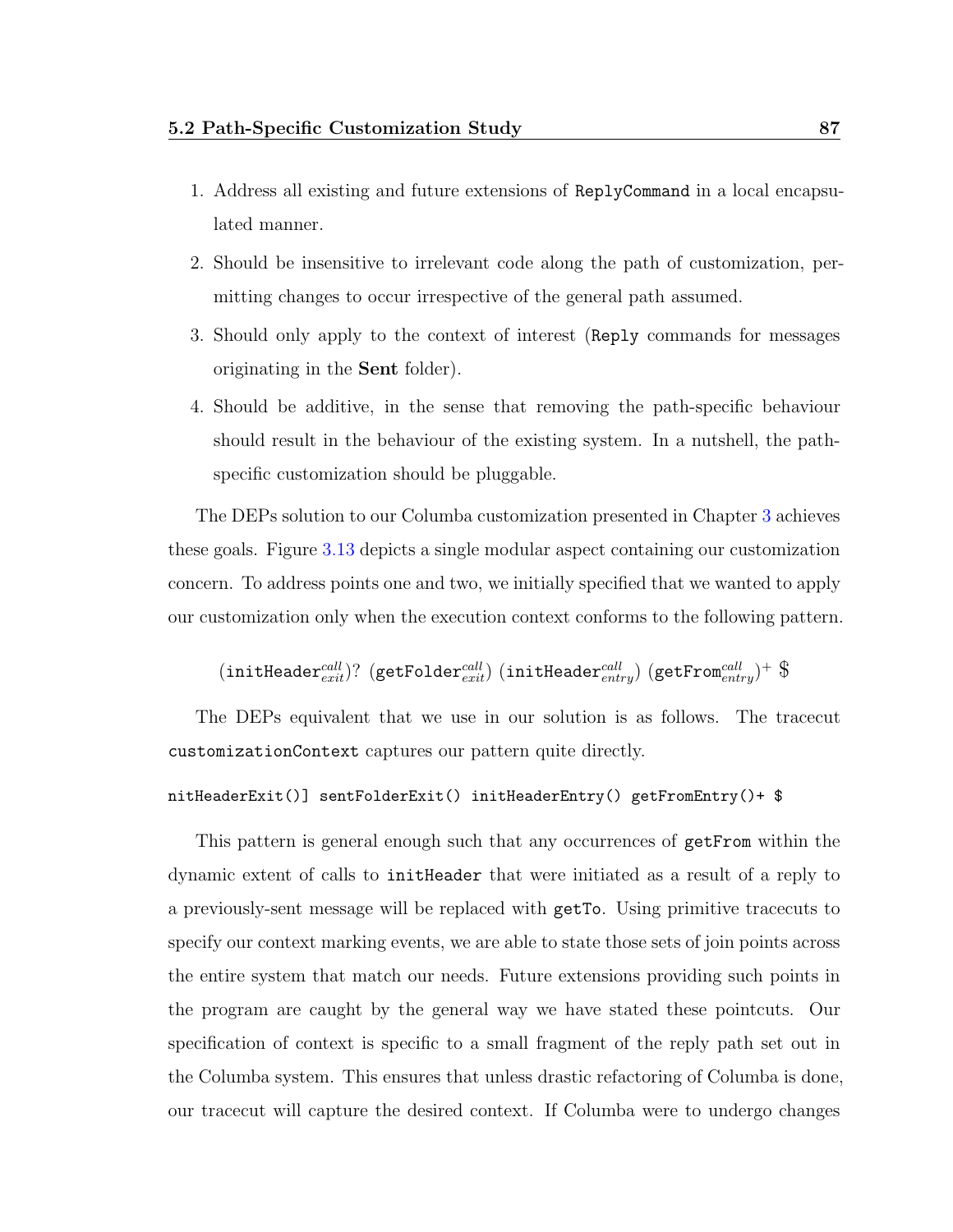such that this pattern no longer was correct, changing the tracecut would be nearly as straight-forward as changing the specification.

Our DEP-augmented aspect in Chapter [3](#page-45-0) is self-contained and, because the base Columba implementation is oblivious to its presence due to the inversion of dependence provided by AspectJ, it is completely additive. DEPs provide a means to modify the semantics of existing code without invasively altering that code. The removal of the aspect depicted in figure [3.13](#page-61-0) at build time would result in the original behaviour reaffirming itself.

#### 5.2.3 Results

In order to evaluate our observations for this case study, we looked at how each of the approaches lead to more traceable, evolvable and understandable code. We found a gradation from ad hoc Java implementation through to DEPs solution. Along each dimension Java faired worse then AspectJ, and AspectJ worse then DEPs.

Invasive Modifications The Java implementations involved invasive modification of multiple class modules in order instrument context establishing points and to perform checks against the context. While these changes were simple in nature, this sort of scattering has been linked with difficulty in tracing, evolving and understanding a concern.

The AspectJ solution (as well as the DEPs solution) alleviated the need for invasive modification. Due to the nature of AOP, both the AspectJ and DEPs aspects were woven into the base reply mechanisms avoiding the dependencies otherwise established in the Java approaches. Further to this, both with both AspectJ and DEPs the contextual marker event declarations were localized within a single aspect, along with the context recognition portions of each solution.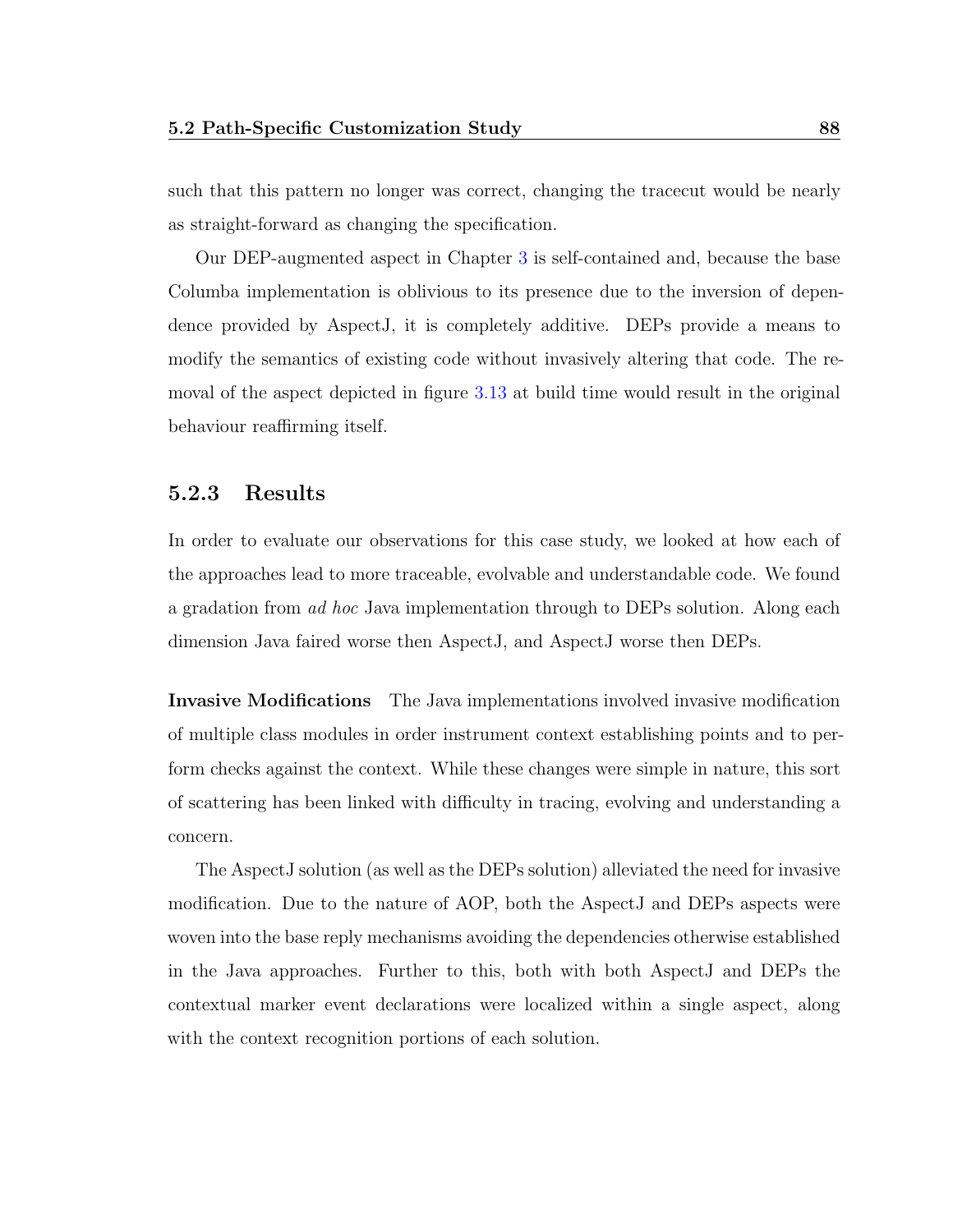Context recognition In the ad hoc Java implementation, no means for context recognition is required at runtime. Instead, there is a direct dependence on the structure and dynamic flow of control of the Columba reply mechanism. Code was inserted directly along existing control paths that would lead to the correct context. This approach is fragile at best. It assumes that the structure of the Columba reply mechanism will not evolve. If this structure did change, perhaps refactored in such a way to reorganize the code, but without interfering with the general flow of control, this would invalidate the embedded code of this approach. Understanding this code requires a complete consideration of all affected modules. Traceability is lost; the customization exhibits itself in various separate modules and does not resemble the original specification.

In Chapter 2 we demonstrated the problems with a more methodical Java approach which used instrumentation and a monitor class to recognize context. From our trace-based specification, a complete state-based model was derived, which then was translated into code. This staged process widens the gap from specification to implementation. It was no longer possible to look at the code and directly determine what the context of interest was. Understanding the implementation requires a careful consideration to reconstruct the state machine, and then make sense of that state machine in terms of the context it recognizes. Changing the context specification would involve a repeat of the entire process.

The AspectJ approach, save for allowing event instrumentation to be locally declared and realized in a non-invasive manner, exhibited precisely the same problem seen in our methodical Java approach.

With DEPs, we were able to take our regular expression specification of context and capture it directly in code. The declarative nature of DEPs allowed us to state the pattern just as we originally conceived it—as a description of those paths necessary for establishing context. As a result, comparing our tracecut implementation to the original specification is easy. There is a direct correspondence. Changes to the spec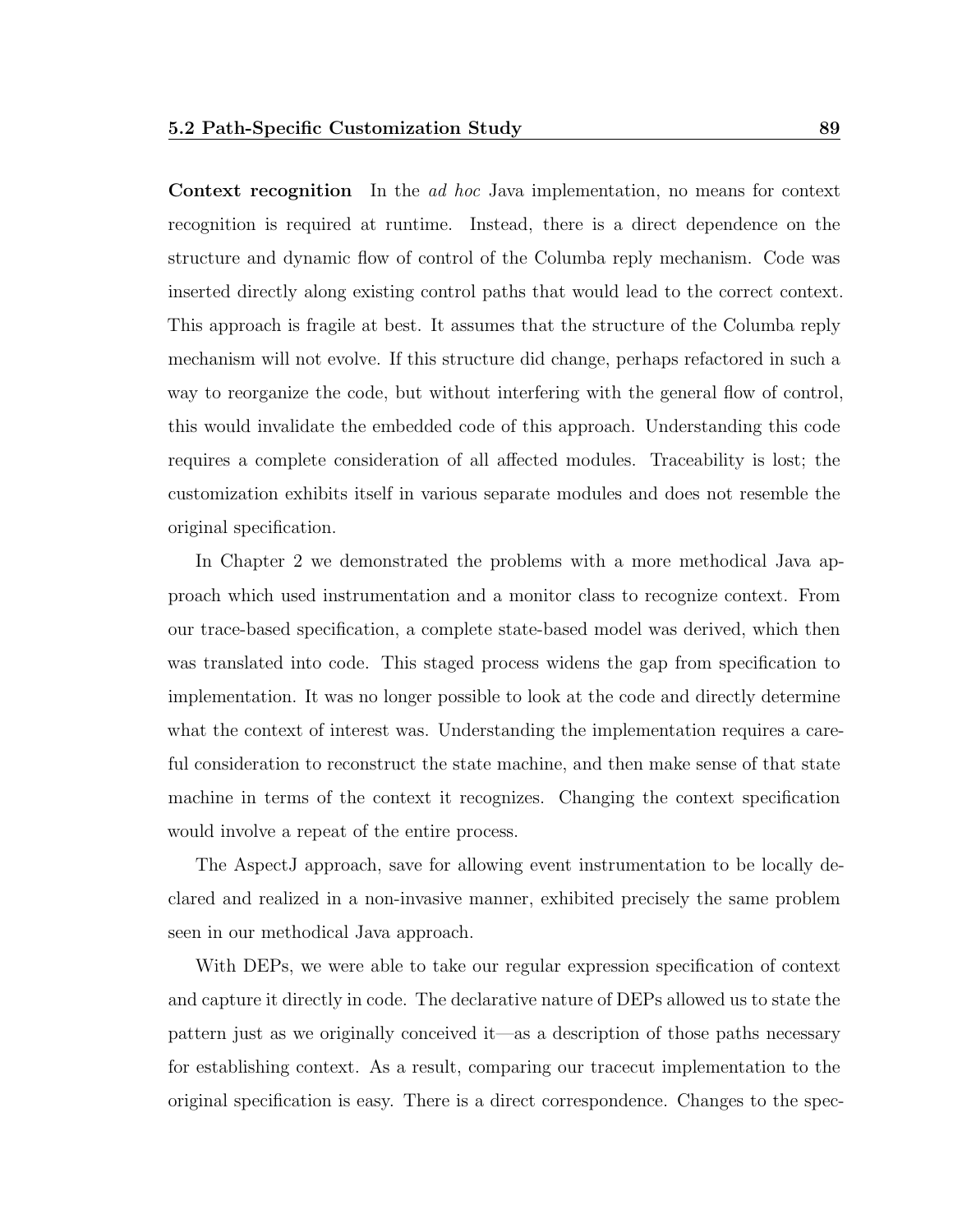ification mean similar changes to the tracecut. If one understands the specification, they understand the corresponding tracecut.

**Summary** The research questions we set out to answer in this study appear to have been addressed in the affirmative.

- 1. DEPs was able to adequately capture the intent of the programmer by mirroring the specification of contextual requirements closely while disregarding details of such flow that are not essential to the concern. The correspondence between the control flow of object-oriented systems and the languages described by context free grammars allows us to specify this regular path without trouble.
- 2. The path-specific customization using DEPs was an improvement over existing approaches in terms of comprehension, traceability, and evolvablilty. Our specification of context was highly traceable with the DEPs implementation. There is an immediate correspondence between our specification of context, and the tracecut realization of that specification. Because of this correspondence, understanding and changing the tracecut was improved over the object-oriented and aspect-oriented approaches.

## 5.3 File Transfer Protocol Study

In the FTP case study, the author of this thesis took the role of a maintenance programmer to extend and then evolve a custom FTP server implementation with features for authenticating users. This extension was implemented four different times; each time an alternate approach was applied. The first approach used pure objectoriented techniques. The same extension was then implemented using AspectJ, using current aspect-oriented techniques. A third attempt at implementing authentication was made using the techniques and tool for Event-based AOP (EAOP). Finally, our DEPs tool was deployed to implement and evolve authentication.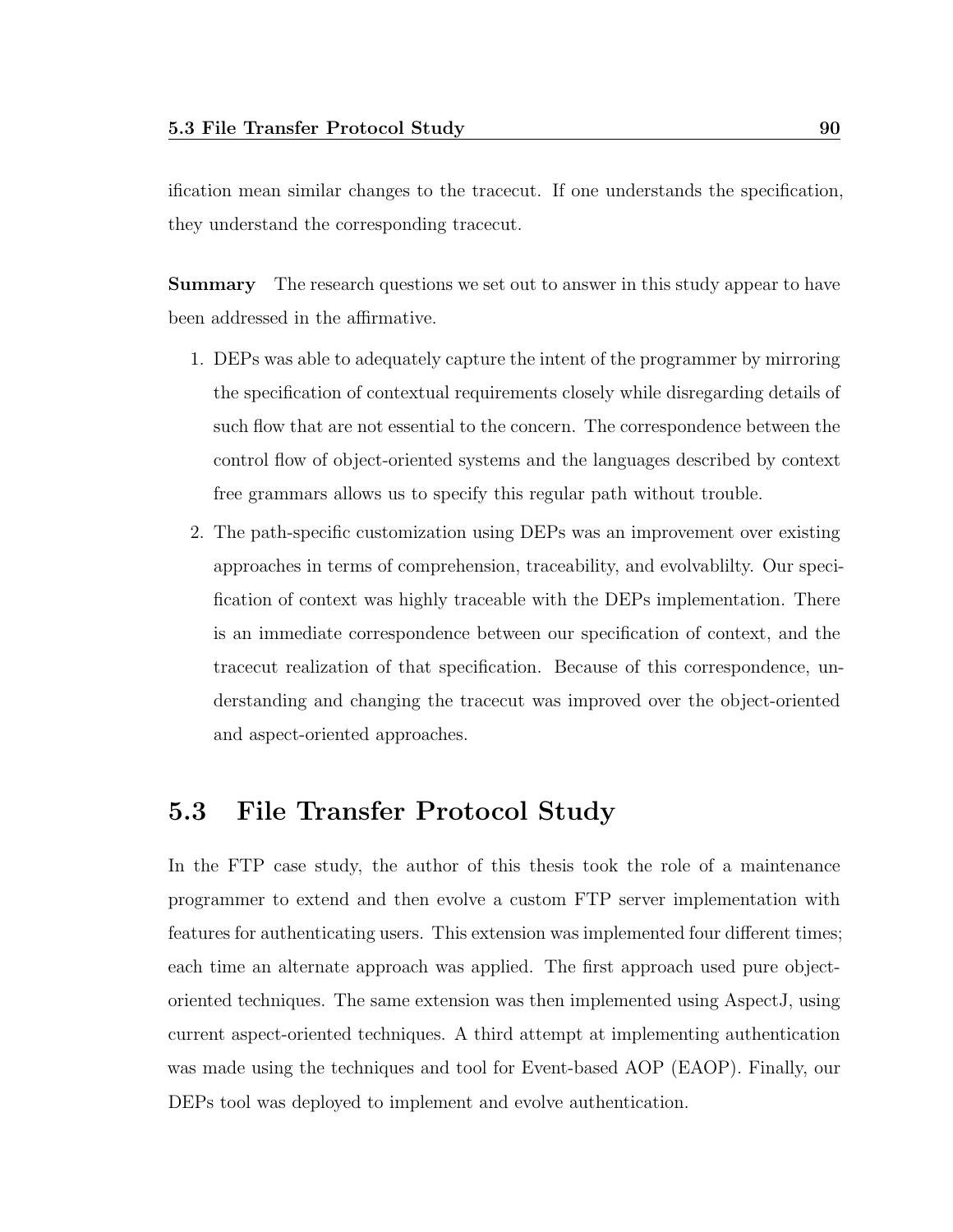The File Transfer Protocol (FTP) defines, among other details: (1) a set of commands that a client may send to a server, (2) a procedure for authenticating the user who is interacting with the client, and (3) the effects of authentication or lack thereof on the remainder of the functionality of the protocol.

User authentication involves two FTP commands issued by a client. The USER command passes an argument that supplies the user name to the server. The PASS command passes an argument that supplies the user's password to the server. The FTP specification (RFC 959 [\[68\]](#page-156-0)) makes two statements regarding the sequencing of these and other FTP commands:

[The PASS] command must be immediately preceded by the user name command.

Servers may allow a new USER command to be entered at any point .... This has the effect of flushing any user, [and] password ... information already supplied and beginning the login sequence again.

The session is authenticated at a particular moment if and only if the most recent occurrence of the USER command is immediately followed by a PASS command, this PASS command is the most recently issued, and the password supplied in that PASS command is valid for the user name supplied in that USER command. This is a simple pattern match on the execution trace that can be expressed as the regular expression below (via grep syntax); a password check must be performed in addition.

#### USER PASS [^USER, PASS] \* \$

The finite state machine for user authentication is shown in Figure [5.2;](#page-103-0) it can be derived through careful analysis of the FTP specification and corresponds to the regular expression above. This state machine must possess three states: Unauthenticated, awaiting Password, and Authenticated. The state machine begins in state U. Receipt of a USER command causes a transition to state P regardless of the current state. Receipt of a PASS command in states U or A causes a transition to state U.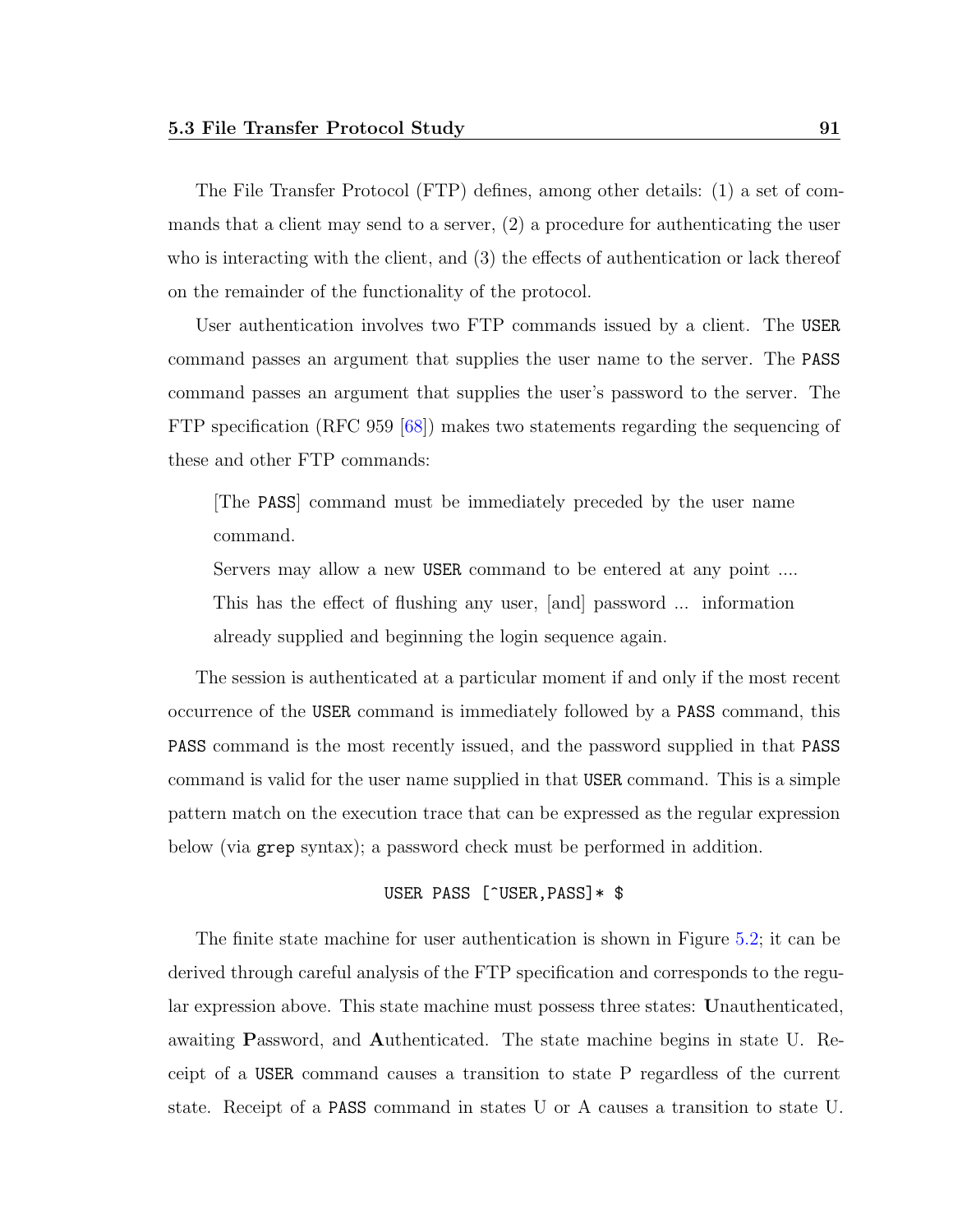A transition to state U also occurs if the password contained in the PASS command is invalid. However, if a PASS command is received in state P that contains a valid password, the server transitions to state A. And finally, receipt of any other FTP command while in state P causes the system to revert back to state U. Receipt of other FTP commands in states U and A cause no change.



<span id="page-103-0"></span>Figure 5.2. FSM for authentication implied by RFC 959

## 5.3.1 Theory

The primary goal of the FTP study was to evaluate the practical benefits of using DEPs when faced with the evolution of a non-trivial system. The research questions motivating this case study were the following:

- 1. Can declarative event patterns adequately represent the intent of a developer when faced with the task of enforcing sequential authentication policy?
- 2. How do DEPs compare with existing approaches for performing such tasks? What benefits, if any, do DEPs have over such approaches?

Our initial theory for these questions was that:

1. DEPs should be able to adequately capture the finite state authentication policy (as seen in Figure [5.2\)](#page-103-0), and affect the required semantic changes to the FTP servers response depending on the execution events that have transpired.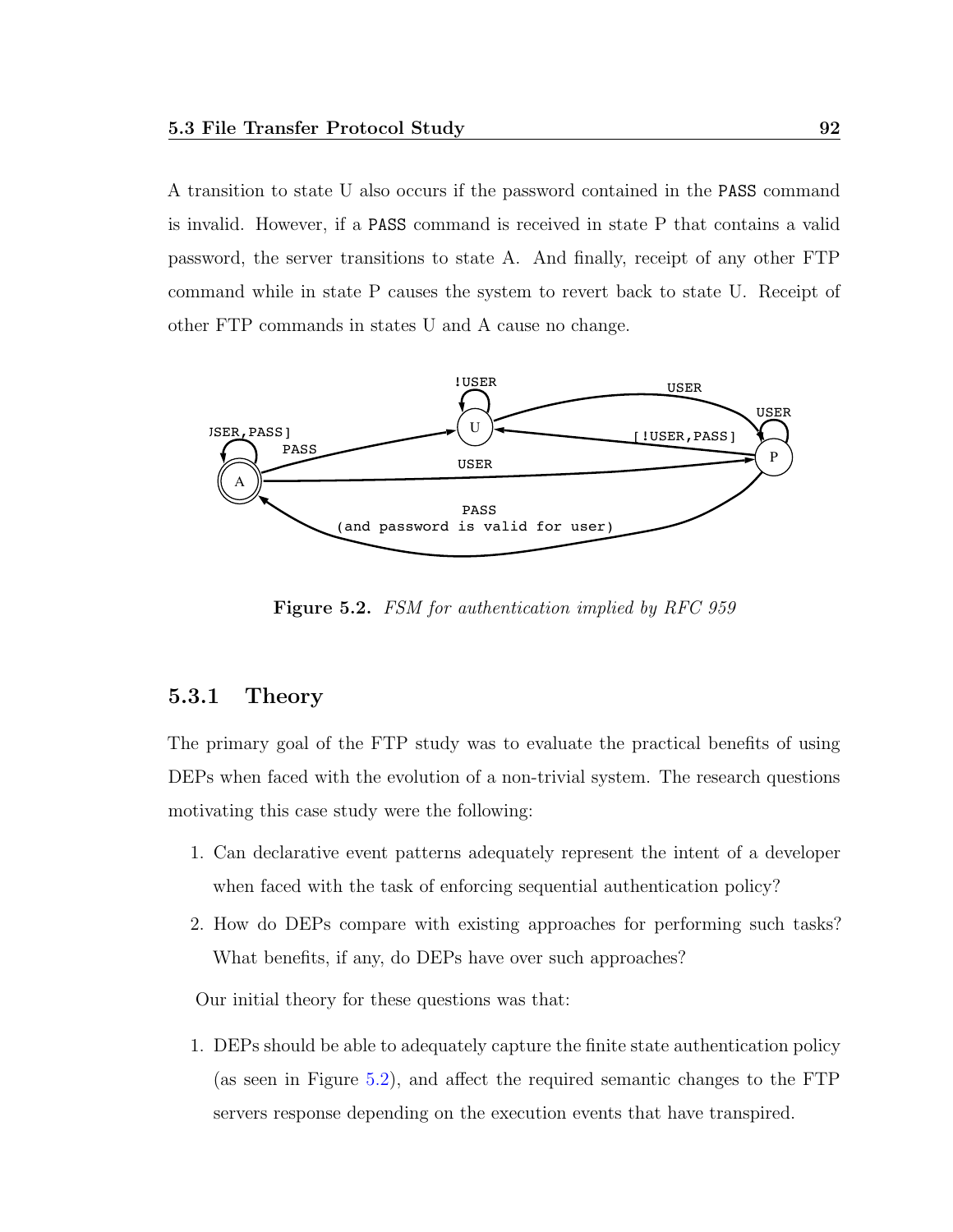2. Compared to the other approaches (OO, AOP, EAOP), DEPs should exhibit better comprehensibility, traceability, and evolvability of the FTP authentication policy, allowing for such policies to be more easily amended and alternative policies to be explored.

## 5.3.2 Study Design

Initially, we designed and implemented, in Java, an FTP server providing the Minimum Implementation subset of features as specified by RFC 959. A simplified UML class diagram for this design is shown in Figure [5.3.](#page-105-0) This base design ignored the presence of the remainder of the FTP specification. Each FTP command was implemented in a separate subclass (via the Command design pattern); we do not describe the base design further. The base design was then extended in four versions to add the user authentication feature, one each via Java, AspectJ, EAOPTool, and our proof-of-concept tool for DEPs. We then evolved each system to alter the authentication feature to account for a special case in the FTP specification. We compare the resulting implementations for their effects on traceability, comprehensibility, and evolvability.

FTP Authentication in Java Authentication required additions to several classes in the base design. A PasswordCommand was added to the Command hierarchy to parse the arguments to the PASS command. The UserCommand had to be altered to reply "Password needed" to the client. An AuthenticationMonitor class was added to monitor and record those events involved in determining the current authorization state of a Session. (AuthenticationMonitor combines elements from the State and Mediator design patterns.)

Since the occurrence of any FTP command can effect a state transition within the monitor in some states, every class in the Command hierarchy had to be modified to notify the monitor of the occurrence of an FTP command event. The Password-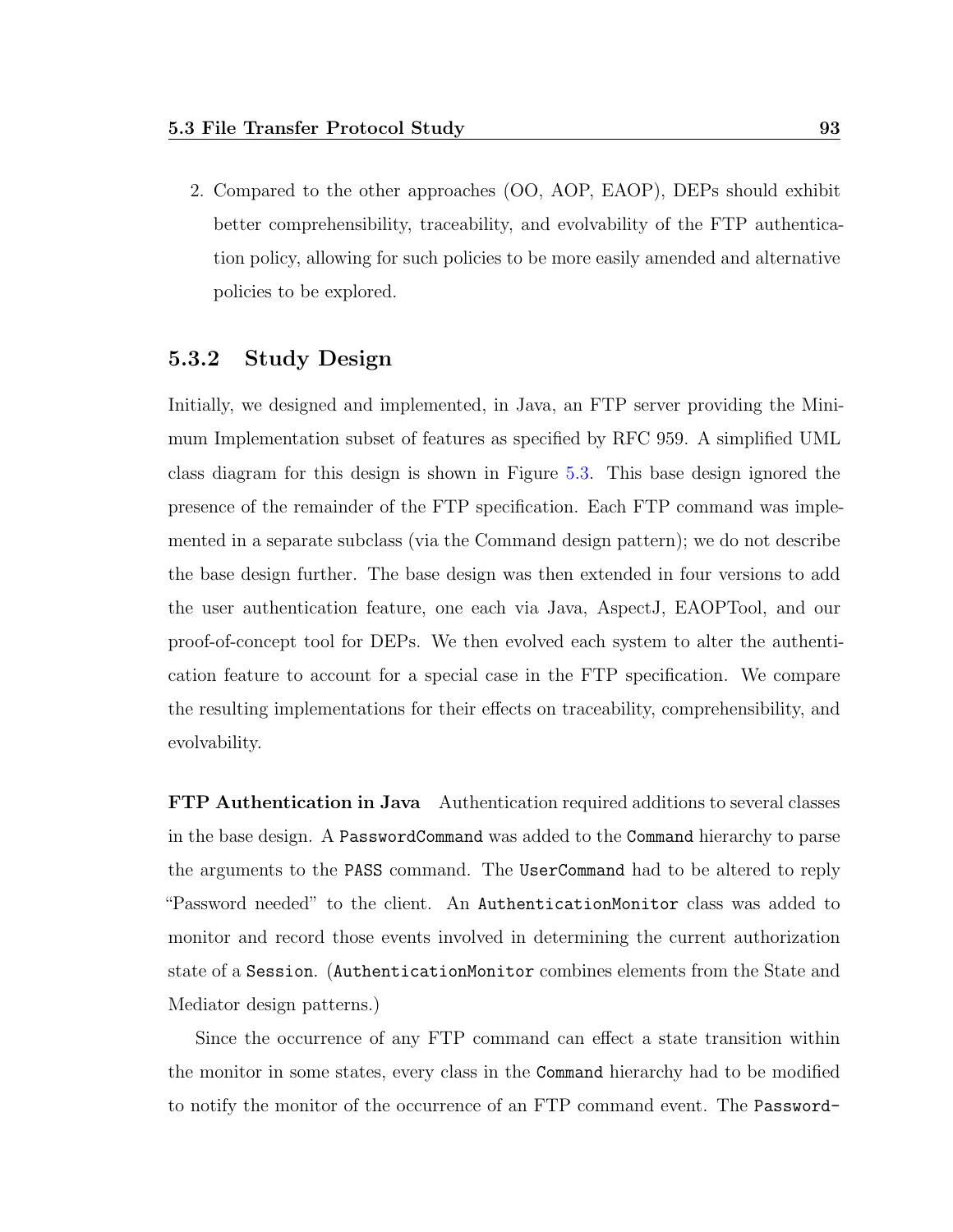

<span id="page-105-0"></span>Figure 5.3. Base design for the FTP server.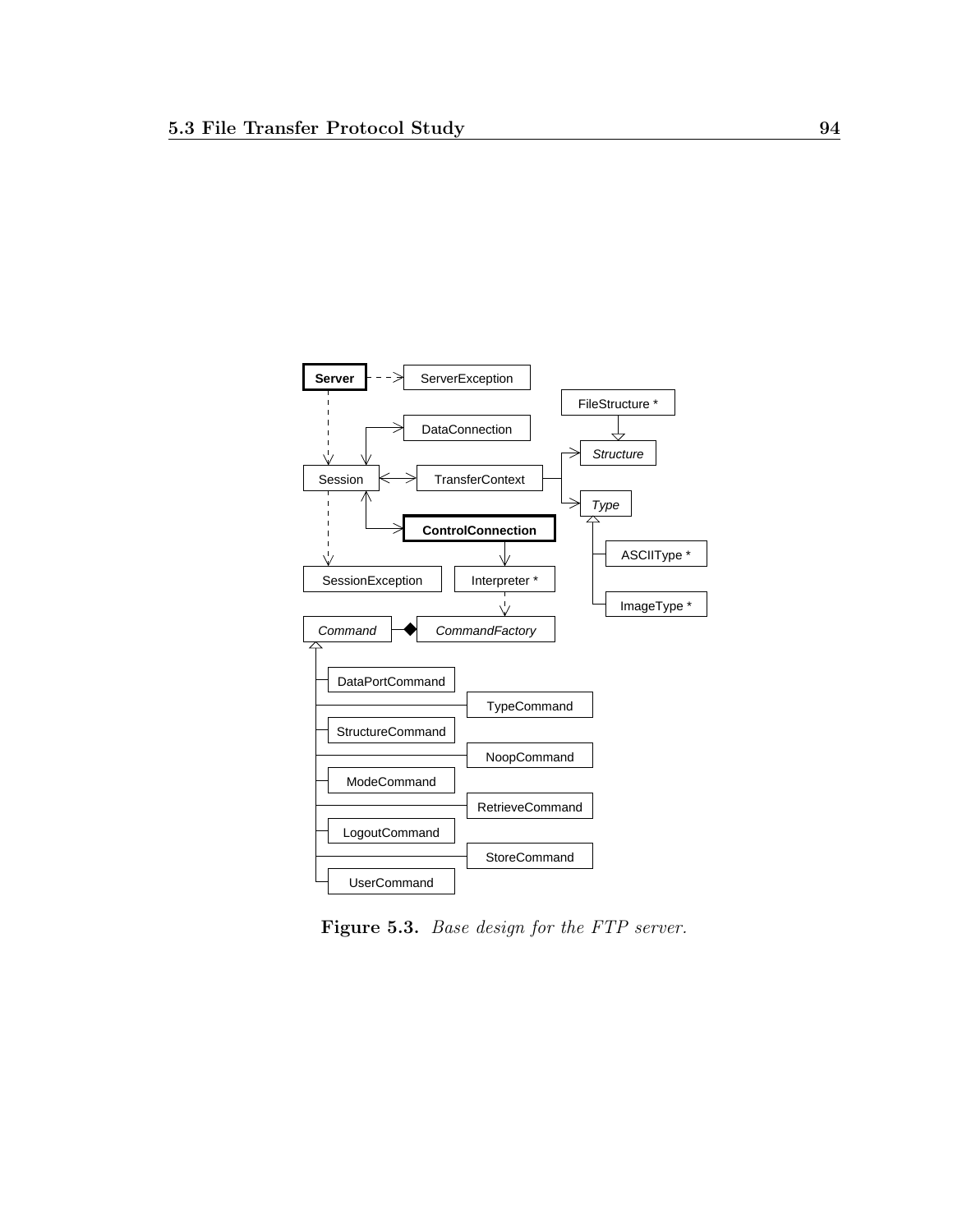Command class was instrumented to report occurrences of PASS events, UserCommand reported USER event occurrences, and all other Command subclasses reported OTHER event occurrences.

Figure [5.4](#page-107-0) shows the implemented AuthenticationMonitor class. Anonymous classes are used to represent the three authentication states described earlier. The monitor is initially in state U. Each state class must implement a method to react to each of the three recognized event kinds. The implementation will cause a transition to another state when appropriate.

In addition to reporting the occurrence of events, most FTP commands (except USER, PASS, or QUIT) must be authenticated prior to operation. Therefore, six of the nine subclasses in the Command hierarchy had to be further altered to check that the user had been logged in. If not, a reply of "User not logged in" had to be sent to the client. For most commands, this involved the insertion of a few lines of code at the beginning of the corresponding perform method on that Command subclass; this code calls the isAuthenticated method of AuthenticationMonitor.

FTP Authentication in AspectJ The AspectJ extension (Figure [5.5\)](#page-108-0) followed an approach to user authentication similar to that in the Java extension. A single aspect named AuthenticatorMonitor and a Java class named PasswordCommand equivalent to the one added for the Java extension were created.

Rather than manually instrumenting each Command subclass to report particular event occurrences to the AuthenticationMonitor, we were able to use AspectJ to instrument the corresponding join points in a generative fashion. Four named pointcuts were declared to capture occurrences of FTP commands: one for USER, one for PASS, one for QUIT, and one for all commands except USER or PASS (other); an additional named pointcut (needAuthentication) captures join points where user authentication is required. Three pieces of before advice were declared to instrument the base code. Each of these notifies an AuthenticationMonitor state machine that an event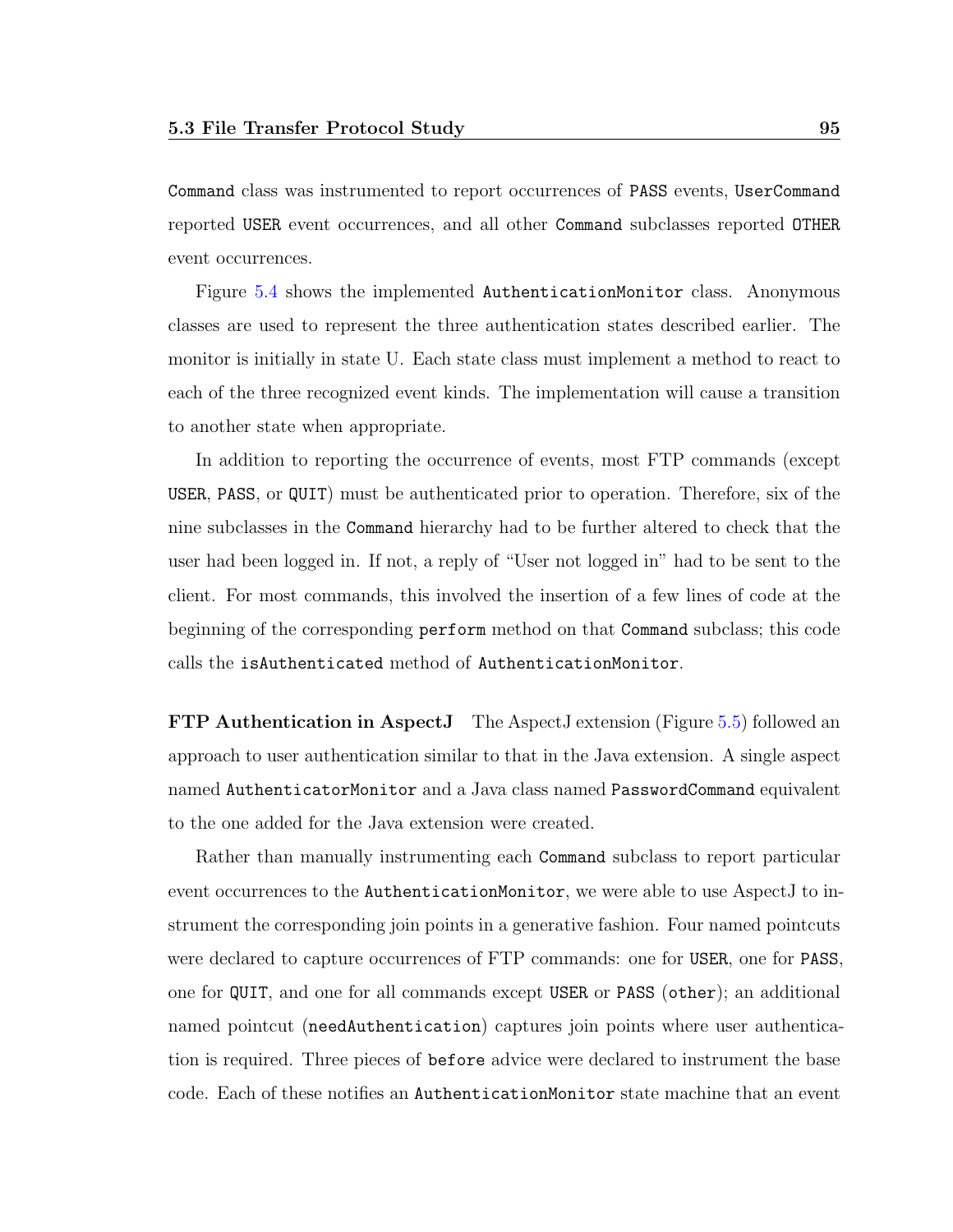```
1 public class AuthenticationMonitor {
\circ3 /* State and transition definitions */
 4 private abstract class AuthenticationState {
 5 public void observePasswordCommand(String pwd) {}
 6 public void observeUserCommand(String usr) {}
7 public void observeOtherCommand() {}
8 }
9
10 AuthenticationState unauthorizedState = new AuthenticationState() {
11 public void observeUserCommand(String usr) {
12 state = pendingState;
13 userName = usr;
14 }
15 };
16
17 AuthenticationState authorizedState = new AuthenticationState() {
18 public void observePasswordCommand(String pwd) {
19 state = unauthorizedState;
20 userName = null;
21 }
22 public void observeUserCommand(String usr) {
23 state = pendingState;
24 userName = usr;
25 }
26 };
27
28 AuthenticationState pendingState = new AuthenticationState() {
29 public void observePasswordCommand(String pwd) {
30 if(Authenticator.isValid(userName, pwd)) {
31 state = authorizedState;
32 } else {
33 state = unauthorizedState;
34 }
35 }
36 public void observeOtherCommand() {
37 state = unauthorizedState;
38 }
39 public void observeUserCommand(String usr) {
40 userName = usr;
41 }
42 };
43
44 /* Protocol context */
45 private AuthenticationState state = unauthorizedState;
46 private String userName = null;
47 /* Mediation method */
48 public boolean isAuthenticated() {
49 return (state == authorizedState);
50 }
51 /* Observation methods */
52 public void observeOtherCommand() {
53 state.observe0therCommand();
54 }
55 public void observeUserCommand(String usr) {
56 state.observeUserCommand(usr);
57 }
58
59 public void observePasswordCommand(String pwd) {
60 state.observePasswordCommand(pwd);
61 }
62 }
```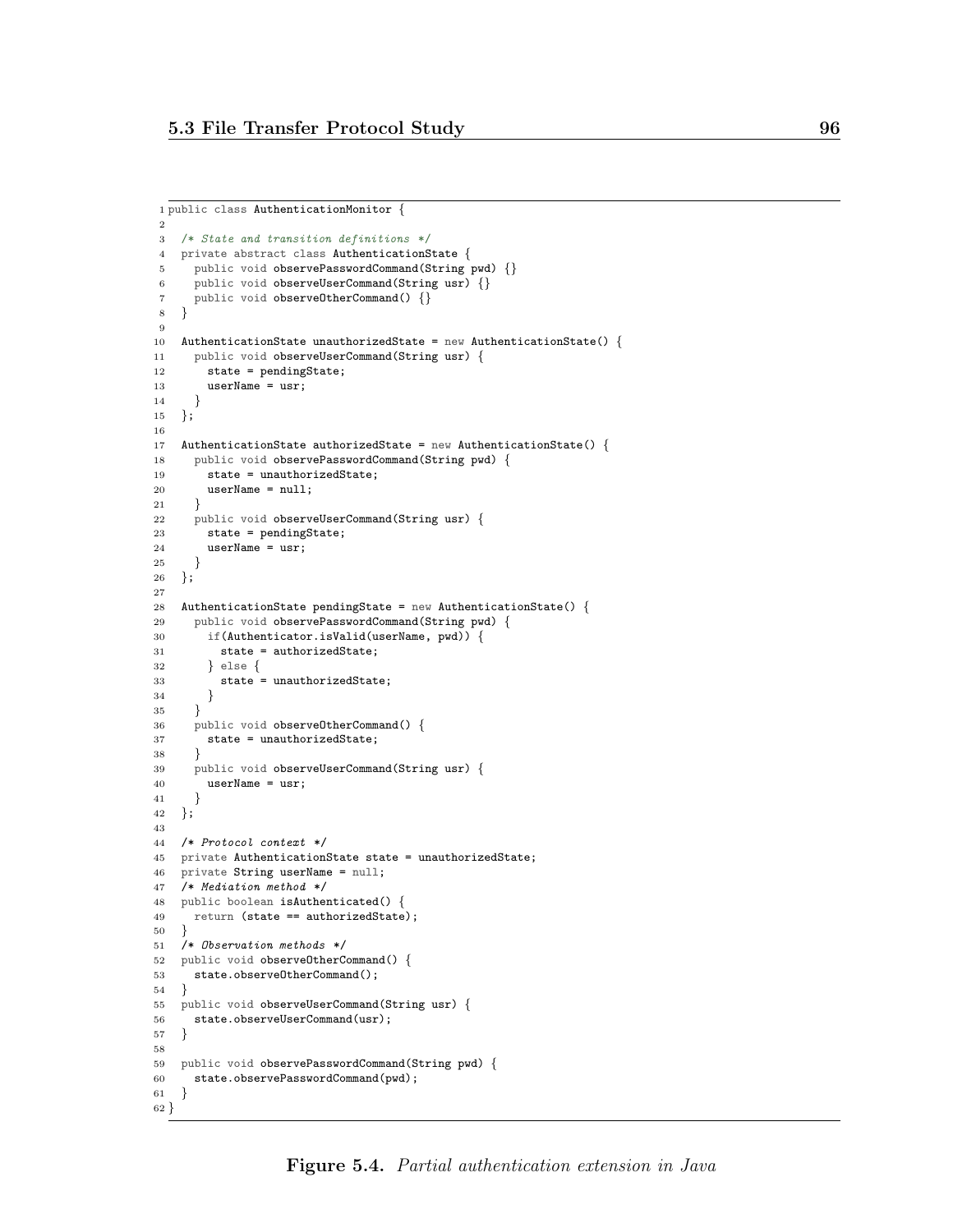```
1 public aspect AuthenticationMonitor {
2 /* State and transition definitions, protocol
3 context, and mediation method all identical
4 to Java extension, so not repeated... */
5
6 /* Observation pointcuts */
7 pointcut user(String usr):
8 execution(*
9 UserCommand.perform(String, Session))
10 && args(usr);
11
12 pointcut pass(String pwd):
13 execution(*
14 PasswordCommand.perform(String, Session))
15 && args(pwd);
16
17 pointcut other():
18 execution(* Command+.perform(..))
19 && !user(*) && !pass(*);
20
21 pointcut quit():
22 execution(*
23 QuitCommand.perform(String, Session));
24
25 pointcut needAuthentication(Session s):
26 other() && !quit() && args(s);
27
28 /* Behaviour modification */
29 void around(Reply r):
30 cflow(user(String))
31 && args(r)
32 && call(* * ControlConnection.send(Reply)) {
33 proceed(new NeedPasswordReply());
34 }
35
36 void around(Session s): needAuthentication(s) {
37 if(!isAuthenticated) {
38 ControlConnection cc = s.getControlConnection();
39 cc.send(new NotLoggedInReply());
40 } else {
41 proceed(s);
42 }
43 }
44
45 void around(Reply r):
46 cflow(pass(*)) && args(r) &&
47 call(* * ControlConnection.send(Reply)) {
48 if(!isAuthenticated()) {
49 proceed(new LogInFailedReply());
50 } else {
51 proceed(r);
52 }
53 }
54 /* Observation instrumentation */
55 before(String usr): user(*) && args(usr) {
56 state.observeUserCommand(usr);
57 }
58 before(String pwd): pass(*) && args(pwd) {
59 state.observePasswordCommand(pwd);
60 }
61 before(): other() \& !quit() {
62 state.observeOtherCommand();
63 }
64 }
```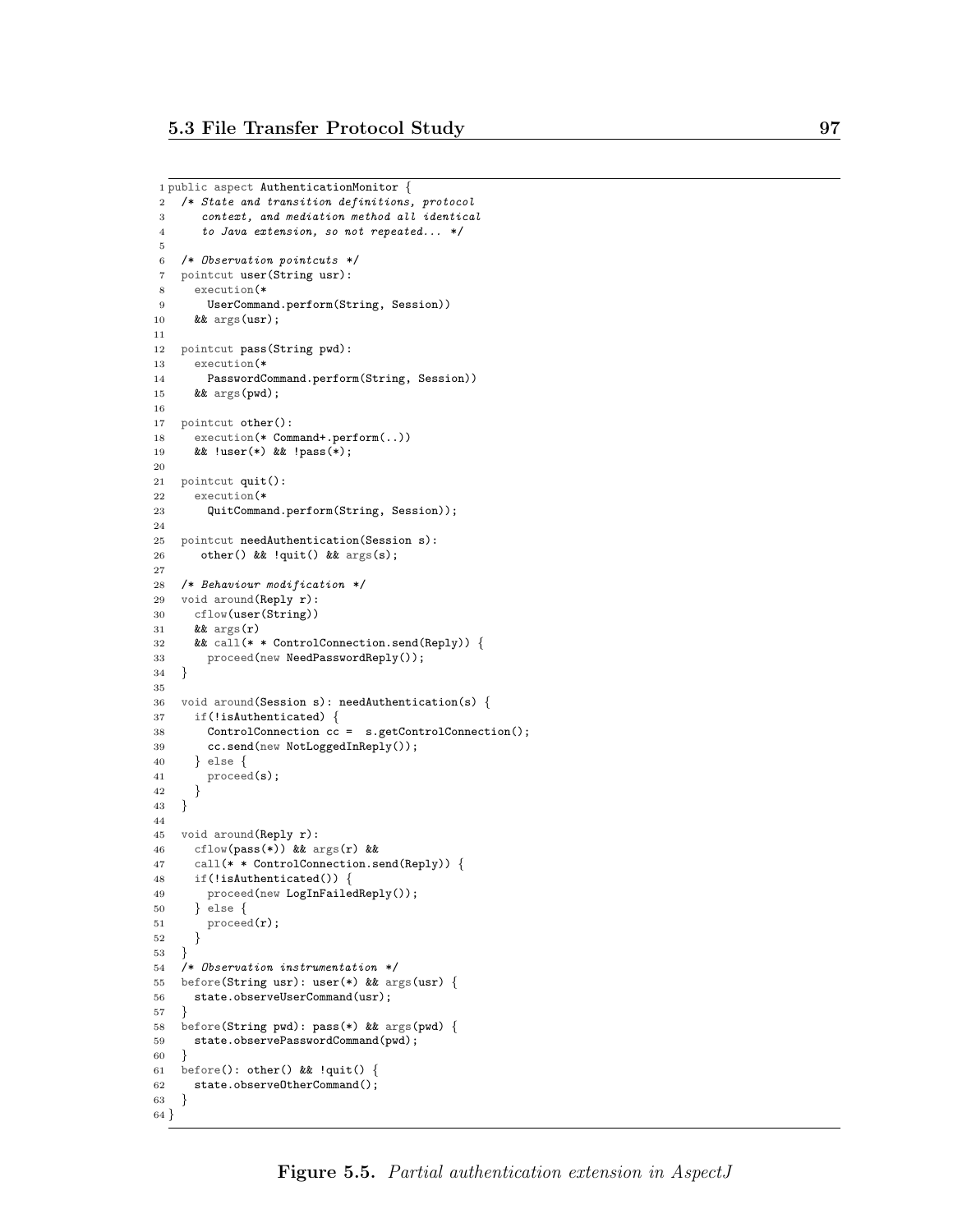of potential interest has occurred; the monitor was implemented identically to that in the Java extension.

Three pieces of around advice were declared to alter the response of a Command based on the current AuthenticationState. The first of these alters the behaviour of UserCommand: the receipt of USER causes a "Password needed" reply to be sent. The second advice alters invalid command executions so that a "Not logged in" reply is sent instead of servicing the request. The third advice captures a dummy reply issuing from PasswordCommand as a convenient join point to add the following functionality. Within the Pending state, if an invalid password is received as the argument to a PASS command, a reply to this effect must be sent.

FTP Authentication in Event-Based AOP Event-based AOP (EAOP) [\[26,](#page-153-0) [27\]](#page-153-1) monitors the occurrence of particular events in the execution of a system. The developer specifies a set of join points in the source code of a program. When these points are reached, events are emitted to an event monitor that operates as a co-routine to the main program. The monitor passes these events to developer-defined subclasses of a library class called Aspect. Each subclass must be implemented to parse the incoming stream of events to recognize some pattern of interest. When a pattern is recognized, developer-specified behaviour occurs. As a result, the equivalent of AspectJ advice may be applied to complex sequences of events.

Part of the implementation of the FTP user authentication extension in EAOP is shown in Figure [5.6.](#page-110-0) The developer must define the points in the base functionality that are to emit events when they are executed. Library and tool support for this instrumentation process has been added to the EAOP tool. We do not show the code that specifies the instrumentation points; it is conceptually equivalent to the AspectJ pointcut definitions described earlier.

We added an AuthenticationMonitor subclass to monitor and to capture events in the base FTP functionality. In order to recognize the pattern of events related to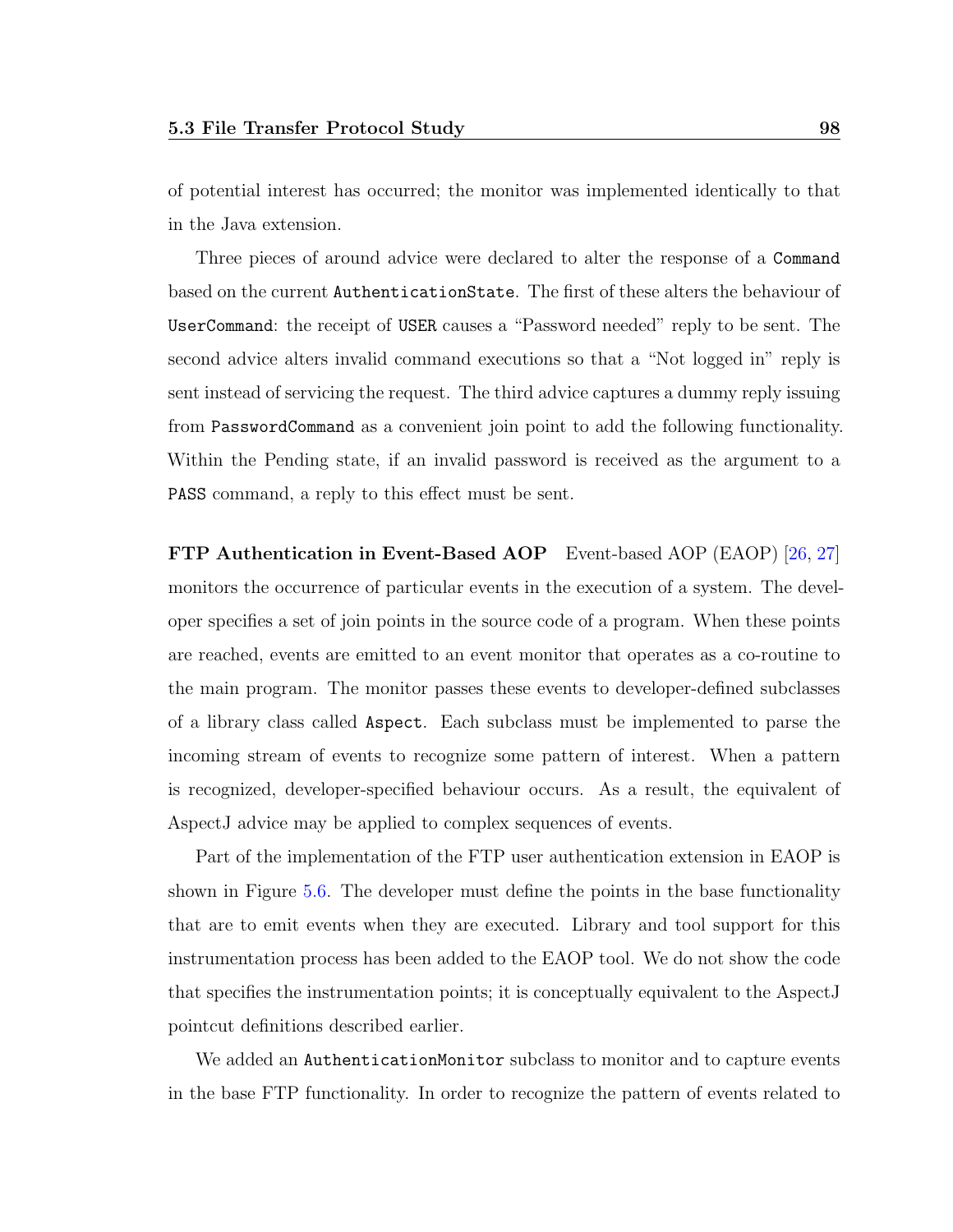```
1 class AuthenticationMonitor extends Aspect {
2 /* Protocol context */
3 boolean isAuthenticated = false;
4
5 /* EAOP Aspect entry point */
6 public void definition() {
7 MethodCall userCall = null;
8 MethodCall passCall = null;
9 Event e = null;
10 while(true) {
11 e = nextCallEvent();
12 while(!isUserCommand(e)) {
13 e = nextCallEvent();
14 }
15 while(isUserCommand(e)) {
16 userCall = (MethodCall)e;
17 e = nextCallEvent();
18 }
19 if(isPasswordCommand(e) && userCall != null) {
20 passCall = (MethodCall)e;
21 String usr = (String)userCall.args[0];
22 String pwd = (String)((MethodCall)passCall).args[0];
23 if(Authenticator.isValid(usr, pwd)) {
24 isAuthenticated = true;
25 } else {
26 isAuthenticated = false;
27 passCall = null;
28 userCall = null;
29 }
30 \qquad \qquad } else {
31 isAuthenticated = false;
32 passCall = null;
33 userCall = null;
34 }
35 // Some other details elided<br>36 }
36 }
37 }
38
39 /* Event classification methods */
40 public boolean isPasswordCommand(Event e) {
41 return ((e instanceof MethodCall) &&
42 ((MethodCall) e).method.getDeclaringClass().getName().equals("PasswordCommand"));
43 }
44 public boolean isUserCommand(Event e) {
45 return ((e instanceof MethodCall) &&
46 ((MethodCall) e).method.getDeclaringClass().getName().equals("UserCommand"));
47 }
48 public boolean isCallEvent(Event e) {
49 return (e instanceof MethodCall);<br>50 }
50 }
51
52 /* Block on next event and filter out non-call events */
53 public MethodCall nextCallEvent() {
54 Event e = null;55 boolean ok = false;
56 while(!ok) {
57 e = nextEvent();
58 ok = isCallEvent(e);
59 };
60 return (MethodCall)e;
61 }
62 }
63
64 // Event emitter instrumentation not shown but conceptually equivalent to the AspectJ pointcuts
65 // Action language specification not shown but conceptually equivalent to the AspectJ behavioural advice
```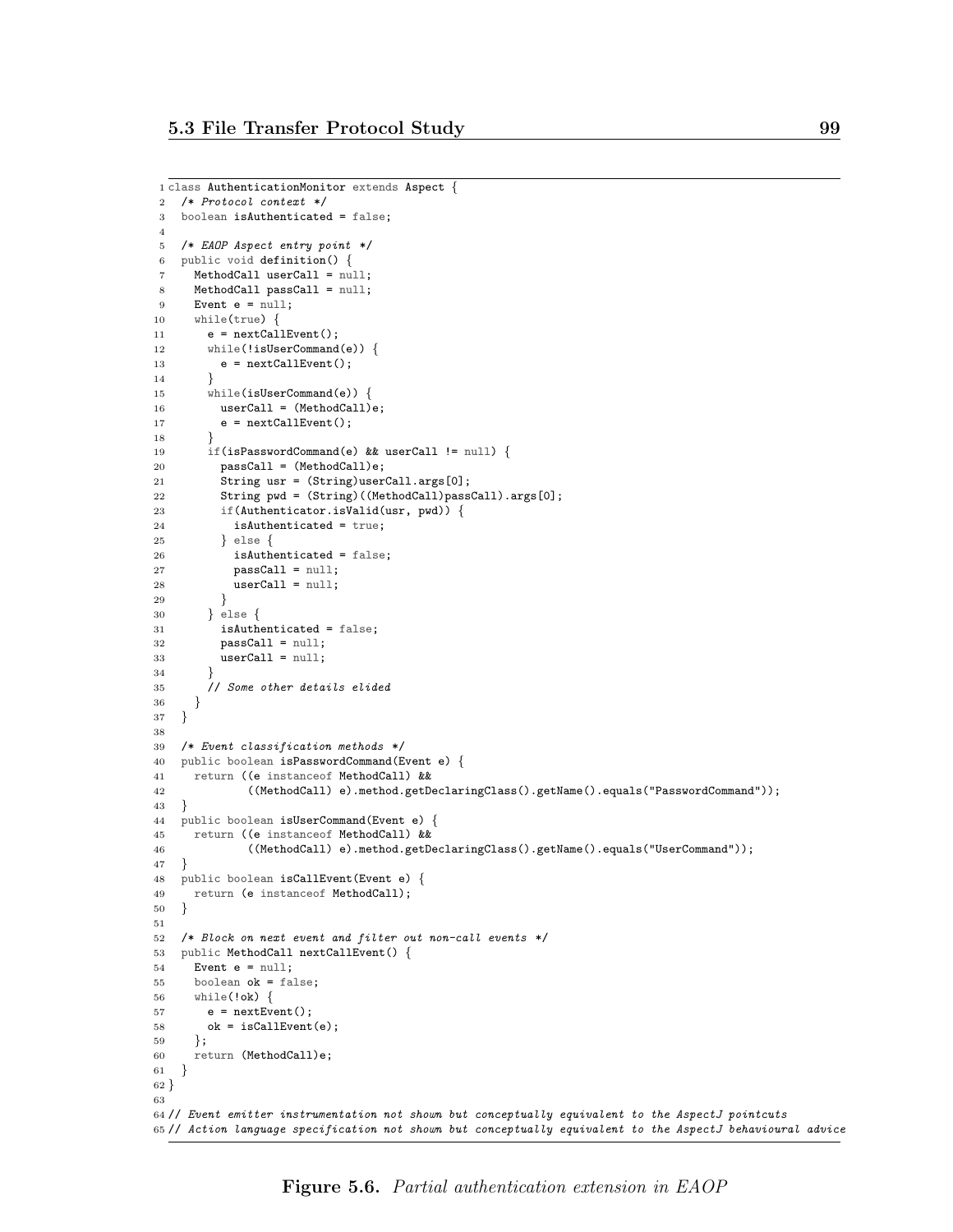user authentication, the developer must provide a method called definition within the subclass that parses the events. With some difficulty, one can identify that the necessary authentication sequence through the finite state machine of Figure [5.2](#page-103-0) is implemented in this method. The state is recorded in the pair of local variables userCall and passCall: when both are null, the state is Unauthenticated; when userCall references an object, the state is awaiting Password; and when both local variables contain object references, the state is "ready to be authenticated" as the actual password check must be performed.

To modify the behaviour of the base program according to the authentication state, the developer must provide composition specifications that are conceptually equivalent to AspectJ advice declarations. We found that the EAOPTool had a number of shortcomings in terms of the usability of its composition specifications; however, these shortcomings could presumably be overcome with additional development effort. As these details are not pertinent to our discussion and would clutter the code snippet significantly, we do not show them.

FTP Authentication via DEPs The application of DEPs towards the implementation of the FTP authentication protocol required the addition of a single DEPaugmented aspect to the system, shown in Figure [5.7.](#page-112-0) The five pointcuts we used are identical to those found in the original AspectJ aspect of Figure [5.5.](#page-108-0) For brevity we do not reproduce them here.

In place of the combined state machine implementation and advice for observation instrumentation, we provide a single tracecut. This tracecut declares two local variables, name and pwd. The tracecut matches occurrences of the pattern "user pass other\*" where the passed user name and password are an authenticated pair. This latter test is specified as a semantic action block; if it fails, the parser is informed that the event sequence does not match and that the start state should be re-entered, ready for new events. The " $\mathcal{F}$ " matches the current end of the trace prefix.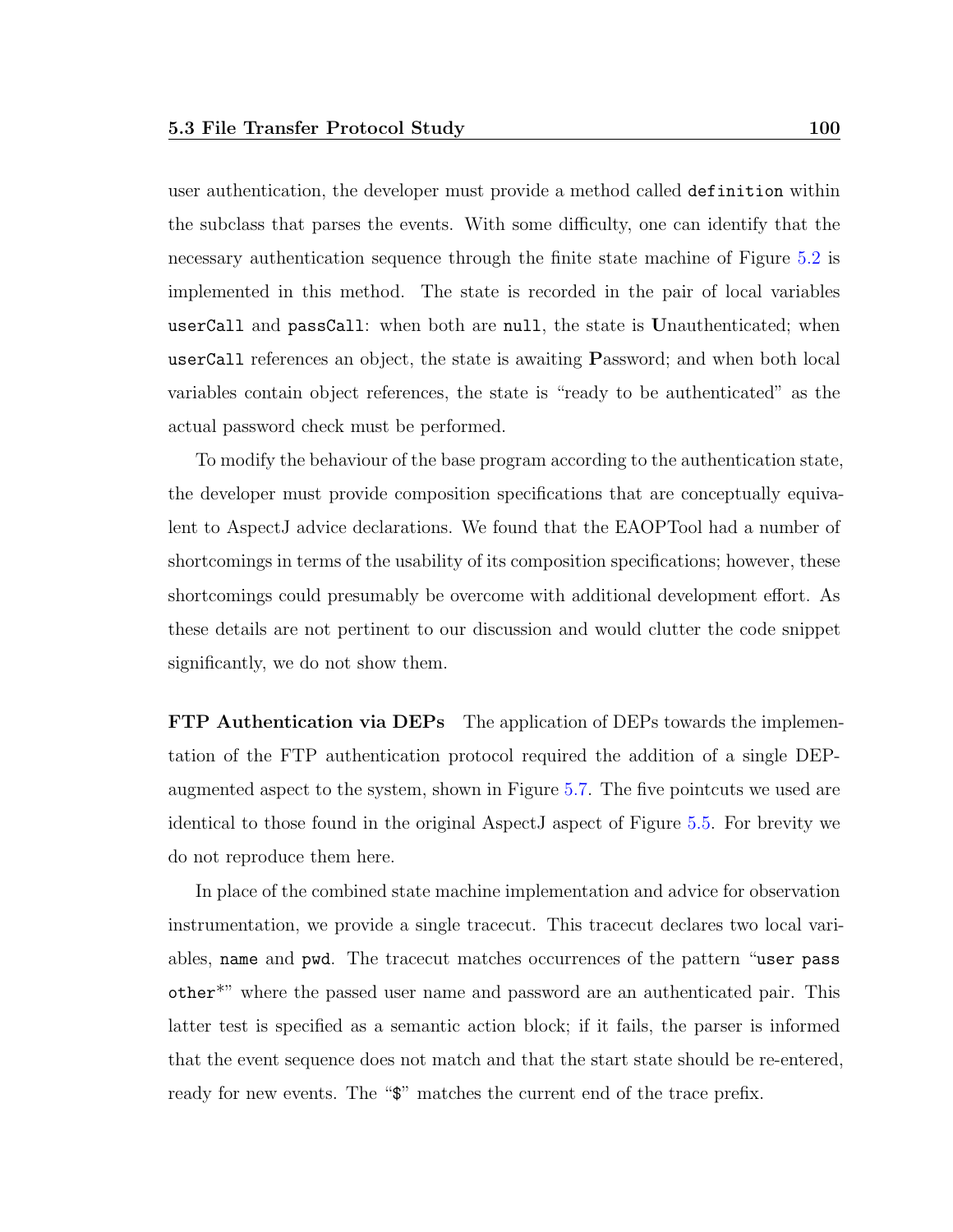1

```
2 public aspect AuthenticationMonitor {
3 /* Observation pointcuts */
4 tracecut user(String usr): entry(user(usr));
5 tracecut pass(String pwd): entry(pass(pwd));
6 tracecut other(): entry(other());
7 pointcut quit(): execution(* QuitCommand.perform(String, Session));
8 pointcut needAuthentication(Session s): other() && !quit() && args(s);
9
10 /* Event pattern detection */
11 tracecut isAuthenticated() {: String name, String pwd :} ::=
12 ( user(name) pass(pwd) {: if(!Authenticator.isValid(name, pwd)) fail;:}) other()* $;
13
14 /* Behaviour modification */
15 void around(Session s): needAuthentication(s) && !history(isAuthenticated()) {
16 ControlConnection cc = s.getControlConnection();
17 control.send(new NotLoggedInReply());
18 }
19
20 void around(Reply r):
21 cflow(pass(*)) &22 args(r) &&
23 call(* * ControlConnection.send(Reply)) &&
24 !history(isAuthenticated()) {
25 proceed(new LogInFailedReply());
26 }
27 }
28
```
<span id="page-112-0"></span>Figure 5.7. Full authentication extension using DEPs

Finally, there are two pieces of around advice that correspond closely to those in the original AspectJ aspect. The only difference is that these ones make use of the tracecut within a history pointcut instead of the if statements in the original. The history pointcut matches all join points where the DEP specified as an argument matches the current trace prefix.

Evolving Authentication As a final task, the FTP authentication policy was altered slightly in order to accommodate for the ACCT FTP command (RFC 959 [\[68\]](#page-156-0)) used on systems that distinguish between user accounts, and user names. This command is intended to support systems requiring account information in addition to user information when performing certain commands. An FTP server might be configured in either of following two ways:

C1 The underlying system requires account information in addition to the normal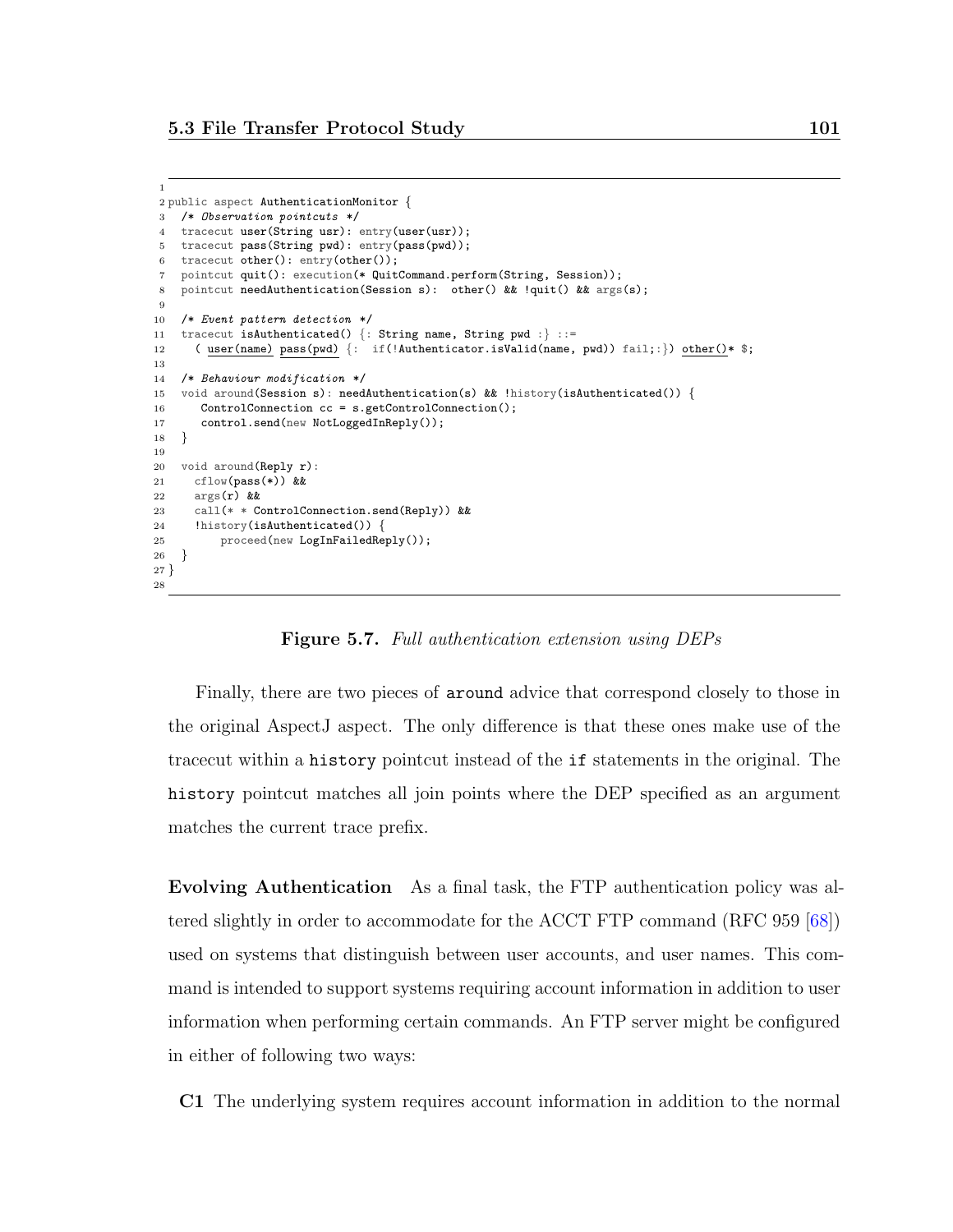login sequence (USER, PASS). The ACCT command (with string argument) is expected to immediately follow a successfully PASS command (as indicated to the client with a unique return code).

C2 The underlying system does not require account information for login, but does requires account information for purposes of other commands (such as file storage), and these other commands can potentially occur at any point in an authenticated session dialog; the NEED-ACCT reply should be sent in response to such commands unless the underlying FTP server implementation maintains previously seen account information as part of the session state, in which case the previous information is used.

In both cases, voluntary ACCT commands may occur at any point during a validated session, changing the current account information if the account corresponds to the user.

Using Java, AspectJ, and DEPs we explored each server configuration. For Configuration 1  $\mathbf{(C1)}$ , the authentication pattern used earlier in this study was modified as follows.

#### USER PASS ACCT (ACCT|[^USER,PASS])\* \$

In addition to the occurrence of USER and PASS, this configuration requires that an ACCT message come immediately after PASS; it also permits the occurrences of additional ACCT messages to allow for voluntary changes to the account information.

With Configuration  $2$  (C2), the basic authentication specification is still necessary; ACCT information may be required or volunteered at any point during an authenticated session. We use two context specifications to capture this. The first specification is simply the same authentication pattern we used previously in this case study. The second pattern captures the most recent occurrence of ACCT, but only if the session is authenticated.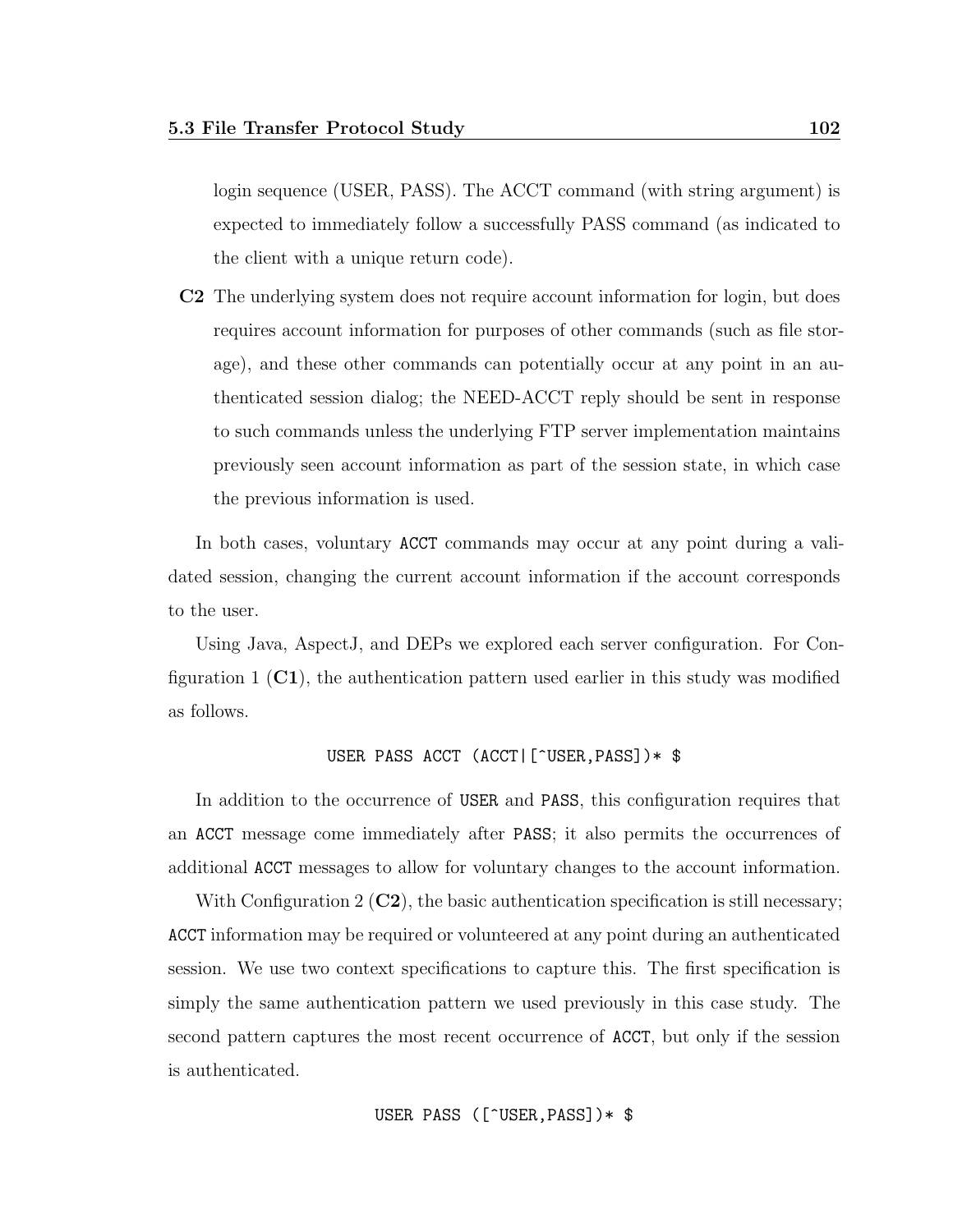$([USER, PASS])$   $*(ACCT) + $$ 

State-machine Evolution For the Java and AspectJ approaches we needed to derive formal state machines suitable for capturing the new contextual requirements. Figure [5.8](#page-115-0) depicts the derived finite state machines for user authentication including ACCT commands.

- C1 For Configuration 1 we have added an addition state "Pending ACCT" to account for the additional stage in the authentication policy. This can be seen in the right-most FSM in Figure [5.8.](#page-115-0)
- C2 For Configuration 2 we utilize a combination of the original finite state machine from Figure [5.8](#page-115-0) (left FSM), and a new one for capturing the most recent occurrence of ACCT (middle FSM). This one used in conjunction with the original authentication FSM to determine the currently valid account information.

With state machines determined, we followed the established implementation approach. With both configurations we added to our FTP command hierarchy an AcctCommand subclass. Instrumentation, context checks and context recognition were realized. Instrumentation (or event-emitting advice in the case of AspectJ) to report the occurrences of ACCT commands to the monitor (or aspect in the case of AspectJ) was added. In the case of Java, commands requiring ACCT information were altered to consult the state of the monitor and to reply with the ACCT-NEEDED reply if authentication was not properly established. Using AspectJ, this was achieved through advice at those points, rather than explicit scattered instrumentation. We focus on the recognition in the remainder of this section. The two resulting state-based implementations are seen in Figures [5.9,](#page-117-0) [5.10](#page-118-0) and [5.11.](#page-119-0)

C1 Figures [5.9](#page-117-0) and [5.10](#page-118-0) capture the context recognition required for Configuration 1. This state-machine was translated into Java code in a similar manner to the object-oriented and aspect-oriented approach we used for the original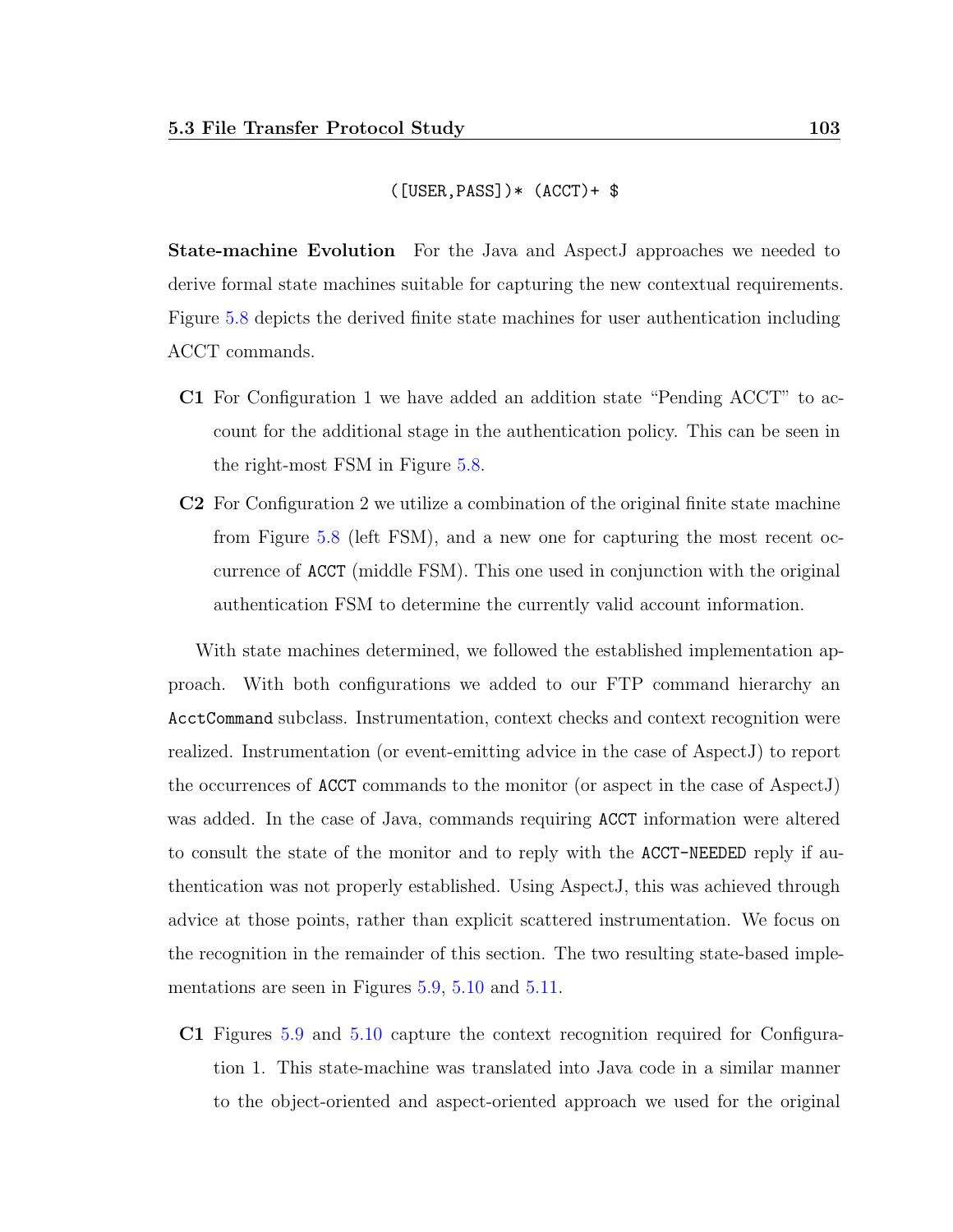

<span id="page-115-0"></span>Figure 5.8. Finite state machines for different ACCT scenarios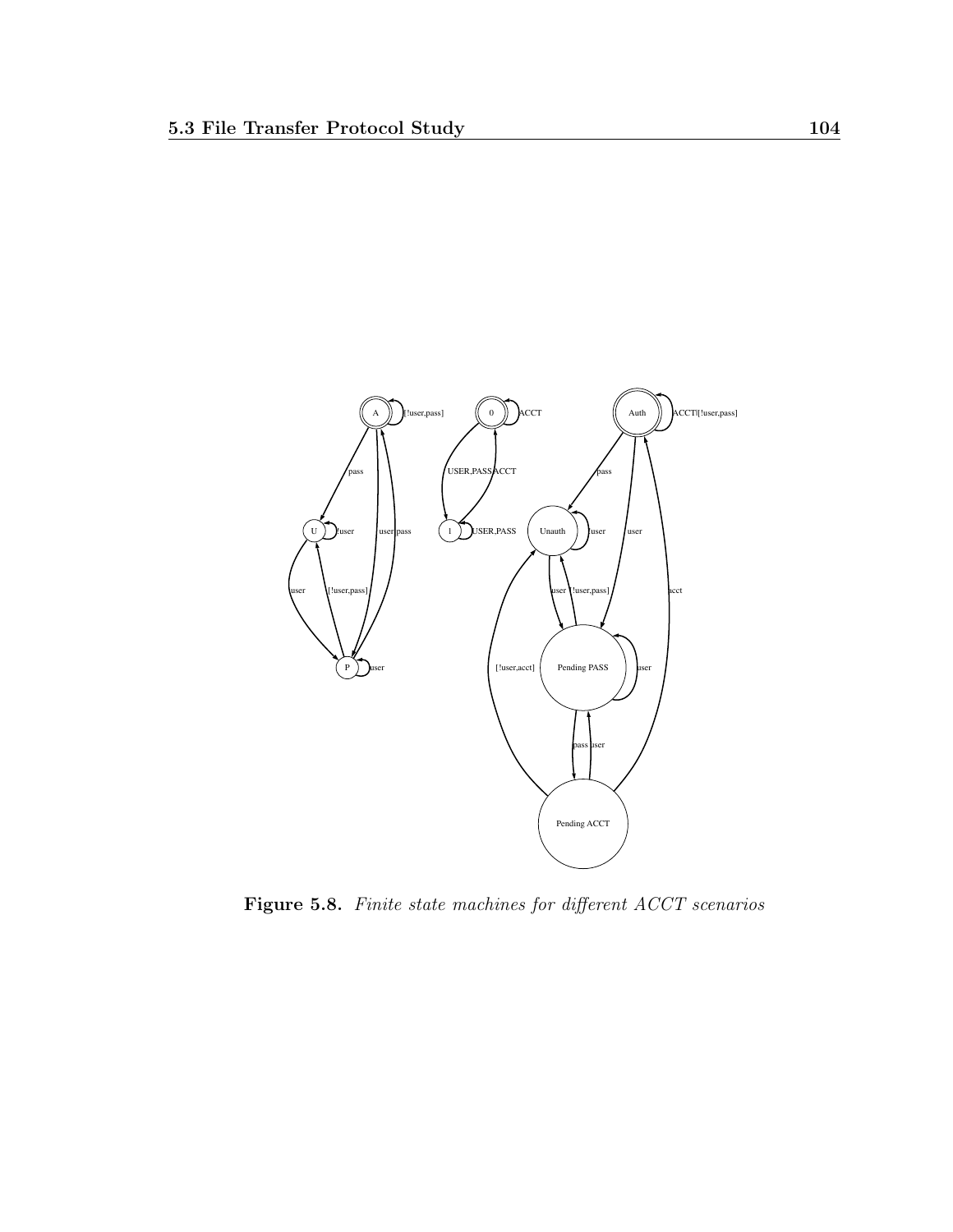authentication specification. In these figures a single new Authentication-Monitor Config1 class is defined. In incorporates into the original Authentication-Monitor a new state pendingAcctState, and a number of new and altered transitions on the observance of AcctCommand. The majority of the original AuthenticationMonitor was altered to account for the change in requirements. Each addition or alteration is boxed in these listings to emphasize the impact of this evolution.

C2 Figures [5.11](#page-119-0) lists the new AuthenticationMonitor Config2 class. For Configuration 2 the existing recognizer was coupled with an additional recognizer to capture the most recent occurrence of the ACCT information. Again, ACCT occurrences were instrumented and fed to the new recognizer. However, an additional filtering step was employed (lines 46-50). If the session was authenticated, knowledge of the occurrence of ACCT would proceed on to the second recognizer. If the session was not authenticated, the ACCT occurrence would be ignored. Additionally, instrumentation (or advice) to report occurrences of USER and PASS where added to report to the second recognizer; if the session becomes unauthenticated, the most recent account information must be discarded (lines 20 and 27). In this listing the contexts of our orginal AuthenticationMonitor are assumed. When we make reference to part of that assumed code, it is boxed (line 47).

Declarative Event Pattern approach Using DEPs we were able to extend our solution in a straight-forward manner. Building off of our existing DEPs solution, Figures [5.12](#page-121-0) and [5.13](#page-122-0) show our evolution for Configuration 1 and Configuration 2 respectively.

C1 For Configuration 1, we are interested in capturing

USER PASS ACCT (ACCT|[^USER,PASS])\* \$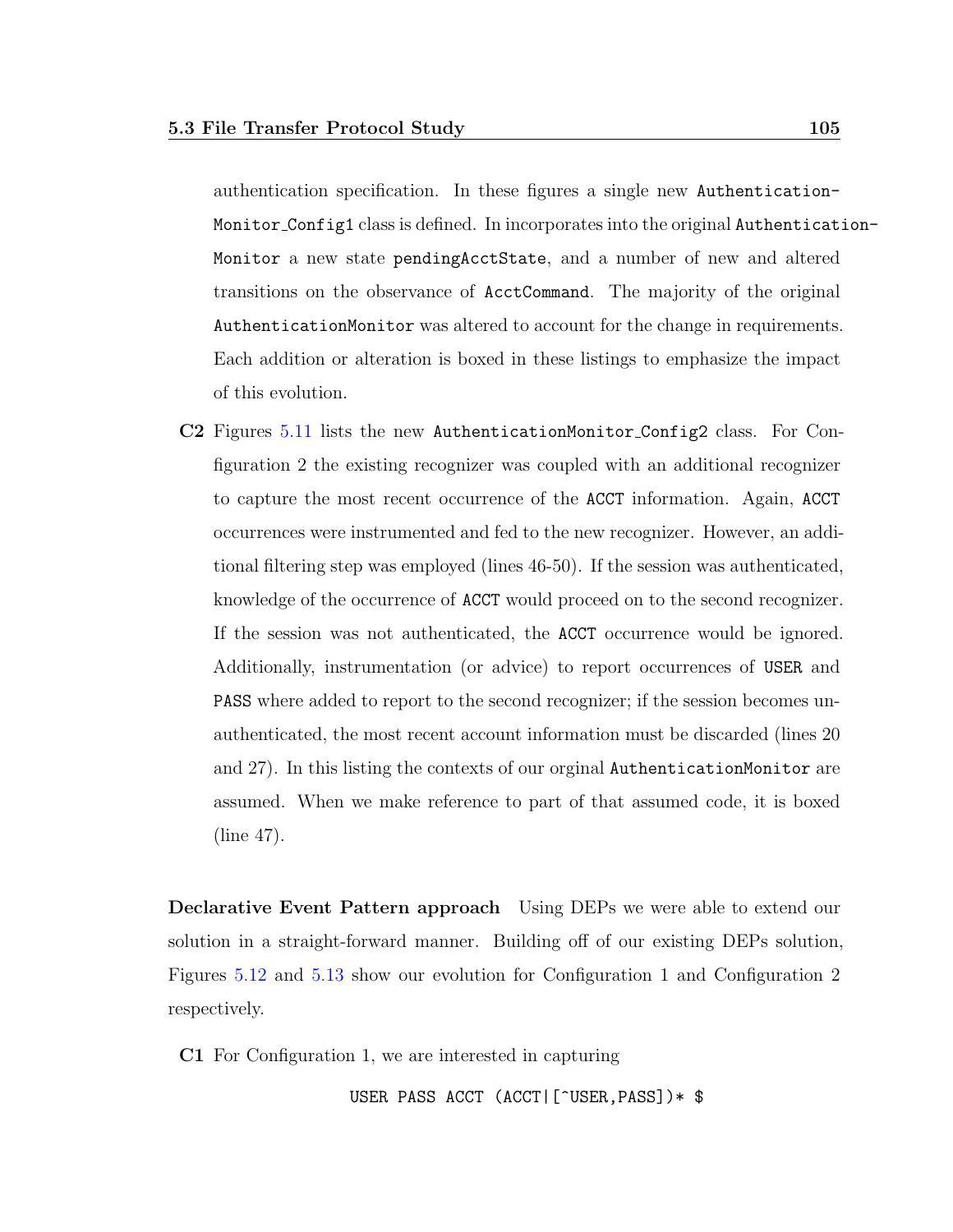

<span id="page-117-0"></span>Figure 5.9. This figure shows part 1 of the evolution of the FTP authentication recognizer according to the requirements of configuration 1.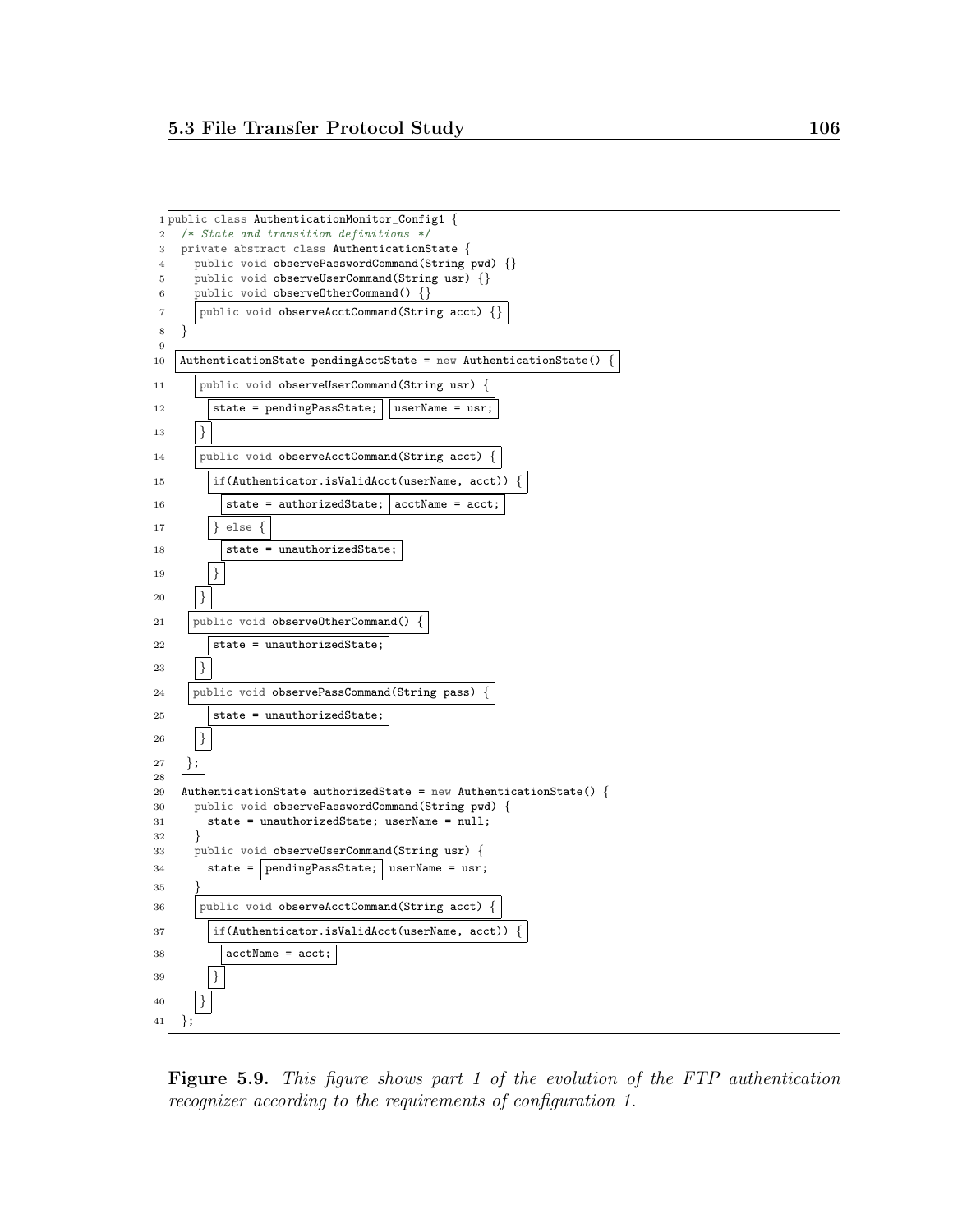```
1 AuthenticationState unauthorizedState = new AuthenticationState() {
2 public void observeUserCommand(String usr) {
3 state = | pendingPassState |; userName = usr;
4 }
5 };
6
7 AuthenticationState pendingPassState = new AuthenticationState() {
8 public void observePasswordCommand(String pwd) {
9 if(Authenticator.isValid(userName, pwd)) {
10 state = pendingActState;11 } else {
12 state = unauthorizedState;
13 }
14 }
15 public void observeOtherCommand() {
16 state = unauthorizedState;
17 }
18 | public void observeAcctCommand(String acct) {
19 \vert state = unauthorizedState;
20 \mid \}21 public void observeUserCommand(String usr) {
22 userName = usr;
23 }
24 };
25
26 /* Protocol context */
27 private AuthenticationState state = unauthorizedState;
28 private String userName = null;
29 | private String \text{acctName} = \text{null};30
31 /* Account accessor method */
32 public String getAcctName() { return acctName;
33
34
35 /* Mediation method */
36 public boolean isAuthenticated() {
37 return (state == authorizedState);
38 }
39 /* Observation methods */
40 public void observeOtherCommand() {
41 state.observeOtherCommand();
42 }
43 public void observeUserCommand(String usr) {
44 state.observeUserCommand(usr);
45 }
46 public void observePasswordCommand(String pwd) {
47 state.observePasswordCommand(pwd);
48 }
49 public void observeAcctCommand(String acct) {
50 state.observeAcctCommand(acct);
51 \mid \}52 }
```
<span id="page-118-0"></span>Figure 5.10. This figure shows part 2 of the evolution of the FTP authentication recognizer according to the requirements of configuration 1.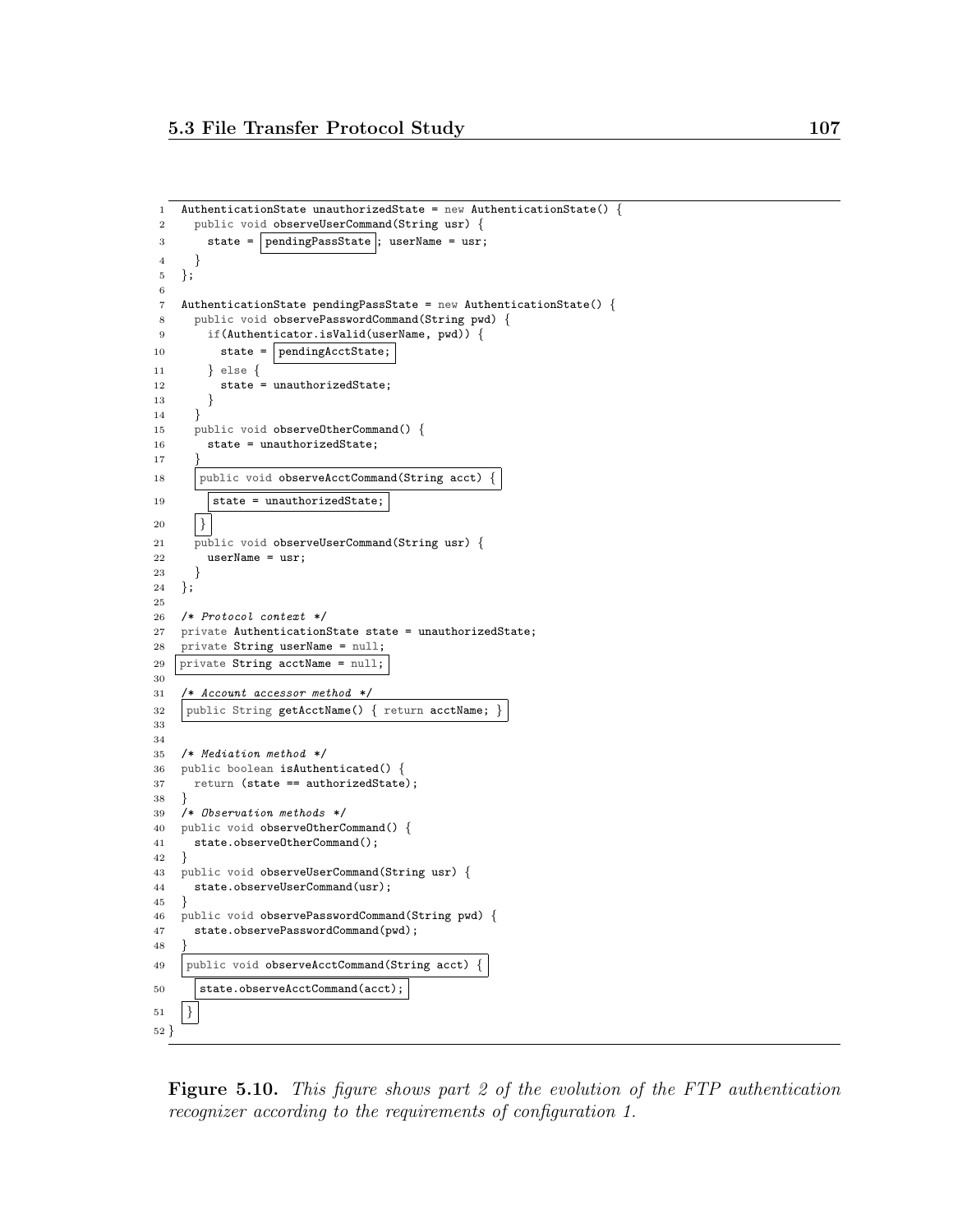```
1 public class AuthenticationMonitor_Config2 {
 \overline{2}3 /* The AuthenticationMonitor declarations of Figure 5.4 are assumed but not shown. */
 4
5 private abstract class MostRecentAcctState {
6 public void observePasswordCommand(String pwd) {}
7 public void observeUserCommand(String usr) {}
8 public void observeAcctCommand(String acct) {}
9 }
10
11 MostRecentAcctState invalidAcctState = new MostRecentAcctState() {
12 public void observeAcctCommand(String acct) {
13 acctName = acct;
14 state = validAcctState;<br>15 }
15 }
16 };
17
18 MostRecentAcctState validAcctState = new MostRecentAcctState() {
19 public void observePasswordCommand(String pwd) {
20 \qquad \qquad acctName = null:21 state = invalidAcctState;
22 }
23 public void observeAcctCommand(String acct) {
24 acctName = acct;
25 }
26 public void observeUserCommand(String usr) {
27 acctName = null;
28 state = invalidAcctState;
29 }
30 };
31
32 /* Protocol context */
33 private MostRecentAcctState state = invalidAcctState;
34 private String acctName = null;
35 /* Mediation method */
36
37 public boolean isAcctSet() {
38 return (state == validAcctState);
39 }
40
41 public String getAcctName() {
42 return acctName;
43 }
44
45 /* Observation methods */
46 public void observeAcctCommand(String acct) {
47 if( isAuthenticated() | && | Authenticator.isValidAcct |( userName |, acct)){
48 state.observeAcctCommand(acct);
49 }
50 }
51
52 }
```
<span id="page-119-0"></span>Figure 5.11. Evolution of FTP authentication, Configuration 2. The AuthenticationMonitor declarations of Figure [5.4](#page-107-0) are assumed but not shown. When we make reference to any of these, they appear boxed.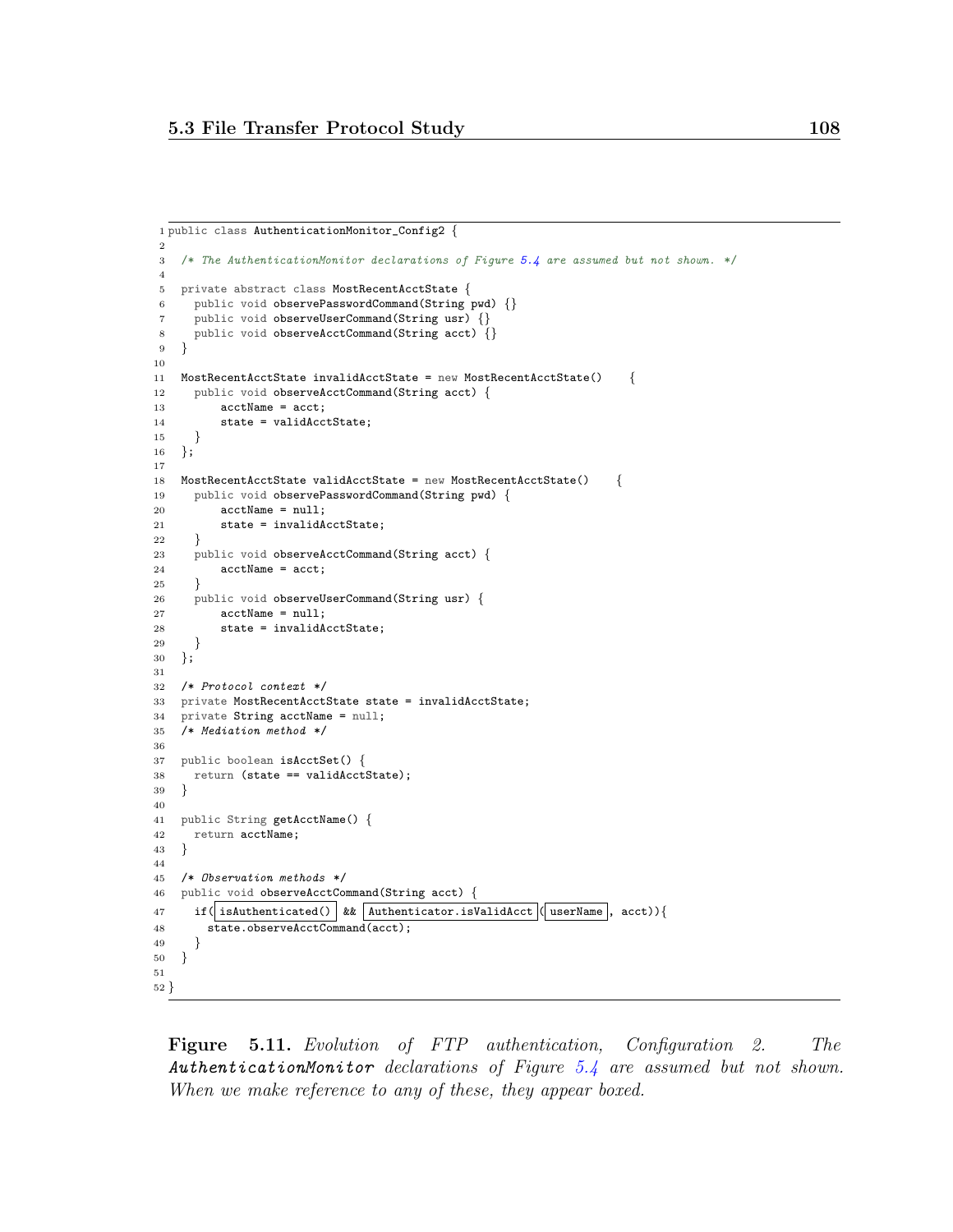as a pattern of events. In Figure [5.12,](#page-121-0) lines 14-17 capture this authentication specification. Using the same primitive tracecuts specified for our original DEPs authentication implementation, and adding the acct tracecut (line 6), we are able to represent just the contexts of interest. The isAuthenticated tracecut includes semantic action blocks to further constrain the recognition of our pattern such that only usernames and passwords that correspond are permitted (line 15), only usernames and accounts that correspond are permitted (line 16), and that further occurrences of acct affect the current account information only if the account specified corresponds to the current user (line 17). The use of rebind on line 19 permits for additional occurrences of acct to be rebound to a. The advice declared on lines 20-23 implements the ACCT-NEEDED reply behaviour if the session is not authenticated under the requirements of configuration 1. The advice on lines 25-29 is a example of how to extract the account information for use by commands requiring it (such as those described by the stor primitive tracecut).

C2 In Figure [5.13,](#page-122-0) Configuration 2 is considered. Building from the existing authentication tracecut isAuthenticated, we first declare a primitive tracecut Acct. Unlike the acct tracecut used in the last example, this primitive tracecut includes a semantic action block that filters occurrences of the execution of AcctCommand to those that occur only after the session is authenticated, and only if the account information corresponds to the currently authenticated user. Lines 13-17 show this tracecut. In lines 19-21 the original isAuthenticated tracecut appears. However, we have opted to expose the username. It was used on line 15 to help validate the account occurrence. The most recent occurrence of account is maintained with a tracecut named isAcct, which we declare on lines 24-25. Again, rebind is used to permit repetitive binding of a. This tracecut would appear to capture our specification pattern faithfully.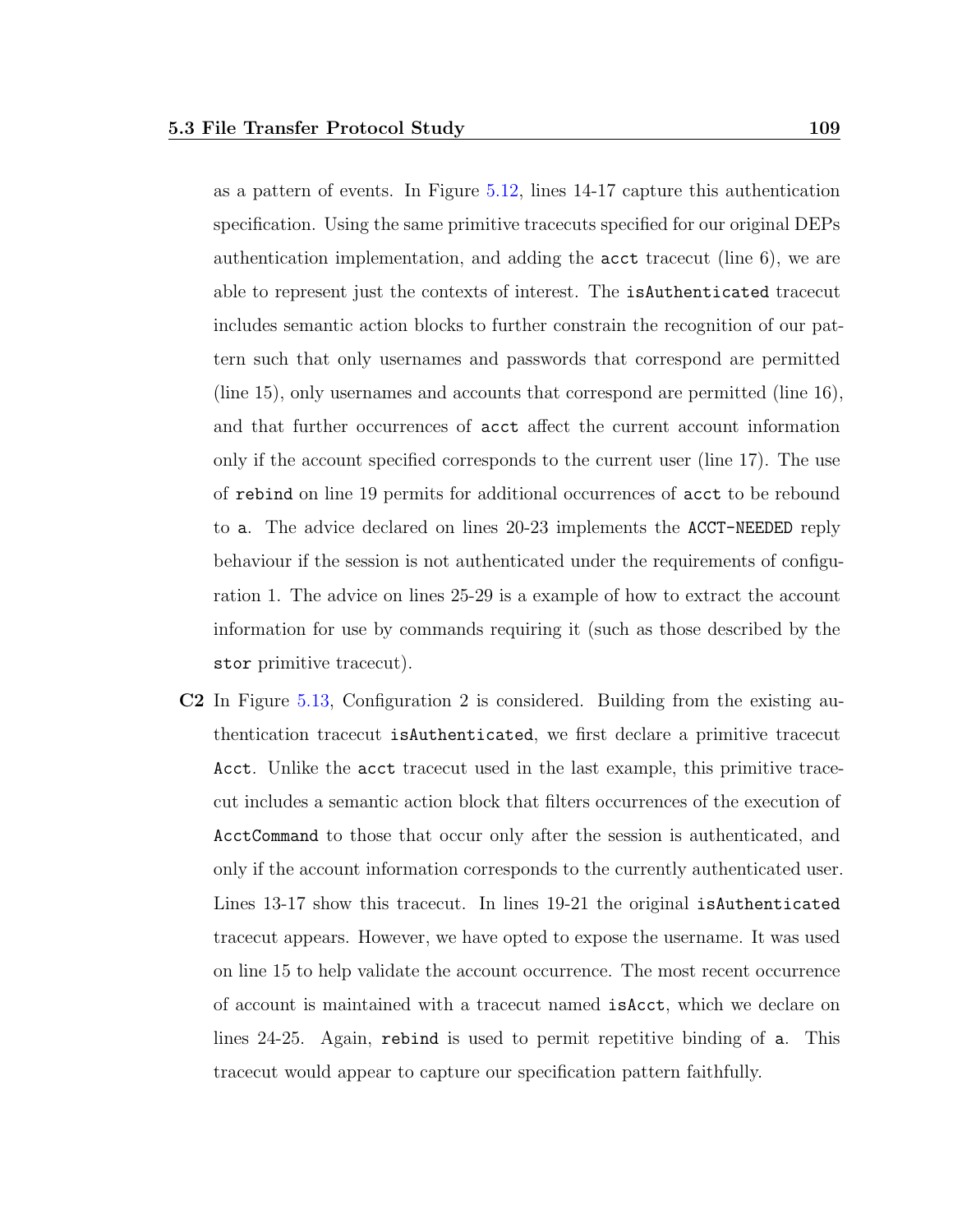```
1
2 public aspect AuthenticationMonitor_Config1 {
3 /* Observation pointcuts */
 4
5 tracecut user(String usr): entry(user(usr));
6 tracecut pass(String pwd): entry(pass(pwd));
7 tracecut other(): entry(other());
8 tracecut acct(String act): entry(acct(act));
9 pointcut acct(String acct): execution(* AccountCommand.perform(String, Session)) && args(acct);
10 pointcut stor(String file): execution(* StoreCommand.perform(String, Session)) && args(file);
11 pointcut quit(): execution(* QuitCommand.perform(String, Session));
12 pointcut needAuthentication(Session s): other() && !quit() && args(s);
13 pointcut needAcct(Session s): stor(String arg) && args(s);
14
15 /* Event pattern for modified policy */
16 tracecut isAuthenticated(String acctName) {: String name, String pwd, String a :} ::=
17 user(name) pass(pwd) \{: if(!Authentication.isValid(name, pwd))\{ fail; \} : \}18 acct(acctName) \{: \text{if(!Authentication.isValidAct(name, } \text{acute}))\{ \text{ fail:}\} :
19 (\text{acct}(\text{rebind}(a)) {: if(Authenticator.isValidAcct(name, a)) { \text{acctName} = a; }:} | \text{other}(a) * $;
20
21 /* Behaviour modification */
22 void around(Session s): needAcct(s) && !history(isAuthenticated(String)) {
23 ControlConnection cc = s.getControlConnection();
24 control.send(new NeedAccountReply());
25 }
26
27 before(String account,Session session):
28 stor(String,session) &&
29 history(isAuthenticated(account)) {
30 Session.setAccount(account);
31 }
32
33 void around(Session s): needAuthentication(s) && !history(isAuthenticated(String)) {
34 ControlConnection cc = s.getControlConnection();
35 control.send(new NotLoggedInReply());
36 }
37
38 void around(Reply r):
39 cflow(pass(*)) &&
40 \arg(\mathbf{r}) & &
41 call(* * ControlConnection.send(Reply)) &&
42 !history(isAuthenticated(String)) {
43 proceed(new LogInFailedReply());
44\,45 }
46
```
<span id="page-121-0"></span>Figure 5.12. Full authentication with ACCT extension using DEPs, Configuration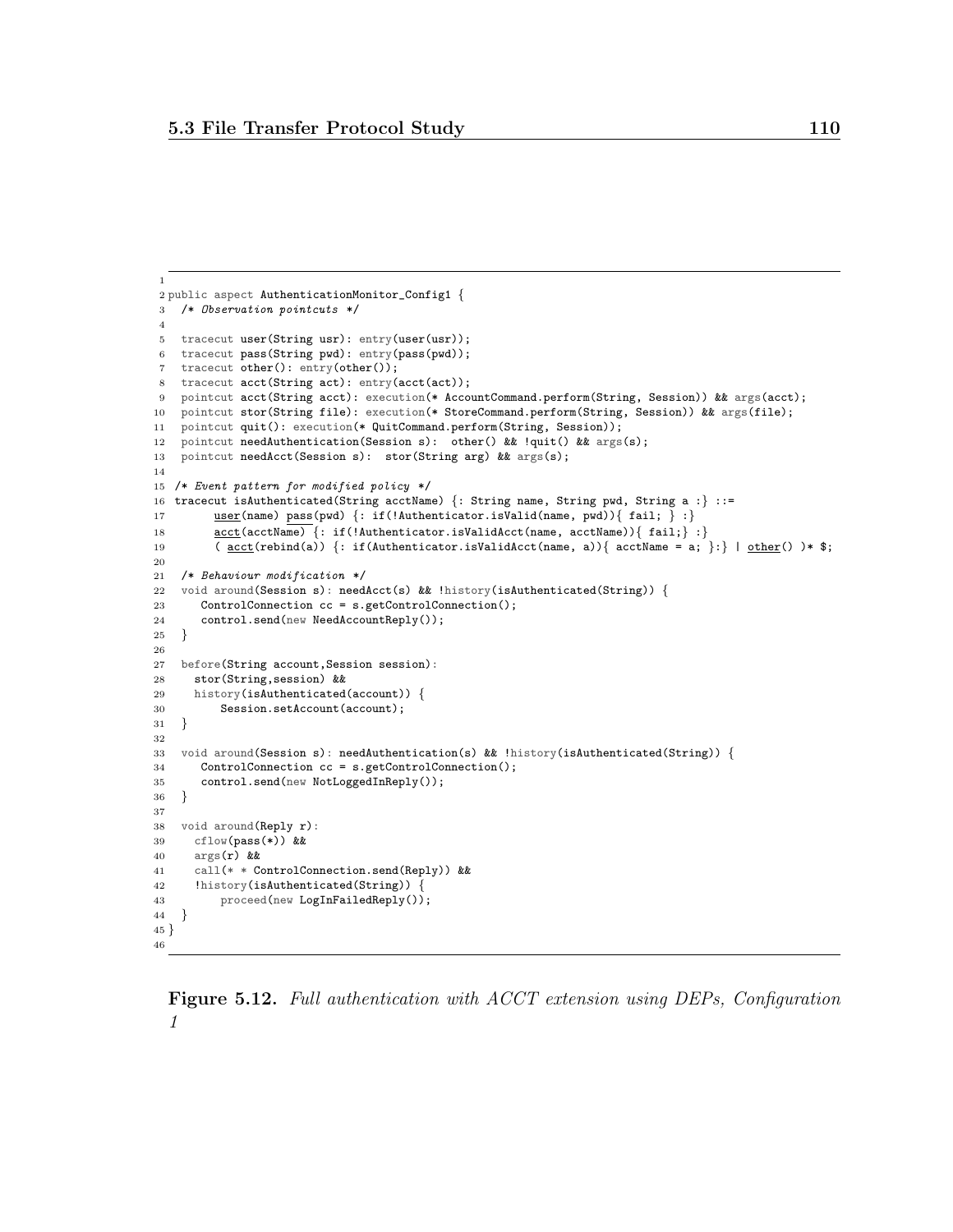```
2 public aspect AuthenticationMonitor_Config2 {
3 /* Observation pointcuts */
4 tracecut user(String usr): entry(user(usr));
5 tracecut pass(String pwd): entry(pass(pwd));
 6 tracecut other(): entry(other());
7 tracecut acct(String act): entry(acct(act));
8 pointcut acct(String acct): execution(* AccountCommand.perform(String, Session)) && args(acct);
9 pointcut stor(String file): execution(* StoreCommand.perform(String, Session)) && args(file);
10 pointcut quit(): execution(* QuitCommand.perform(String, Session));
11 pointcut needAuthentication(Session s): other() && !quit() && args(s);
12 pointcut needAcct(Session s): stor(String arg) && args(s);
13
14 /* Primitive tracecuts for filtering account messages so they are seen only when authenticated */
15 tracecut Acct(String account) {: String name :} ::= entry(acct(account))
16 && history(isAuthenticated(name)) {:
17 if(!Authenticator.isValidAcct(name, acct)){ fail; }
18 :};
19
20 /* Event pattern for original policy */
21 tracecut isAuthenticated(String name) {: String pwd :} ::=
22 user(name) pass(pwd) {: if(!Authenticator.isValid(name, pwd)){ fail; } :} other()* $;
23
24 /* Event pattern for most recent Acct policy */
25 tracecut isAcct(String acct) \{:\text{String a :}\}::=26 (user(String) | pass(String))* (\underline{\text{Act}}(\text{rebind}(a)) {: acct = a; :})+ $;
27
28
29 /* Behaviour modification */
30 void around(Session s): needAcct(s) && !history(isAuthenticated(String)) {
31 ControlConnection cc = s.getControlConnection();
32 control.send(new NeedAccountReply());
33 }
34
35 before(String account,Session session):
36 stor(String,session) &&
37 history(isAuthenticated(account)) {
38 session.setAccount(account);
39 }
40
41 void around(Session s): needAuthentication(s) && !history(isAuthenticated(String)) {
42 ControlConnection cc = s.getControlConnection();
43 control.send(new NotLoggedInReply());
44 }
45
46 void around(Reply r):
47 cflow(pass(*)) &&
48 args(r) &&
49 call(* * ControlConnection.send(Reply)) &&
50 !history(isAuthenticated(String)) {
51 proceed(new LogInFailedReply());
52 }
53 }
54
```
<span id="page-122-0"></span>Figure 5.13. Full authentication with ACCT extension using DEPs, Configuration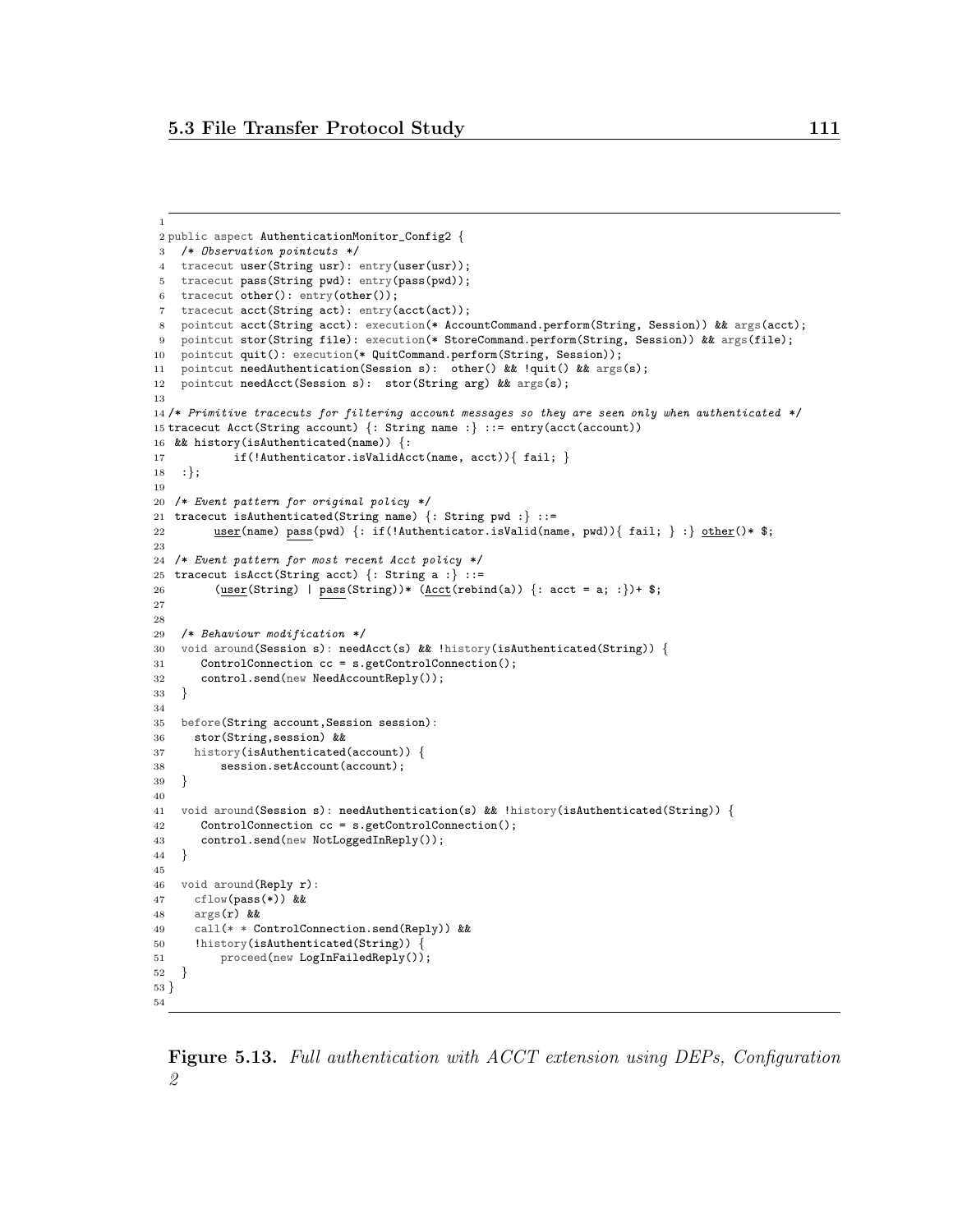#### 5.3.3 Results

While various details of language syntax and tool support could be critiqued, we are interested in the more fundamental properties of the ability of each technique to achieve traceability, comprehensibility, and evolvability. Table [5.1](#page-123-0) summarizes our comparison. An entry has been added for a putative FSM generation technique in which the developer must declare the states of the FSM explicitly, and the state transitions are specified as regular expressions. Such a technique corresponds to the approach of some of the related work we shall discuss in Chapter [6.](#page-127-0)

Manual instrumentation for the purposes of generating events necessarily requires scattering and tangling details in the base code, since the points where events are generated occur widely over the system. As a result of such scattering, an implementation must assume that all its parts will check and make use of the authentication state of the session in the appropriate manner. Each event potentially causing a transition in the finite state machine representation must be announced to the monitor; therefore, the base design must be manually instrumented to announce those events to the monitor. If any part performs this duty incorrectly, the user authentication protocol would be violated. Detecting and correcting the source of such an error would be (and was) difficult. Only the Java-extended version had this trouble.

| App              |     |     | Tr     | Un     | ${\bf Ev}$  | Ex     |
|------------------|-----|-----|--------|--------|-------------|--------|
| Java             | man | man | low    | low    | 10W         | high   |
| $\text{AspectJ}$ | gen | man | medium | low    | medium      | high   |
| <b>EAOPTool</b>  | gen | man | medium | low    | medium      | high   |
| FSmedium gen.    | gen | gen | medium | medium | medium-high | low    |
| DEPs             | gen | gen | high   | high   | high        | medium |

Most of the approaches required manual implementation of the event parser, which

<span id="page-123-0"></span>Table 5.1. Comparison of different extension approaches. Table entries indicate man(ual) vs. gen(erated) or  $L(ow)$ ,  $M(edium)$ , or  $H(igh)$ ; categories are: means of Instrumentation; means of creating Parser; and resulting Traceability, **Understandability, Evolvability, and Expressibility.**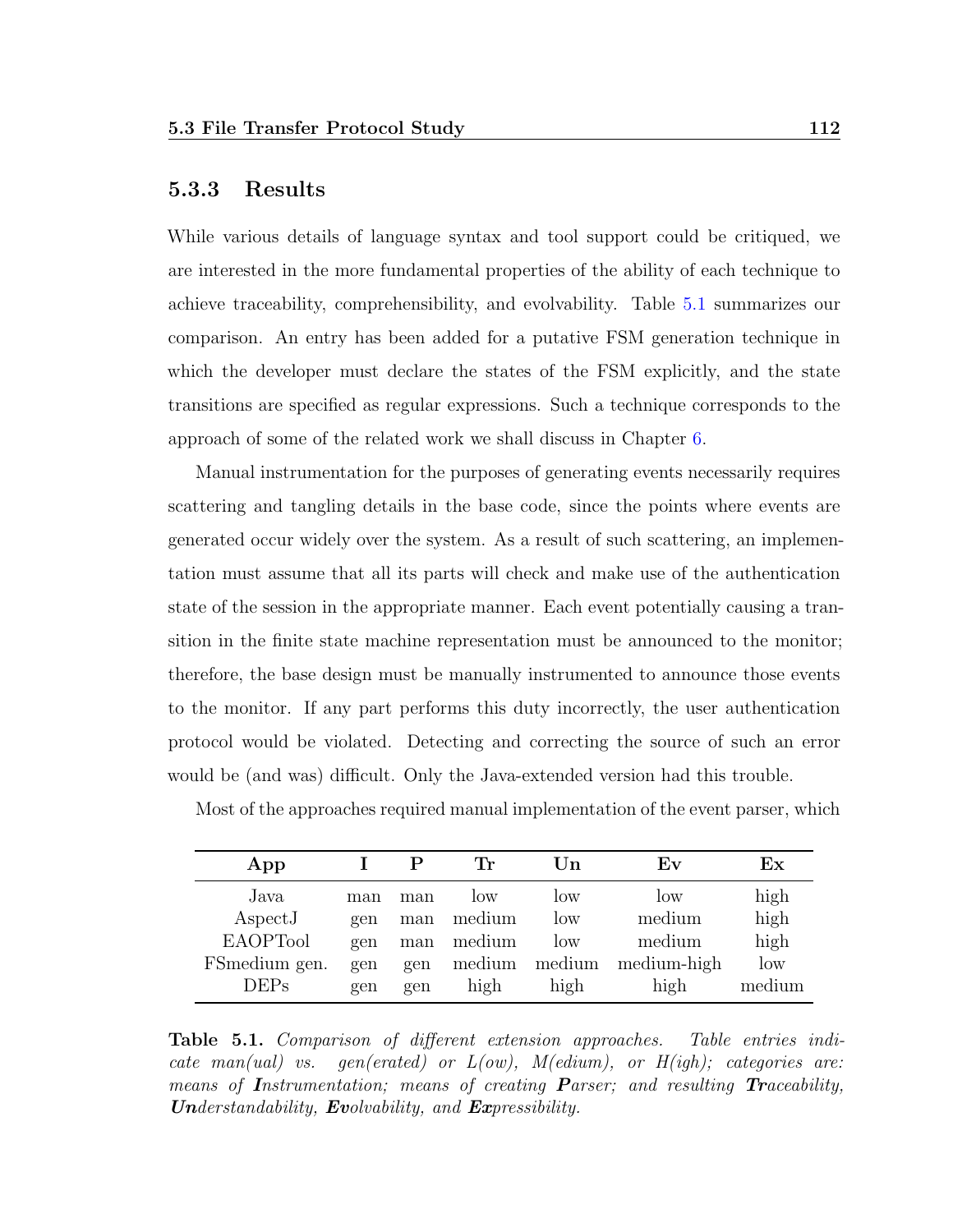necessarily obfuscates the patterns of interest; however, manual implementation permits the greatest expressibility since a Turing-equivalent language is available. In practice, this expressibility is more a burden than a boon. For FSM-based generators, the language that can be recognized is poorly expressive. Furthermore, the specification of the patterns is difficult as specific states must be identified in conjunction with the events that cause transitions. Parser generators, on which our proof-of-concept tool is based, do not require that states be explicitly identified, but can generate them based on the interacting patterns of interest (i.e., production rules) as described by the developer.

The use of tracecuts improves comprehensibility over the use of context variables such as the isAuthenticated field in the AspectJ version or the explicit states that had to be identified in the finite state machine represented in Figure [5.2.](#page-103-0) The developer can see through the tracecut declarations just how a history is to be satisfied. Context variables on the other hand are disconnected from their intent. Although their name may offer an expectation as to their purpose, confirming, refuting, or modifying that purpose requires delving through potentially complex implementations. This increases the probability that a developer will effect changes to a system when their understanding of it is insufficient. On the other hand, a tracecut—being a more direct implementation of a concept—reduces the likelihood of such an error.

The evolvability of an approach is limited when it causes scattering and tangling of event instrumentation or obfuscation of protocols in implementing the event parser. Thus, the evolvability of the Java approach is poorest, and that of AspectJ and the EAOPTool is intermediate. The FSM-based generator and DEP approaches generate the parser from a high-level specification that is simpler to modify. The modifiability of the FSM-based approach is reduced because it is relatively difficult to define a new FSM manually should the requirements change. Our own experience with defining finite state machines from informal specifications, as well as the experience of others [\[97\]](#page-159-0), supports this contention. From Figures [5.9](#page-117-0) and [5.10](#page-118-0) it is clear that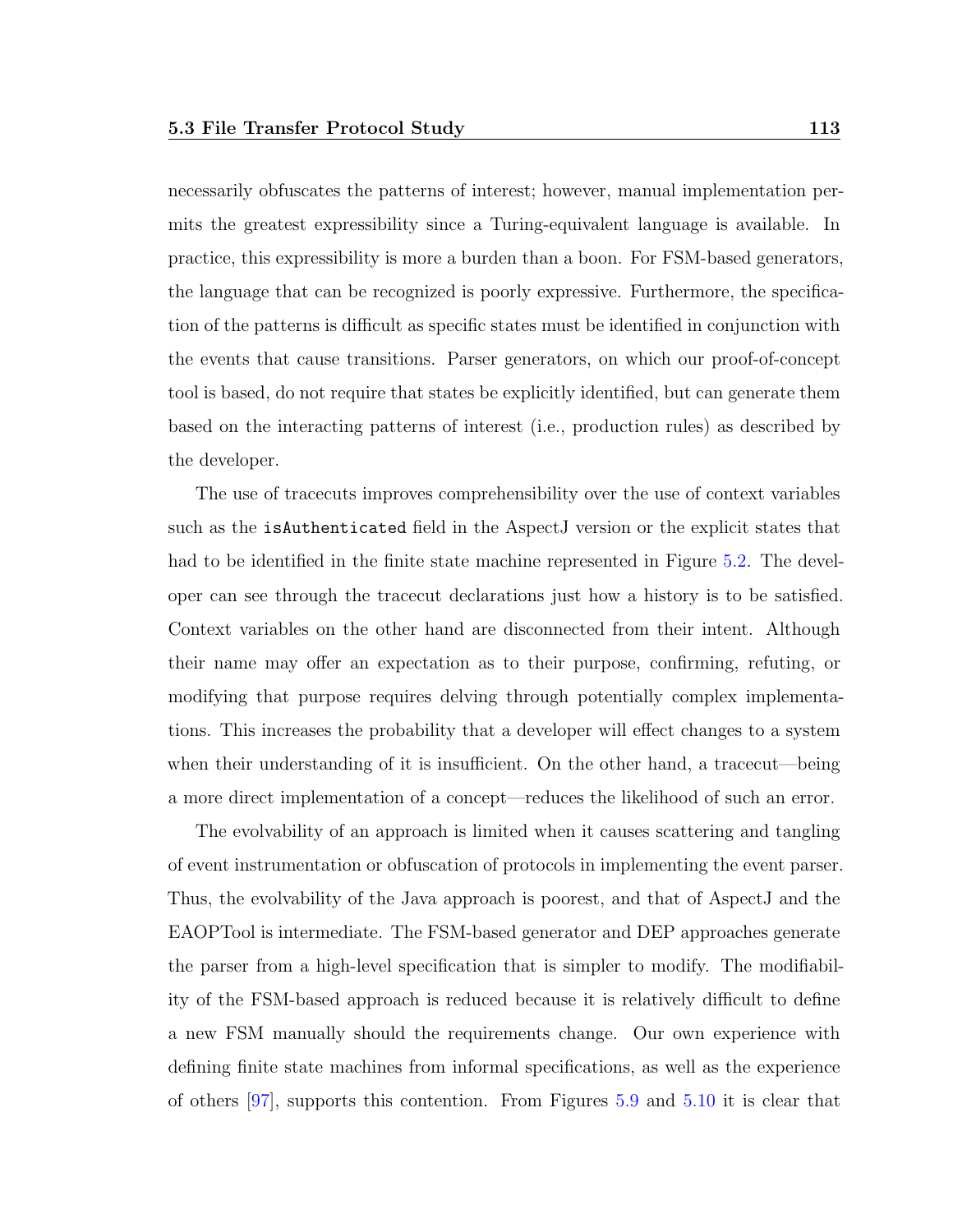a full consideration of the FSM implementation was required to evolve our authentication policy to include ACCT configuration 1. Every modular unit in this example was touched in some matter, either by altering or adding adding state transitions, or consideration of the effect of existing transitions. The boxed areas in these figures mark each change or addition in that source listing to highlight the demanding task that such FSM implementation requires. These changes were extensive and tedious to conduct.

We were able to represent various evolutions of our regular expressions for user authentication directly with the use of declarative event patterns as provided by our proof-of-concept tool—no translation to more complicated representations or models was required. Authentication becomes a simple statement on patterns of events, resulting in simplification and localization of the state specification as compared to the other solutions.

#### 5.4 Summary

This chapter has seen the application of declarative event patterns in two representative cases: path-specific customization [\(5.2\)](#page-93-0) and protocol/policy enforcement [\(5.3\)](#page-101-0). In conducting these case studies, we sought to provide qualitative evidence supporting the claims that DEPs provide improved expressiveness and improved evolvability of context-senstive crosscutting concerns when compared against current approaches. Our results indicate that this is indeed the case.

The evidence we collected in these studies points in favour of our claims that declarative event patterns do help to capture context-sensitive crosscutting concerns in a manner that is more understandable, traceable and evolvable when compared against other approaches. In particular, where object-oriented and aspect-oriented approaches failed to cleanly capture our context-sensitive crosscutting concerns, DEPs improved the overall implementation of these concerns along all three dimensions.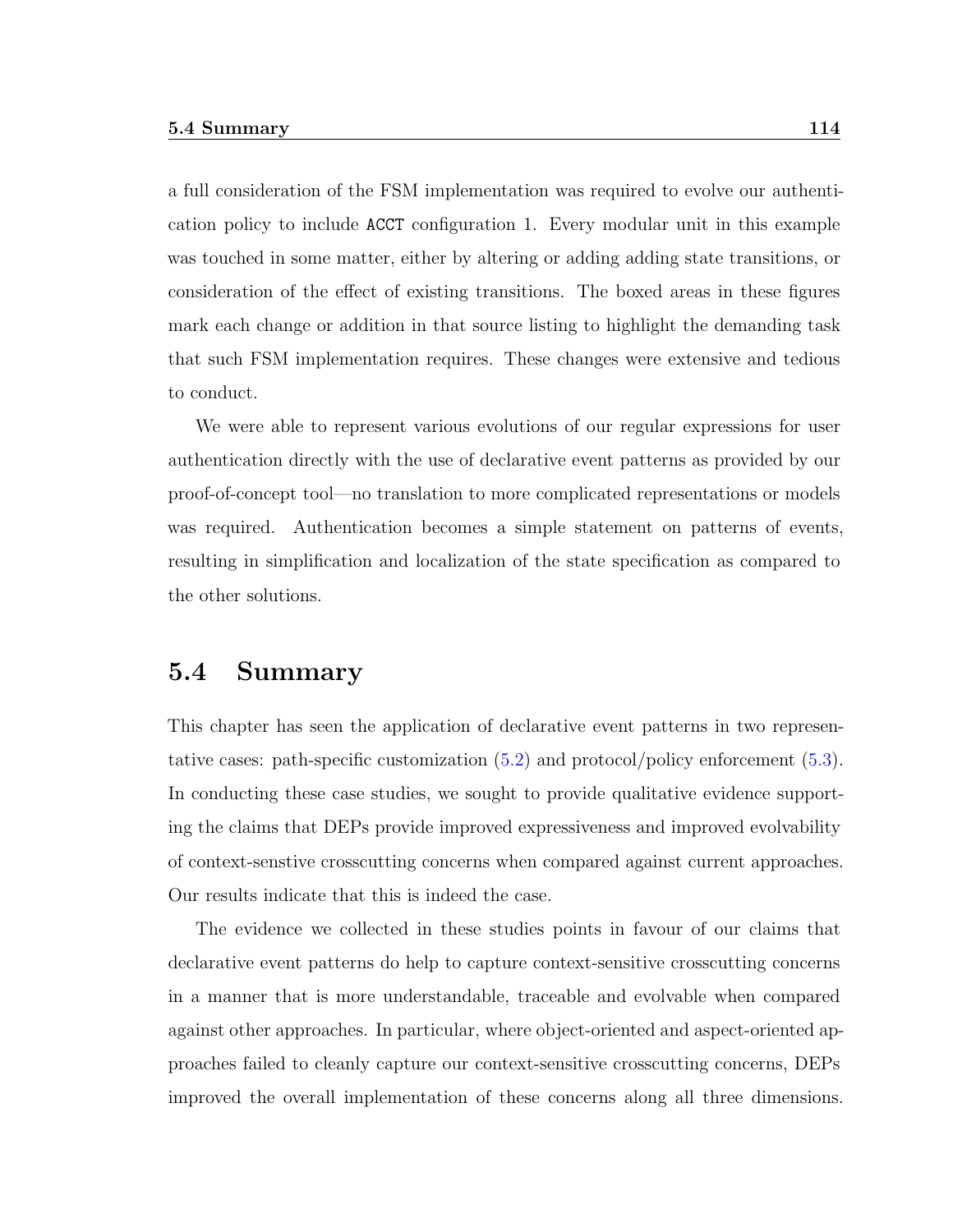They were seen to address not only the scattering and tangling of crosscutting concerns, but also the difficult task of recognizing context.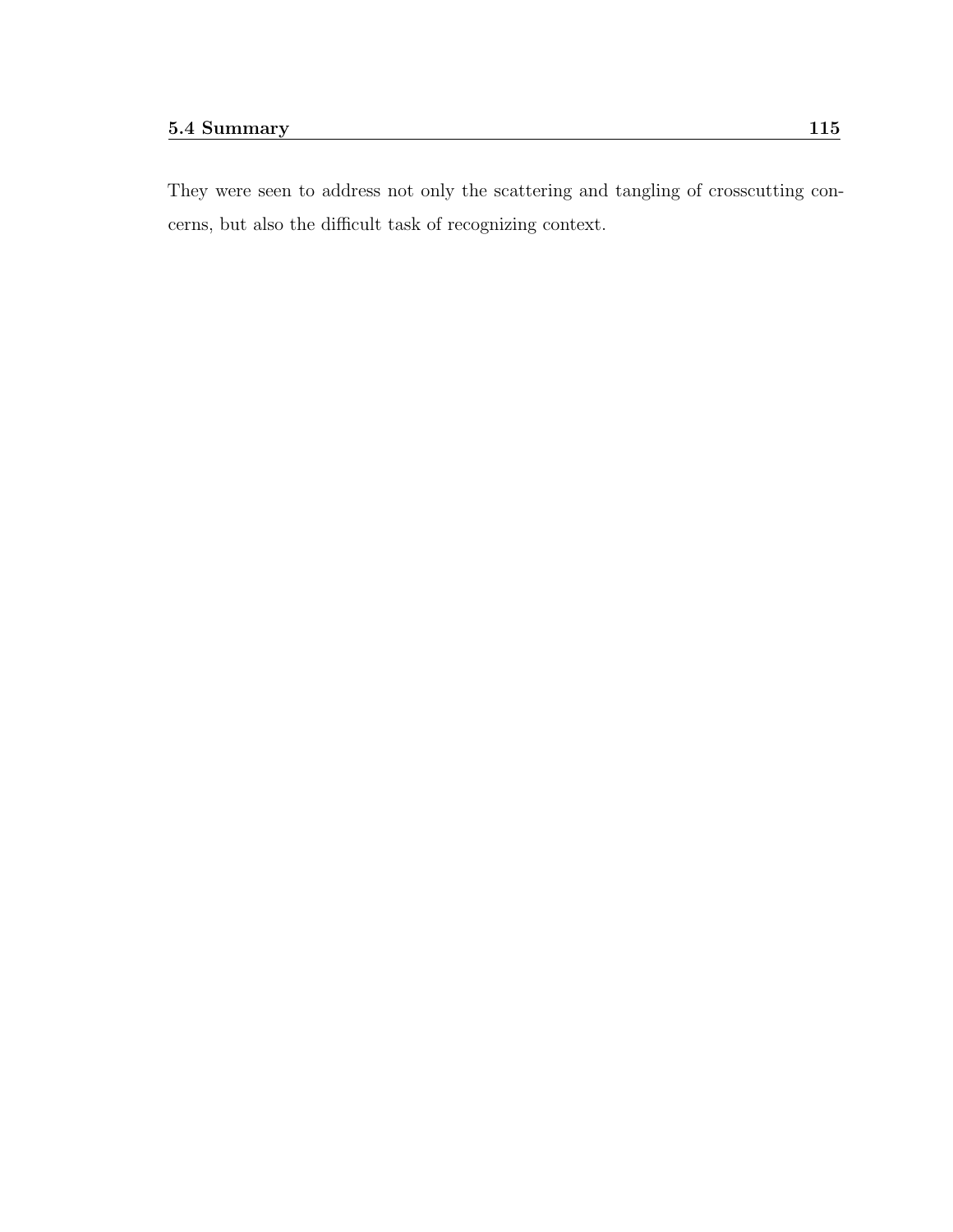# <span id="page-127-0"></span>Chapter 6

## Related Work

In this chapter, we discuss work related to declarative event patterns. We categorize related work into the following groups: foundations of aspect-oriented software development (Section [6.1\)](#page-127-1), monitoring, verification and specification approaches for exploiting context-sensitivity of programs (Section [6.2\)](#page-131-0), and programming approaches leveraging the communicative context of a program's execution (Section [6.3\)](#page-132-0).

## <span id="page-127-1"></span>6.1 AOSD foundations

Aspect-oriented software development is an umbrella term encompassing a spectrum of research aimed at improving software development; the field derives from metaprogramming, genericity, generators, reflection and other post-object approaches [\[21,](#page-153-2) [30\]](#page-153-3). The commonality throughout these works is their consideration of new and more expressive modularization and decomposition mechanisms. Declarative event patterns build on a significant number of contributions from this area of research.

#### 6.1.1 Founding Approaches

Aspect-oriented programming (AOP) promotes the separation and modularization of the crosscutting concerns in a system [\[30,](#page-153-3) [51\]](#page-155-0). By separating a system into multiple distinct concerns, the goal of AOP is more evolvable, comprehensible, adaptable, customizable, and reusable systems. To form a functioning system, the separated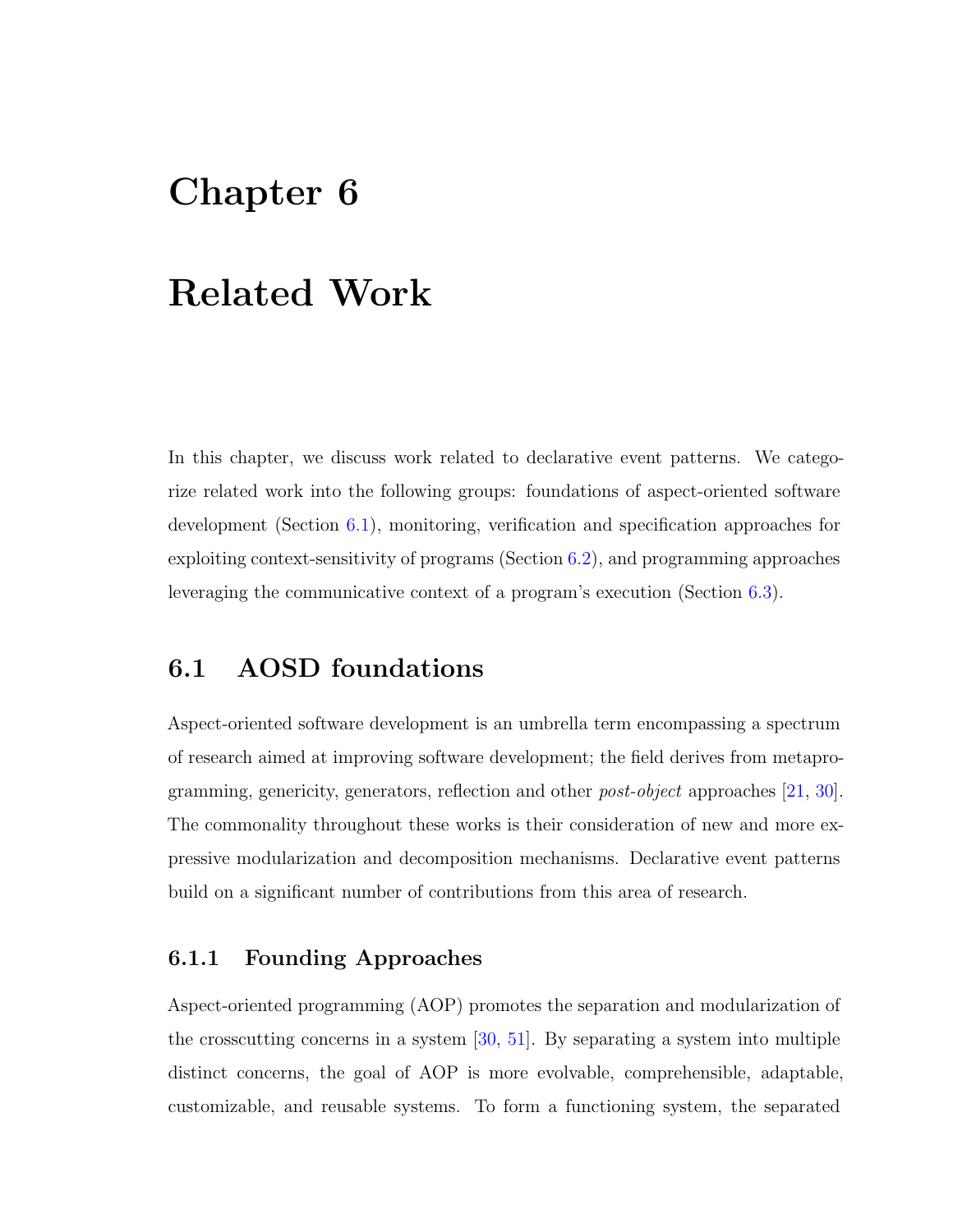concerns of the system must still interact. We have looked at one view of aspectoriented programming throughout this thesis. However, there are others worth noting.

Aspect-oriented programming (AOP) is tied closely to the early work into aspectoriented programming done at Xerox PARC. Of this flavour of AOP, AspectJ is the most prominent and well supported realization. AspectJ employs an asymmetric view of composition, distinguishing between base concerns (represented in standard Java code) and crosscutting concerns (represented in a modular unit known as an aspect). Points that have meaning in the execution of the base code—join points are associated with crosscutting code by way of expressions called pointcuts and method-like declarations called *advice*. The process of combining aspects with base concerns is called weaving, and may occur at compile time, load time, or dynamically. Declarative event patterns (DEPs) are an extension of this model and so inherit its features and disadvantages. DEPs gain the benefit of a rich set of join points. Events used in DEPs for establishing context are specified in terms of the combination of AspectJ join points and before and after advice. As a result all current and future join points supported by AspectJ are automatically supported by DEPs. However, AspectJ operates in a concrete referential context, or shared world view, and uses an asymmetric decomposition paradigm. Most notably, it lacks a general means for relating events execution context.

Subject-oriented programming (SOP) [\[64,](#page-156-1) [39\]](#page-154-0) is a compositional approach to developing large scale software systems. With SOP, the essential qualities of an object depend on the observer's subjective view of the world. SOP research has shown that object-oriented decomposition alone does not allow for more than a single perspective on the intrinsic properties of an object and its classification. In this approach developers decompose a system into multiple separated subjective decompositions subjects. These subjects are typical object-oriented decompositions, but only focus on those parts of the system important to the concern being addressed. At composition time, these separate subjects are combined using composition rules. These rules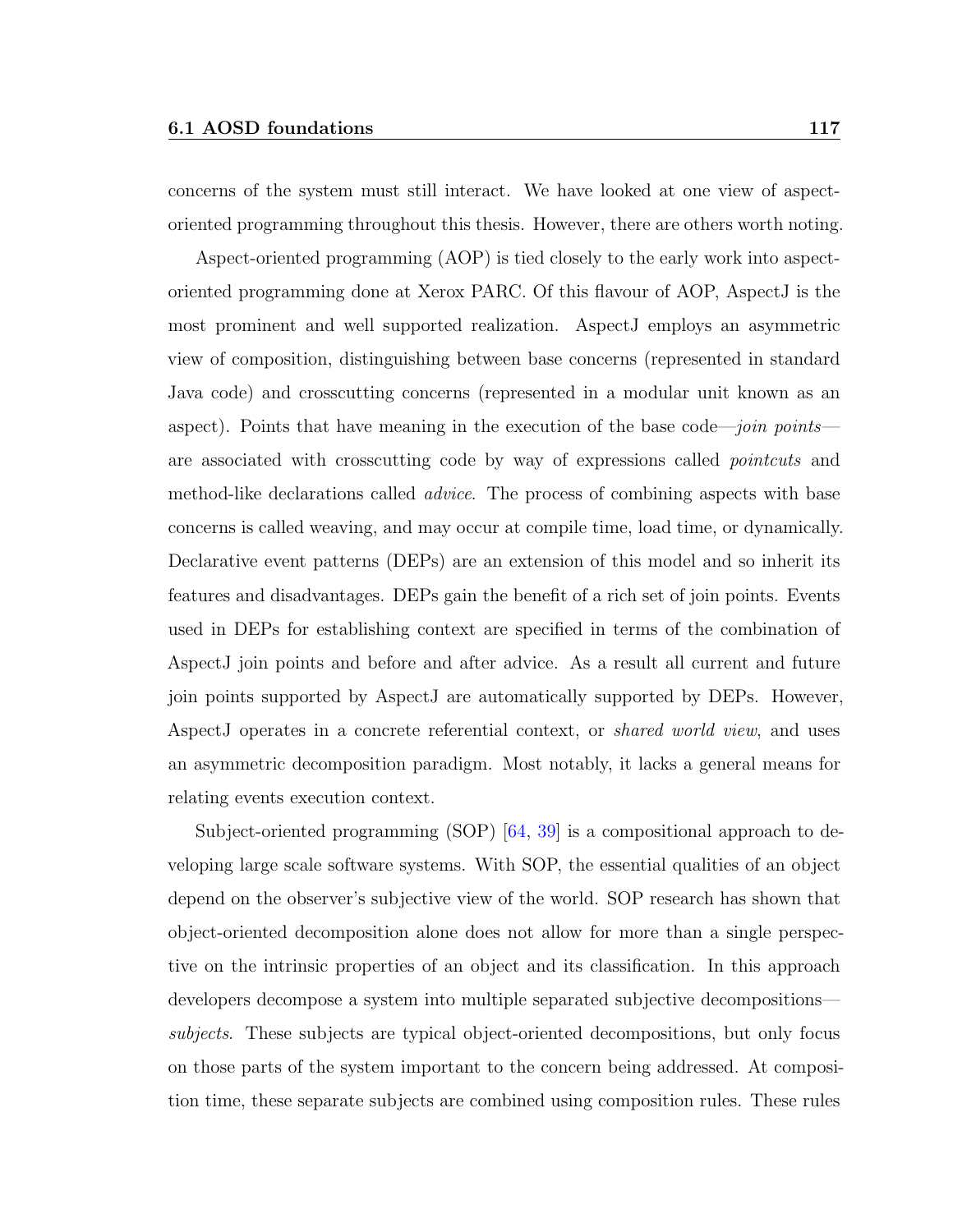permit common entities in different subjects to be merged, overridden or otherwise combined until a concrete system results. Multi-dimensional separation of concerns (MDSOC) [\[65,](#page-156-2) [84\]](#page-158-0), the successor of SOP, argues that existing means of software decomposition and composition suffer from supporting only a single dominant dimension of separation at a time; because of this, they fail to capture overlapping concerns along alternate dimensions of decomposition. MDSOC has been partially realized in the Hyper/J tool. Hyper/J provides two constructs to achieve its goals: hyperslices and hypermodules. A hyperslice is a set of behavioural units (Java methods and classes) drawn from any existing (and compiled) system which together represent a concern. Hypermodules are also introduced as a unit of composition of hyperslices. Like the subject-oriented paradigm, these sets of hyperslices are composed using composition rules to merge or replace common concepts in each hyperslice. The result of this composition is another unified hyperslice. Both SOP, and MDSOC have provided foundation to the AOP notion of independent views or perspectives of a system. Symmetric composition and subjectivity are these works primary contributions.

Composition filters, one of the earliest approaches that falls under AOSD, provides an object model where the messages sent and received may be intercepted, acted on, redirected, forwarded, or delegated at runtime. Filters may be applied to classes in order to alter or extend the set of messages it may receive. Filters may represent orthogonal concerns; a single filter may be applied to more than one class. Composition filters operate on individual messages, and hence do not provide support for utilizing communicative context.

Adaptive programming (AP) [\[56,](#page-156-3) [55,](#page-155-1) [52\]](#page-155-2) is a technique for under-specifying dependencies on the static structure of an object-oriented system. It is a practical approach that incorporates the Law of Demeter (LoD), which states that modules should "only talk to their friends", and "traversal specifications", which aim to bridge connections between structurally separated modules. The key benefit of this "structure-shy" approach is that it leads to better information hiding; explicit dependence on the static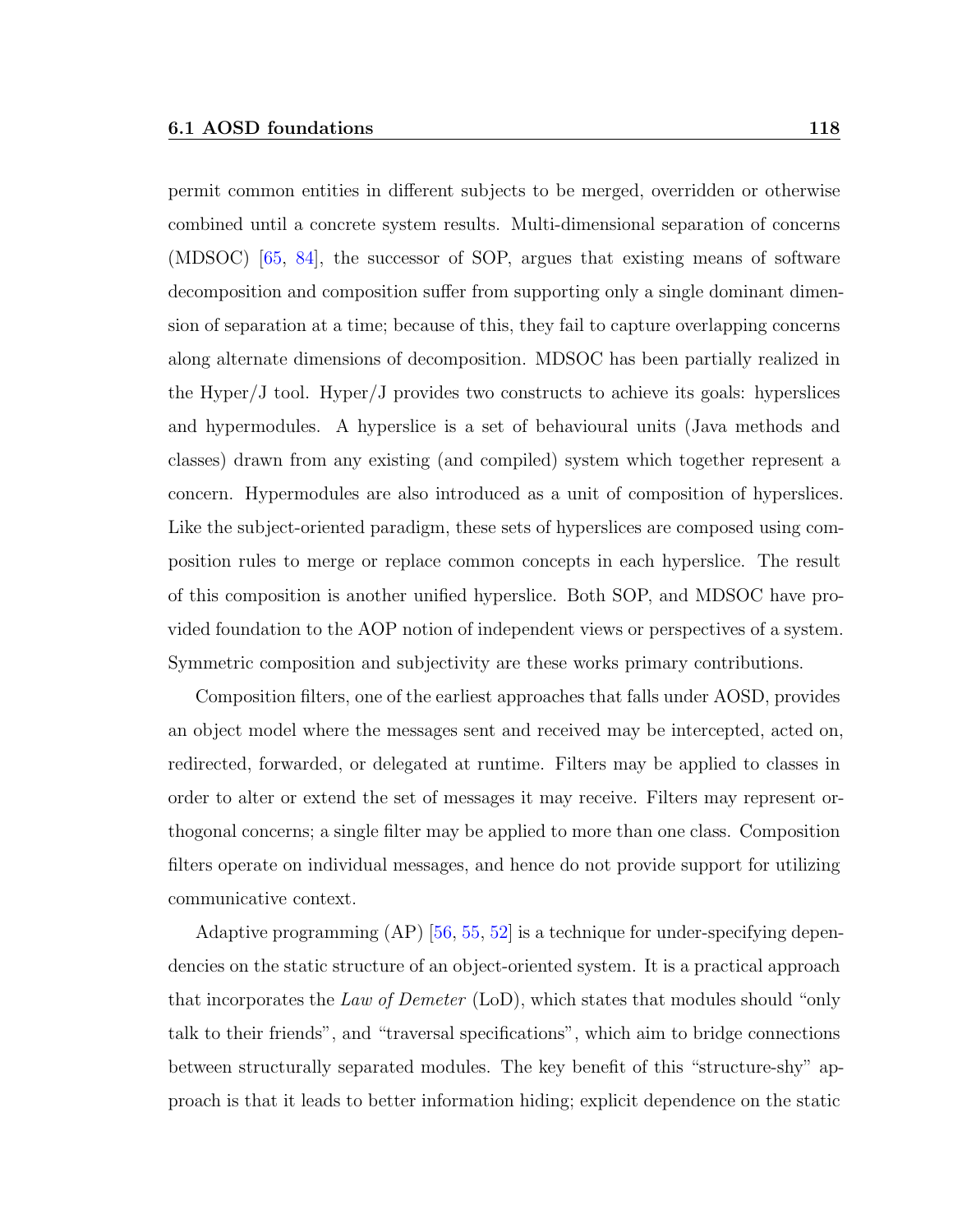structural context of the system is limited. At composition time, the specified traversals augment the concrete code of the system to automatically provide the necessary intermediate dependencies. The join point model involves the nodes and edges of the class hierarchy and collaboration diagrams. The idea of communicative context is similar in principle to "structure-shy" programming. With AP behaviour is defined relative to static structural patterns between classes; declarative event patterns specify behaviour relative to dynamic patterns sought in the execution. Both approaches share the notion of context-insensitivity (under-specification).

#### 6.1.2 Nature and Claims

The nature of AOP itself has been explored. Sullivan *et al.* [\[81\]](#page-157-0) have looked at the relativity of crosscutting concerns, given a set of mechanisms to decompose (and recompose) a system. They bring into question the limits to which any one language can succeed in expressing a modular construction of a design structure and re-cast aspects as just the latest in a long history of language mechanisms invented to account for the limitations of existing languages to map design level decisions to program-level modularity. Declarative event patterns are another mechanism in this line.

Filman *et al.* [\[33\]](#page-154-1) advocate the view that AOP is the quantification of events that occur in the execution of a program, combined with a modules obliviousness to such quantification. They take obliviousness in this context to mean that modules being composed are not aware of potential modifications that could result. There is no indication of dependence between modules being composed.

The aspectual decomposition is not without its skeptics though. By now there has been a fair number of studies measuring the effectiveness of AOP to its claims [\[61,](#page-156-4) [90,](#page-158-1) [60,](#page-156-5) [12,](#page-152-0) [19\]](#page-152-1). Though nothing is conclusive, evidence is mounting. In [\[90\]](#page-158-1) Walker et al. explore the benefits and drawbacks that AOP places on developers when reasoning about and changing software. Their results indicated that the nature of the separation of code has much to do with the benefits of the separation. When the interface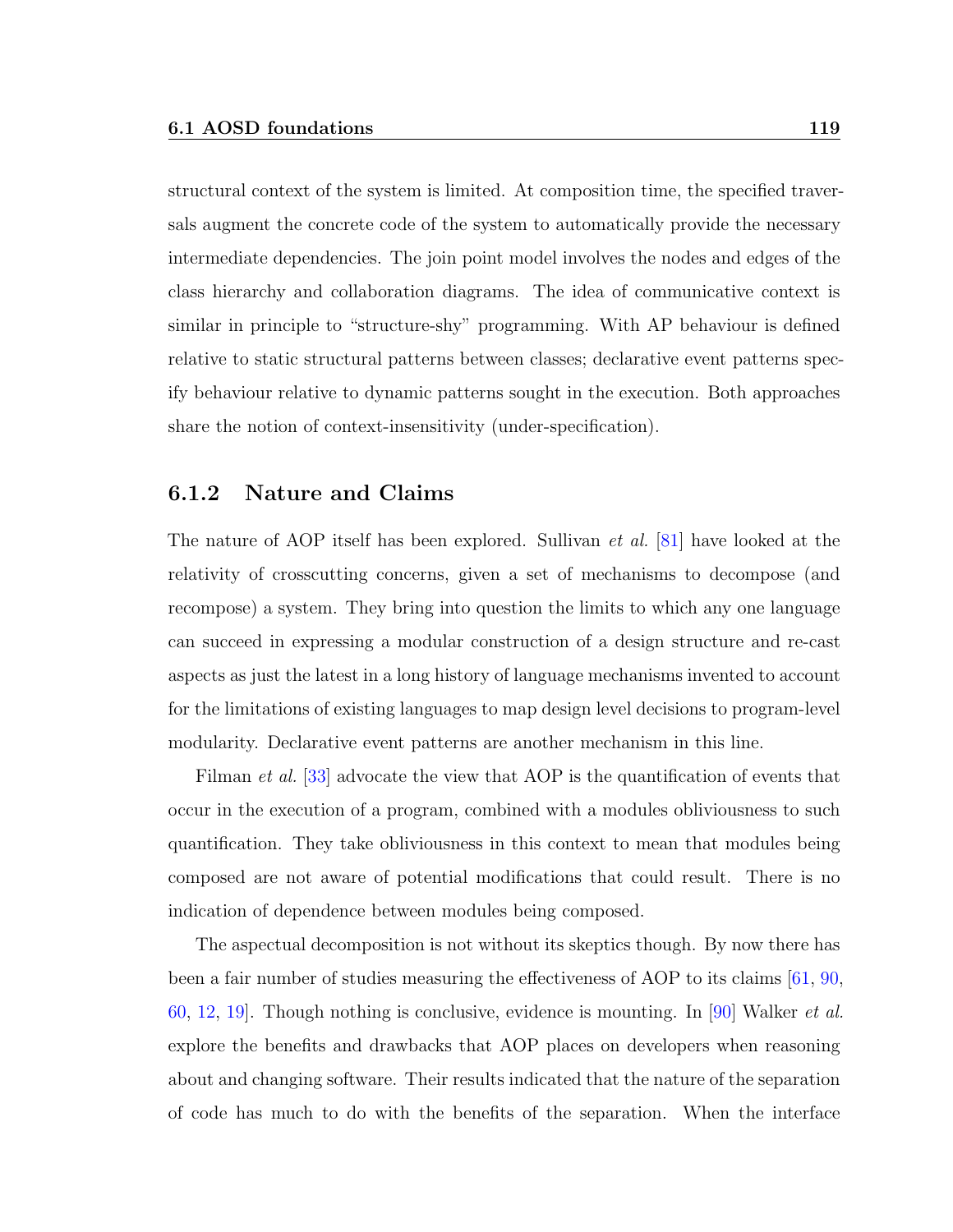between the seperated code and the base code was small ("narrow") the participants didn't have to think much to understand the separated code. The "wider" this interface became, the more they had to consult the base code and reason about the effects of the aspect in the base code. Specifying separated code in a more intentional, declarative fashion is important to easing the developers cognitive burden. When the relationships between points in a wide interface is evident from the aspect specification, one is able to reason more locally. Declarative event patterns are both declarative and aim to reveal the intended relationship between events.

#### <span id="page-131-0"></span>6.2 Monitoring and Verification

Various techniques make use of event traces or historical references for purposes other than implementation. For example, in formal specification techniques, such as trace assertion [\[13\]](#page-152-2); or run-time verification techniques, such as intrusion detection [\[87\]](#page-158-2). Colcombet and Fradet [\[20\]](#page-152-3) describe a theory behind the enforcement of trace properties for the sake of detecting security violations; this work is restricted to regular languages and does not address issues of comprehensibility. Reiss and Renieris have described a technique for compressing voluminous execution traces as they are collected, through an encoding based on CFGs and construction of automata [\[71\]](#page-157-1). Declarative event patterns use similar techniques but specifically for the purposes of high-level implementation.

The work of De Pauw et al. [\[67\]](#page-156-6) attempts to automatically discover emergent patterns in executions, rather than specify behaviour that should execute when expected patterns occur.

Approaches that draw on model checking and temporal logic have been employed to describe execution properties [\[88,](#page-158-3) [94,](#page-159-1) [4\]](#page-151-0). These approaches are limited to the realm of design and model checking, require abstraction of states, and have no direct means of implementation. Åberg *et al.* [\[1\]](#page-151-1) have used a branching logic to specify points in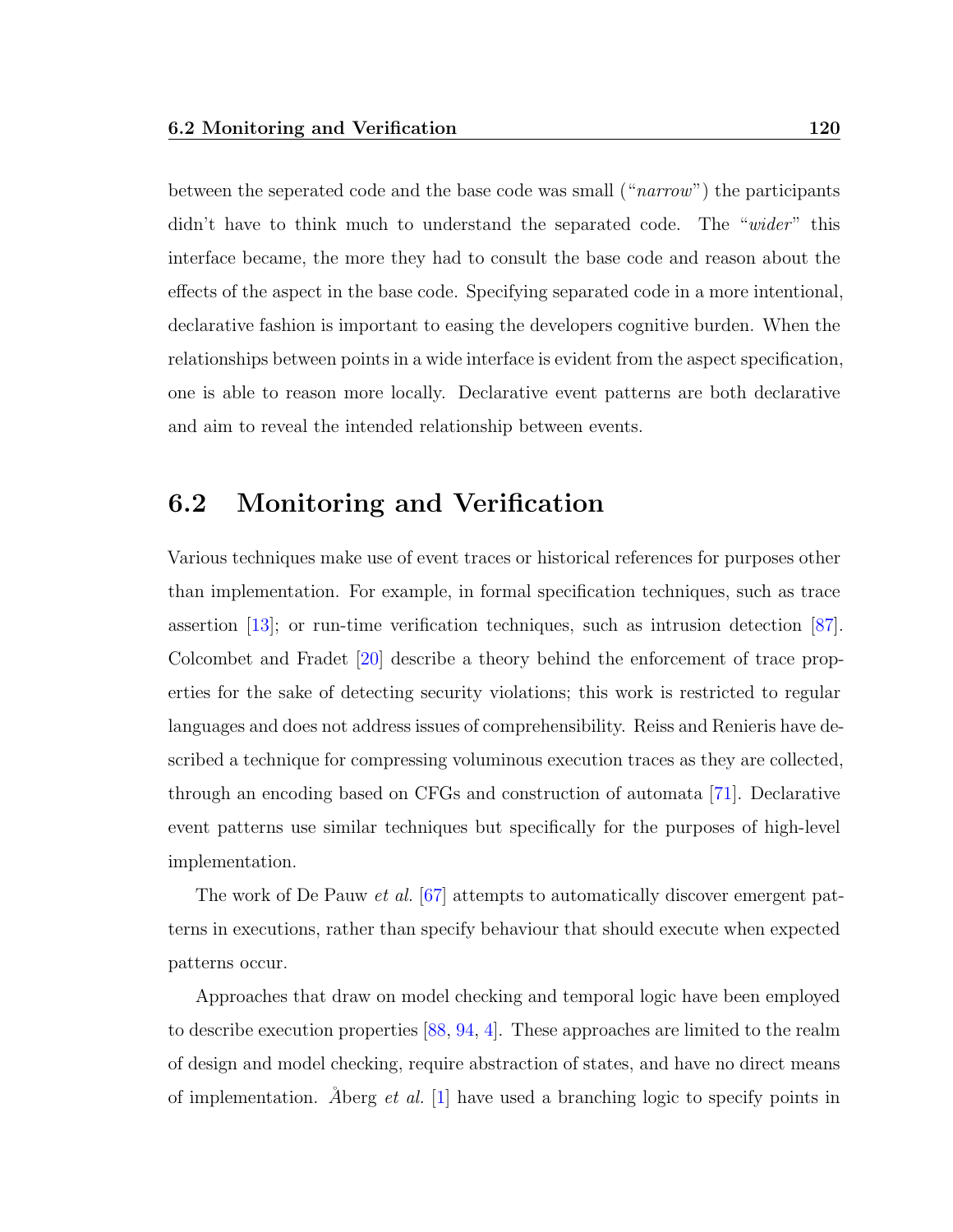which instrumentation should be included in an operating system project. This work was limited in that extent that advice could be applied, and did not provide a means to bring context forward. We have found that the use of temporal logics, while formal, are not always not always easy to comprehend or evolve. Declarative event patterns use context-free grammars in the hope of alleviating this.

Filman, Havelund, and their colleagues have used largely manual instrumentation and event parsing techniques, particularly for verification (e.g., [\[35,](#page-154-2) [34\]](#page-154-3)). Their work is primarly interested in runtime monitoring of safety critical systems. In Havelund and Roşu  $[40, 41]$  $[40, 41]$  $[40, 41]$ , a linear temporal logic is presented as a language for stating safety properties an used in off-line analysis of the execution of the system. They describe a system in which temporal property monitors are constructed and used to analyse a complete execution trace. DEPS differ from this work on a number of fronts. They use a linear temporal logic to expression properties. They are primarily interested in observing that properties hold; they do not extend this as DEPs does to influencing execution should a property be observed. In all these approaches the emphasis in on what can be expressed, not the ease with which they can be expressed. Declarative event patterns focus on the software engineering benefits to be gained by a proper consideration.

## <span id="page-132-0"></span>6.3 Communicative context

Larochelle *et al.* [\[53\]](#page-155-3) propose a solution space where by the "visibility" of join points is limited, refined and encapsulated. Declarative event patterns are one such solution in this space, refining the selection of a join point based on the communicative context of an executing program.

Roles are an approach for noting objects' participation in collaborations [\[38,](#page-154-6) [86\]](#page-158-4). While acknowledging that objects may act in different ways depending on the current collaboration, the collaboration itself is not modular in implementation. Design pat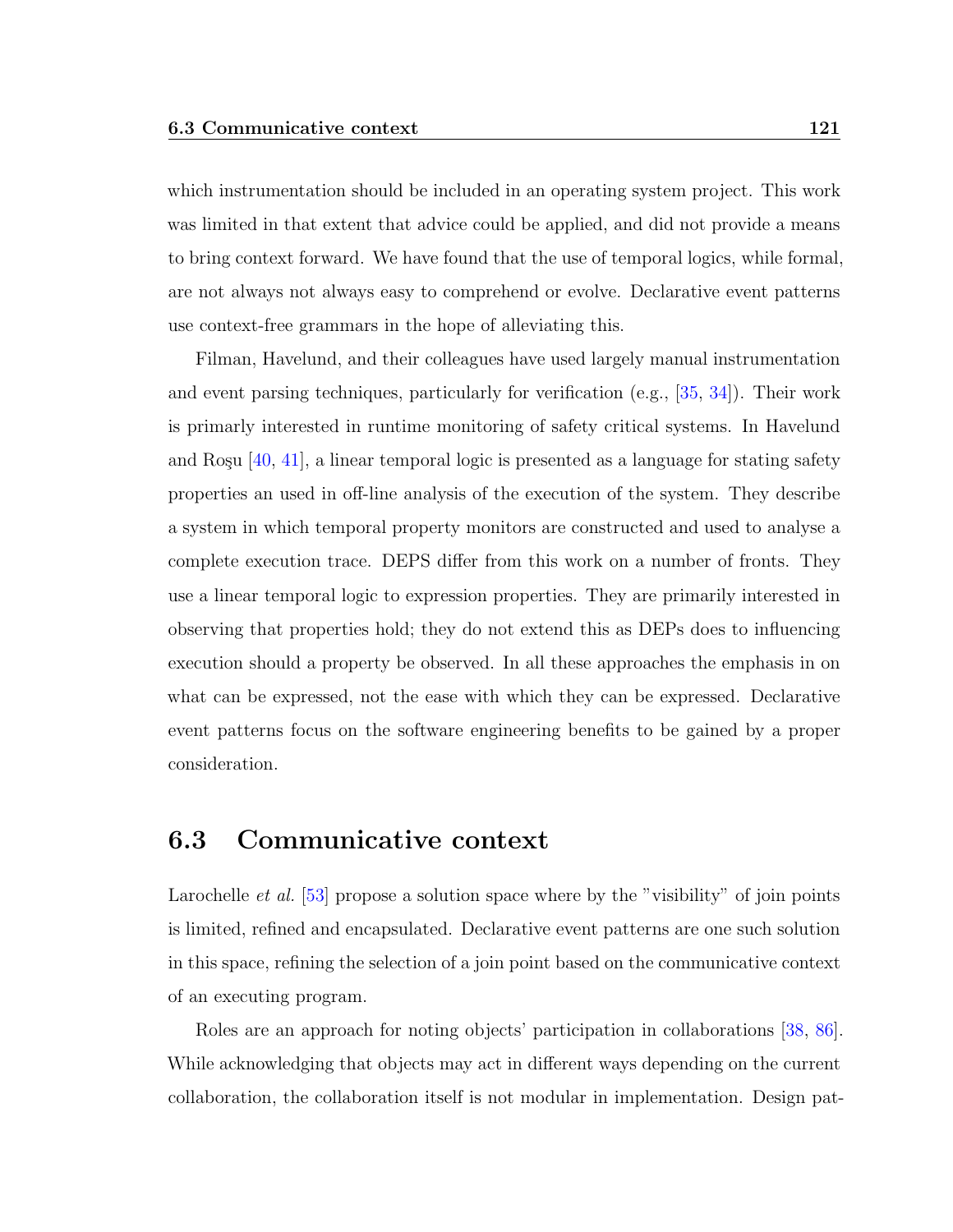terns, for example, provide patterns of interaction between abstract objects playing certain roles [\[36\]](#page-154-7). While providing a design for the collaboration, it is often difficult to see what patterns an object participates in based on the implementation alone. Declarative event patterns make important interactions significant and intentional.

The selection of behaviour based on runtime properties, polymorphism, is a facet of many languages. Dynamic dispatch, double dispatch [\[45\]](#page-155-4), multiple dispatch (poly-morphic on all arguments), and more generally predicate dispatch [\[31\]](#page-153-4) are some such approaches. Declarative event patterns permit the selection of behaviour based on the execution context itself. Declarative event patterns leverage this implicitness in order to monitor communicative context, and are a partial realization of contextual dispatch [\[89\]](#page-158-5).

Implicit invocation [\[96,](#page-159-2) [37\]](#page-154-8) inverts the calling dependency of normal object collaboration. Explicit implicit invocation  $[96]$  would have the original callee *register* with the original caller, to be invoked at another time (publish–subscribe). On the otherhand, Aspect-oriented approaches permit implicit implicit invocation. The callee no longer is dependent on the caller; the registration is made implicit. Declarative event patterns build on this implicit registration in order to observe contextual events in the execution and affect semantic change on the program. A contextual specification expressed with DEPs is a kind of declarative registration; those points in the base program that correspond to primitive events need not register.

#### 6.3.1 Protocols and Traces

The ability to have dynamically scoped variables has existed from very early on; it featured in earlier LISPs for example (albeit unintentionally). Within the extent of a call, a variable may bind to the most closely scoped referent. This flexibility is unstructured however, and is limited to the control flow under which the variable is referenced.

Coady and Kiczales [\[19\]](#page-152-1) have evaluating the potential for AOP to improve the mod-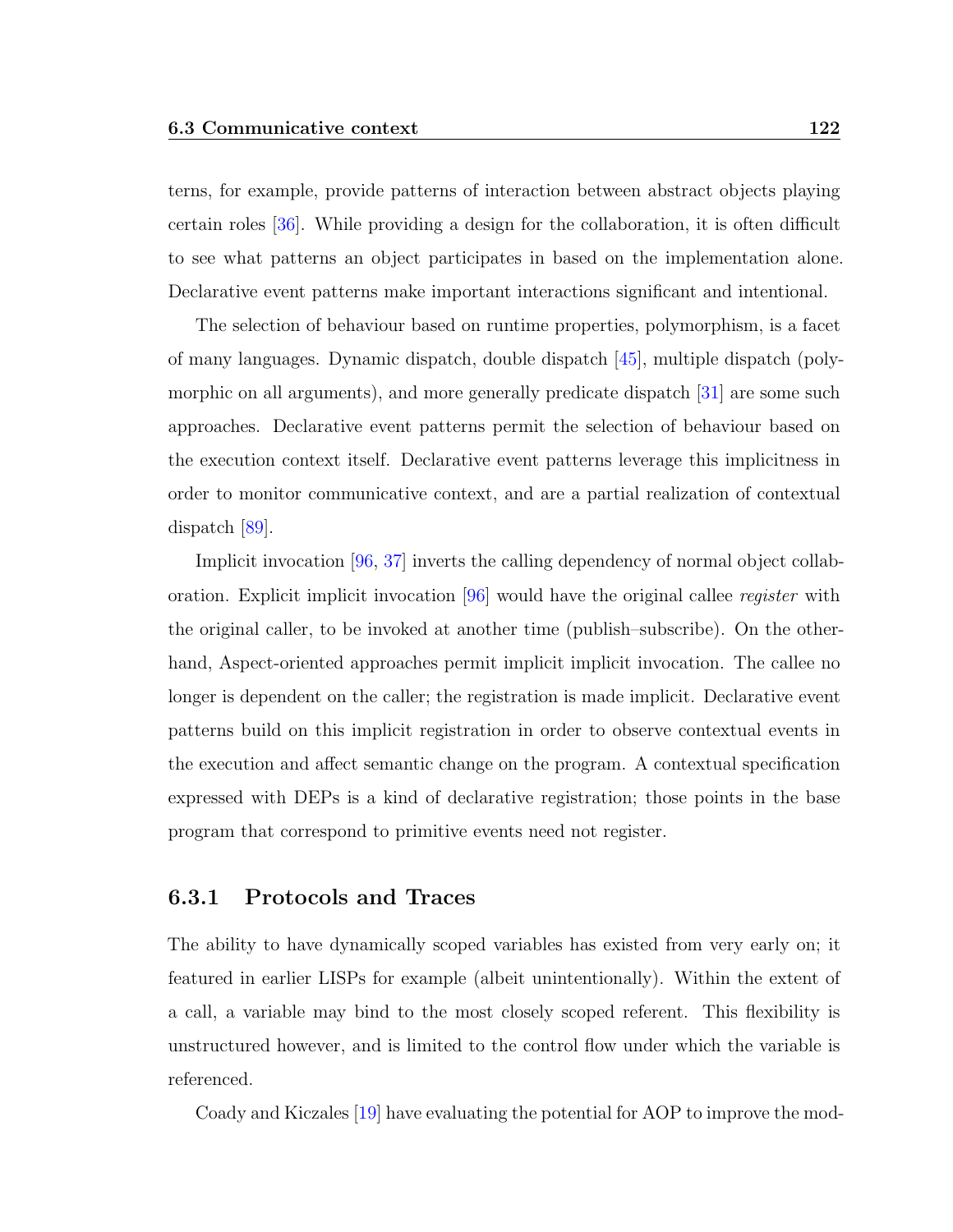ularity of OS kernel code. In this work they note a number of crosscutting concerns that are better represented as aspects. In their work, they use a cflow-like construct. cflow is a limited form of communicative context; a join point may be quantified not only by the type of join point itself, but also by whether it is occurring within ther dynamic extent, the control flow, of another specified join point [\[50\]](#page-155-5). Declarative event patterns loosen this restriction, and permit the communicative context to extend indefinitely into the past execution. Of these, path-specific customization, such as our Columba example, are prominent.

Proebsting and Zorn [\[69\]](#page-157-2) have explored what they call "tangible program histories" to represent previous program state that is not explicitly recorded by the programmer. Examples of their program histories mechanisms include auto-accumulators for a variable, and counters that represent the number of times a given loop has iterated. This work appears to have been abandoned.

Douence *et al.* [\[26\]](#page-153-0) have advocated an event-based approach to aspect-oriented programming, realized in the EAOPTool [\[27\]](#page-153-1). The EAOP work aims to generalize the notion of aspect and crosscuts. Events that occur throughout the execution of the system are emitted to a co-routine monitor. The monitor interprets the events in a generally imperative manner, reminiscent of the main event loop found in graphical interfaces. The aspect monitor is free to interpret the stream of events in whatever way the application demands. Their approach is supported by a rudimentary tool. Fundamentally, their approach has shown that using events as the basis for aspects is feasible. Later, Douence et al. established a theoretical framework for "stateful aspects" [\[24,](#page-153-5) [25\]](#page-153-6), which can be used for analysis of event patterns. Unlike declarative event patterns, this work does not focus on the software engineering principles; writing monitoring aspects with their tool is difficult and prone to error [\[93\]](#page-158-6).

A number of techniques force the developer to explicitly identify states and state transitions. Type adaptation [\[97\]](#page-159-0) allows modules to be composed via stateful translation protocols specified as finite state machines (FSM); however, the work has not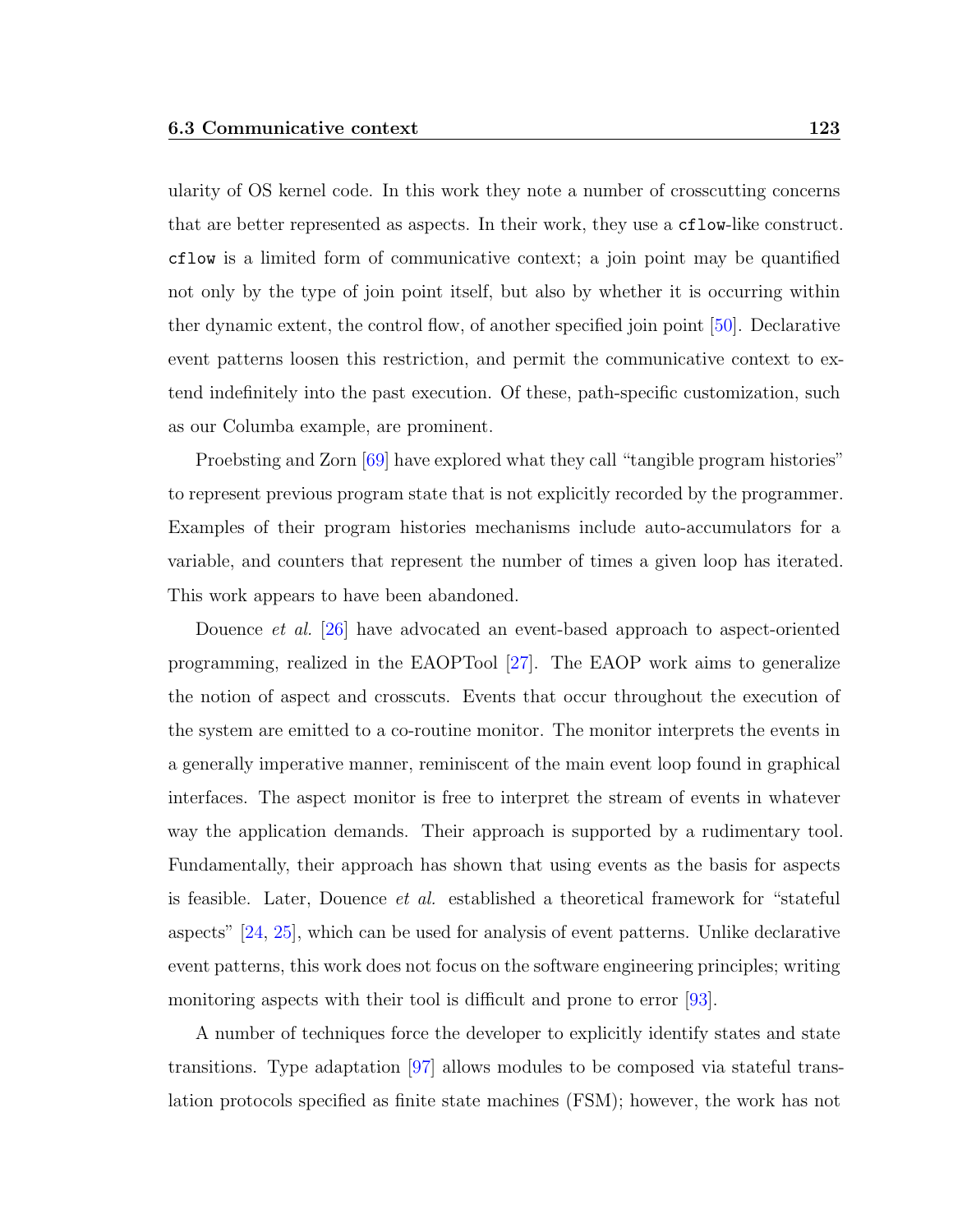been extended beyond pairs of modules. State abstraction has been promoted as a mechanism for specifying behaviour in modular software development [\[43\]](#page-154-9). Butkevich et al. [\[15\]](#page-152-4) use explicit state-and-transition representations of FSMs to aid in debugging object protocols. JAsCo [\[82\]](#page-157-3), a tool that combines AOP and components, claims to provide stateful aspects as described by Douence *et al.* [\[26\]](#page-153-0); however, the FSM states and transitions in a protocol must be explicitly described. FSMs lack the expressibility needed to recognize properly nested structures in event patterns. DEPs allow states and state transitions to be defined implicitly via trace specifications. In some situations, states and state transitions are readily available, but in typical development settings, this is not the case. Yellin and Strom [\[97\]](#page-159-0) agree, indicating that it is difficult to specify these state machines.

Serini and de Moor [\[78\]](#page-157-4) consider the optimization of regular patterns of join points on the call stack. While their emphasis is on compiler optimization of such patterns, their work is important for eventual optimizations of declarative event patterns. This work is limited to the use of regular patterns and as of writing remains to be incorporated into existing technologies, such as the abc AspectJ compiler [\[5\]](#page-151-2). The members of this project are actively exploring compiler optimizations for AspectJ and other languages; a large part of their effort is in the reduction of runtime overhead induced by the dynamic features of the language, such as cflow [\[29\]](#page-153-7).

De Moor et al. [\[28,](#page-153-8) [79\]](#page-157-5) have been exploring the use of path logic programming for performing incremental optimizing transformations on programs. The paths described by this Prolog-variant are regular patterns over potential execution paths. While their patterns are less expressive when compared with DEPs, they can be efficiently recognized. The URD tool has been designed in such a way that "you don't pay for what you don't use". That is, a regular pattern expressed as DEP results in a contextual monitor without the baggage required (parsing stack) required of a context-free pattern.

As early as 1989, Van Roy [\[73\]](#page-157-6) noted the usefulness of separating tangled concerns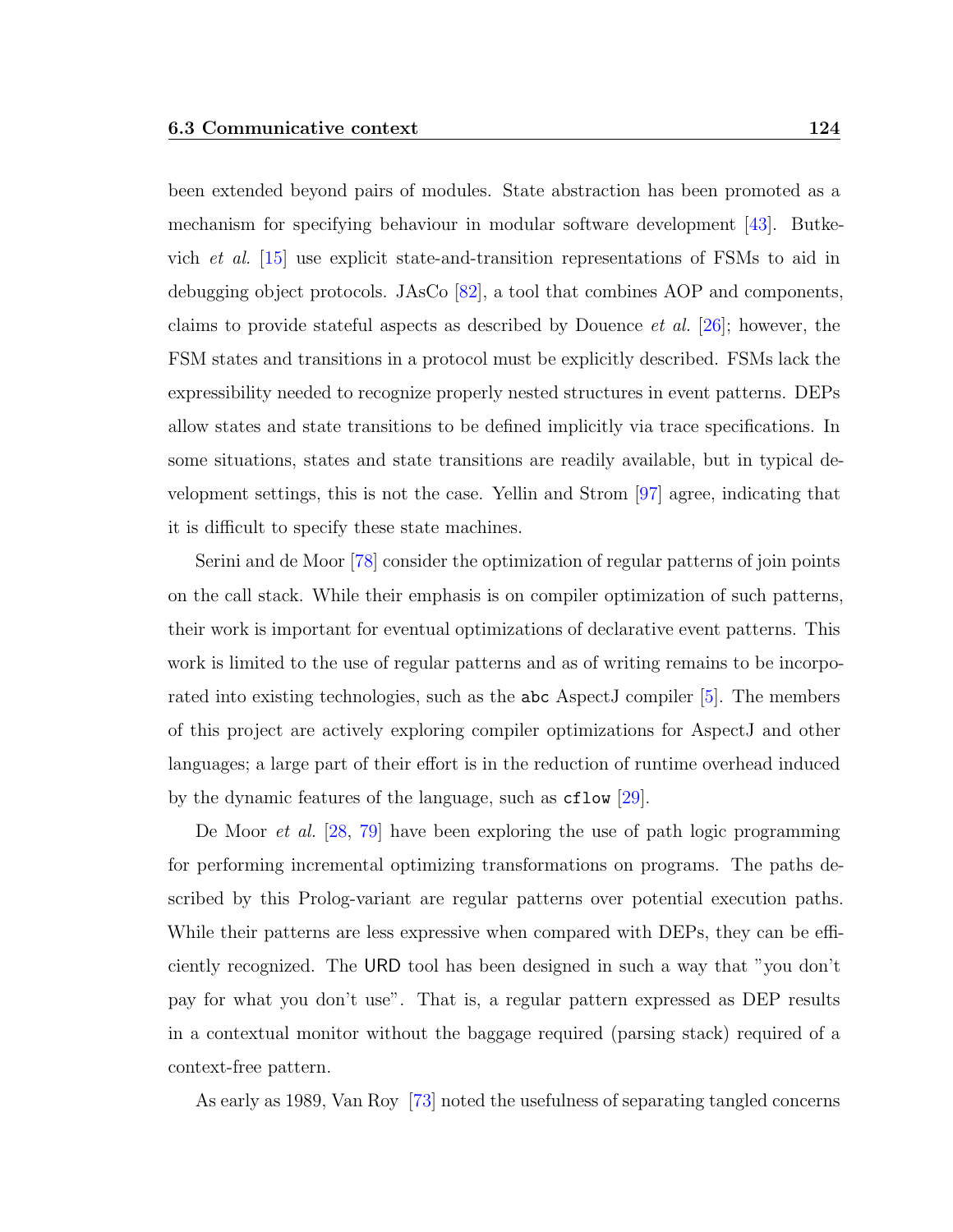along an execution path. He proposes a preprocessor which generalizes Prologs definite clause grammar (DCG) notation to allow the separation of multiple accumulators to act on a single path. This approach, while pre-dating aspects, is an example of the separation of tangled path concerns. Definite clause grammars allow the specification of a class of attributed unification grammars with semantic actions. These grammars are strictly more powerful than context-free grammars. When programming with DCGs it is often useful to carry more than one semantically distinct accumulator along a clause. Without Van Roy's extension, each accumulator requires the use of two additional arguments, and these arguments must be chained together. The result is the introduction of many arbitrary variables, and, as he points out, the chance of introducing errors. Furthermore, he notes that modifying or extending this code, for example to add another accumulator, is tedious. His solution extends the DCG notation to allow for an unlimited number of named accumulators, and handles all the tedium of parameter passing. Each accumulator requires a single Prolog fact as its declaration, much like a named advice. The bulk of the program source does not depend on the number of accumulators, so maintaining and extending it is simplified. In essence, the extension allows for each accumulator to be specified as a separate perspective. Our implementation of DEPs can be thought of as a kind of breadth-first traversal in this sense. Unlike DCGs, where the control flow is dictated by search, DEPs observe the execution of arbitrary object-oriented flow of control. Similarly, in this approach additional accumulators are "woven" along a dominant path, providing asymmetric composition.

Lopes *et al.* [\[58\]](#page-156-7) have proposed *naturalistic programming* as a general direction for the post-AOP era of programming languages. Naturalistic languages incorporate features common to natural spoken languages such as anaphoric relations. Anaphors allow us as humans to reference elements in discourse. Declarative event patterns provide a kind of anaphoric reference to past events in the execution history.

As an extension of the work on communication history, declarative event patterns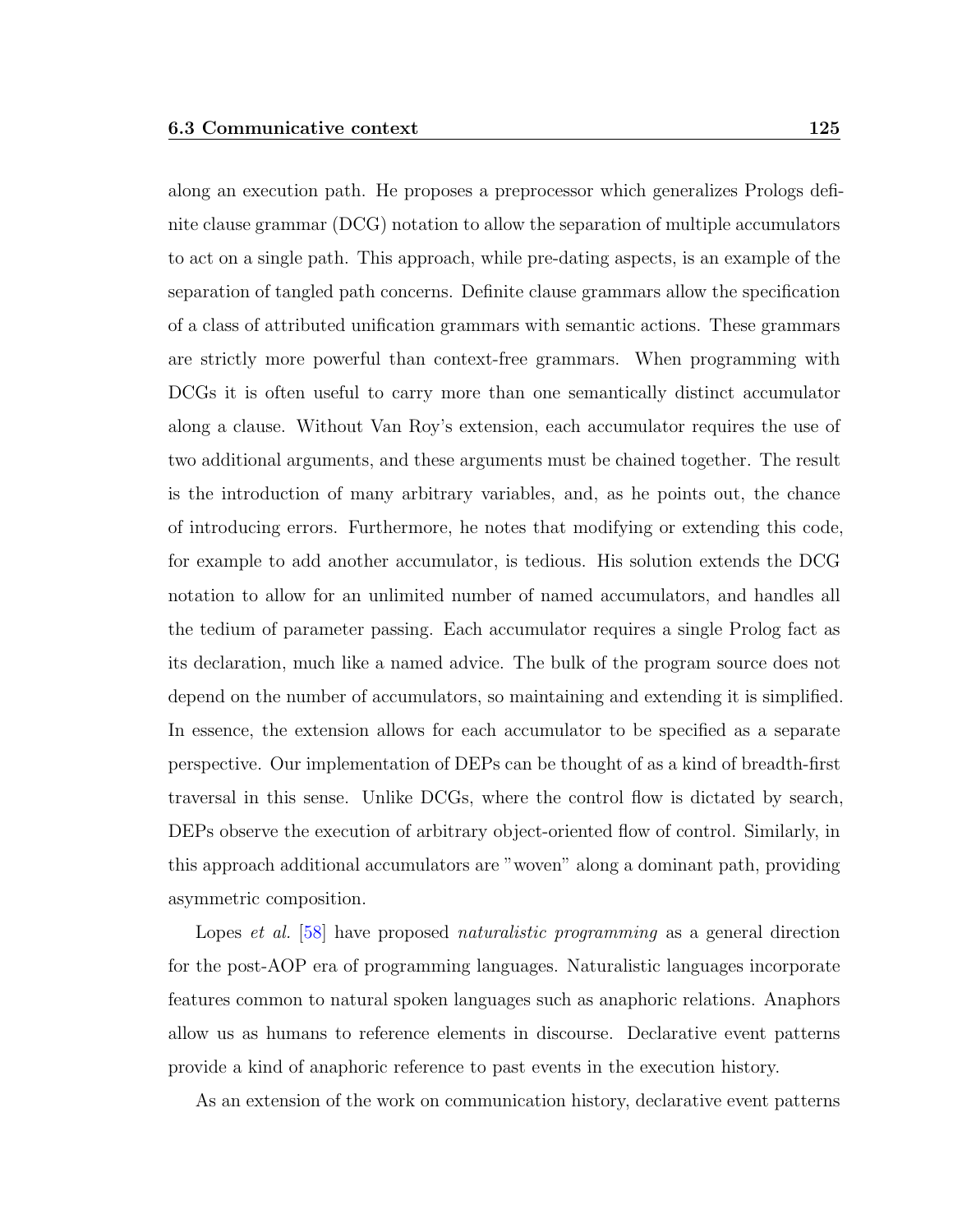(DEPs) borrows a great deal from implicit context. Declarative event patterns focus on the communicative context part of implicit context, and aim to be a more practical realization of the idea of communication history. A fundamental difference between declarative event patterns and implicit context is that declarative event patterns, built apon AspectJ, inherits a shared world view and assymetric composition model. Implicit context shuns both of these, preferring the modules with local subjective contexts, that can be composed symmetrically.

#### 6.4 Summary

In this chapter we have reviewed existing and ongoing research related to declarative event patterns. In particular, works related in principle to declarative event patterns, and works sharing similar goals to declarative event patterns have been described and compared.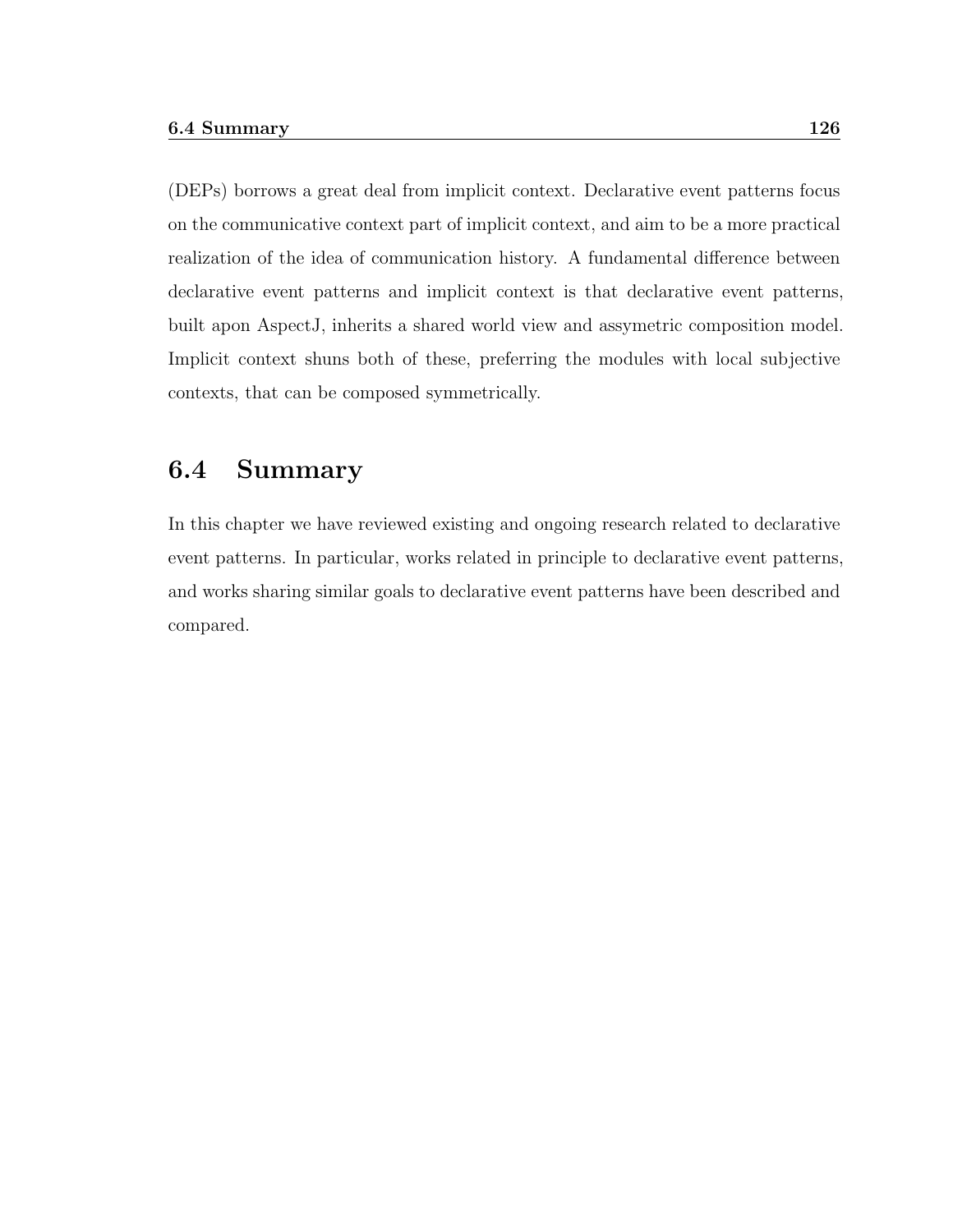# Chapter 7

# Discussion

There are a number of avenues for consideration that are beyond the scope of this work, but should not be left unmentioned. In this chapter we consider the particular implications and limitations of our concrete approach to declarative event patterns, and outline a plan for future exploration.

## 7.1 Expressivity

Choice of Contextual Anchors We found that it is often the case that more than one pattern was possible for describing adequate communicative context. While some interactions require more constraining contexts, we found that there is flexibility in terms of join point locus along the communication path. In many cases, there was often a choice whether to distinguish between the entry and exit events surrounding a call or execution join points. In a practical sense we found that the distinction only matters if context is to be exposed; that is, whether the exposed context originates at the call site or the execution body. From the perspective of modular dependence, the choice of call or execution join point is also significant. One should avoid advising over too many modules.

Reuse and evolution The choice of contextual anchors is important in terms of reuse. Evolution of a system may result in important events disappearing, resulting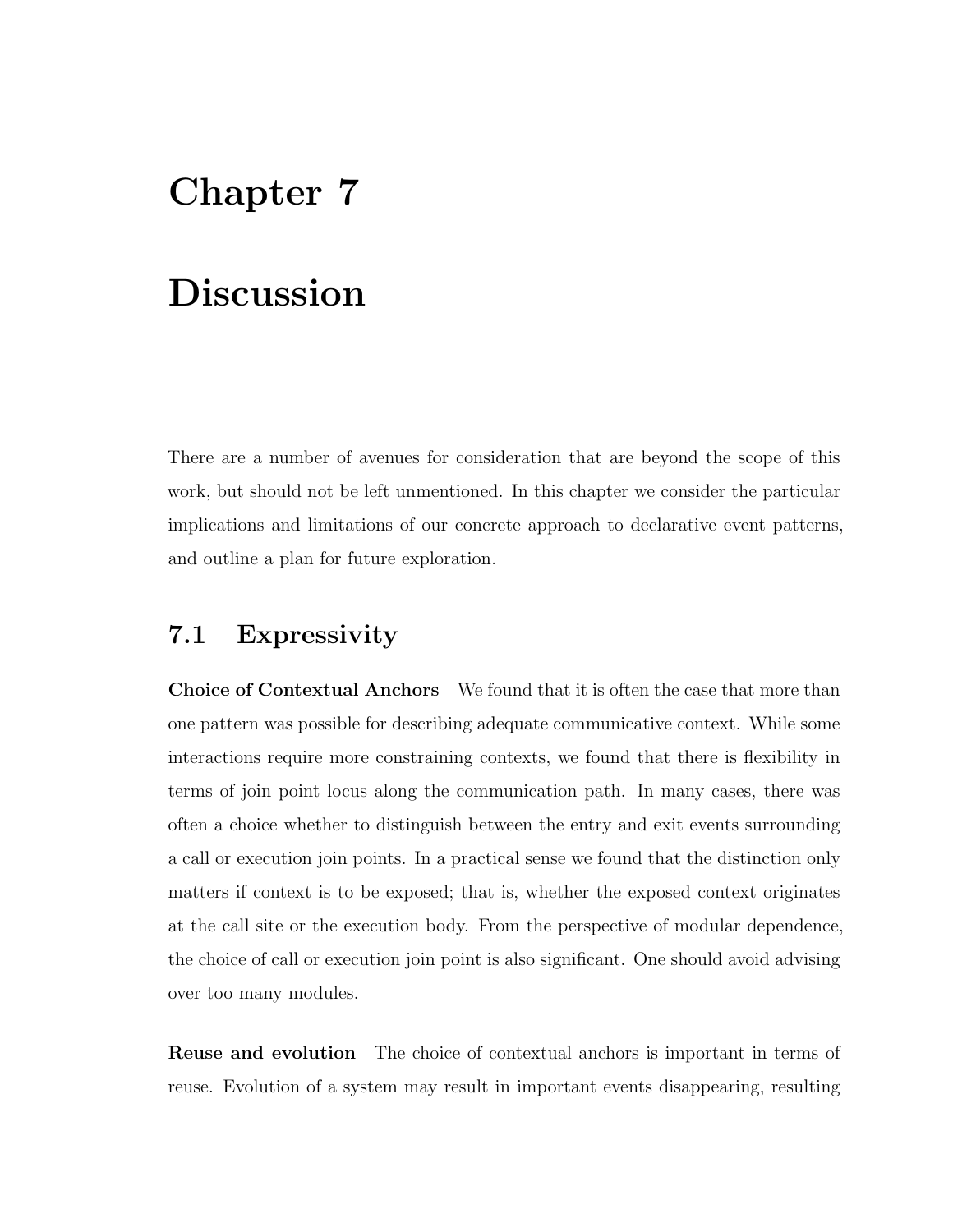in a failure to capture suitable contexts. In our examples we have tried to select the most promising and general facets from the concrete context in which our DEPS are being applied.

Choice of Pattern Language Different languages are appropriate for different needs. DEPs address sequential relationships over the events in the execution path of a system. In general, event monitors for different relationships are possible and likely. Not all relationships are sequentially determinable. For example, enforcing structural constraints on the elements in a figure may require a more general constraint mechanism. The application of neural nets and expert systems to these monitors is an exciting possibility.

Why Context-free Patterns? In determining the most appropriate language for our contextual patterns we considered many different formalisms. Conjunctive grammars [\[62\]](#page-156-8), Regular tree grammars (XPath, xml related), past-directed linear temporal logic, regular expressions as well as a more expressive form of the communication history API were explored. We settled on context-free grammars because they would be familiar to most computer scientists and permitted the expression of nested structure. Temporal logics were cryptic and regular tree languages awkward for underspecification of both self-embedding and iteration. Conjunctive grammars on the other hand offered an arguable more suitable formalism, but at the expense of more complex runtime.

The absence of self-embedding patterns in our case studies is interesting. Contextfree protocols do exist, yet we found that in most cases, communicative context was expressible using regular patterns. It remains to be seen if there is a tendency for developers to reason about path context in this manner.

Is it Context-Free? In fact, the patterns over the execution trace of a program that we can recognize with DEPs are not quite context-free. While the underly-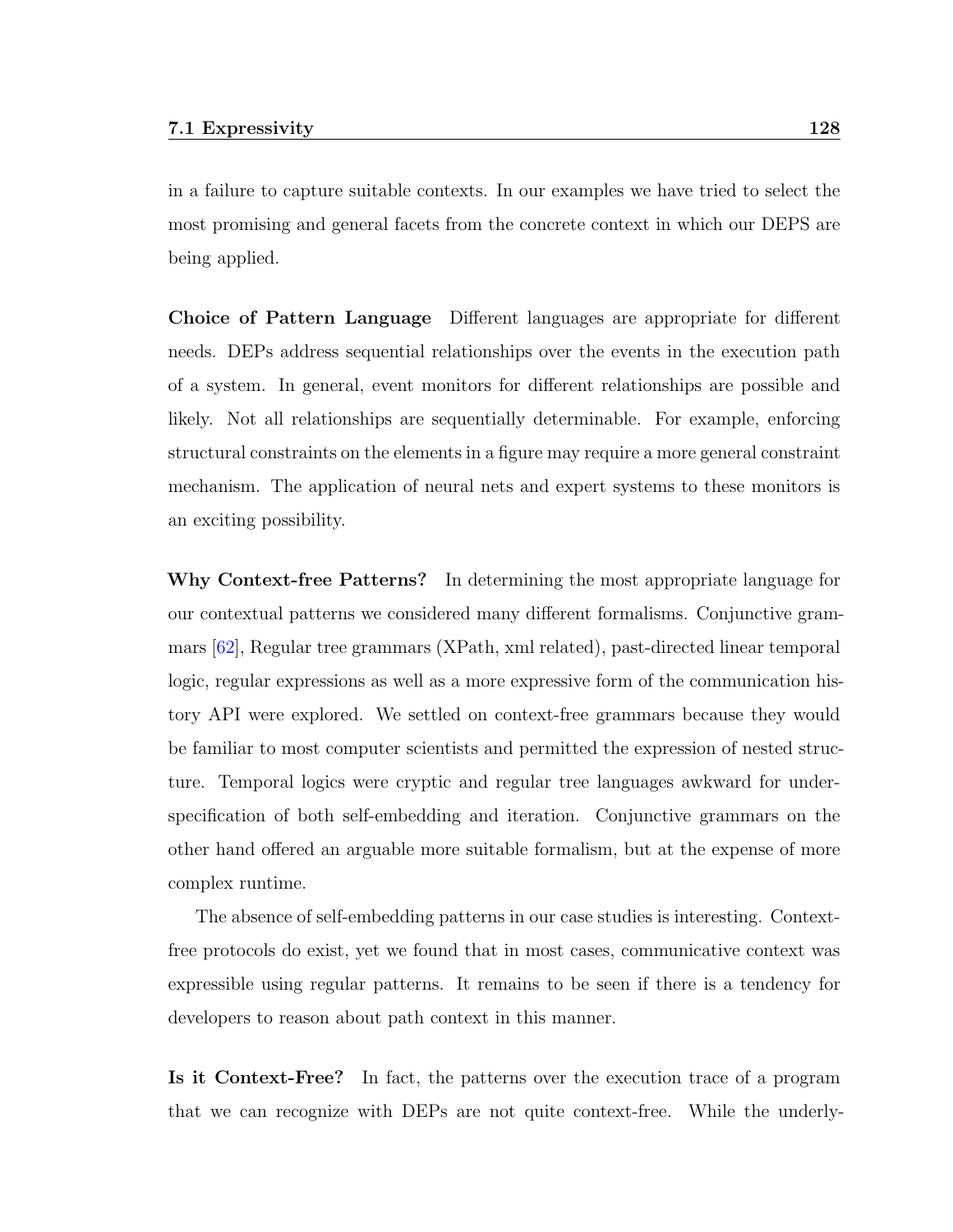ing mechanisms for recognizing events accepts context-free grammars, and generates parsers that strictly can only recognize context-free languages, with the use of primitive tracecuts we can selectively expose or conceal events in the stream of execution. Only those events mentioned in the pattern are considered—a closed universe of events. The loosening of the immediateness of context-free dominance can help, but also forces awkwardness in other patterns that require immediacy. In particular, in the FTP example (see Chapter [5\)](#page-92-0) authentication required the inclusion of OTHER events, such that we could insist on USER events being immediately followed by PASS events. Had we not included other events, our parsers would implicitly skip over any event that may potentially slip between USER and PASS; in this case that would be undesirable.

In the case of the ACCT evolution of the FTP authentication protocol, we were able to achieve local lexical extents for particular context in our grammar. Whether or not our parser observed the ACCT event depended on the context already established. The result is fundamentally more expressive than could be achieved had each event in the complete stream of events required consideration, on par with the extended domain of locality gained with lexicalized grammars [\[16\]](#page-152-5).

Why AspectJ? Rather than provide declarative event patterns atop AspectJ, we could have chosen a different base or to start from scratch. We chose to extend AspectJ both to take advantage of its existing features and to simplify comparisons. However, the combination of AspectJ and DEPs is imperfect. DEPs operate on events while AspectJ operates on join points. What constitutes a join point depends on the join point model in sway for a given language. In AspectJ, method execution is considered a join point, but it is not an event in the sense described above since it cannot be instantaneous. It is the combination of advice and pointcut that determines when an "event" really happens. This difference can lead to subtle problems; however, this does not imply a shortcoming in the declarative event patterns approach. An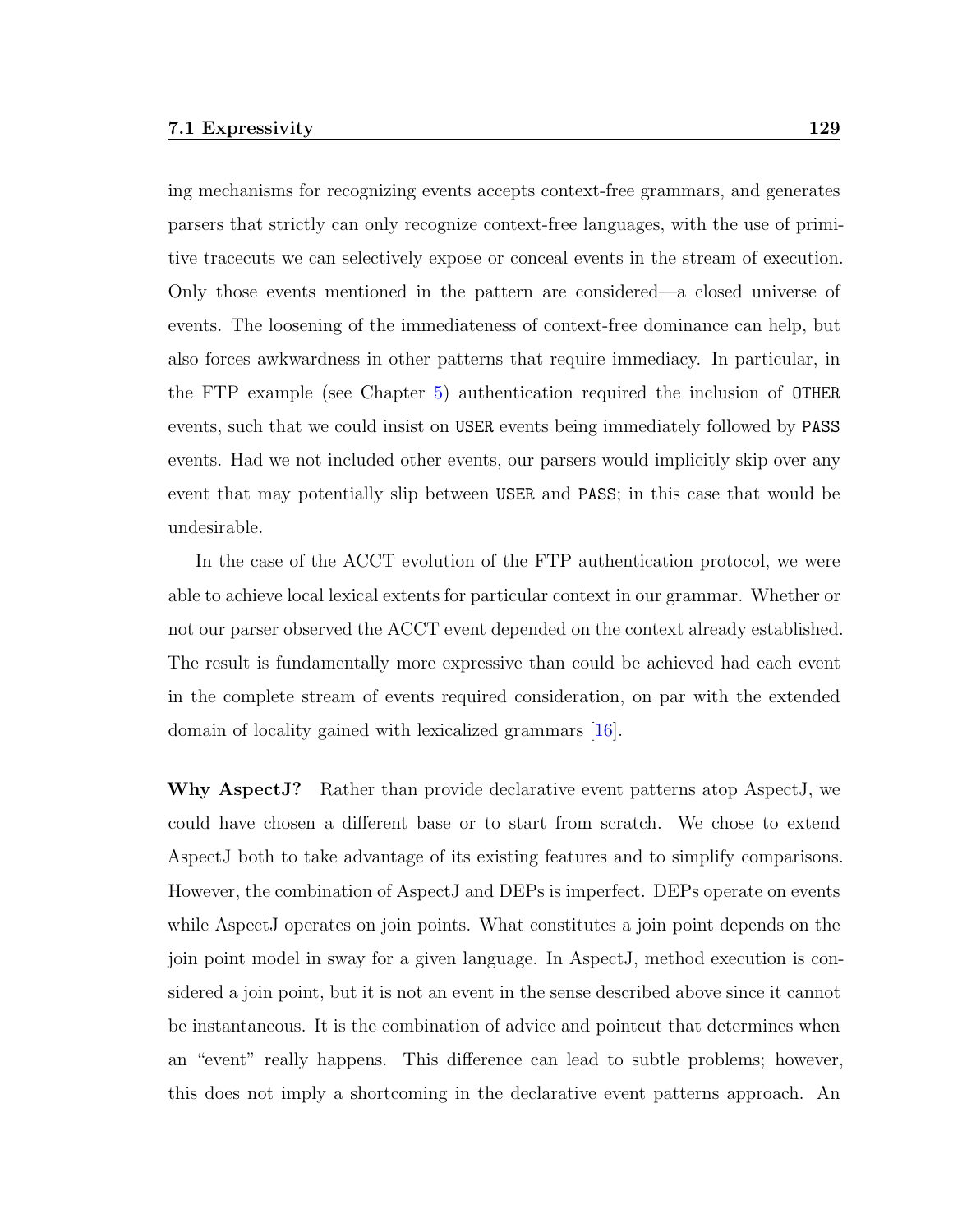industrial-strength realization of DEPs would need to reconcile the differences more cleanly. AspectJ is arguably the most well-known, and well-supported AOP realization available; a large base of users from both research and industrial are familiar with its syntax and capabilities. As a language, AspectJ already provides sufficiently low-level building blocks (namely, pointcuts and advice) on which to support the higher-level DEP abstractions.

Communicative Events Specification of interest in particular event equivalence classes has another advantage: backwards compatibility in the face of extensions to a language's join point model. Some primitive pointcuts (such as cflow) select all the join points of any kind that occur within a lexical or dynamic extent. If the definition of what constitutes a join point is extended, advising one of these pointcuts will cause different program behaviour depending on what version of a language is being used. In a fully event-based approach, we would have only specific events cause tokens to be sent to a parser. Therefore, extending the range of what event classes could be specified would not affect existing source code regardless of what version of a language it were compiled under.

Primitive tracecuts encompass join points specified by standard AspectJ pointcuts. Pointcuts do not necessarily specify disjoint sets of join points; events may equally fall under more than one pointcut, and so one join point may underlay multiple communicative events. The current implementation of DEPs would observe and consume multiple events when primitive tracecuts overlap. The order in which these events are seen, from the standpoint of our prototype implementation, is determined by the appearance of the primitive tracecut declaration in the source file. We have conducted initial investigation into the use of general LR recognition coupled with the Schrödingers token approach  $[9]$  as a means of allowing a join point to simultaneously be a member of multiple terminal classes. Other approaches for resolving lexical ambiguity look promising [\[14\]](#page-152-6).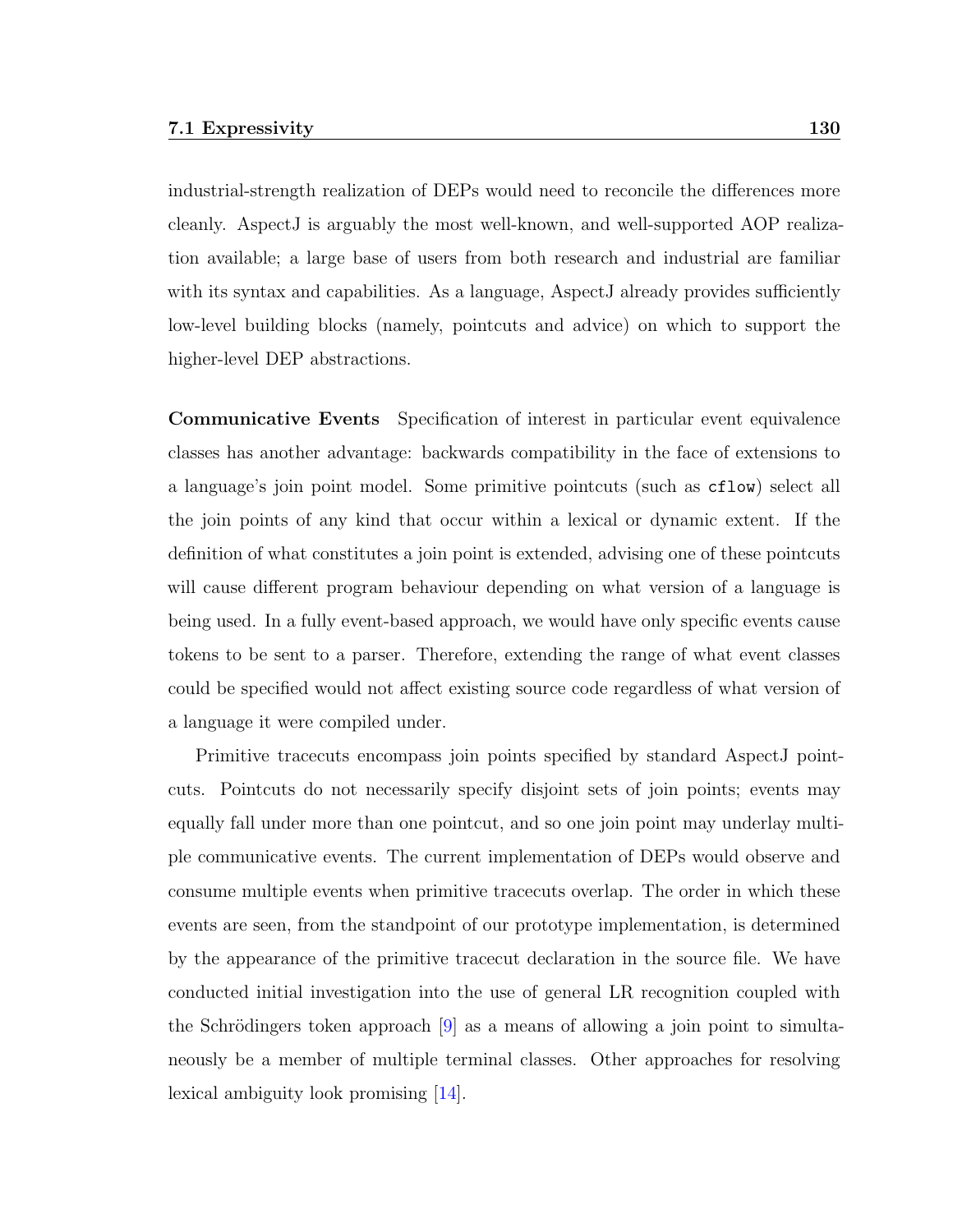## 7.2 Challenges

Dynamic loading issues The dynamic introduction of code could pose difficulties for our technique in some situations. If the loaded code contained DEPs that required access to details of the communicative context that were not observed before loading, these DEPs could not be evaluated conservatively. This weakness would be equally present in a system not using DEPs, as the existing code would need to have kept track of state that might only be of interest to the dynamically introduced code. Further research is needed to address this issue, with or without DEPs. Storing events in sequence over a short window may provide some of the missing context, but in general, as we have argued, communicative context involves events that may occur at any point in execution, and so no guarantee could be met by such an approach.

Concurrency DEPs inherit from AspectJ a single-threaded model of patterns. While it is possible to explicitly match patterns across multiple threads, in practice, we have very rarely used multi-threaded queries. Regardless, the tool implementation can be extended to deal with certain limited cases of multi-threading. Synchronization must still be considered when using declarative event patterns. Race conditions between updates to automaton state and accesses to that state could occur unless the automaton methods were synchronized. Total synchronization would be straightforward to implement; more efficient synchronization is likely possible, but remains non-trivial future work.

Similarly, communication between distributed objects is not immediately handled by DEPs. Communication events occurring on a remote node must be handled appropriately.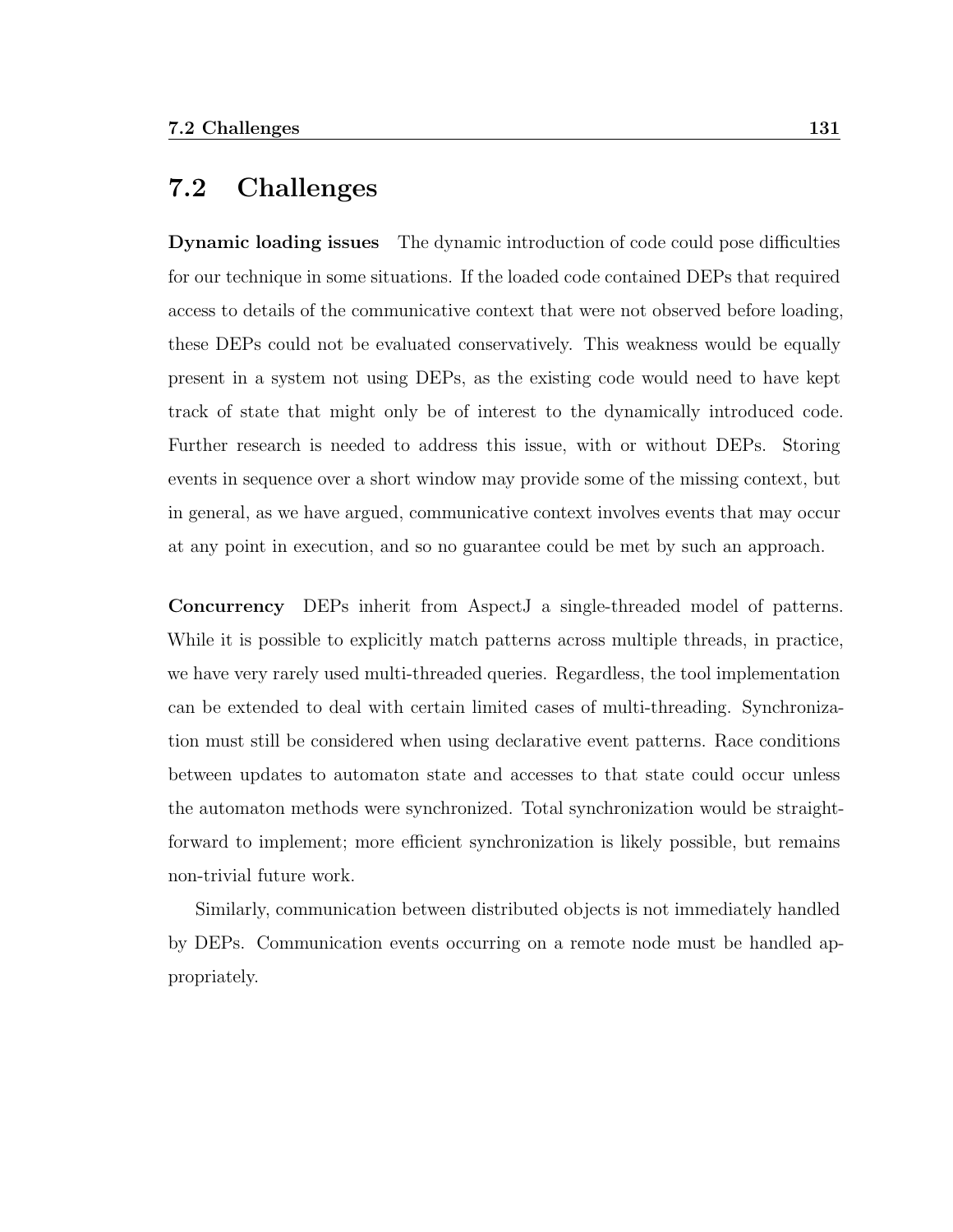## 7.3 Other considerations

Tool limitations Our choice to use reduced-parse-stack activity parsers [\[8,](#page-151-4) [7,](#page-151-5) [75,](#page-157-7) [74,](#page-157-8) [76,](#page-157-9) [77\]](#page-157-10) is both a benefit and a drawback. Because much of the context is encoded in the parser itself, the complexity of our patterns are limited. An involved grammar (such as those required for the syntax of Java) result in excessively large parsing automata. However, our implementation permits the use of any context-free grammar, and so it is possible to express ambiguous languages of events that call for a generalized parsing approach. In a generalized approach, as we have seen, multiple processing elements are active concurrently—each exploring an alternate interpretation of the observed stream of events. Each of these processing elements maintains a stack to hold its place in context. Reducing the size and number of these stacks is an important consideration for any generalized parsing approach.

Another consideration in regards to multiple processing elements is in that of memory leaks. It is possible that a processing element might wait indefinitely for an event to occur. While it waits, the parsing stack, and references contained in its binding environment are also held indefinitely; they cannot be reclaimed by the garbage collector. We plan to address this issue in future revisions of our tool.

We were not able to leverage existing GLR tools such as Bison [\[23\]](#page-153-9). Dynamically recognizing events in a programs execution requires that only a minimum amount of event information be retained. Existing GLR parsers assume finite file based input, and leverage this complete record of the input in constructing. This is not a feasible option for tracecuts.

Formal Specification versus ease of use Formal specification is difficult to use in practice. DEPs provide a compromise between specifying and implementing protocols by combining the specification and implementation steps. This narrowing of the gap between implementation and specification promotes rapid exploration of alternate context specifications, and permits a more streamlined development process.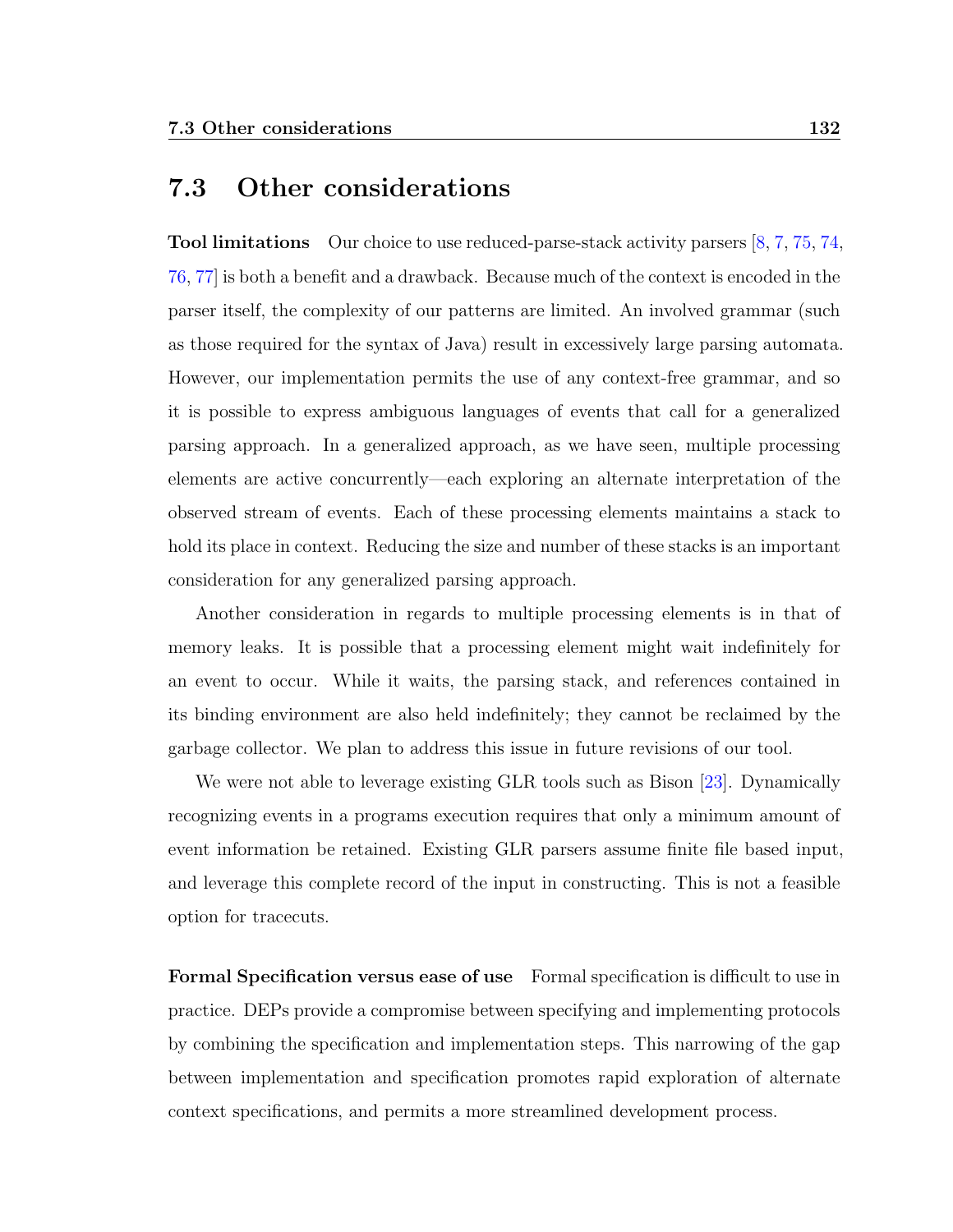Traces vs. State machines The finite state machine (FSM) representation of the user authentication protocol caused difficulties because it needed to be derived from a few informal descriptions within the FTP specification. One might argue that the FTP specification should have been more formal in the first place, and then this difficulty would have been mitigated. However, someone would have still needed to have generated the FSM in order for it to be present in the specification; this would remain a difficult task. Yellin and Strom have reported similar difficulties in generating state machine representations of translation protocols for type adaptation [\[97\]](#page-159-0). The informal specification of FTP describes its key properties, and that was considered sufficient by its creators across its many years of development. Similarly, one could ask whether a temporal or modal logic would be more appropriate for the expression of event patterns. Our initial attempts at providing an event pattern language were based in temporal logics and ended with unsatisfactory results. In some situations, temporal logics may be more intentional than DEPs; however, neither a CFGnor a logic-based approach is likely to be ideal in all circumstances for all purposes. State machines constitute concise, complete descriptions of behaviour for protocols. A state machine may be defined implicitly via a description of some set of paths through it. If this path description underspecifies the state machine, this can indicate some details are flexible; such flexibility is preferable to selecting and enforcing arbitrary constraints that may need to change at a later time. Declarative event patterns permit such flexibility by specifying only the paths of importance.

### 7.4 Future work

Parameterization Adding the ability to define parameterized tracecuts would permit the encoding and reuse of commonly-occurring patterns. These generic patterns would effectively define new operators in terms of structural and temporal properties of event traces. The cflow pointcut is a hard-coded example of what a generic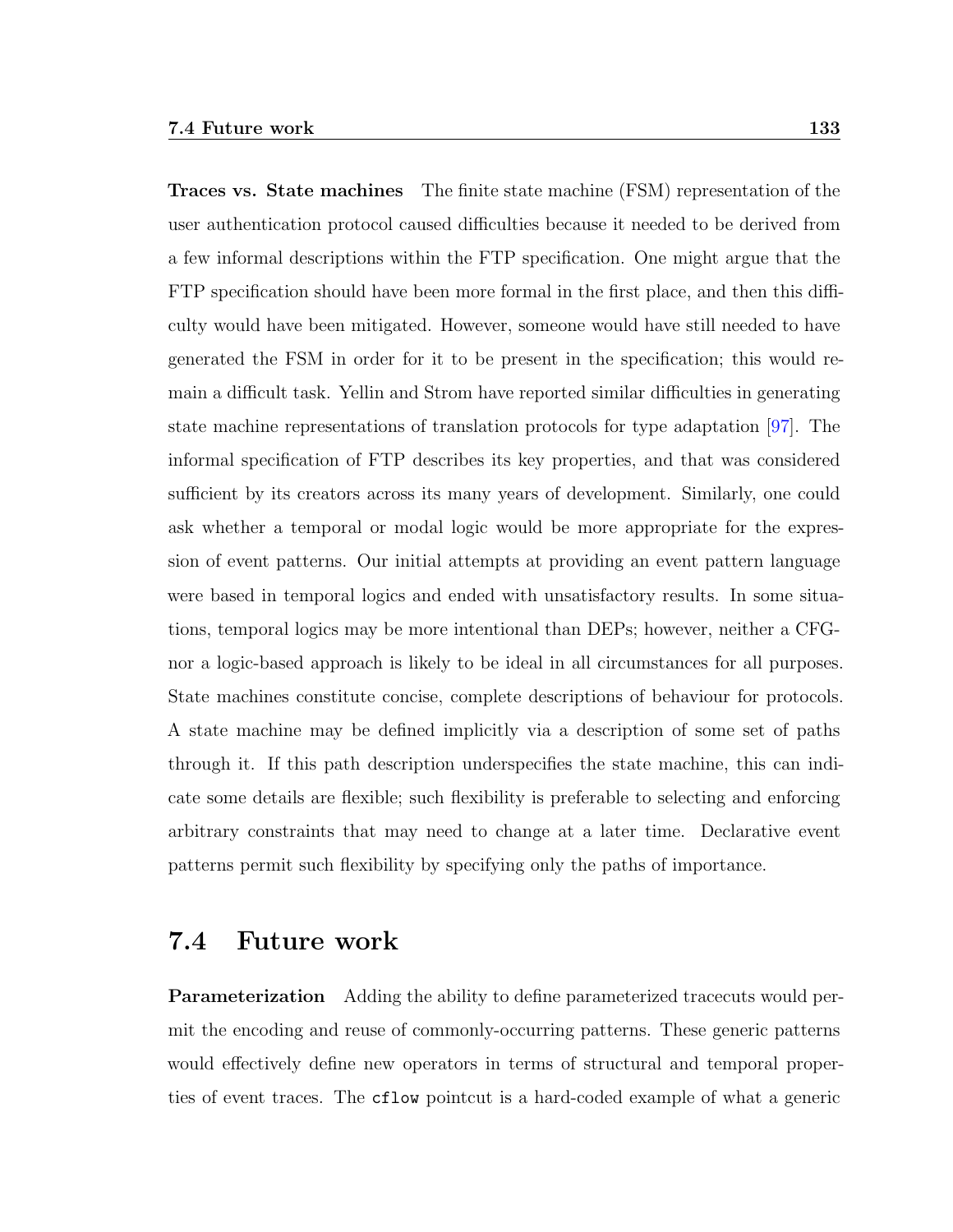pattern could define.

Negation DEPs lack a means for specifying the negation of events. The semantics of negation in terms of tracecuts could however take on different meanings. For example the negation of a primitive tracecut !user() could either mean *any* event in the execution context except those specified by user(), or it could be closed to only other events mentioned in the pattern in which the negation appears. Similar issues could be raised for ordered tracecuts as well.

#### 7.4.1 Optimizations

Up until now, we have presented declarative event patterns in terms of their characteristics for improving software evolution. This is the primary aim of this thesis, but the adoption of such approaches inevitably is tied to practical application. The URD tool offers a purely dynamic approach to the observation of event patterns, and in the validation of our approach, we did not feel any adverse overhead of the additional runtime mechanisms. In contemplating the optimization of declarative event pattern approaches, the leveraging information obtained statically from the program is a prime candidate. The overhead induced through runtime monitoring should be limited as much as possible. How much static information can help depends on both the program and the patterns involved. A number of elementary optimizations have been considered. In order to fully consider the possible execution paths that may match against a DEP, analysis must be conducted post-weave; that is, all potential advice must be interwoven into the base code. If this was not the case, the analyzed paths would not be reliable.

#### 7.4.1.1 Grammar Reduction

One optimization would act on the pattern itself. An analysis of the source code would determine, when possible, if an event mentioned in a DEP was even possible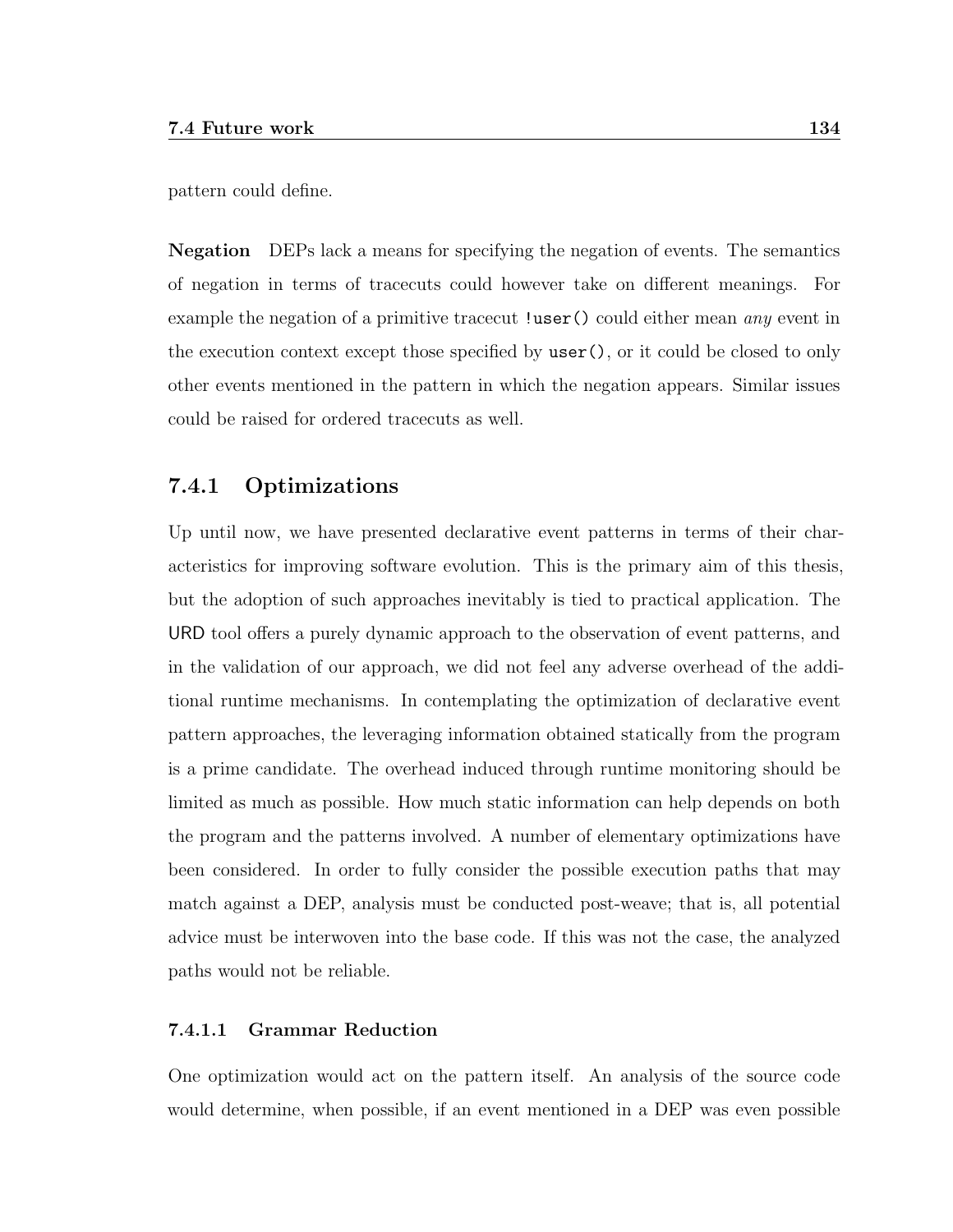in the base execution. Tracecuts that mention such absent events would be removed from the grammar. If the simplified grammar was still realizable, further optimization would commence.

#### 7.4.1.2 Regular approximation

By determining a regular approximation of the context-free grammar, and using practical approaches for analysing regular paths in execution, we can arrive at a superset of paths that contain all the paths conforming to the grammar. This analysis would further limit the paths of consideration and separate the grammar into regular and Dyck parts, the regular parts being the approximation, and the Dyck part forming the basis of an optimized runtime monitor. Dyck language recognition (i.e., cflow) can be optimized, and can sometimes be reduced to a set of counters, or better still, optimized away completely with further call analysis [\[6\]](#page-151-0).

### 7.4.2 Implicit Context & Registration

Declarative event patterns have not yet been incorporated with IConJ, a tool for implicit context. Merging DEPs into the implicit context paradigm would require two initial changes. Currently DEPs assume a globally shared referential context. Implicit modules have subjective contexts. Hinted in the quote at the beginning of Chapter 1, communicative context is interstitial, that is, it occurs in between modules. Aspects augmented with declarative event patterns allow one to specify context in code. As a result, the implementation is locally easier to understand, trace, and evolve. However, when specifying context, by the very nature of the problem, one must consider the structure of the system in a manner that is non-local. In order to specify contextual markers, one must gain a non-local (but not necessarily fully global) understanding. IConJ supports subjective renaming of types, and specification of contextual dispatch often considers the inbound and outbound distinctly. Secondly, a new syntax would be required to meld the two approaches together.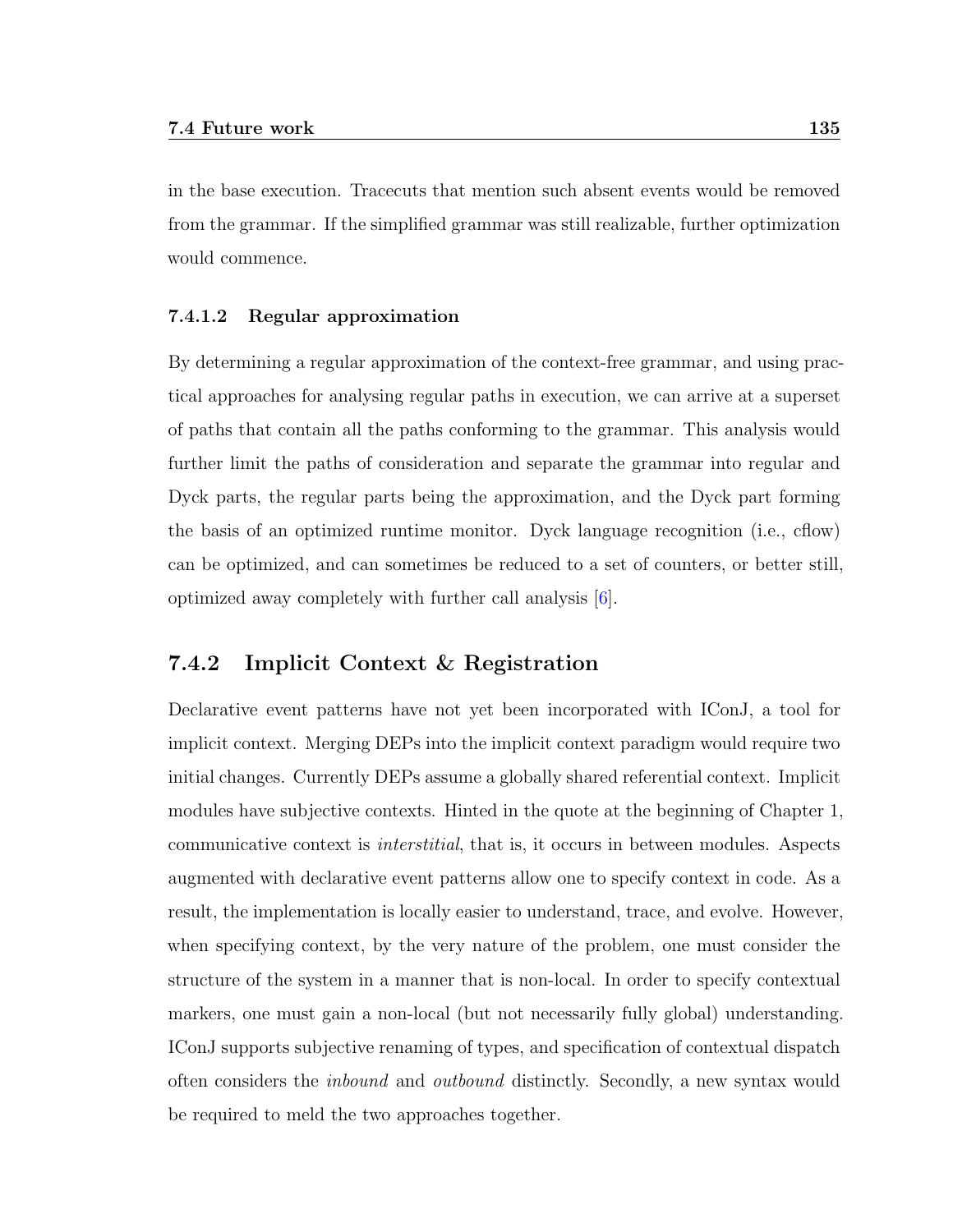Implicit context aims to permit unanticipated evolution and reuse, not by invasively modifying modules, but instead, by altering the underlying context of their operation. This separation of operating context opens doors for a more dynamic consideration of implicit reference systems for programming languages. Registration is a term used in [\[80\]](#page-157-0), and involves the continual interpretation, or registration, of objects in subjective contexts. It provides a fluidity such that as context changes, so too may the referents of the system. Implicit context teases away this registration of context in the form of boundary maps. Communicative context enhances maps with a form of dynamic rebinding. Future work in further separating the reference system from the language is a promising avenue of research. Such an approach may employ constraint programming discourse representation theory, and other areas of computational semantics.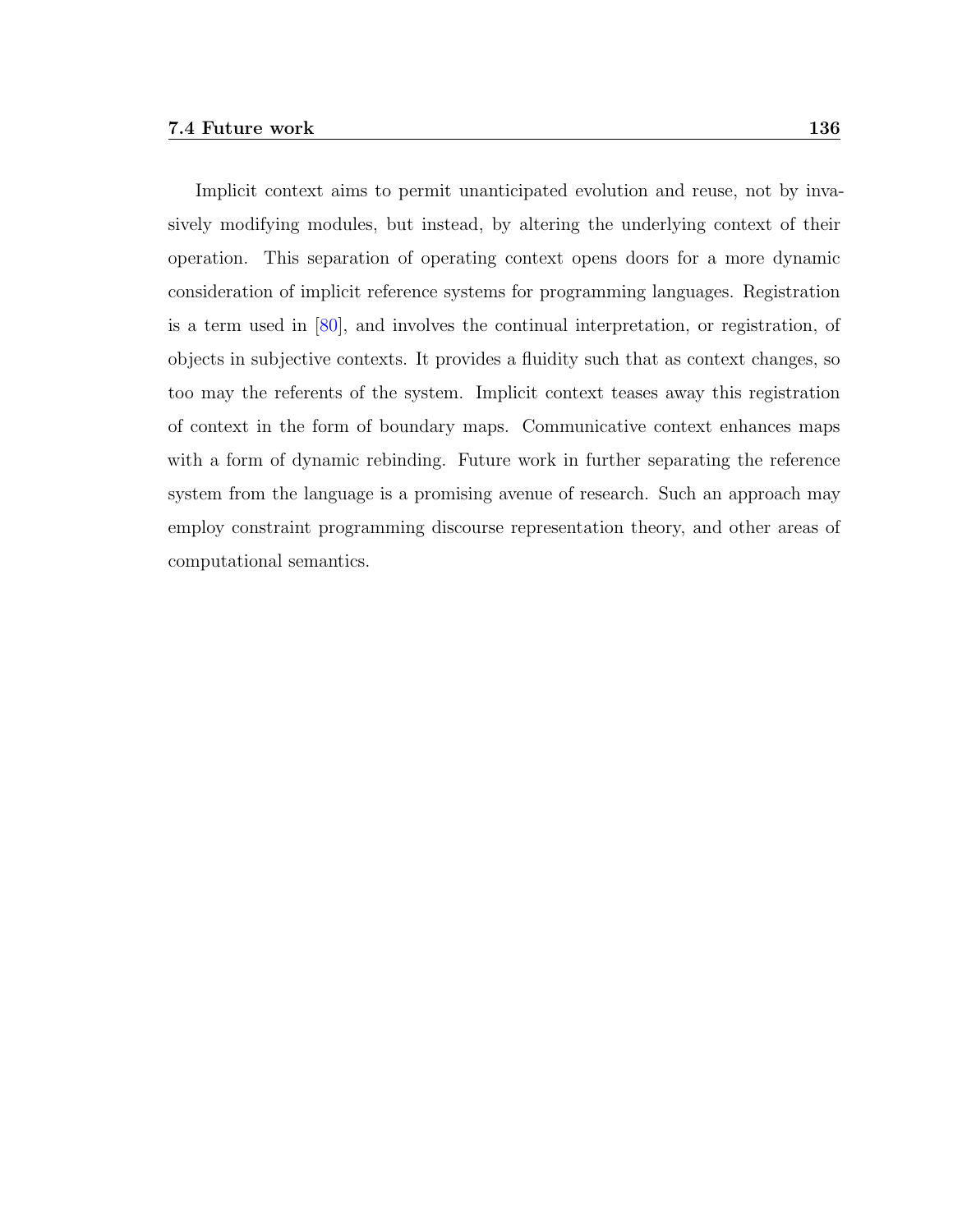# Chapter 8

## Conclusions

In software systems comprised of many modular parts, the flow of communication between the modules shapes the behaviour of the system as a whole. In the absence of some automatic means of interpreting (or re-interpreting) events in the execution context as they transpire at runtime, today's software developers make use of protocols. Protocols script interactions and exist to provide a clear and indisputable interpretation of the semantics of a communication act given what has transpired up until that point. They can be explicitly acknowledged and adhered to, as is often the case with application level protocols such as the File Transfer Protocol (FTP [\[68\]](#page-156-0)), or implicitly assumed as is often the case with the interactions between individual classes or interfaces found in object-oriented software systems. Whether explicit or implicit, adherence to a protocol provides a kind of pre-defined semantic interpretation; if the protocol is followed, a particular context may be assumed.

A problem with realizing protocols in software systems is that each participating module becomes responsible for playing out its own part in the conversation; consequentially, partial knowledge of the larger communication is necessarily split up and dispersed amongst each participating module; this is termed *scattering*. This scattering of knowledge leads to the "disembodiment" of the protocol as a whole. The protocol also becomes tangled amongst the details that belong inside other modules; this is termed tangling. Scattering and tangling together make it difficult to locate, understand, and change the protocol, the affected modules, and the system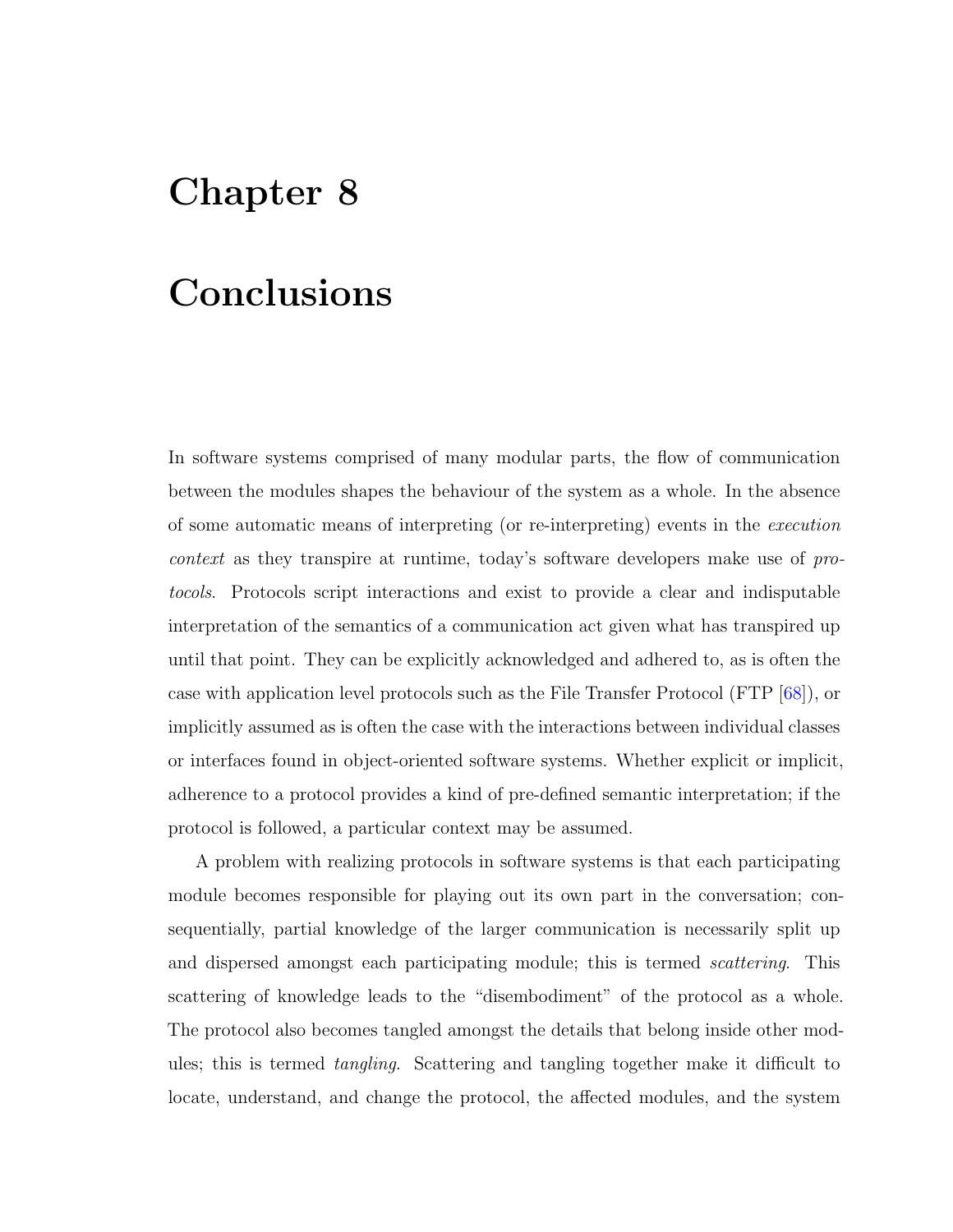overall [\[84\]](#page-158-0).

We hypothesized that an approach that permits the recognition of program execution contexts to be specified and implemented in a localized way, separate from the details of the participating modules, might aid the evolvability, traceability and comprehensibility of context-sensitive crosscutting concerns, at least when compared against existing popular approaches. *Declarative event patterns* (DEPs) are a means to implement context-establishing protocols between modules while retaining the ability to locate the parts of a protocol realization (traceability), understand the implementation of a protocol (comprehensibility), and more easily alter the protocol and its realization (evolvability). Contained within a modular unit of their own, they describe sequences of events in the execution of a system; these sequences represent execution contexts of interest—properties of the context that must hold in order to enable the specific semantic interpretation of a given communication act.

We validated our hypothesis by first constructing URD, a prototype tool for declarative event patterns. Using URD we were able to validate our claims of improved traceability, evolvablility and comprehension by conducting a number of case studies—two of which we reported on in this thesis. What we found was that declarative event patterns aided the developer along our goal dimensions when compared against Java, AspectJ and other approaches. Using DEPs, modular implementations of contextsensitive concerns were possible and shown to be less difficult to evolve, understand and trace back to original specifications. The tedious and error-prone processes required for recognizing context in Java and AspectJ were shown to be absent in DEP implementations.

This work makes the following contributions.

- 1. We proposed and implemented a practical approach for the modular implementation of context-sensitive crosscutting concerns [\[93\]](#page-158-1) based on aspect-oriented programming.
- 2. We pointed out and demonstrated that important software engineering proper-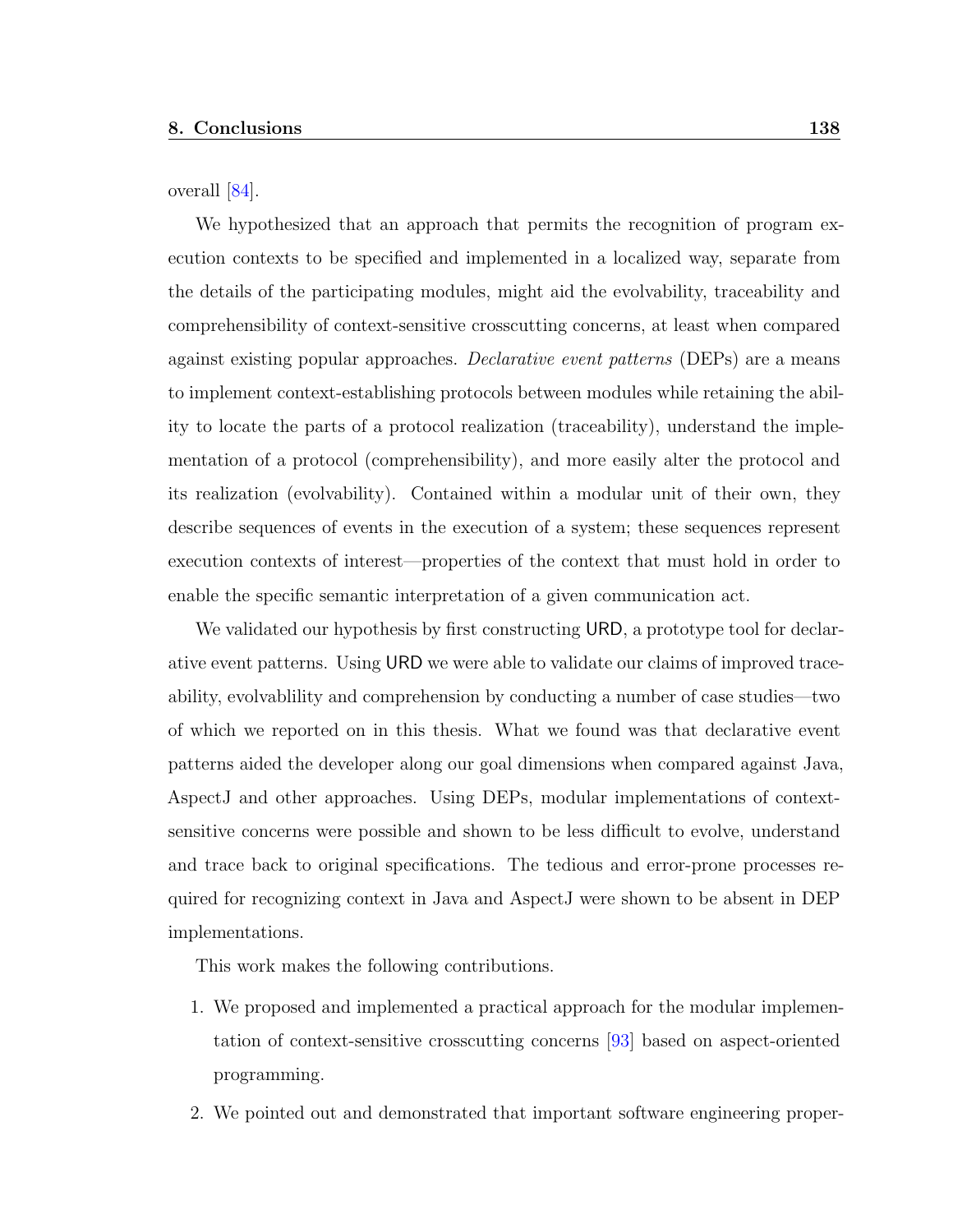ties of a program's implementation (evolvablility, comprehensibility, and traceability) are achievable using DEPs.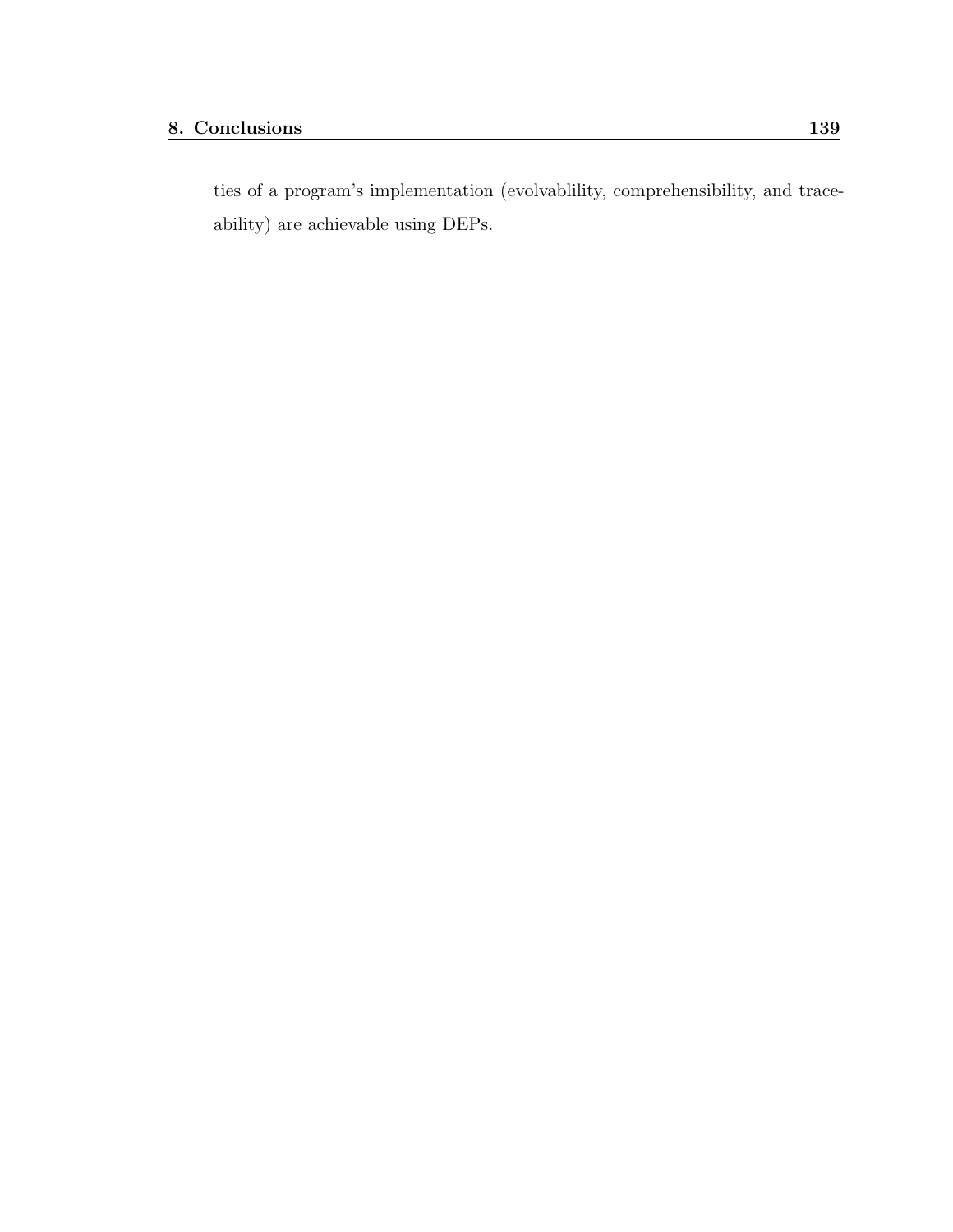# Bibliography

- [1] R. A. Åberg, J. L. Lawall, M. Südholt, and G. Muller. Evolving an OS kernel using temporal logic and aspect-oriented programming. In Y. Coady, E. Eide, and D. H. Lorenz, editors, The Second AOSD Workshop on Aspects, Components, and Patterns for Infrastructure Software (ACP4IS), Mar. 2003.
- [2] A. V. Aho, R. Sethi, and J. D. Ullman. Compilers: Principles, Techniques and Tools. Addison-Wesley, 1986.
- <span id="page-151-1"></span>[3] M. Akşit, editor. *Proc. 2nd Int'l Conf. on Aspect-Oriented Software Development* (AOSD-2003). ACM Press, Mar. 2003.
- [4] J. H. Andrews. Process-algebraic foundations of aspect-oriented programming. In REFLECTION '01: Proceedings of the Third International Conference on Metalevel Architectures and Separation of Crosscutting Concerns, pages 187–209. Springer-Verlag, 2001.
- [5] P. Avgustinov, A. S. Christensen, L. Hendren, S. Kuzins, J. Lhoták, O. Lhoták, O. de Moor, D. Sereni, G. Sittampalam, and J. Tibble. abc: An extensible AspectJ compiler. In AOSD '05: Proceedings of the 4th international conference on Aspect-oriented software development, pages 87–98, New York, NY, USA, 2005. ACM Press.
- <span id="page-151-0"></span>[6] P. Avgustinov, A. S. Christensen, L. Hendren, S. Kuzins, J. Lhoták, O. Lhoták, O. de Moor, D. Sereni, G. Sittampalam, and J. Tibble. Optimising aspectj. SIGPLAN Not., 40(6):117–128, 2005.
- [7] J. Aycock, N. Horspool, J. Janousek, and B. Melichar. Even faster generalized LR parsing. Acta Informatica, 37(9):633–651, 2001.
- [8] J. Aycock and R. N. Horspool. Faster generalized LR parsing. In International Conference on Compiler Construction (CC 1999), volume 1575 of Lecture Notes in Computer Science (LNCS), pages 32–46, Amsterdam, March 1999. Springer.
- [9] J. Aycock and R. N. Horspool. Schrödinger's token. Software—Practice  $\mathcal{C}$  Experience, 31(8):803–814, 10 July 2001.
- [10] C. Babbage. Charles babbage quotes. [http://www.saidwhat.co.uk/quotes/](http://www.saidwhat.co.uk/quotes/c/charles_babbage_1997.php) [c/charles](http://www.saidwhat.co.uk/quotes/c/charles_babbage_1997.php) babbage 1997.php.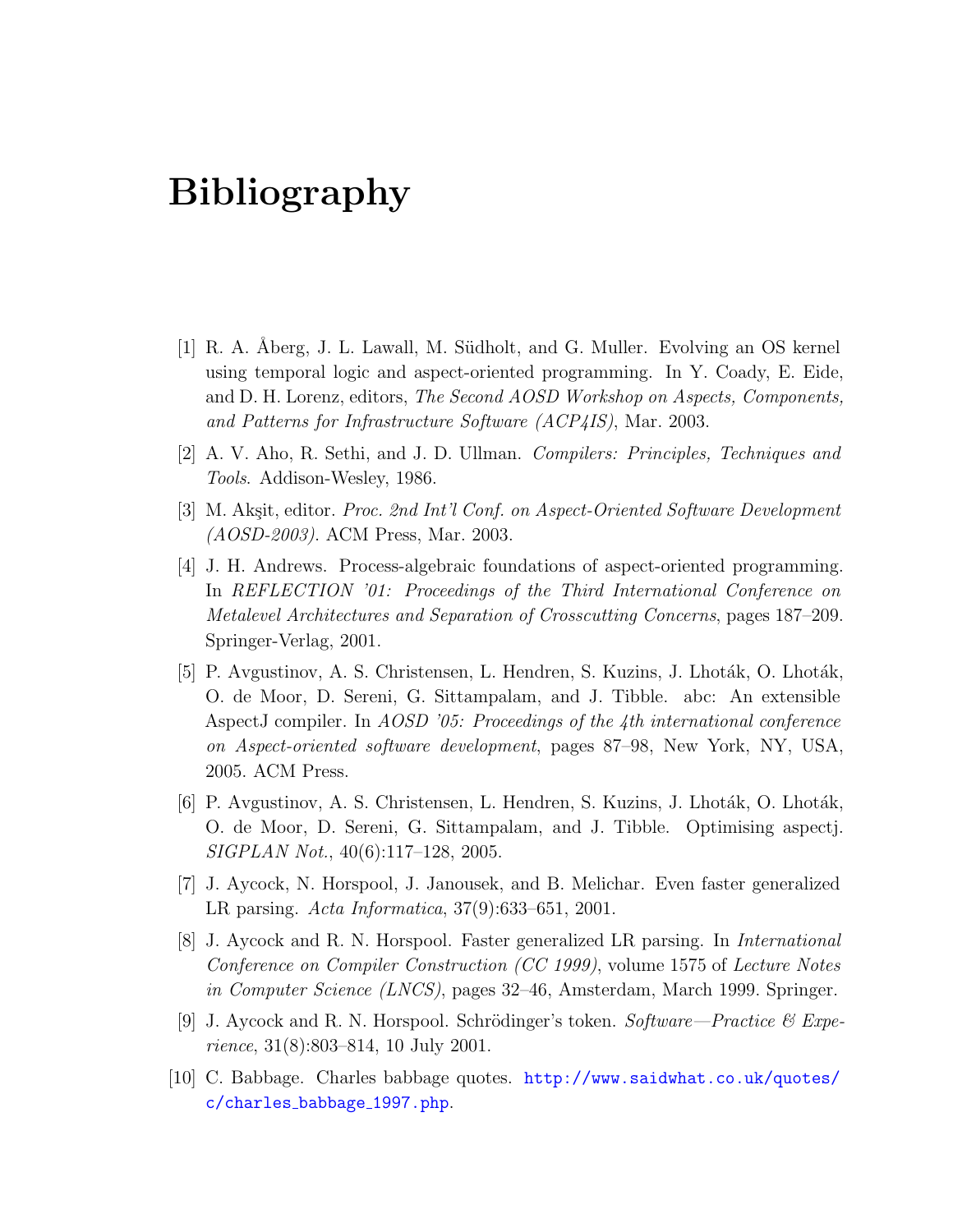- [11] E. Baniassad and S. Clarke. Finding aspects in requirements with Theme/Doc. In B. Tekinerdoğan, P. Clements, A. Moreira, and J. Araújo, editors, *Early Aspects:* Aspect-Oriented Requirements Engineering and Architecture Design, pages 15–22, Mar. 2004.
- [12] E. Baniassad, G. Murphy, C. Schwanninger, and M. Kircher. Managing crosscutting concerns during software evolution tasks: An inquisitive study. In Kiczales [\[48\]](#page-155-0), pages 120–126.
- [13] W. Bartussek and D. L. Parnas. Using assertions about traces to write abstract specifications for software modules. In Information Systems Methodology, volume 65 of Lecture Notes in Computer Science, pages 211–236, 1978.
- [14] A. Begel and S. L. Graham. Language analysis and tools for ambiguous input streams. Electr. Notes Theor. Comput. Sci., 110:75–96, 2004.
- [15] S. Butkevich, M. Renedo, G. Baumgartner, and M. Young. Compiler and tool support for debugging object protocols. In SIGSOFT '00/FSE-8: Proceedings of the 8th ACM SIGSOFT international symposium on Foundations of software engineering, pages 50–59, New York, NY, USA, 2000. ACM Press.
- [16] J. Carroll, N. Nicolov, O. Shaumyan, M. Smets, and D. Weir. Parsing with an extended domain of locality. In *Proceedings of the ninth conference on Euro*pean chapter of the Association for Computational Linguistics, pages 217–224, Morristown, NJ, USA, 1999. Association for Computational Linguistics.
- [17] M. Chu-Carroll. Software configuration management as a mechanism for multidimensional separation of concerns. In P. Tarr, A. Finkelstein, W. Harrison, B. Nuseibeh, H. Ossher, and D. Perry, editors, *Workshop on Multi-Dimensional* Separation of Concerns in Software Engineering (ICSE 2000), June 2000.
- [18] S. Clarke and R. J. Walker. Generic aspect-oriented design with Theme/UML. In Filman et al. [\[32\]](#page-154-0), pages 425–458.
- [19] Y. Coady, G. Kiczales, M. Feeley, and G. Smolyn. Using AspectC to improve the modularity of path-specific customization in operating system code. In Proceedings of the 8th European Software Engineering Conference held jointly with 9th ACM SIGSOFT Symposium on Foundations of Software Engineering, pages 88–98. ACM Press, 2001.
- [20] T. Colcombet and P. Fradet. Enforcing trace properties by program transformation. In POPL '00: Proceedings of the 27th ACM SIGPLAN-SIGACT symposium on Principles of programming languages, pages 54–66, New York, NY, USA, 2000. ACM Press.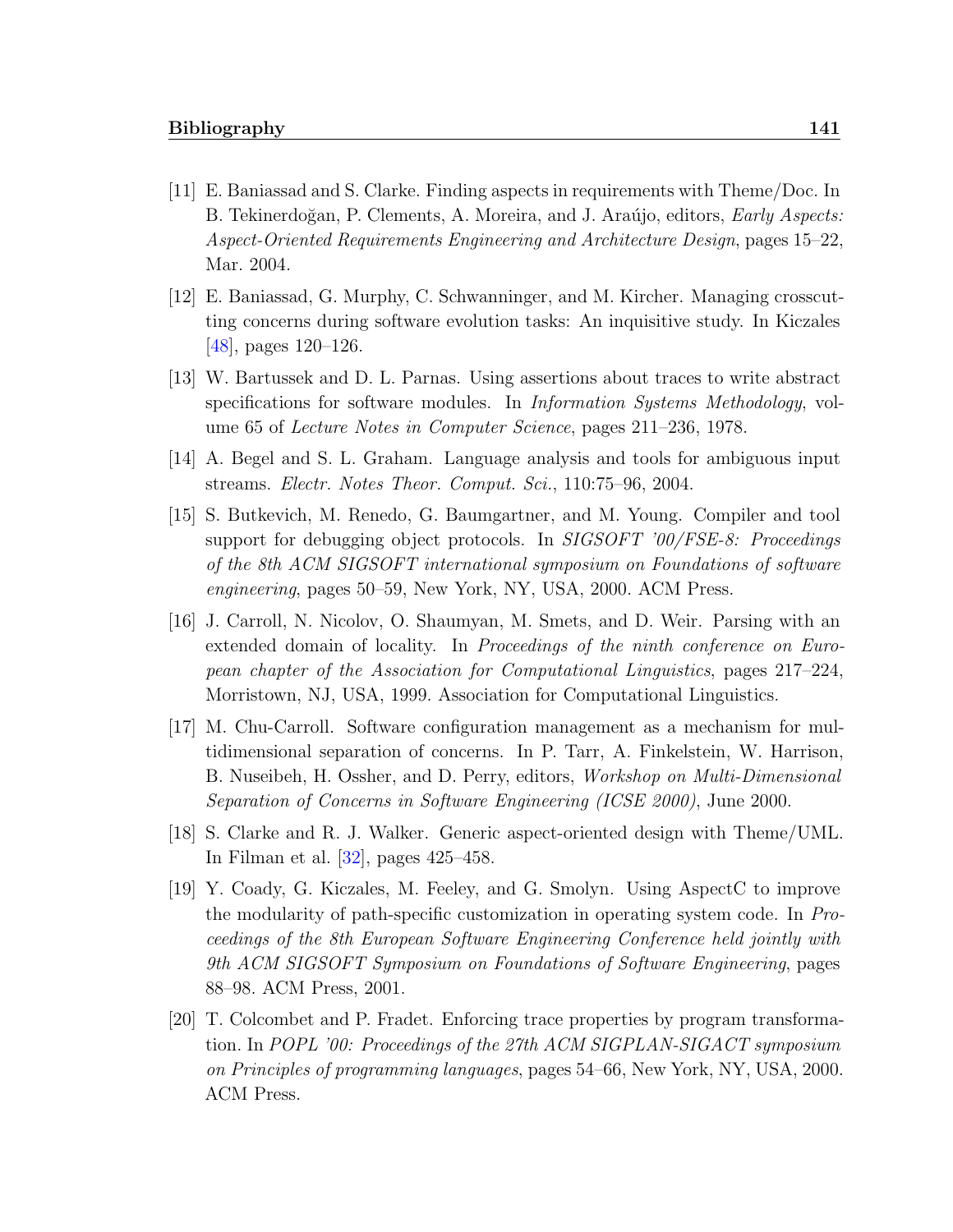- [21] K. Czarnecki and U. W. Eisenecker. Generative Programming: Methods, Tools, and Applications. Addison-Wesley, Boston, 2000.
- [22] E. W. Dijkstra. A Discipline of Programming. Series in Automatic Computation. Prentice Hall, Englewood Cliffs, United States, 1976.
- [23] C. Donnelly and R. M. Stallman. BISON—the YACC-compatible parser generator. Technical report, 1988.
- [24] R. Douence, P. Fradet, and M. Südholt. A framework for the detection and resolution of aspect interactions. In GPCE '02: The ACM SIGPLAN/SIGSOFT Conference on Generative Programming and Component Engineering, pages 173– 188, London, UK, 2002. Springer-Verlag.
- [25] R. Douence, P. Fradet, and M. S¨udholt. Composition, reuse and interaction analysis of stateful aspects. In AOSD '04: Proceedings of the 3rd international conference on Aspect-oriented software development, pages 141–150, New York, NY, USA, 2004. ACM Press.
- [26] R. Douence, O. Motelet, and M. Südholt. A formal definition of crosscuts. In A. Yonezawa and S. Matsuoka, editors, Metalevel Architectures and Separation of Crosscutting Concerns, volume 2192 of Lecture Notes in Computer Science, pages 170–186, 2001. (3rd International Conference on Metalevel Architectures and Separation of Crosscutting Concerns; REFLECTION 2001; Kyoto, Japan; 25–28 September 2001).
- [27] R. Douence and M. Südholt. A model and a tool for event-based aspect-oriented programming (EAOP). Technical Report 02/11/INFO, Ecole des Mines de Nantes, Dec. 2002.
- [28] S. Drape, O. de Moor, and G. Sittampalam. Transforming the .net intermediate language using path logic programming. In *PPDP '02: Proceedings of the 4th* ACM SIGPLAN international conference on Principles and practice of declarative programming, pages 133–144, New York, NY, USA, 2002. ACM Press.
- [29] B. Dufour, C. Goard, L. Hendren, O. de Moor, G. Sittampalam, and C. Verbrugge. Measuring the dynamic behaviour of aspectj programs. In OOPSLA '04: Proceedings of the 19th annual ACM SIGPLAN Conference on Object-oriented programming, systems, languages, and applications, pages 150–169, New York, NY, USA, 2004. ACM Press.
- [30] T. Elrad, R. E. Filman, and A. Bader. Aspect-oriented programming: Introduction. Communications of the ACM,  $44(10):29-32$ ,  $2001$ .
- [31] M. Ernst, C. Kaplan, and C. Chambers. Predicate dispatching: A unified theory of dispatch. In ECOOP '98: Proceedings of the 12th European Conference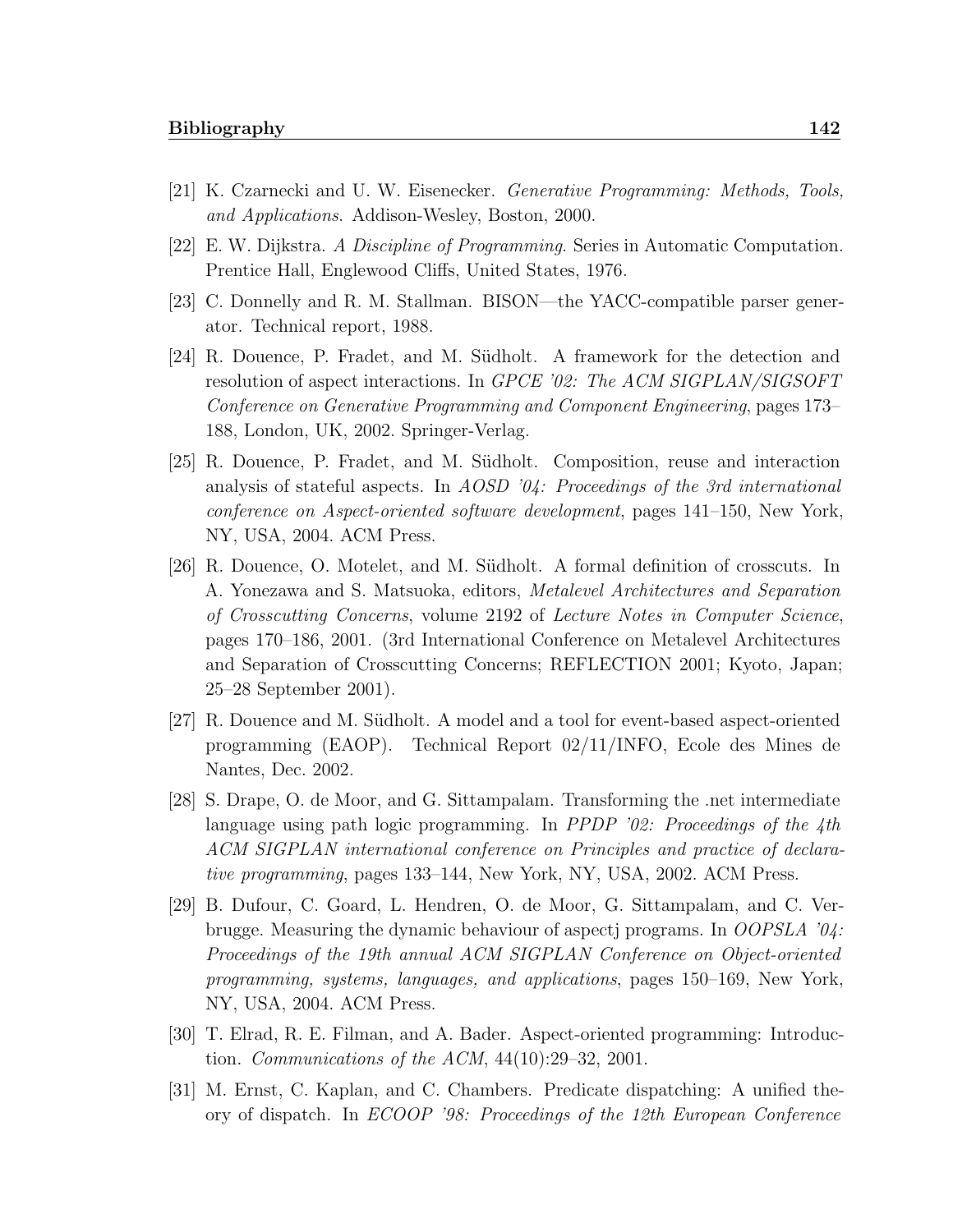on Object-Oriented Programming, pages 186–211, London, UK, 1998. Springer-Verlag.

- <span id="page-154-0"></span>[32] R. E. Filman, T. Elrad, S. Clarke, and M. Akşit, editors. Aspect-Oriented Software Development. Addison-Wesley, Boston, 2005.
- [33] R. E. Filman and D. P. Friedman. Aspect-oriented programming is quantification and obliviousness. In P. Tarr, L. Bergmans, M. Griss, and H. Ossher, editors, Workshop on Advanced Separation of Concerns (OOPSLA 2000), Oct. 2000.
- [34] R. E. Filman and K. Havelund. Realising aspects by transforming for events. In K. De Volder, K. Mens, T. Mens, and R. Wuyts, editors, Proc. Workshop on Declarative Meta Programming to Support Software Development, Sept. 2002.
- [35] R. E. Filman and K. Havelund. Source-code instrumentation and quantification of events. In FOAL 2002 Proceedings: Foundations of Aspect-Oriented Languages Workshop at AOSD 2002, pages 45–49, 2002. Position paper.
- [36] E. Gamma, R. Helm, R. Johnson, and J. Vlissides. Design Patterns: Elements of Reusable Object-Oriented Software. Addison–Wesley, 1994.
- [37] D. Garlan and D. Notkin. Formalizing design spaces: Implicit invocation mechanisms. In VDM '91: Proceedings of the 4th International Symposium of VDM Europe on Formal Software Development-Volume I, pages 31–44, London, UK, 1991. Springer-Verlag.
- [38] G. Gottlob, M. Schrefl, and B. Röck. Extending object-oriented systems with roles. ACM Trans. Inf. Syst., 14(3):268–296, 1996.
- [39] W. Harrison and H. Ossher. Subject-oriented programming—A critique of pure objects. In Proc. 1993 Conf. Object-Oriented Programming Systems, Languages, and Applications, pages 411–428, Sept. 1993.
- [40] K. Havelund and G. Roşu. Monitoring Programs using Rewriting. In *Proceedings*, International Conference on Automated Software Engineering (ASE'01), pages 135–143. Institute of Electrical and Electronics Engineers, 2001. Coronado Island, California.
- [41] K. Havelund and G. Rosu. Sythesizing monitors for safety properties. In Tools and Algorithms for Construction and Analysis of Systems (TACAS'02), Grenoble, France, volume 2280 of Lecture Notes in Computer Science, pages 342-356. Springer Verlag, April 2002.
- [42] E. Hilsdale and J. Hugunin. Advice weaving in AspectJ. In Lieberherr [\[54\]](#page-155-1), pages 26–35.
- [43] D. Hoffman and P. Strooper. State abstraction and modular software develop-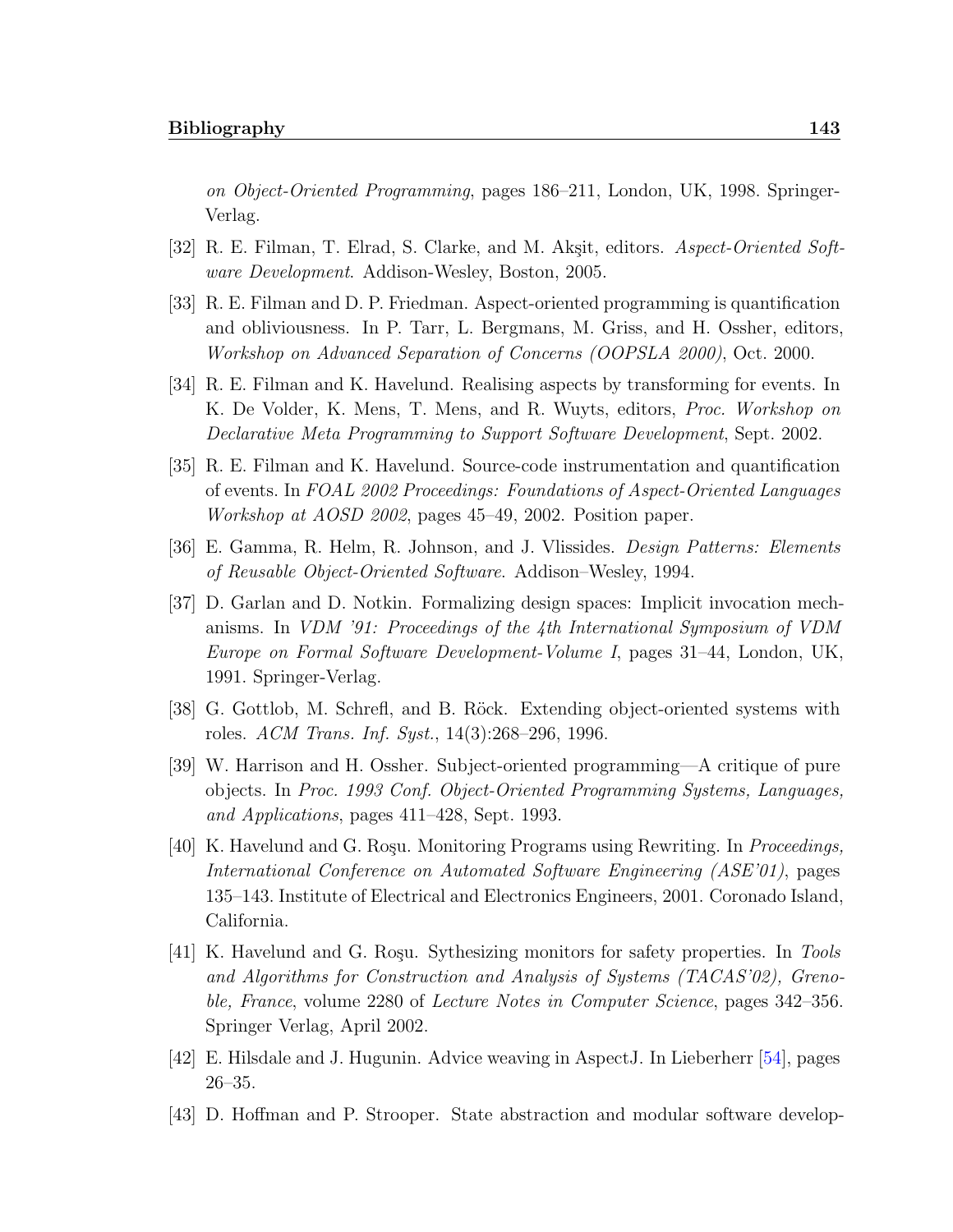ment. In SIGSOFT'95: Proceedings of the Third ACM SIGSOFT Symposium on the Foundations of Software Engineering, pages 53–61, 1995.

- [44] W. L. Hürsch and C. V. Lopes. Separation of concerns. Technical Report NU-CCS-95-03, College of Computer Science, Northeastern University, Boston, MA, Feb. 1995.
- [45] D. H. H. Ingalls. A simple technique for handling multiple polymorphism. In OOPLSA '86: Conference proceedings on Object-oriented programming systems, languages and applications, pages 347–349, New York, NY, USA, 1986. ACM Press.
- [46] S. C. Johnson. Yacc: Yet another compiler compiler. In UNIX Programmer's Manual, volume 2, pages 353–387. 1979. AT&T Bell Laboratories Technical Report July 31, 1978.
- [47] A. Kay. Prototypes vs classes. <http://c2.com/cgi/wiki?AlanKayOnMessaging>, October 1998.
- <span id="page-155-0"></span>[48] G. Kiczales, editor. Proc. 1st Int'l Conf. on Aspect-Oriented Software Development (AOSD-2002). ACM Press, Apr. 2002.
- [49] G. Kiczales and E. Hilsdale. Aspect-oriented programming. In Proceedings of the 8th European Software Engineering Conference held jointly with 9th Acm Sigsoft Symposium on Foundations of Software Engineering, page 313. ACM Press, 2001.
- [50] G. Kiczales, E. Hilsdale, J. Hugunin, M. Kersten, J. Palm, and W. G. Griswold. An overview of AspectJ. In *ECOOP 2001—Object-Oriented Programming*, volume 2072 of Lecture Notes in Computer Science, pages 327–353, 2001.
- [51] G. Kiczales, J. Lamping, A. Mendhekar, C. Maeda, C. Lopes, J.-M. Loingtier, and J. Irwin. Aspect-oriented programming. In ECOOP'97—Object-Oriented Programming, volume 1241 of Lecture Notes in Computer Science, pages 220– 242, 1997.
- [52] R. Laemmel, E. Visser, and J. Visser. Strategic programming meets adaptive programming. In Akşit  $[3]$ , pages 168–177.
- [53] D. Larochelle, K. Scheidt, and K. Sullivan. Join point encapsulation. In L. Bergmans, J. Brichau, P. Tarr, and E. Ernst, editors, SPLAT: Software engineering Properties of Languages for Aspect Technologies, Mar. 2003.
- <span id="page-155-1"></span>[54] K. Lieberherr, editor. Proc. 3rd Int'l Conf. on Aspect-Oriented Software Development (AOSD-2004). ACM Press, Mar. 2004.
- [55] K. Lieberherr and D. H. Lorenz. Coupling aspect-oriented and adaptive programming. In Filman et al.  $[32]$ , pages 145–164.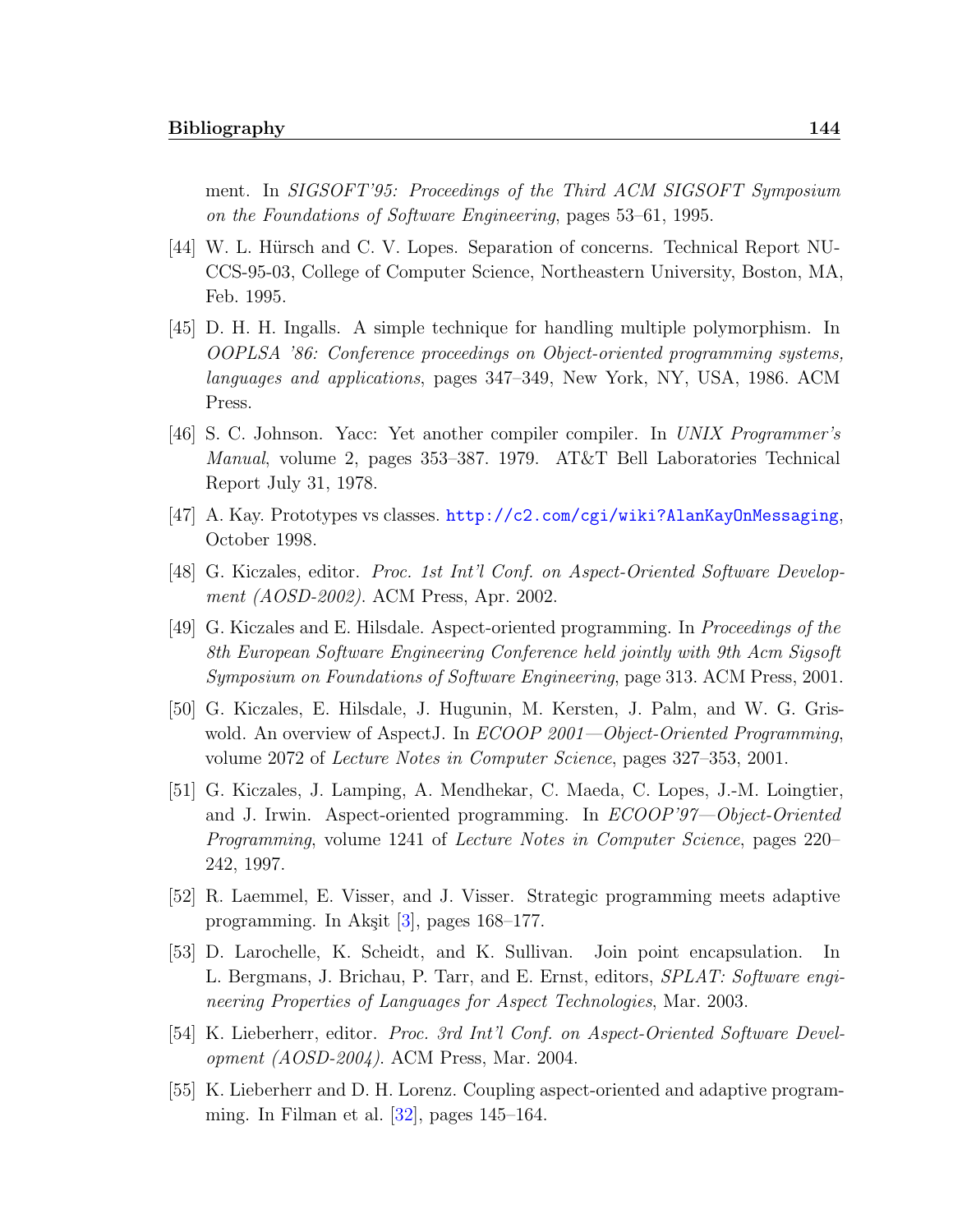- [56] K. J. Lieberherr, I. Silva-Lepe, and C. Xiao. Adaptive object-oriented programming using graph-based customization. Comm. ACM, 37(5):94–101, May 1994.
- [57] M. F. Lindemans. Norns. [http://www.pantheon.org/articles/n/norns.](http://www.pantheon.org/articles/n/norns.html) [html](http://www.pantheon.org/articles/n/norns.html).
- [58] C. V. Lopes, P. Dourish, D. H. Lorenz, and K. Lieberherr. Beyond aop: toward naturalistic programming. In OOPSLA '03: Companion of the 18th annual ACM SIGPLAN conference on Object-oriented programming, systems, languages, and applications, pages 198–207. ACM Press, 2003.
- [59] M. Mezini, editor. AOSD '05: Proceedings of the 4th international conference on Aspect-oriented software development, New York, NY, USA, Mar. 2005. ACM Press. General Chair-Mira Mezini and Program Chair-Peri Tarr.
- [60] G. C. Murphy, R. J. Walker, and E. L. A. Baniassad. Evaluating emerging software development technologies: Lessons learned from assessing aspect-oriented programming. IEEE Transactions on Software Engineering, 25(4):438–455, 1999.
- [61] G. C. Murphy, R. J. Walker, E. L. A. Baniassad, M. P. Robillard, A. Lai, and M. A. Kersten. Does aspect-oriented programming work? Comm. ACM, 44(10):75–77, Oct. 2001.
- [62] A. Okhotin. LR parsing for conjunctive rammars, 2002. Grammars, 5:2 (2002), to appear.
- [63] OMG. OMG Unified Modeling Language SpecificationTM. [http://www.omg.](http://www.omg.org/technology/documents/formal/uml.htm) [org/technology/documents/formal/uml.htm](http://www.omg.org/technology/documents/formal/uml.htm), mar 2003.
- [64] H. Ossher, W. Harrison, F. Budinsky, and I. Simmonds. Subject-oriented programming: Supporting decentralized development of objects. In Proc. 7th IBM Conf. Object-Oriented Technology, July 1994.
- [65] H. Ossher and P. Tarr. Multi-dimensional separation of concerns using Hyperspaces. Technical Report 21452, IBM Research Report, Apr. 1999.
- [66] D. L. Parnas. On the criteria to be used in decomposing systems into modules. Comm. ACM, 15(12):1053–1058, Dec. 1972.
- [67] W. D. Pauw, D. Lorenz, J. Vlissides, and M. Wegman. Execution patterns in object-oriented visualization. In Proceedings Conference on Object-Oriented Technologies and Systems (COOTS '98), pages 219–234. USENIX, 1998.
- <span id="page-156-0"></span>[68] J. Postel and J. Reynolds. File Transfer Protocol (FTP). Request for Comments 959, Network Working Group, 1985. ftp://ftp.isi.edu/in-notes/rfc959.txt.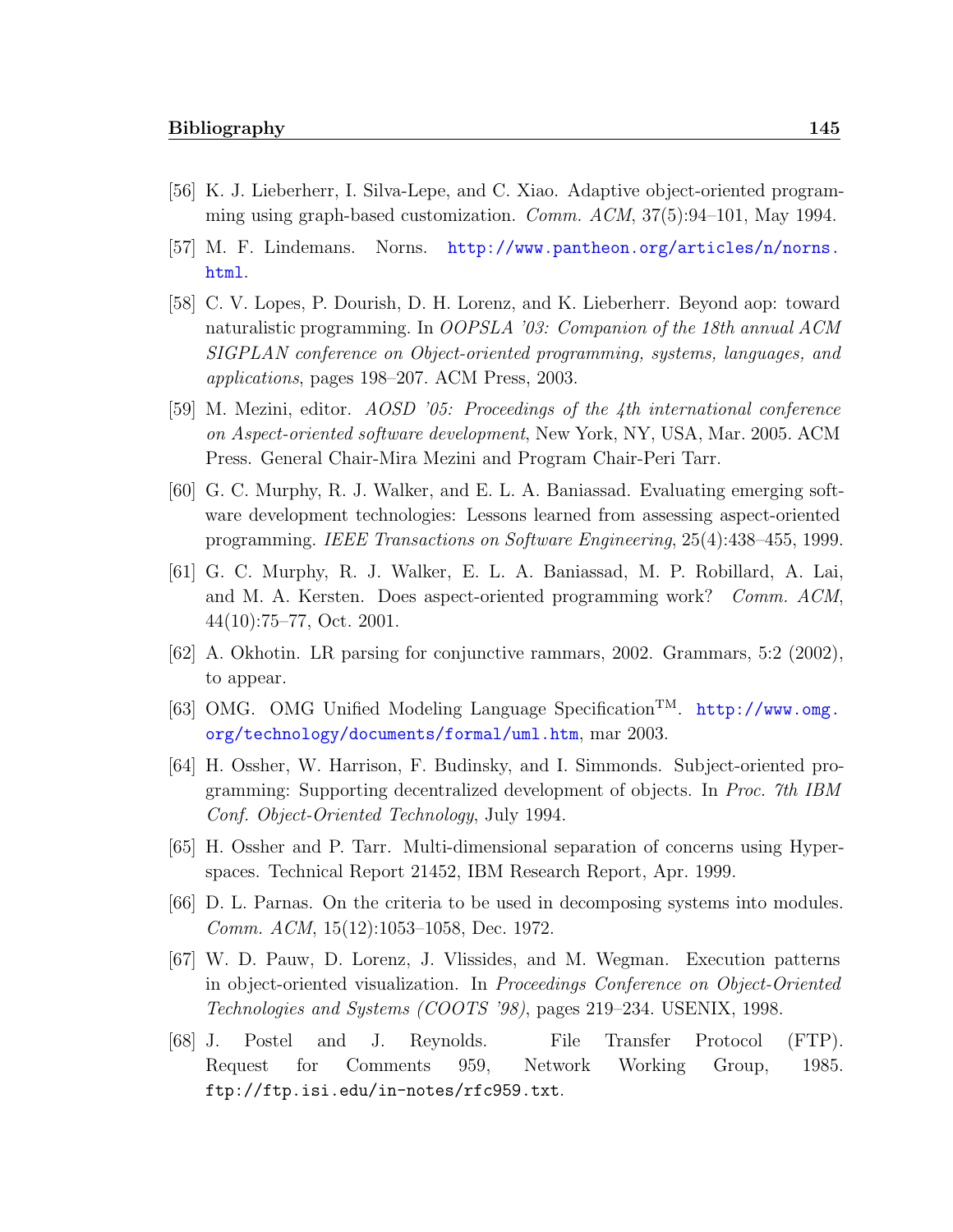- [69] T. A. Proebsting and B. G. Zorn. Tangible program histories. Technical Report MSR-TR-2000-54, Microsoft Research, May 2000.
- [70] A. Rashid, A. Moreira, and J. Ara´ujo. Modularisation and composition of aspectual requirements. In Akşit  $[3]$ , pages 11–20.
- [71] S. P. Reiss and M. Renieris. Encoding program executions. In Proceedings of the 23rd International Conference on Software Engineering, pages 221–230, 2001. (ICSE-23; Toronto, Canada; 12–19 May 2001).
- [72] T. W. Reps. Program analysis via graph reachability. In ILPS, pages 5–19, 1997.
- [73] P. V. Roy. A useful extension to prolog's definite clause grammar notation. SIGPLAN Not., 24(11):132–134, 1989.
- [74] E. Scott and A. Johnstone. Reducing non-determinism in reduction modified LR(1) parsers. Technical Report CSD-TR-02-04, Royal Holloway, University of London, Department of Computer Science, Egham, Surrey TW20 0EX, England, January 2002.
- [75] E. Scott and A. Johnstone. Generalised regular parsing. In G. Hedin, editor, Compiler Construction, Proc. 12th Intnl. Conf., CC2003, volume 2622 of Lecture notes in computer science, pages 232–246, Berlin, 2003. Springer-Verlag.
- [76] E. Scott and A. Johnstone. Table based parsers with reduced stack activity. Technical Report CSD-TR-02-08, Royal Holloway, University of London, Department of Computer Science, Egham, Surrey TW20 0EX, England, May 2003.
- [77] E. Scott, A. Johnstone, and G. Economopoulos. Generalised parsing: some engineering costs. In To appear in Compiler Construction, Proc. 13th Intnl. Conf., CC2004, Lecture notes in computer science, Barcelona, Spain, April 2004. Springer-Verlag.
- [78] D. Sereni and O. de Moor. Static analysis of aspects. In Akşit [\[3\]](#page-151-1), pages 30–39.
- [79] G. Sittampalam, O. de Moor, and K. F. Larsen. Incremental execution of transformation specifications. In POPL '04: Proceedings of the 31st ACM SIGPLAN-SIGACT symposium on Principles of programming languages, pages 26–38, New York, NY, USA, 2004. ACM Press.
- <span id="page-157-0"></span>[80] B. C. Smith. On the Origin of Objects. Bradford Books. MIT Press, 1998.
- [81] K. Sullivan, L. Gu, and Y. Cai. Non-modularity in aspect-oriented languages: Integration as a crosscutting concern for AspectJ. In Kiczales [\[48\]](#page-155-0), pages 19–27.
- [82] D. Suvée, W. Vanderperren, and V. Jonckers. Jasco: an aspect-oriented approach tailored for component based software development. In Proceedings of the 2nd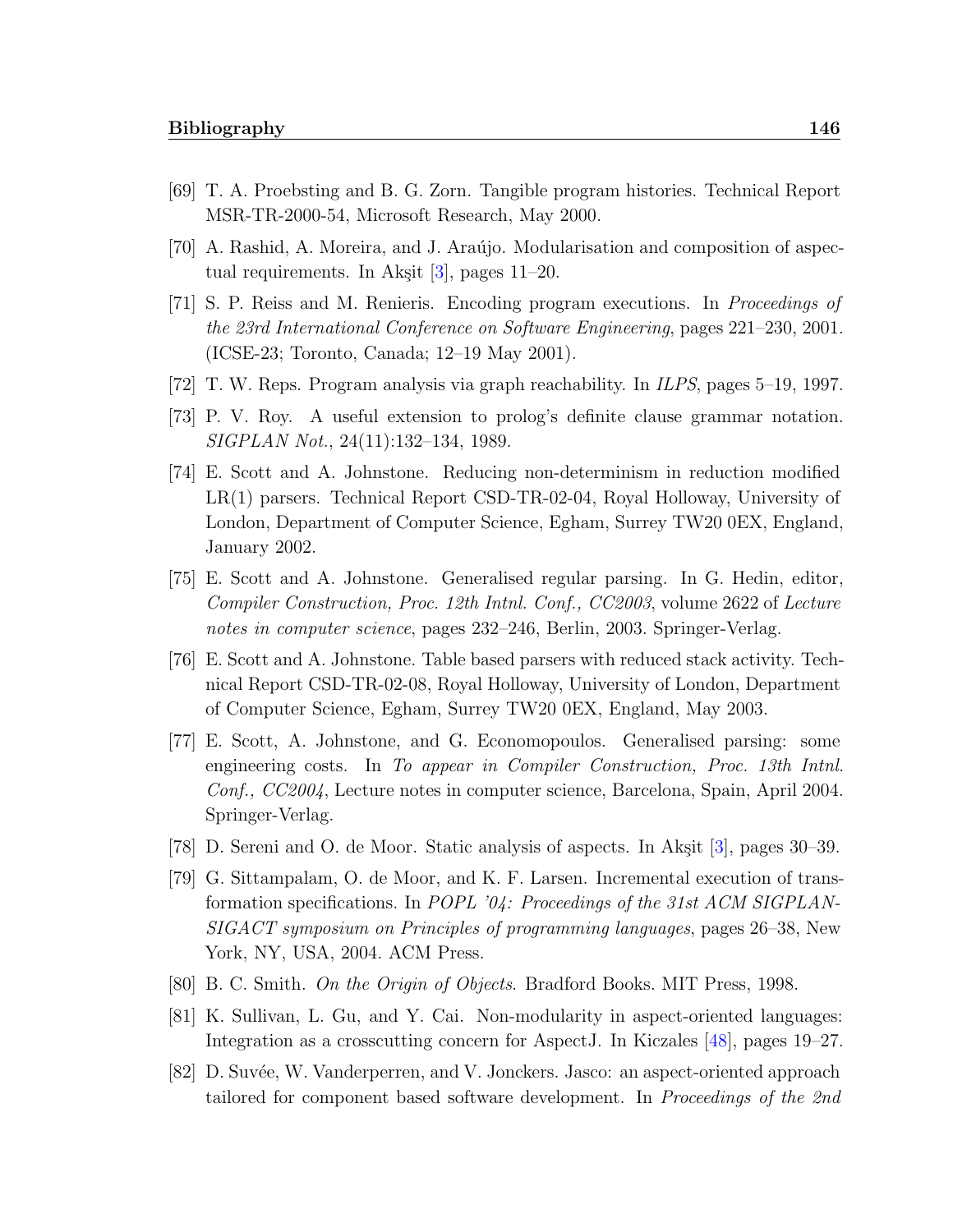international conference on Aspect-oriented software development, pages 21–29. ACM Press, 2003.

- [83] D. Tannen. Discourse analysis. [http://www.lsadc.org/fields/index.php?](http://www.lsadc.org/fields/index.php?aaa=discourse.htm) [aaa=discourse.htm](http://www.lsadc.org/fields/index.php?aaa=discourse.htm).
- <span id="page-158-0"></span>[84] P. Tarr, H. Ossher, W. Harrison, and S. M. Sutton, Jr. N degrees of separation: Multi-dimensional separation of concerns. In Proceedings of the 1999 International Conference on Software Engineering, pages 107–119, 1999.
- [85] J. S. Uhl and R. N. Horspool. Flow grammars a flow analysis methodology. In P. Fritzson, editor, CC, volume 786 of Lecture Notes in Computer Science, pages 203–217. Springer, 1994.
- [86] M. VanHilst and D. Notkin. Using role components in implement collaborationbased designs. In OOPSLA '96: Proceedings of the 11th ACM SIGPLAN conference on Object-oriented programming, systems, languages, and applications, pages 359–369, New York, NY, USA, 1996. ACM Press.
- [87] D. Wagner and D. Dean. Intrusion detection via static analysis. In IEEE Symposium on Security and Privacy, 2001.
- [88] D. Walker, S. Zdancewic, and J. Ligatti. A theory of aspects, 2003.
- [89] R. J. Walker. Essential Software Structure through Implicit Context. PhD dissertation, Department of Computer Science, University of British Columbia, Vancouver, British Columbia, Mar. 2003.
- [90] R. J. Walker, E. L. A. Baniassad, and G. C. Murphy. An initial assessment of aspect-oriented programming. In Proc. 21st Int'l Conf. Software Engineering (ICSE '99), pages 120–130, 1999.
- [91] R. J. Walker and G. C. Murphy. Implicit context: Easing software evolution and reuse. In D. S. Rosenblum, editor, *Proceedings of the ACM SIGSOFT* Eighth International Symposium on the Foundations of Software Engineering (FSE-8): Foundations of Software Engineering for Twenty-First Century Applications, pages 69–78, San Diego, California, USA, 8–10 Nov. 2000. ACM Press.
- [92] R. J. Walker and G. C. Murphy. Join points as ordered events: Towards applying implicit context to aspect-orientation. In P. Tarr and H. Ossher, editors, Workshop on Advanced Separation of Concerns in Software Engineering (ICSE 2001), May 2001.
- <span id="page-158-1"></span>[93] R. J. Walker and K. Viggers. Implementing protocols via declarative event patterns. In Proceedings of the ACM SIGSOFT Twelth International Symposium on the Foundations of Software Engineering, Newport Beach, CA, USA, Octo-